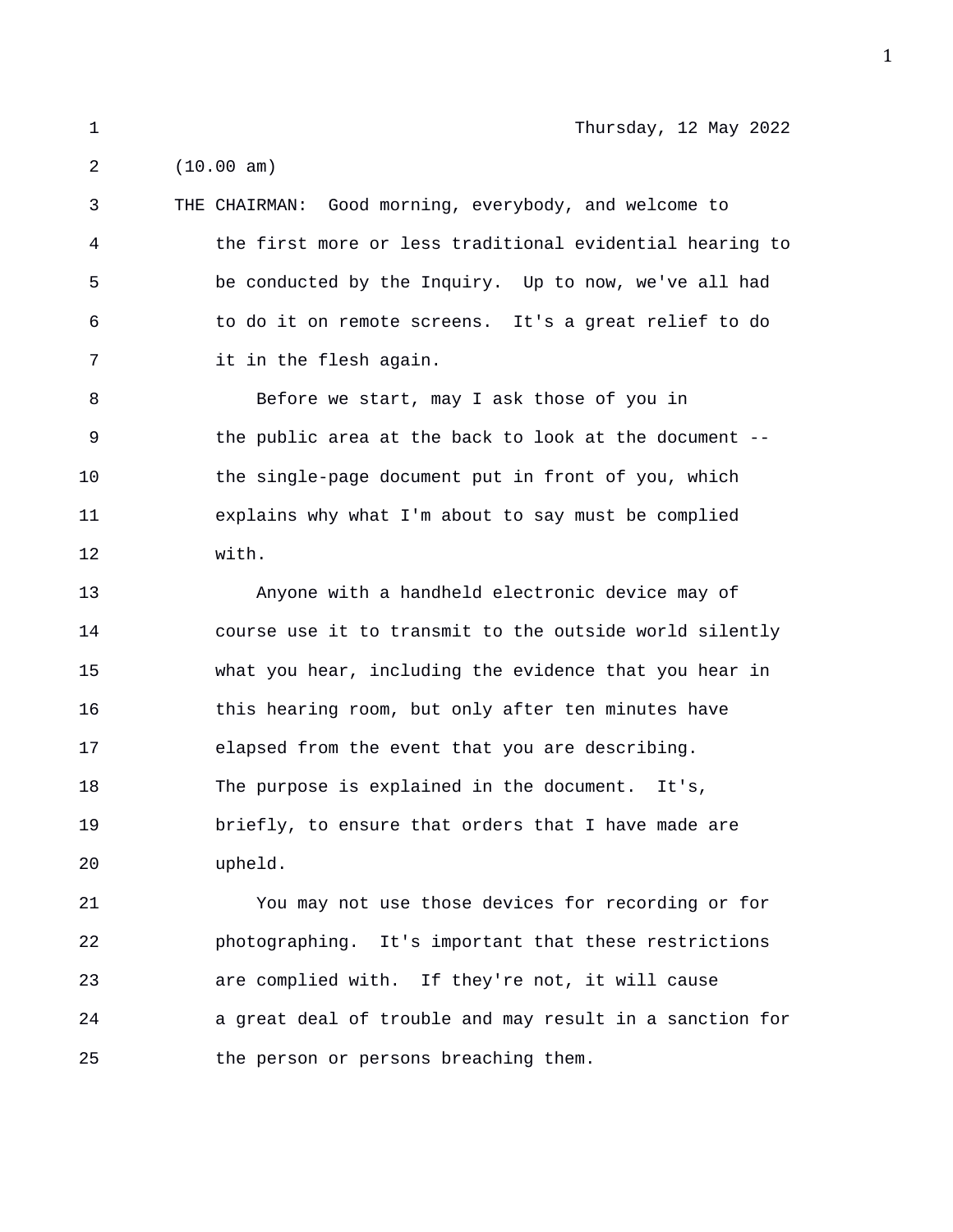1 I'll rearrange my desk so that I can see everybody 2 a little more clearly.

3 MR FERNANDES: Thank you.

4 Welcome to Day 1 of evidential hearings at the 5 Undercover Policing Inquiry. My name is Neil Fernandes 6 and I am the hearings manager.

7 There is no fire alarm testing expected today, so if 8 the fire alarm does go off, please follow the fire exit 9 signs and make your way to the muster point, which is 10 the Hard Rock Hotel, Great Cumberland Place. On arrival 11 at the muster point, please make yourself known to 12 a fire marshal, who will be wearing a high visibility 13 jacket, and who will be keeping a register of all 14 attendees.

15 The fire marshals will also be responsible for 16 letting everyone know when it's safe to return, in 17 liaison with representatives from the Thistle Hotel.

18 I now hand over to the Chairman, Sir John Mitting, 19 to formally start today's proceedings.

20 Chairman.

21 MS LINDSEY GERMAN (called) 22 THE CHAIRMAN: Thank you. 23 Ms German, may I first of all establish how I may

24 address you without causing offence; is it "Ms",

25 "Miss" or "Mrs"?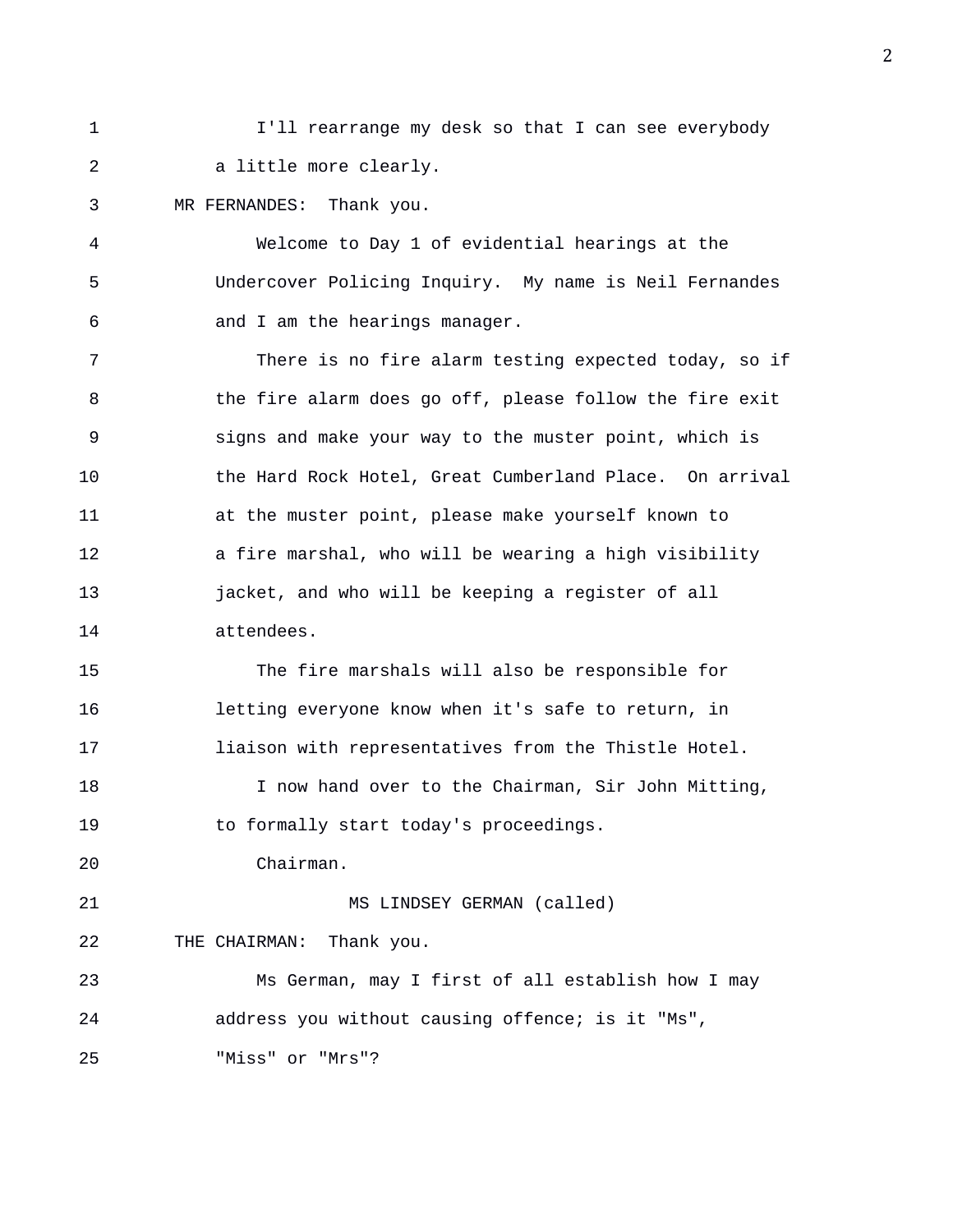1 A. Yeah, "Ms" is fine. I'm a doctor as well, but probably 2 best to stick to "Ms", I think. 3 THE CHAIRMAN: I will do whatever you prefer. 4 A. That's great, thank you. 5 THE CHAIRMAN: Ms German, I understand that you wish to 6 affirm, and Mr Fernandes will read the words out to you 7 to permit you to do that. 8 (Witness sworn) 9 THE CHAIRMAN: Thank you. 10 Mr Barr is now going to ask you questions on behalf 11 of the Inquiry. Before he does, may I explain two 12 things. One of them arises from your own written 13 witness statement, in which you suggest that some of 14 the questions are based on a misappreciation of what was 15 going on and a preconceived view that is wrong. 16 First of all, may I make it clear, neither I nor my 17 inquiry team have a preconceived view about what was 18 going on. We're here to inquire into what happened, not 19 to assert a preconceived view. And many of 20 the questions that you were asked in the Rule 9 request 21 were asked because of the information that we have from 22 contemporaneous documents and the like, which give one 23 version of what occurred, to permit you to respond to 24 it. 25 Likewise, when he asks questions, it will be on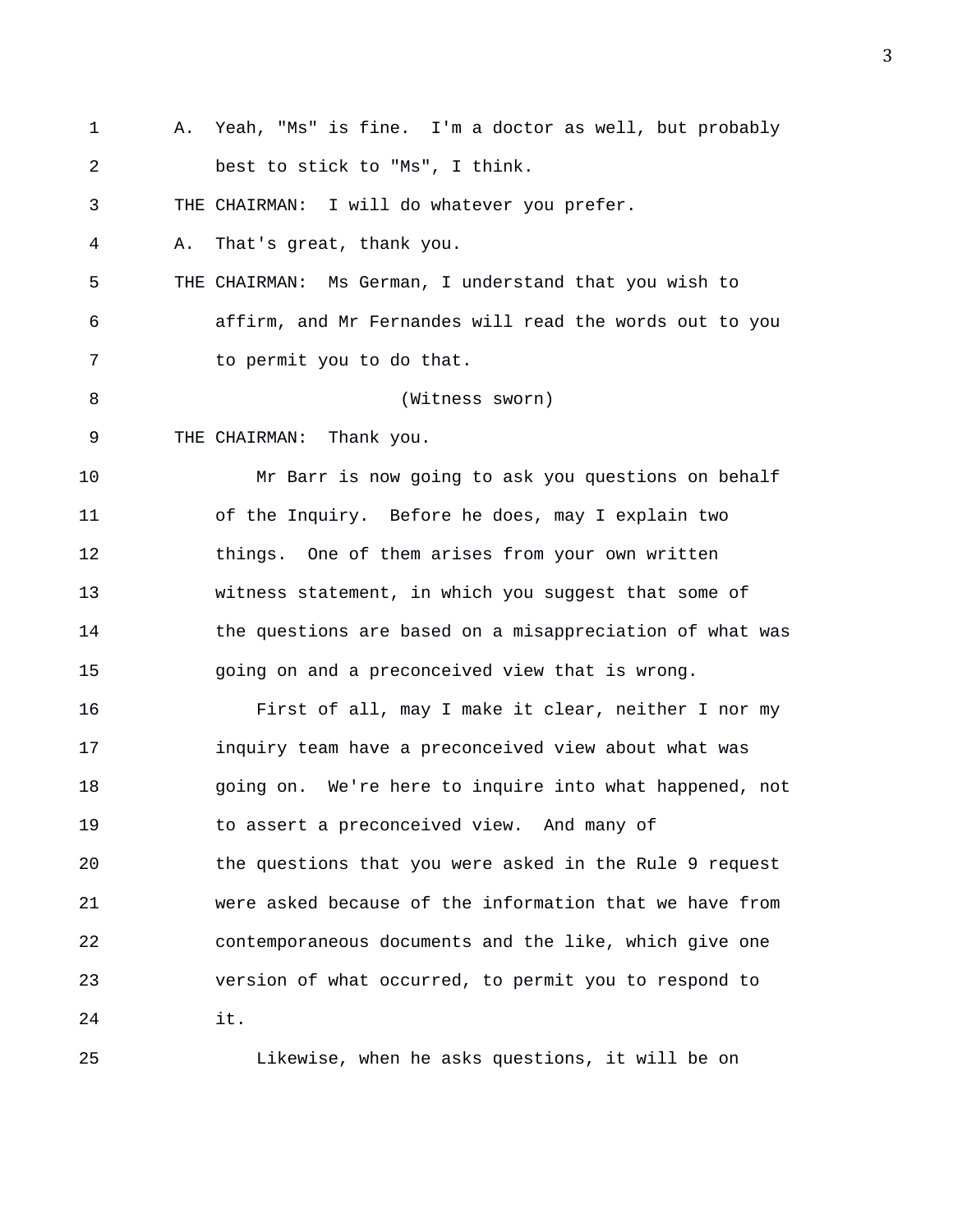1 behalf of the Inquiry; but he will also be putting 2 questions to you on topics, and to some in the form, 3 that have been suggested by other core participants in 4 the Inquiry with whose views you may well disagree. 5 A. Thank you for explaining that. I would just -- yes, and 6 I'm sure we can come to it in the course of 7 the evidence. 8 THE CHAIRMAN: Yes, if there's anything you would like to 9 say at this stage, please do so. 10 A. Well, I would just like to repeat that I do think 11 a number of the questions do stem from misconception, 12 but hopefully I'll have a chance to discuss that further 13 as we go on. 14 THE CHAIRMAN: Certainly. 15 A. Thanks. 16 THE CHAIRMAN: Mr Barr. 17 Questions by MR BARR 18 MR BARR: Thank you, Sir. 19 Ms German, could we start with your full name, 20 please? 21 A. My full name is Lindsey Ann German. 22 Q. And you've provided a very fulsome witness statement to 23 the Inquiry, dated 14 February 2022. Are the contents 24 of that witness statement true and correct to the best 25 of your knowledge and belief?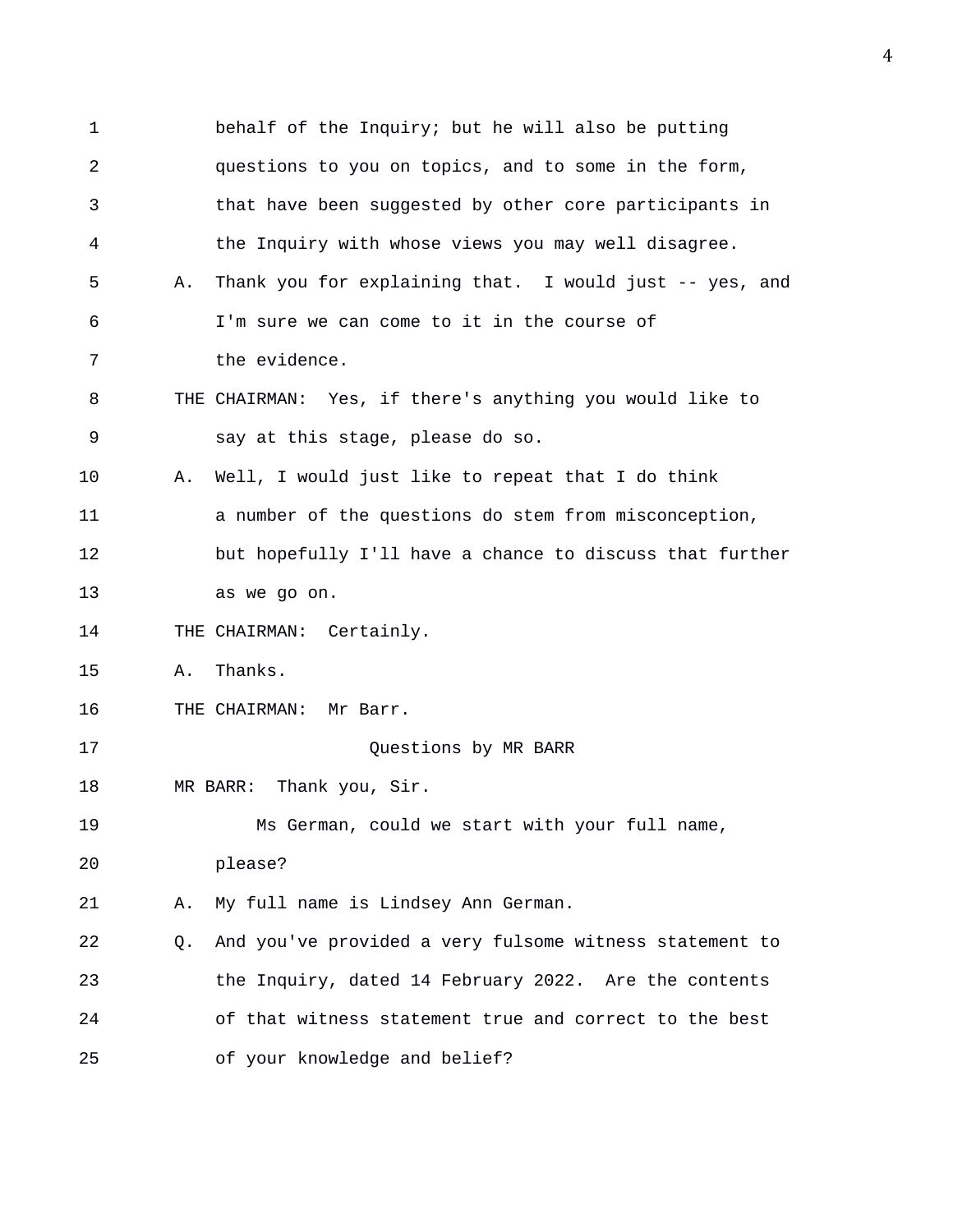1 A. Yes, they are.

2 Q. And today we're seeking your assistance in relation to 3 what we call the "Tranche 1 era", that is from 1968 4 until the early 80s -- 1982, 1983, or thereabouts. 5 I'd like to start with a little bit about your 6 activism and your career in the relevant period with 7 the International Socialists, which became 8 the Socialist Workers Party. 9 You describe in your witness statement an early 10 political awakening, with a revulsion to war, 11 colonialism, racism, fascism and class inequality; is 12 that right? 13 A. That's right. 14 Q. And you started your activism with 15 the Stop the Seventy campaign in Leicester as a student? 16 A. That's the first demonstration that I went on. 17 Q. And then you joined the Socialist Society at the London 18 School of Economics? 19 A. That's right, yes, in 1972. 20 Q. And in that same year, you were greatly moved by 21 the three big industrial disputes of that year: 22 the miners' strike, the dockers' strike and the 23 builders' strike? 24 A. That's right, and it was a very -- it was a time when 25 there was a very, very high level of industrial action;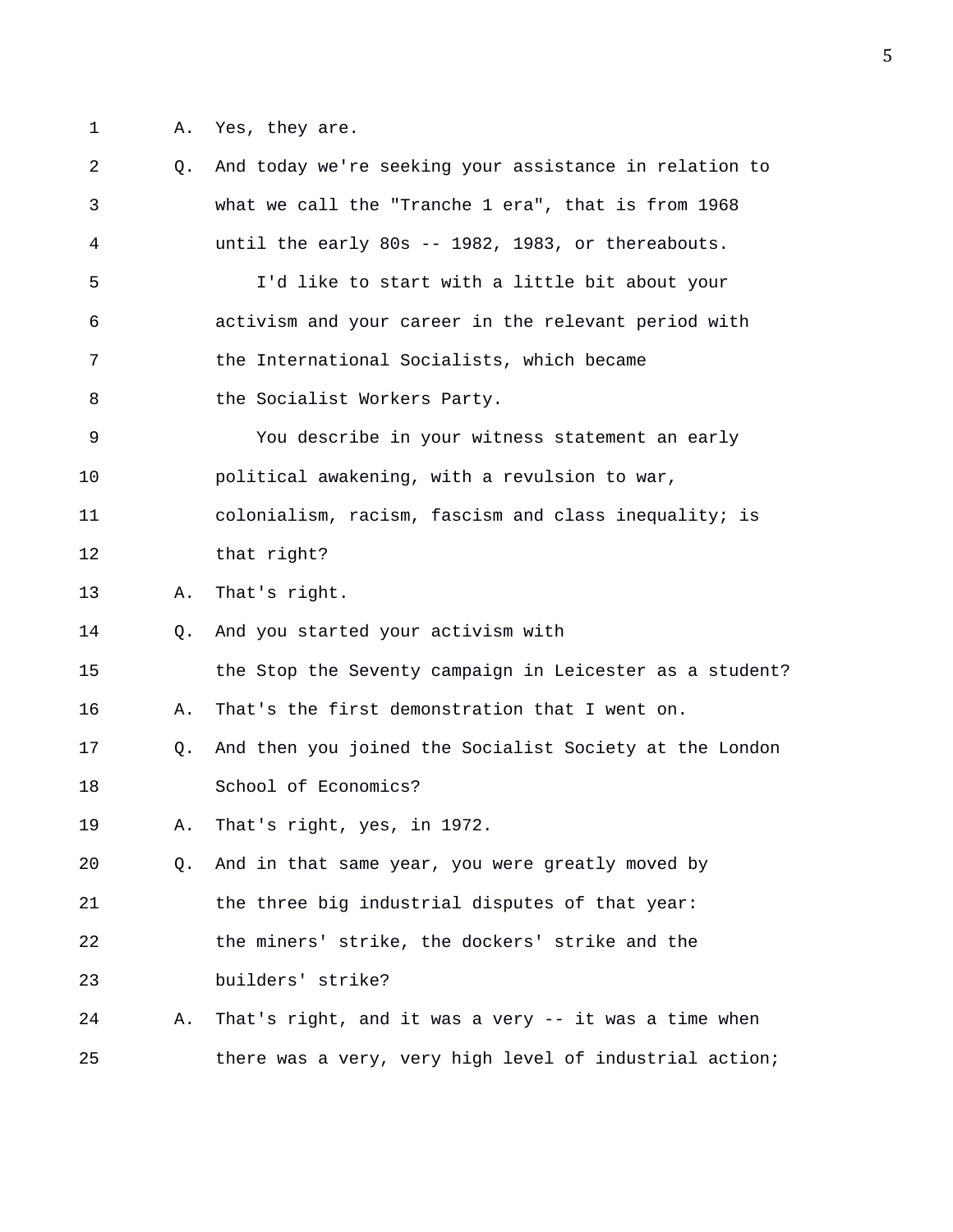| 1  |    | and I felt this was something that really should be      |
|----|----|----------------------------------------------------------|
| 2  |    | supported, so I got very involved in those.              |
| 3  | О. | And it was in 1972 that you joined the Hillingdon branch |
| 4  |    | of what was then the International Socialists?           |
| 5  | Α. | That's right, yeah.                                      |
| 6  | Q. | And after you had completed your studies, you became     |
| 7  |    | the full-time student organiser in 1975?                 |
| 8  | Α. | Yes.                                                     |
| 9  | Q. | And you remained a full-time worker within               |
| 10 |    | the Socialist Workers Party for the rest of              |
| 11 |    | the Tranche 1 era?                                       |
| 12 | Α. | That's right, yeah.                                      |
| 13 | Q. | In 1977, you became the full-time district organiser for |
| 14 |    | Central London?                                          |
| 15 | Α. | Yes.                                                     |
| 16 | Q. | And then, in 1979, you were voted on to                  |
| 17 |    | the Central Committee as the women's organiser?          |
| 18 | Α. | Yes.                                                     |
| 19 | Q. | Can you help us with how big the Central Committee was?  |
| 20 | Α. | Well, as I recall, it was about ten people. I couldn't   |
| 21 |    | be exactly right about that, but that kind of number.    |
| 22 |    | It was a relatively small body of people.<br>It was      |
| 23 |    | answerable to bigger committees inside                   |
| 24 |    | the International Socialists, but it was around that     |
| 25 |    | size, yes.                                               |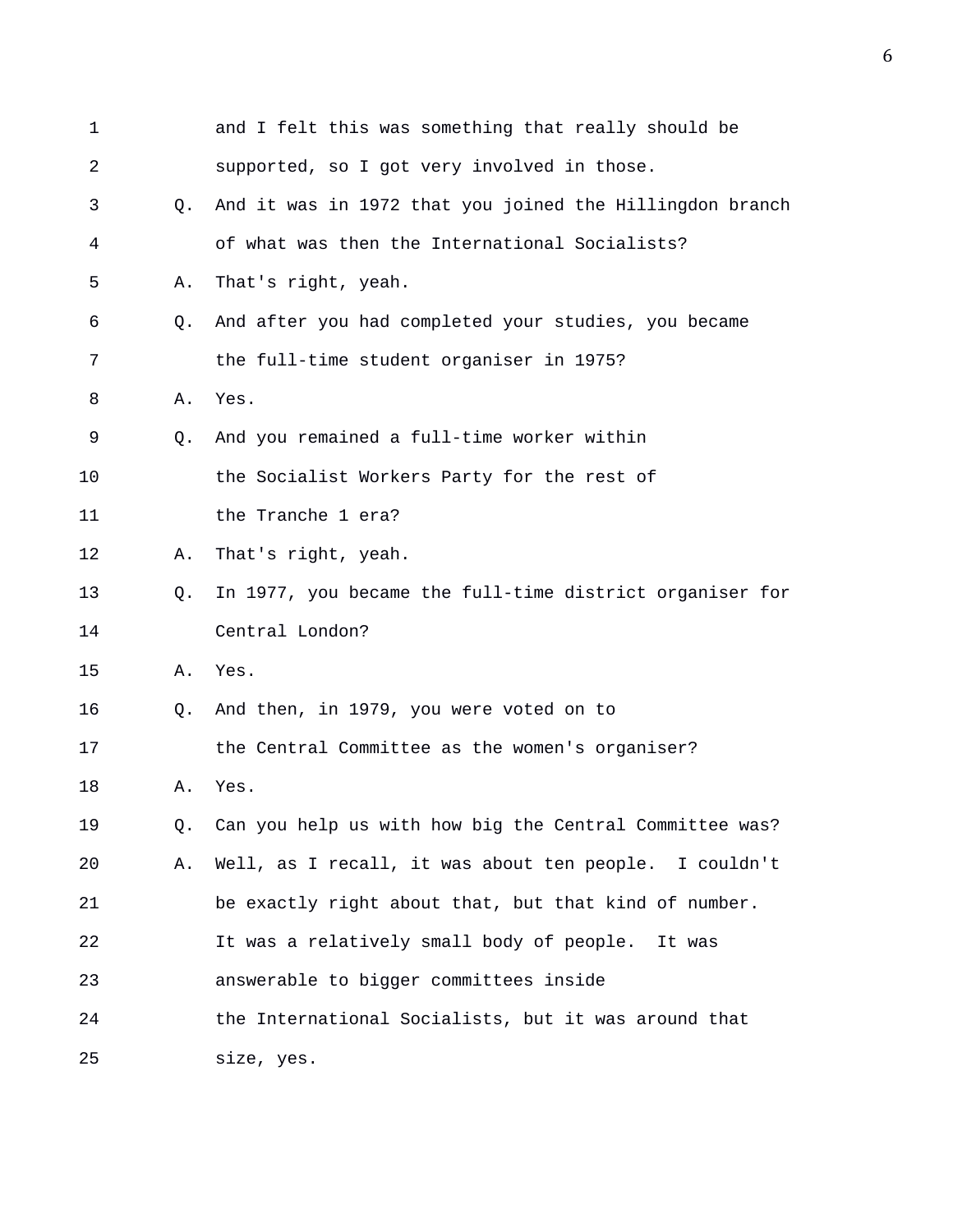- 
- 1 Q. Was that the ultimate executive decision-making body --

2 A. It was. It was --

3 Q. -- within the SWP?

4 A. It was the day-to-day organising body of the SWP, yes.

5 Q. Can I turn now to the aims of the Socialist

6 Workers Party. What I'm going to do is put what I hope 7 are a series of reasonably straightforward propositions 8 to you, and then at the end, just to make sure I've not 9 missed anything and you've got the chance to be 10 absolutely clear with us, I'll ask you if I've missed 11 anything.

12 The Socialist Workers Party is a revolutionary 13 socialist movement?

14 A. That's right.

15 Q. And the aim is to bring about a socialist society?

- 16 A. Yes.
- 17 Q. And that requires the self-emancipation of the working 18 class?

19 A. That's right. And I think it's important to stress 20 this. This isn't something that's done on behalf of 21 people, it's something which we saw, and I continue to 22 see, as something that has to be the majority of people 23 changing society for the better.

24 Q. Self-emancipation --

25 A. That's right.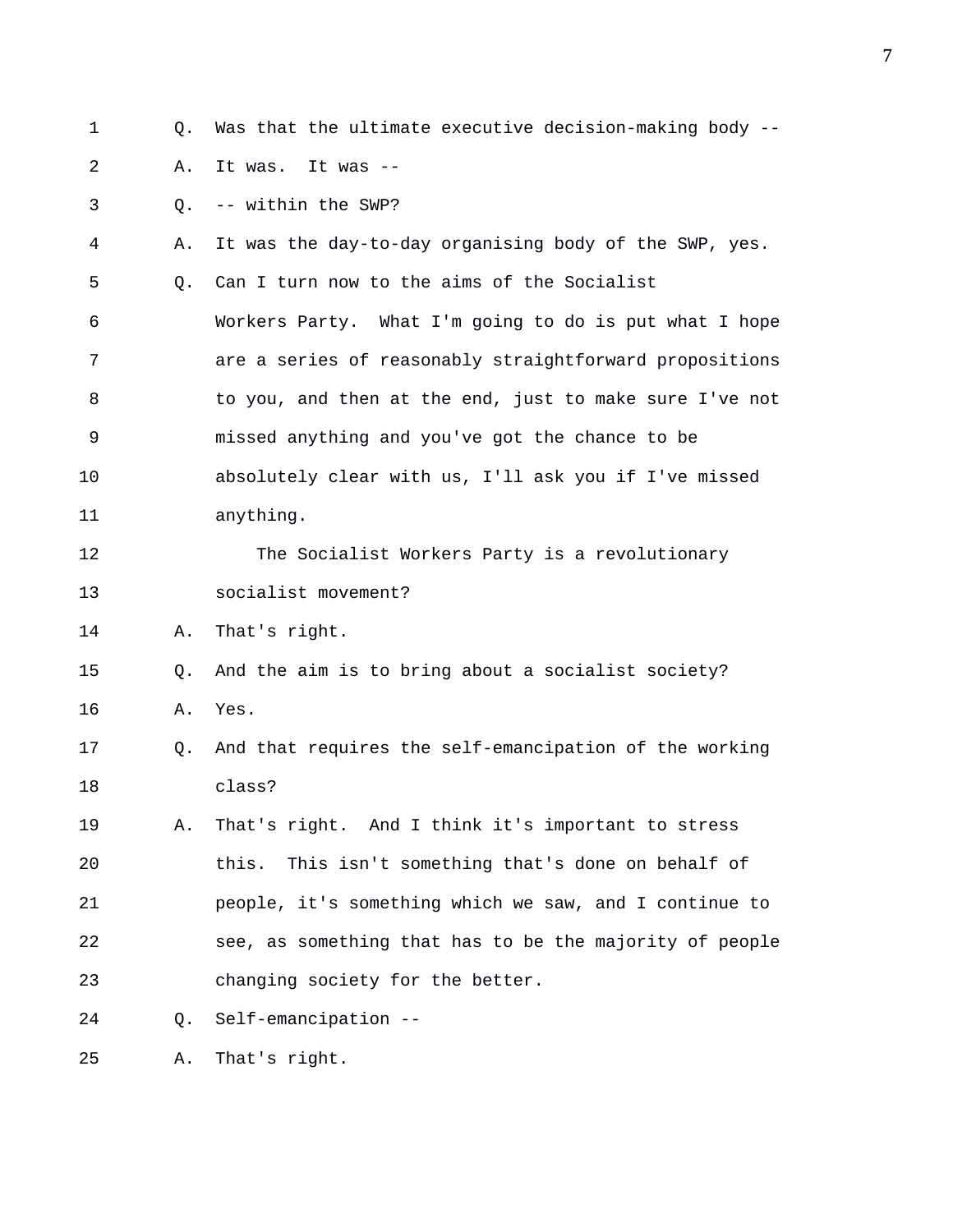1 Q. -- is a very important part of the philosophy --

2 A. Of course, of course.

3 Q. -- isn't it?

4 And so the struggle -- it can only be achieved by 5 their struggle?

6 A. Of course, yes. It can't be substituted for by any 7 small group of people who's acting on their behalf. 8 Q. And the outcome would be that new institutions would 9 replace old institutions, so ultimately you would like 10 to see elected workers' councils making decisions for 11 the country, rather than the current parliamentary 12 arrangements that we have today?

13 A. Well, I think, for any socialist of my sort, you see 14 Parliament as very, very limited in terms of 15 the democracy that it achieves; and the more it's aged 16 as an institution, in a way, the less -- the less 17 democratic it's become, that it doesn't really represent 18 the interests of -- of a wide-ranging number of people; 19 and particularly, I think a lot of people are very 20 alienated from Parliament at the moment.

21 So this idea of self-emancipation is a higher form 22 of democracy; it involves more people. It involves 23 people being elected from workplaces, from communities, 24 and making their own decisions about how a society 25 is run.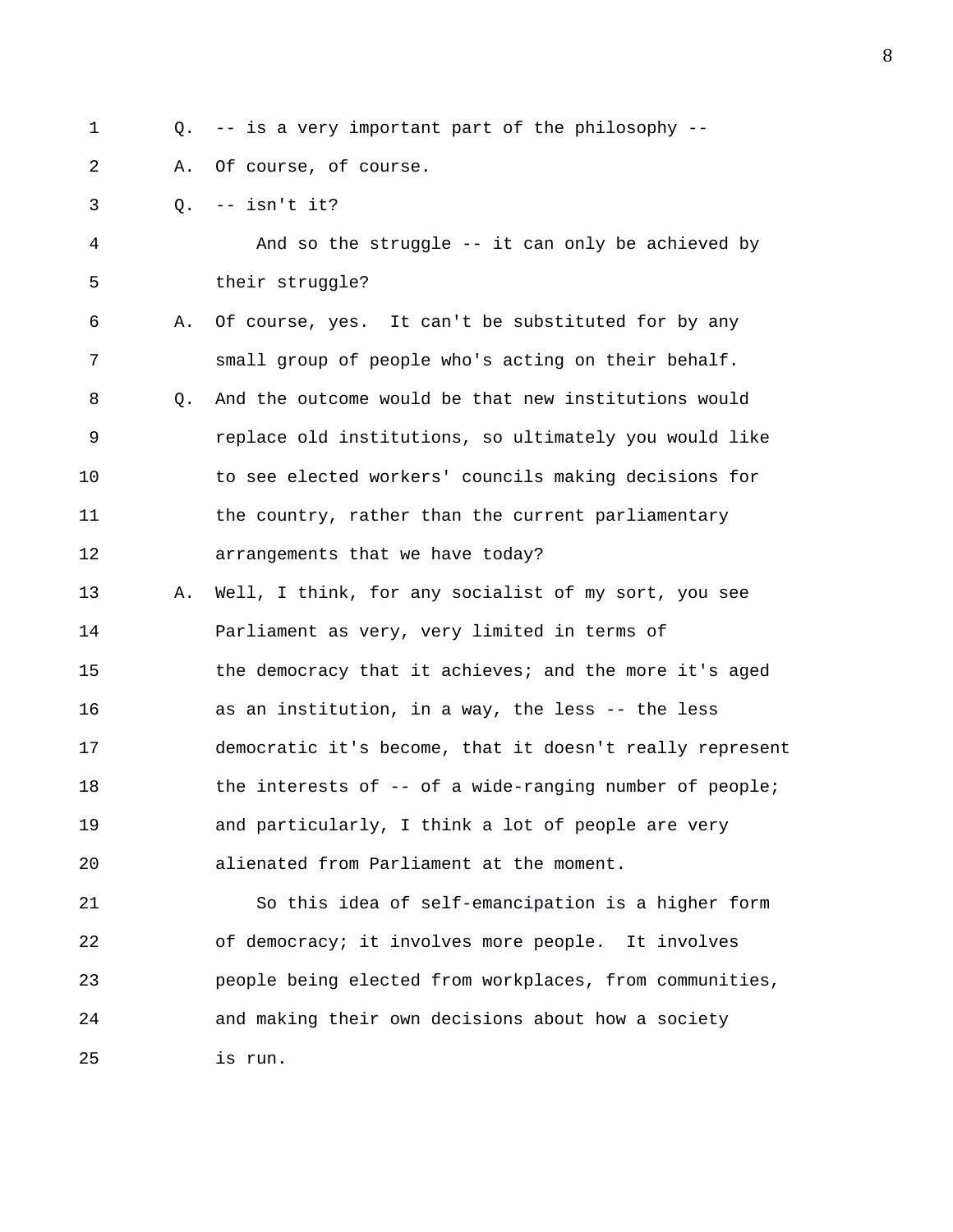1 Q. And so is -- the end goal is you do away with 2 Parliament, replace it with workers' councils; and you 3 think that the result is you get a country which is run 4 by the people in the interests of the people, and not 5 a country which is run in the interests of profit by 6 a small elite through Parliament? 7 A. That's right. And it is something that, I think, as 8 I say, is a much wider, higher form of democracy than 9 the one we have now. 10 Q. And essentially this is the replacement of a capitalist 11 society with a socialist society? 12 A. That would be the ultimate aim, but of course that is 13 a situation we're still quite a long way away from. But 14 that is the idea of it, that society would be run on 15 the basis of need and not of profit; which, in my 16 opinion, would be a big improvement on what we have now. 17 Q. Have I missed anything fundamental about the aims of 18 the SWP? 19 A. Well, I think -- I think it's perhaps worth putting 20 a little bit in context, that this is something that, 21 when I joined, and when I think most people become 22 socialists, revolutionary socialists of that sort, it's 23 not that we felt this was an immediate achievable aim,

25 recognised as a few thousand people, and even if you add

24 it was something we -- we desired to happen, but we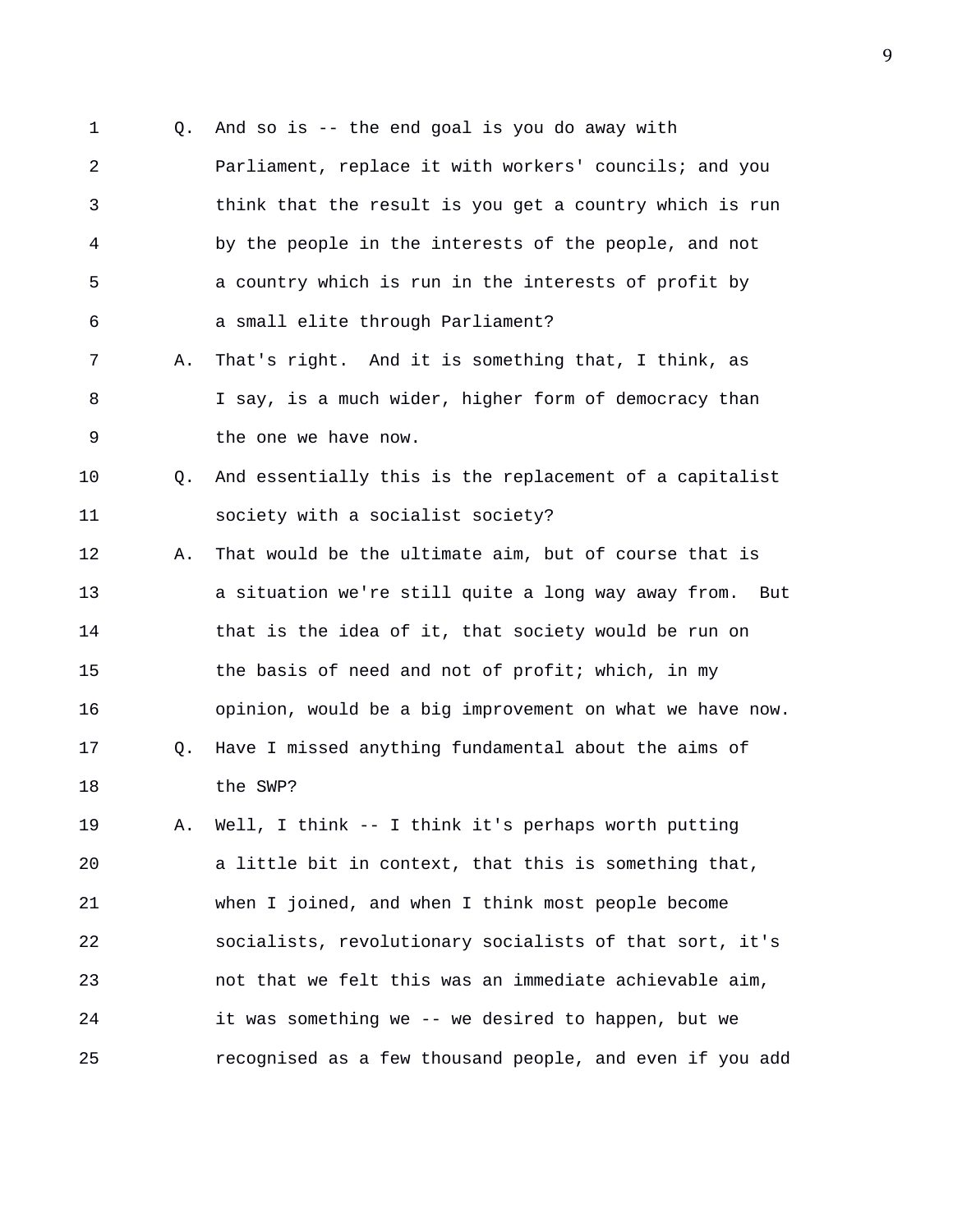| 1  |           | together other organisations, tens of thousands of      |
|----|-----------|---------------------------------------------------------|
| 2  |           | people, weren't in a position to do.                    |
| 3  |           | So I think one of the important things is to stress     |
| 4  |           | that, that it's -- if you like, it's an aim that we     |
| 5  |           | have, but it's not something that we thought was going  |
| 6  |           | to happen in 1979 or 1980.                              |
| 7  | Q.        | I'll come back to progress --                           |
| 8  | Α.        | Okay.                                                   |
| 9  | $\circ$ . | -- in a moment.                                         |
| 10 |           | Can we deal before then with methods. Is -- again,      |
| 11 |           | I'm going to put some propositions to you, to see       |
| 12 |           | whether you agree with them.                            |
| 13 |           | First of all, is the main method you used to build      |
| 14 |           | support amongst the working class until ultimately they |
| 15 |           | have the power to overthrow the current institutions?   |
| 16 | Α.        | Well, that's not quite a method, is it? I mean, what do |
| 17 |           | you mean by "a method"? How --                          |
| 18 | Q.        | It's building support. A lot of the work you do is      |
| 19 |           | about spreading -- spreading your message, spreading    |
| 20 |           | your philosophy within the working class, to try and    |
| 21 |           | generate --                                             |
| 22 | Α.        | That's right, that's right.                             |
| 23 | Q.        | -- the bottom up --                                     |
| 24 | Α.        | Yeah.                                                   |
| 25 | Q.        | -- self-emancipation that we talked about earlier?      |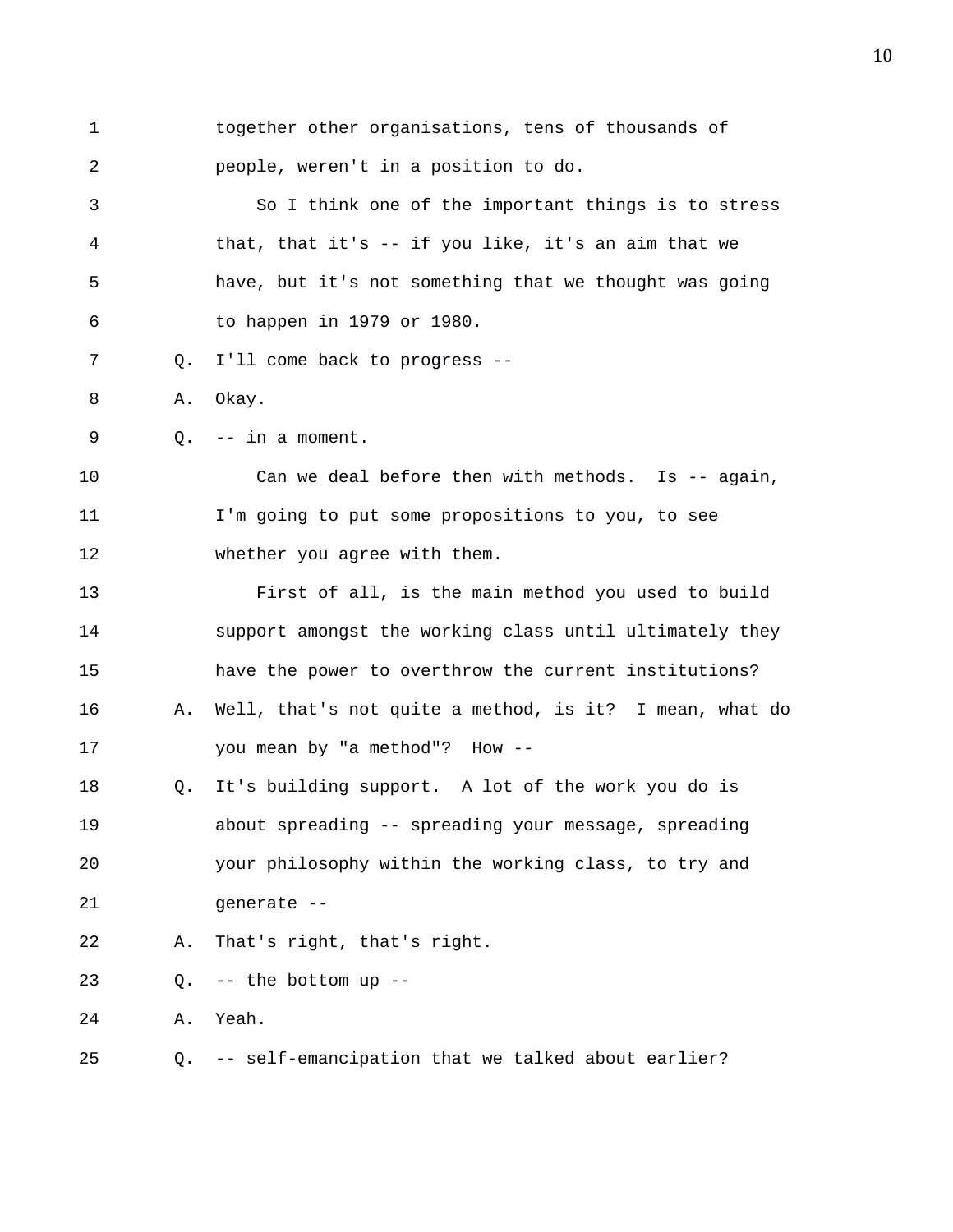- 1 A. And that takes the form of activity in trade unions; it 2 takes the form of selling papers, and generally arguing 3 about these kinds of things, yes.
- 4 Q. So the sort of places that the SWP was active in 5 the Tranche 1 era were workplaces, in those days 6 particularly within industry and the civil service? 7 A. That's right, in all of those. We had -- for a time, we 8 had factory branches and we had workplace branches; and 9 we would organise people within those workplaces, but 10 also geographically as well; and students and all 11 the different areas that we thought we could.

12 Q. Students and schools as well?

- 13 A. We didn't have permanent organisation in schools, but 14 there were times when we were involved in activity round 15 schools, particularly against the National Front, but 16 also other issues as well.
- 
- 17 Q. A lot of anti-racism work?
- 18 A. Very much so.
- 19 Q. Women's rights?
- 20 A. Yes.

21 Q. And lots of single issues, such as the Irish question, 22 campaigns against cuts, closures and supporting

23 individual types of industrial action?

24 A. That's right. There was -- that was the range of things 25 that we did. And we would get involved in different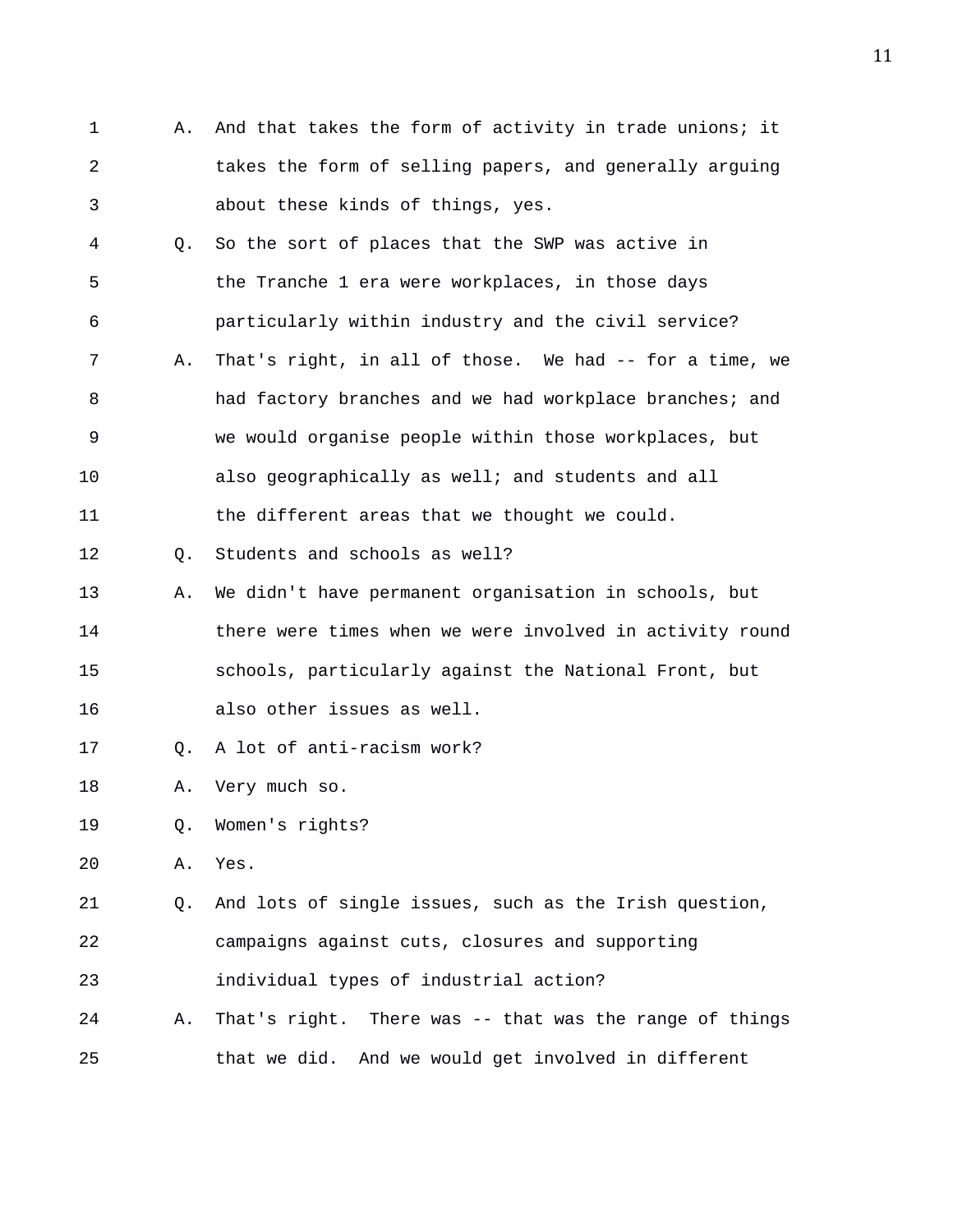1 issues as they were important.

| 2  |    | For example, in the second half of the 70s, there        |
|----|----|----------------------------------------------------------|
| 3  |    | were big campaigns around abortion, because that was     |
| 4  |    | something that was subject to restrictions, that there   |
| 5  |    | was attempts through Parliament to restrict the right of |
| 6  |    | abortion. So there were big demonstrations, big          |
| 7  |    | campaigns which we were involved in. And that's just     |
| 8  |    | one campaign, but those were the sorts of things we did, |
| 9  |    | yes.                                                     |
| 10 | Q. | And a lot of political education?                        |
| 11 | Α. | Yeah, of course.                                         |
| 12 | Q. | And you were seeking to expand your membership?          |
| 13 | Α. | Yes, and we did. We did expand our membership.           |
| 14 | Q. | It's fair to say, isn't it, your organisation grew       |
| 15 |    | a great deal during the 1970s, didn't it?                |
| 16 | Α. | That's right.                                            |
| 17 | Q. | Have I missed anything fundamental about the methods     |
| 18 |    | that the SWP and its predecessor was using in the time   |
| 19 |    | we're talking about?                                     |
| 20 | Α. | I -- I just think -- no, I don't think you've missed     |
| 21 |    | anything, but I think it's just -- you seem to be sort   |
| 22 |    | of dividing it up into different things, rather than     |
| 23 |    | looking at it more as a totality, which it was.          |
| 24 |    | You know, there was -- there was the activity, but also  |
| 25 |    | there's the political discussions, political debates,    |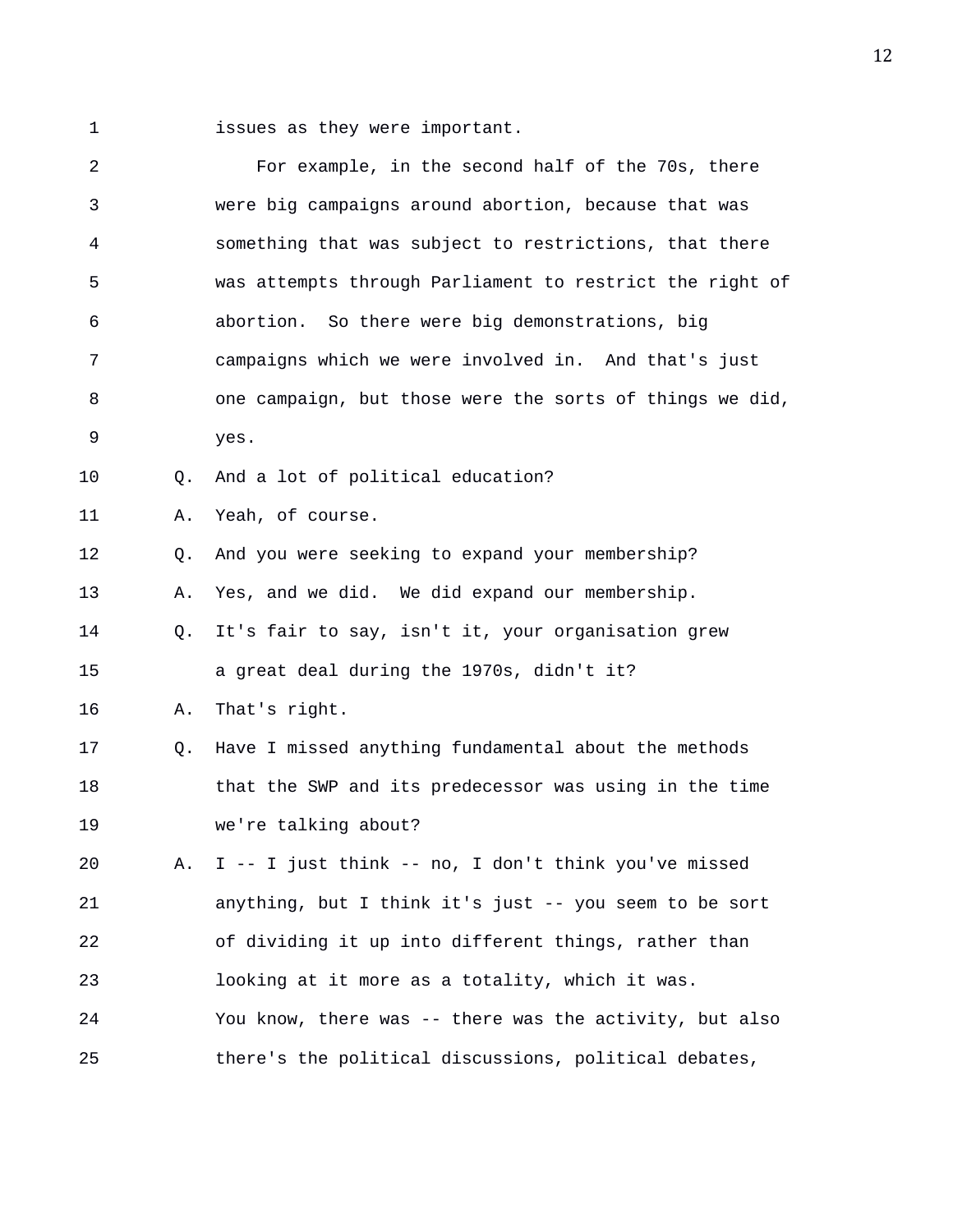| $\mathbf 1$    |    | all those sorts of things, which were very important    |
|----------------|----|---------------------------------------------------------|
| $\overline{a}$ |    | to us at the time.                                      |
| 3              | Q. | I see. So it's all wrapped up?                          |
| 4              | Α. | It's all part of the same -- the same process, yes.     |
| 5              | Q. | Now, would it be fair to say that the SWP pushed its    |
| 6              |    | work very hard?                                         |
| 7              | Α. | Well, we were enthusiastic about what we did. I don't   |
| 8              |    | know whether it's right to say we pushed it very hard   |
| $\mathsf 9$    |    | but                                                     |
| 10             | О. | I'll give you some examples so we can explore that.     |
| 11             |    | So, for example, in terms of industrial disputes,       |
| 12             |    | very much your philosophy as an organisation was that   |
| 13             |    | escalation would tend to give a better outcome for      |
| 14             |    | the working people who you were supporting?             |
| 15             | Α. | Well, I don't think that's quite the right way to look  |
| 16             |    | at industrial disputes.                                 |
| 17             |    | I mean, as far as I'm concerned, industrial disputes    |
| 18             |    | arise when people have a grievance; and we had very,    |
| 19             |    | very big ones, as you've referred to, in the early 70s, |
| 20             |    | over the miners and the dockers who were put in prison. |
| 21             |    | We had all those sorts of things. But essentially, what |
| 22             |    | you've got with strikes is people take strike action    |
| 23             |    | when they don't have any other outlet to do so.         |
| 24             |    | In that situation, we would always support              |
| 25             |    | the strikes. We would want them to be as rapid as       |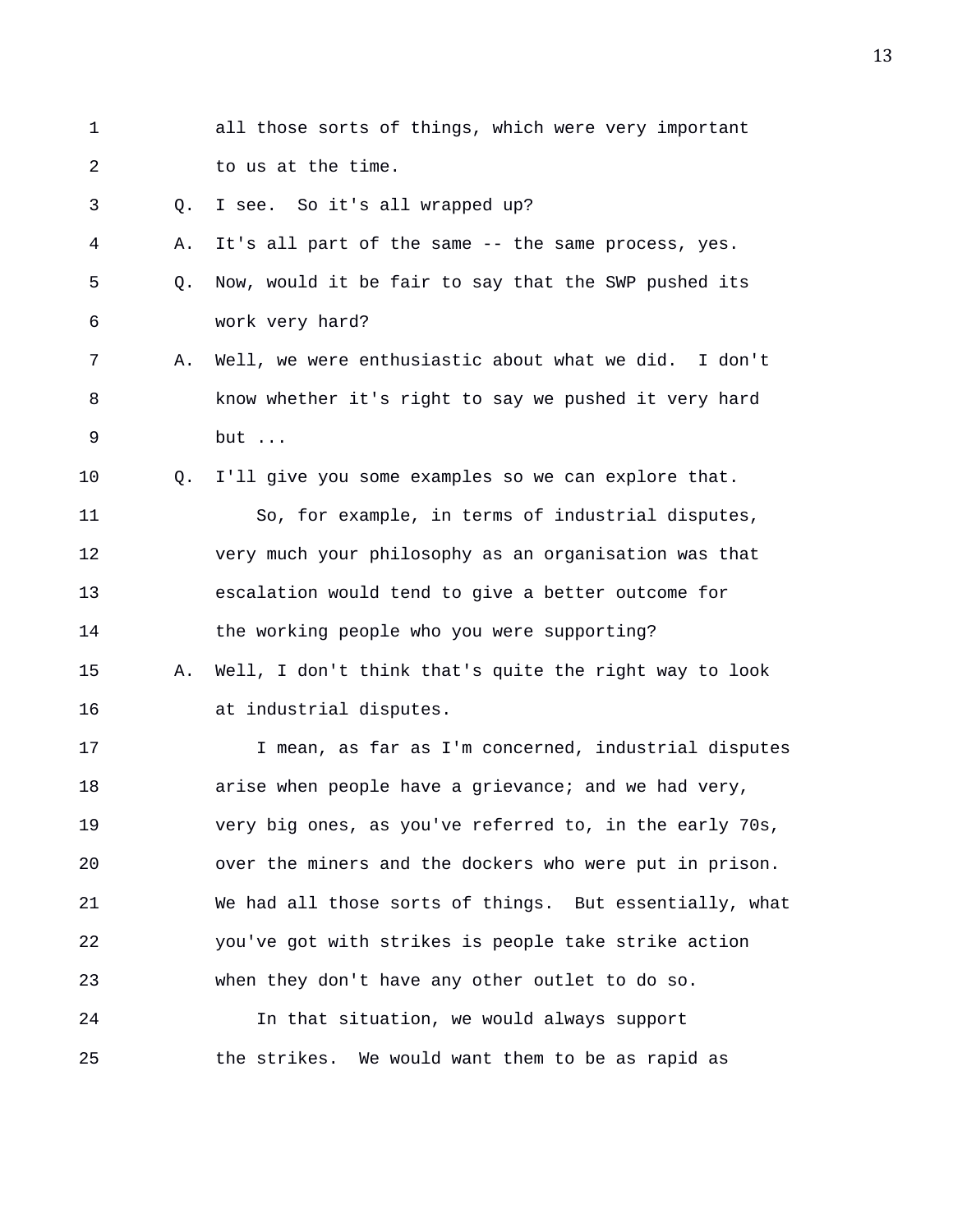1 possible, as successful as possible in terms of winning 2 their demands. But in terms of sort of pushing them to 3 be escalated as much as possible, this was something 4 which was part of the trade union movement, it wasn't 5 something that we did separately from the trade union 6 movement as a whole. If you supported the strikes, 7 that's what you did.

8 Q. Yes, and your organisation did support the strikes -- 9 A. Absolutely, yes.

10 Q. -- and you would turn out, in force if you could muster 11 it, and you would back the strikers to the hilt, because 12 you wanted to see them win?

13 A. That's right. But I also think it's worth saying that 14 **in most cases with strikes, actually, there are ones** 15 that take place with relatively small numbers of people, 16 there are ones that take place with relatively small 17 picket lines, and we supported all of those. When I was 18 central London organiser there was a strike of steak 19 houses here in central London. And I would go most 20 days, I would go and see them. And they had perhaps 21 five or six people on the picket line; they weren't mass 22 pickets most of the time. So there's differences and 23 different sorts of strikes.

24 Q. Differences in scale. But would it be fair to say that 25 on the whole, you thought that by pressing management,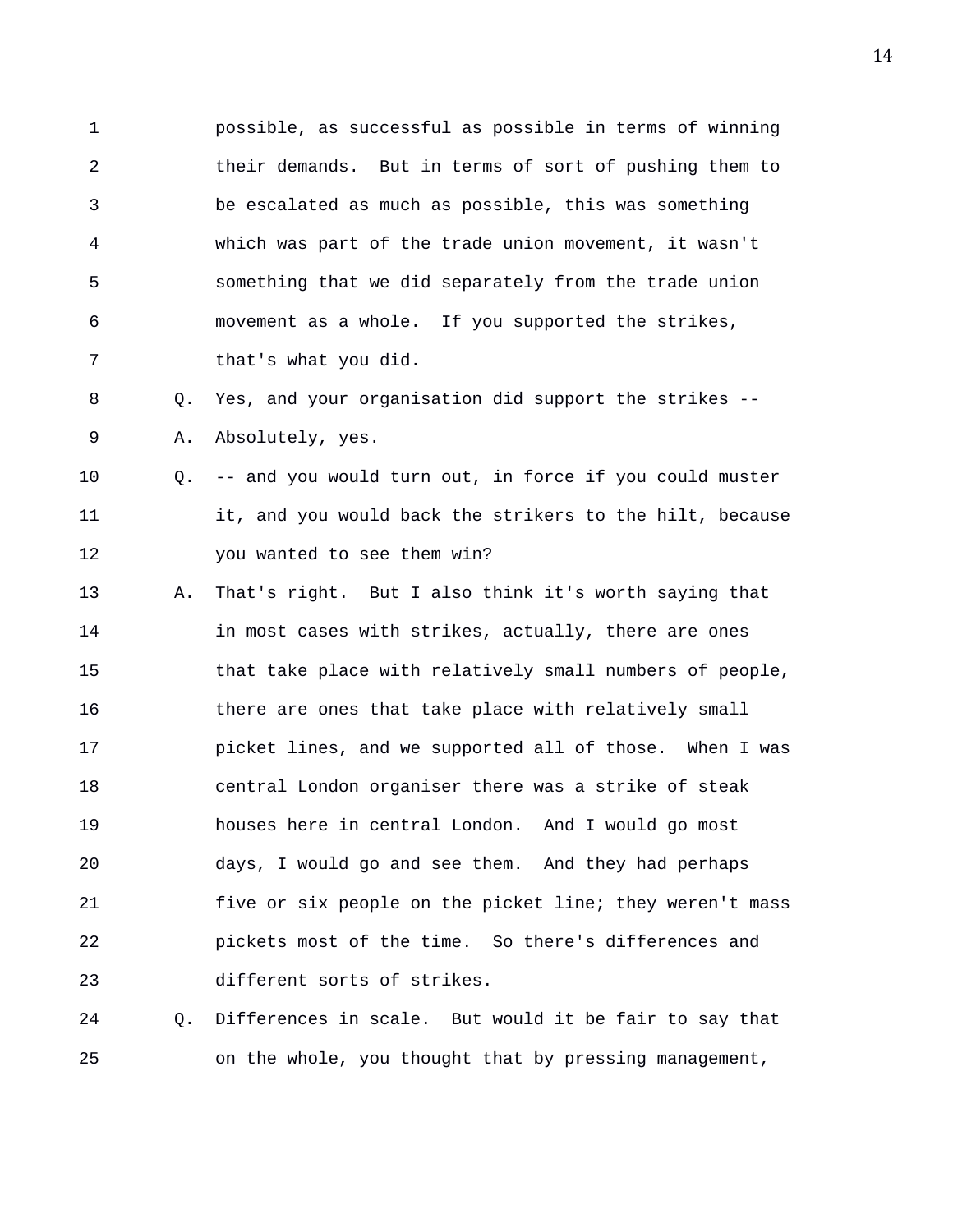1 workers were likely to get a better outcome?

2 A. Absolutely. And I still do. I think that, you know, 3 we've seen, since the 70s, the halving of trade union 4 membership, and that generally has gone alongside a much 5 worse condition for many working people.

6 Q. And would -- another example of where considerable 7 passion and resolve was deployed was in your work 8 confronting racists?

9 A. I think it's worth putting this in context. Yes, that's 10 absolutely true. But I think it's worth putting in 11 context that we had in the 70s a very big growth in 12 fascist organisation, in the second half of the 70s. We 13 connected that very much with the disappointment that 14 people felt with the Labour government and the way in 15 which wages were being cut and general disappointment. 16 And there was a very, very strong atmosphere there of 17 the sense that the fascists were growing. There was 18 100,000 votes for the National Front in London in 1977, 19 and that was a very frightening prospect.

20 So I think, for most of us, we saw racism as a very 21 central issue that we had to confront. And we saw it as 22 a way -- if racism and fascism was allowed to grow, it 23 would seriously weaken working class organisation.

24 I think it's also worth saying that this was -- 25 you know, I was of the generation that my parents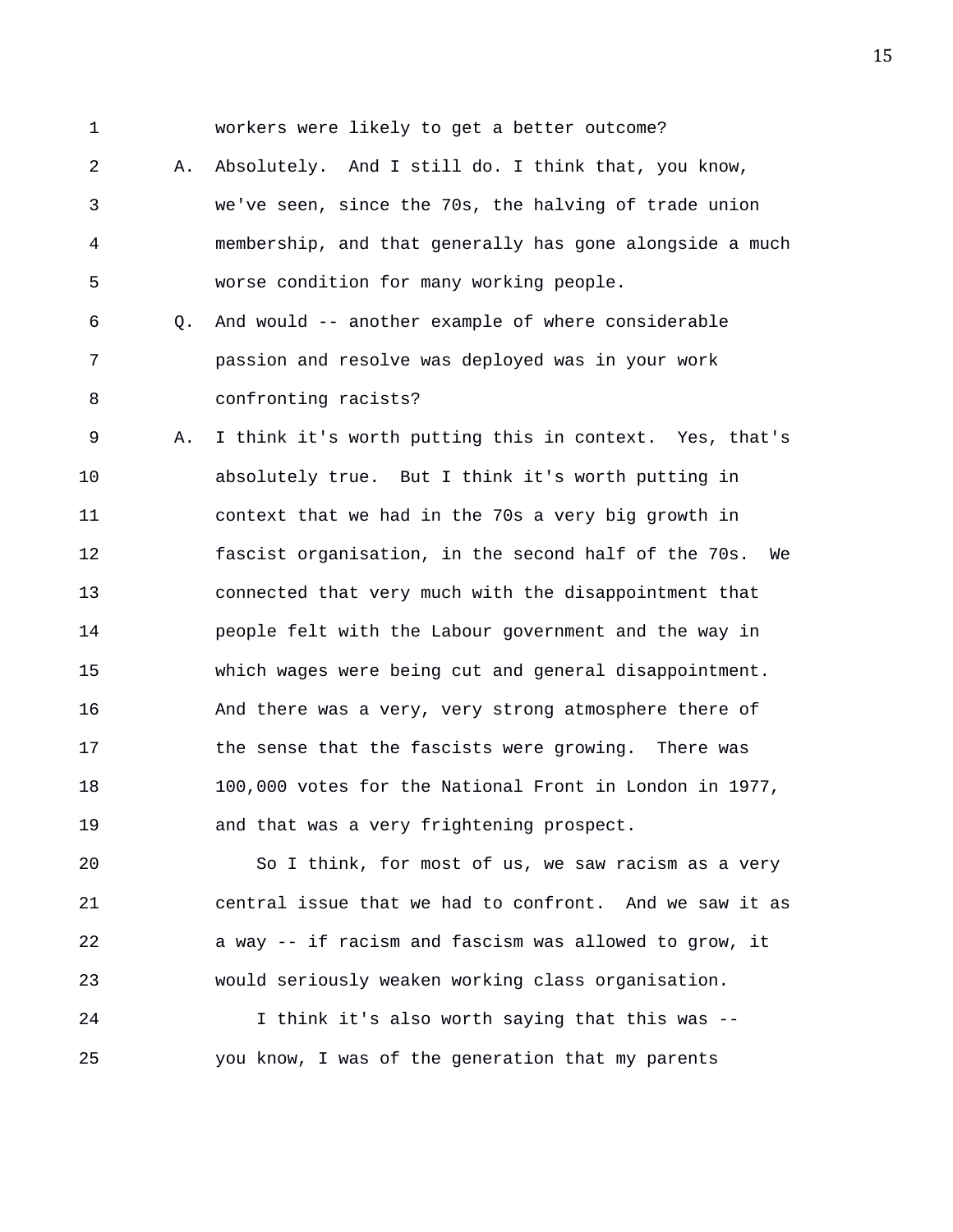1 were -- my dad was in the invasion of Sicily; he was in 2 the Navy for five years during the war. One of my 3 uncles lost his leg at Nijmegen. The war was very, very 4 real to millions of people then. And I think the idea 5 that you saw fascism returning in the 1970s was a very 6 frightening thing, not just to my generation but to 7 older generations as well.

8 Q. The far right were certainly active on the streets in 9 the 1970s, weren't they? And the early 80s.

10 A. They certainly were, yes.

11 Q. And your organisation thought it essential to confront 12 those far right activists on the street, didn't you? 13 A. We did, because the -- if you look at what they modelled 14 themselves on, they modelled themselves very much on 15 the way in which Hitler organised before he came to 16 power in 1933. And therefore street protests, 17 particularly in immigrant areas, were very, very 18 important to them. And Hitler himself was quoted as 19 saying that the only thing that could have stopped him 20 was if people had stopped him sufficiently early when he 21 was still relatively -- part of a relatively small 22 group, whereas obviously, by 1932/33, Hitler was a much, 23 much bigger force.

24 So we thought it was extremely important that we did 25 confront them and say that they didn't have the right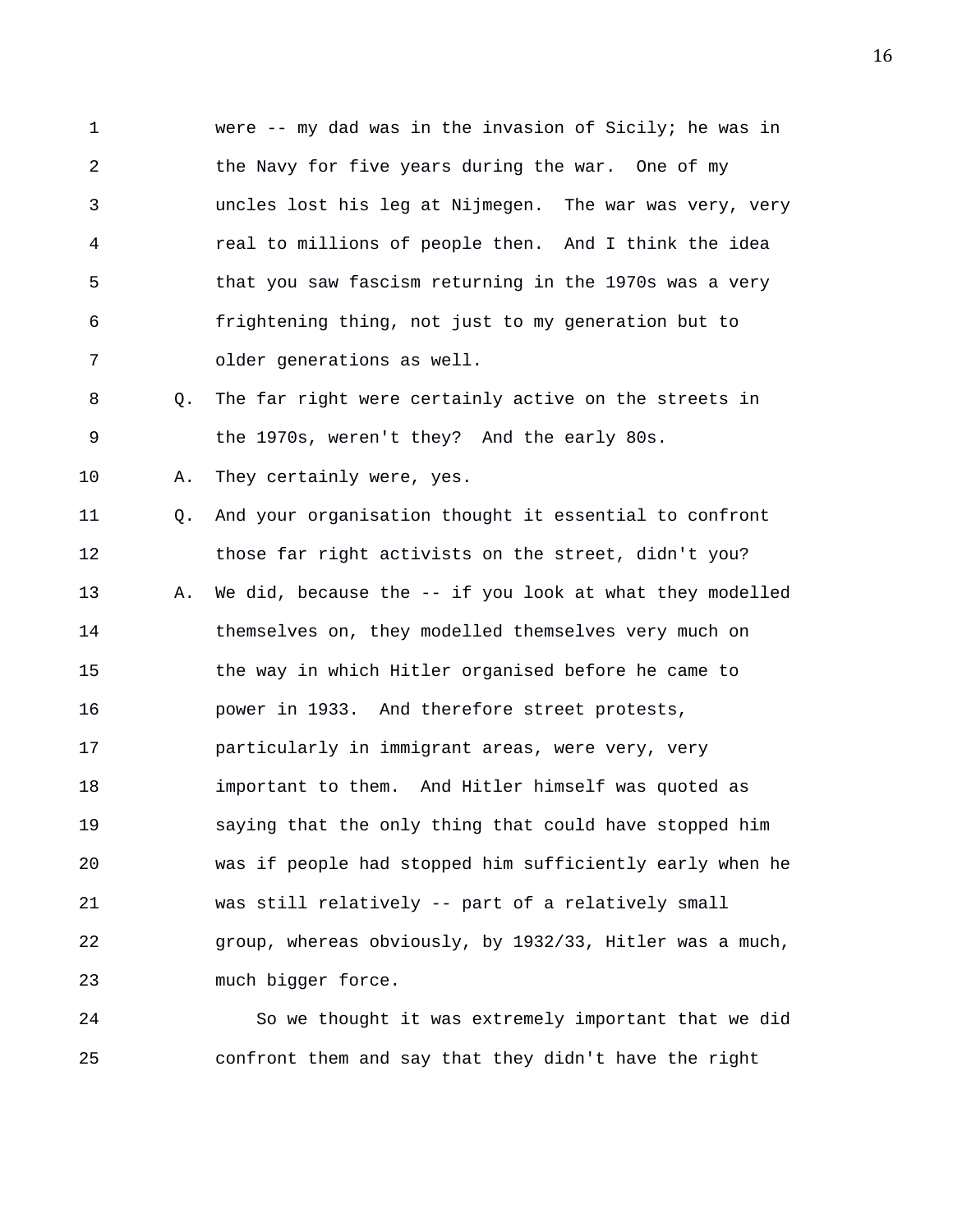1 to march. And of course, they always chose to march 2 through areas with big numbers of black and Asian 3 people. That was a very deliberate intimidatory 4 practice on their part.

5 Q. Well, we'll come back to some of that activity in more 6 detail later. But what I'd like to do now is tie 7 together the aims that we've explored and the method 8 that you were using to advance towards realising those 9 aims.

10 Was, ultimately, the expectation, or at least 11 the hope, that you'd get to a stage where the working 12 class was strong enough to overthrow existing 13 institutions?

14 A. Well, that's -- as I said to you earlier, that was 15 the aim in the general sense. That's what we believed 16 needed to happen in order to achieve a socialist 17 society. But we also were very realistic that this 18 wasn't about to happen. And therefore, for example, we 19 stood in Parliamentary elections in the 1970s, in order 20 to put our arguments across. So it wasn't that we were 21 just saying, "Okay, this is all going to happen in 22 the next few years," what we felt was, we had to use any 23 avenue to get our arguments across. We knew 24 the majority of workers still looked to Labour Party and 25 still looked to Parliament for change. And therefore we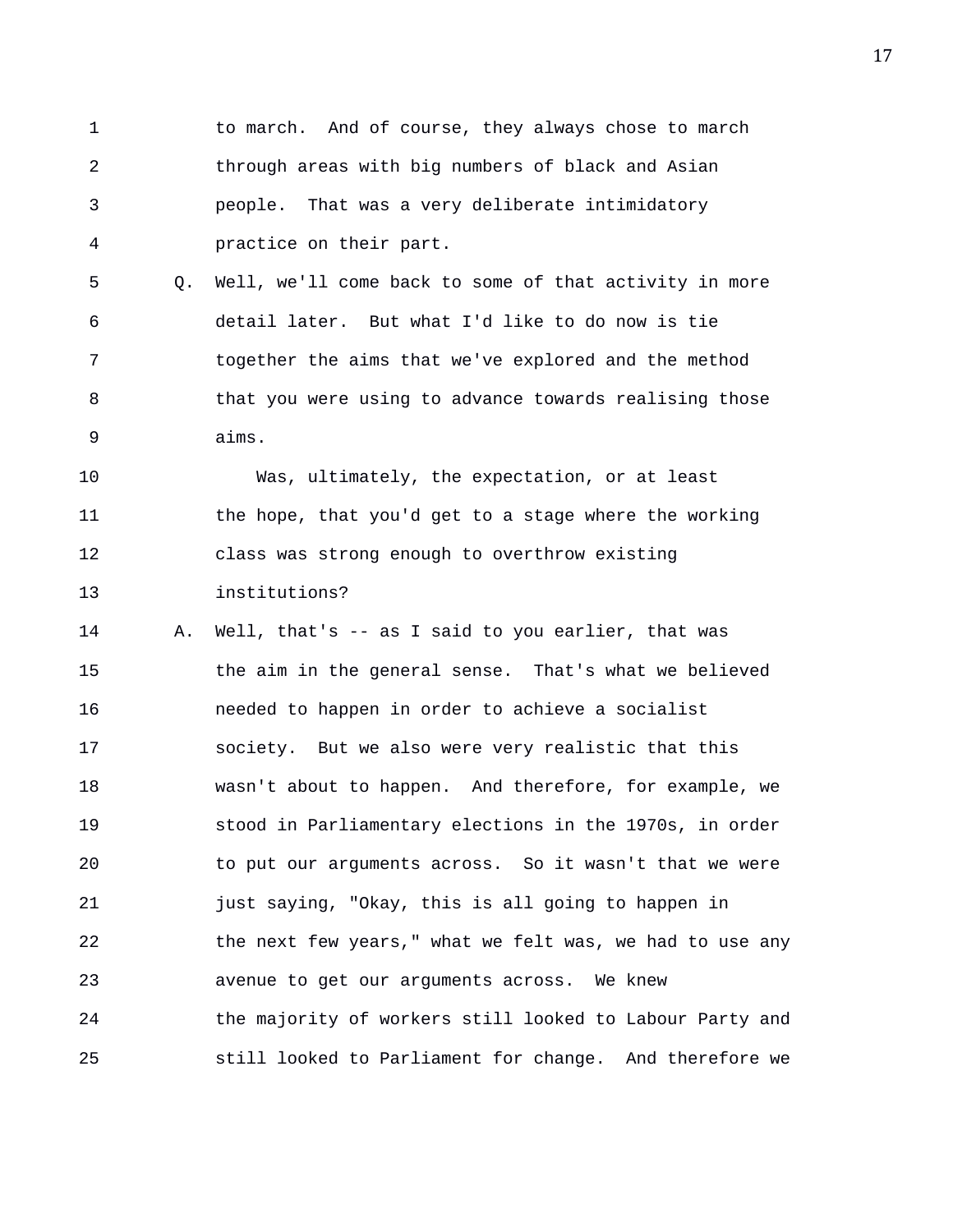1 engaged in that arena as well.

2 Q. Thank you.

3 I understand that. At the moment, I'm moving into 4 a slightly more hypothetical scenario, because 5 I appreciate it never reached that stage in the time 6 we're talking about. But was the ultimate aim to use 7 these methods of campaigning to build up the working 8 class to the point where they could overthrow 9 the existing institutions? I think you've previously 10 agreed with that proposition. 11 A. Yes. And I think it's just worth saying as well that 12 that is -- we felt that one of the ways that you did 13 this was by working round campaigns, round strikes and 14 so on, because that strengthened confidence and 15 organisation among working class people, yeah. 16 Q. I appreciate the next step didn't happen, but I want to 17 ask you this in terms of what might have been 18 anticipated. 19 Did you anticipate that if the working class had 20 ever become strong enough to overthrow existing 21 institutions, that before they were able to do so, it 22 was overwhelmingly likely that the state would use force 23 to prevent that happening? 24 A. Yes, we did think that. And of course, we had the very 25 recent example of the coup in Chile, where exactly that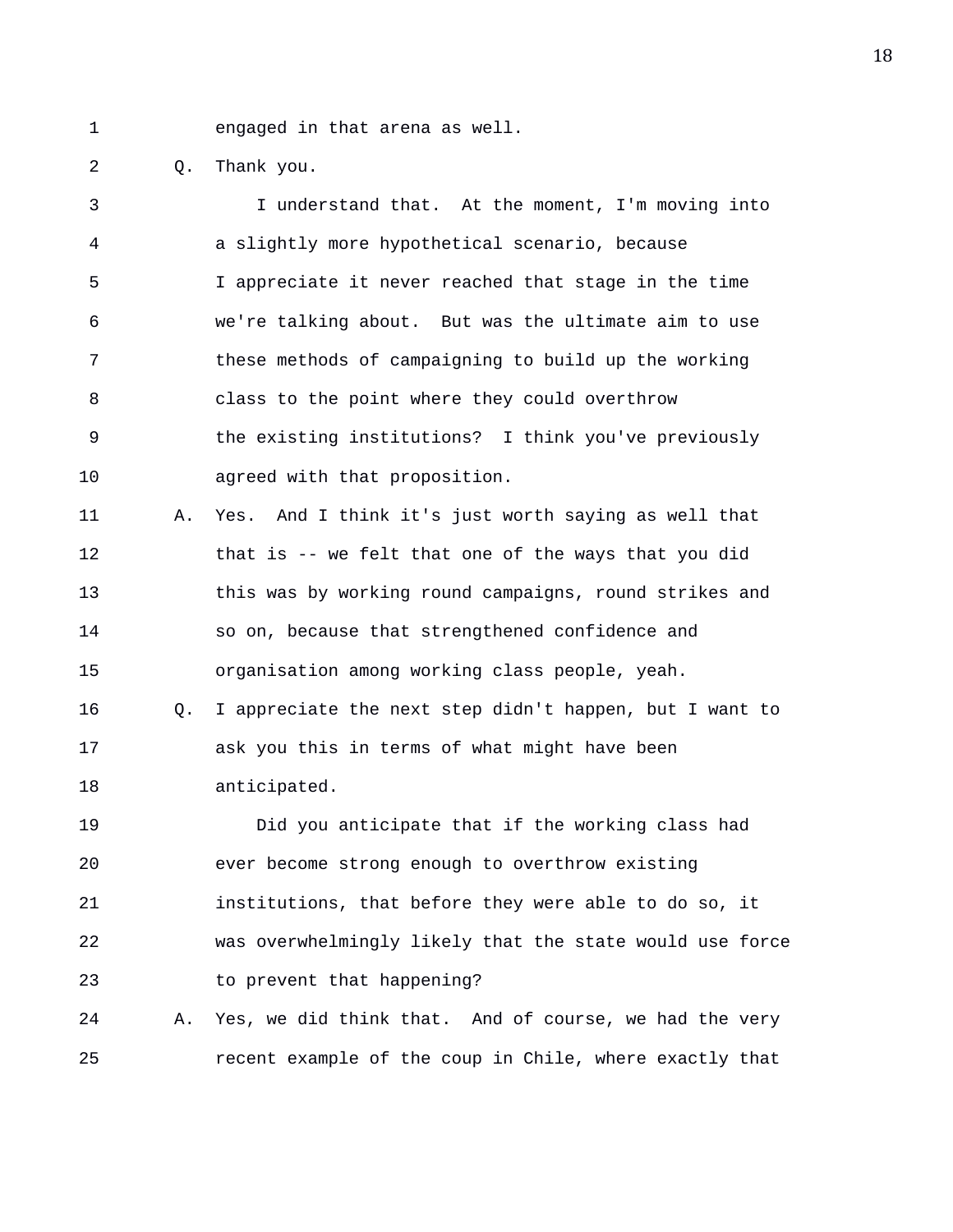1 process had taken place, where a democratically elected 2 government had been overthrown because it had policies 3 which didn't fit with what the Chilean ruling class 4 wanted, or indeed what the CIA wanted, who was involved 5 in it as well.

6 Q. And the same had happened in Spain in the 1930s? 7 A. The same happened in Spain in the 1930s. And it's worth 8 just remembering that in Portugal and Spain where you 9 had this transition to democracy in the mid-1970s, 10 there's -- also people felt there was a threat of that 11 as well there. So these were real concerns that people 12 had.

13 Q. And at that stage, would it be fair to say that 14 the Socialist Workers Party would consider the use of 15 force both acceptable and necessary?

16 A. I think, again, this needs to be looked at in 17 the context. If you look at most movements -- Chile's 18 a good example, but it's true, I think, of most 19 revolutions that actually they're not fantastically 20 violent events, that actually it's the counter 21 revolution, if you like -- and this is true in 22 the French Revolution, it's true in the Russian 23 Revolution in lots of senses. But it's the counter 24 revolution where you see much more violence. But, yes, 25 we were prepared to defend ourselves, and we were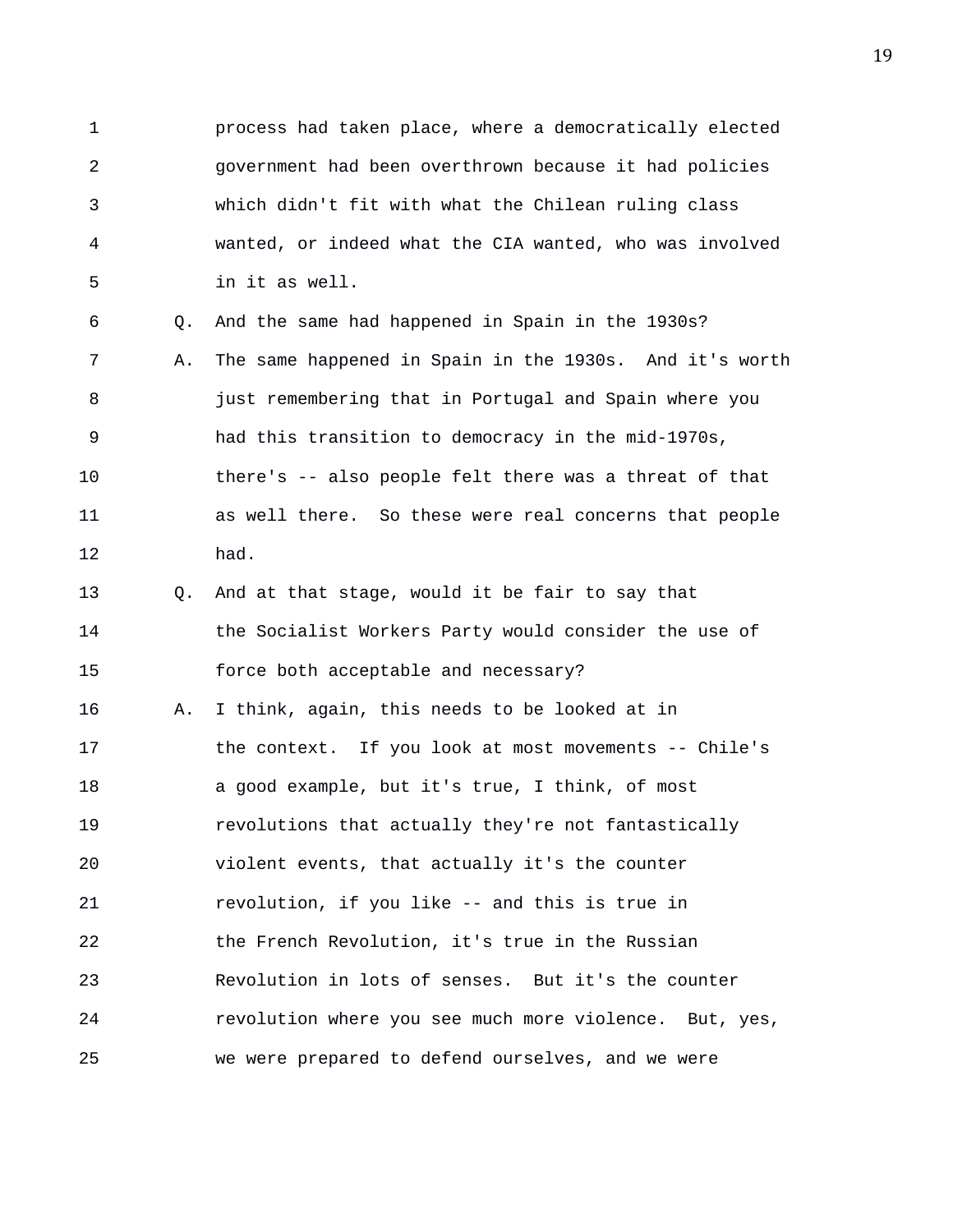1 prepared, if necessary, to defend the institutions of 2 working class organisation and working class power 3 against any attempt to stop them achieving these things 4 democratically. 5 Q. I just want to show you a document. Could we go to 6 {UCPI/18503}. For those working from a hard copy, it's 7 volume 2, tab 30. Can you see that? 8 A. No, where is it? 9 Q. That is not the right document. Sorry, the document I'd 10 like is {UCPI/19542}. 11 A. I don't have a ... I don't think the screen's working. 12 Q. Is your screen working, Ms German? 13 A. No. 14 Q. Okay, we will have to do something about that. 15 I can show you, for these purposes, the document, 16 but then the public will not be able to see it. Sir, 17 would you like to rise for a moment while we sort this 18 out? 19 THE CHAIRMAN: I fear so. I'm afraid we have these 20 technical difficulties. They're bound to occur. 21 A. Okay. 22 THE CHAIRMAN: Eventually we'll overcome them. 23 (10.28 am) 24 (A short break) 25 (10.32 am)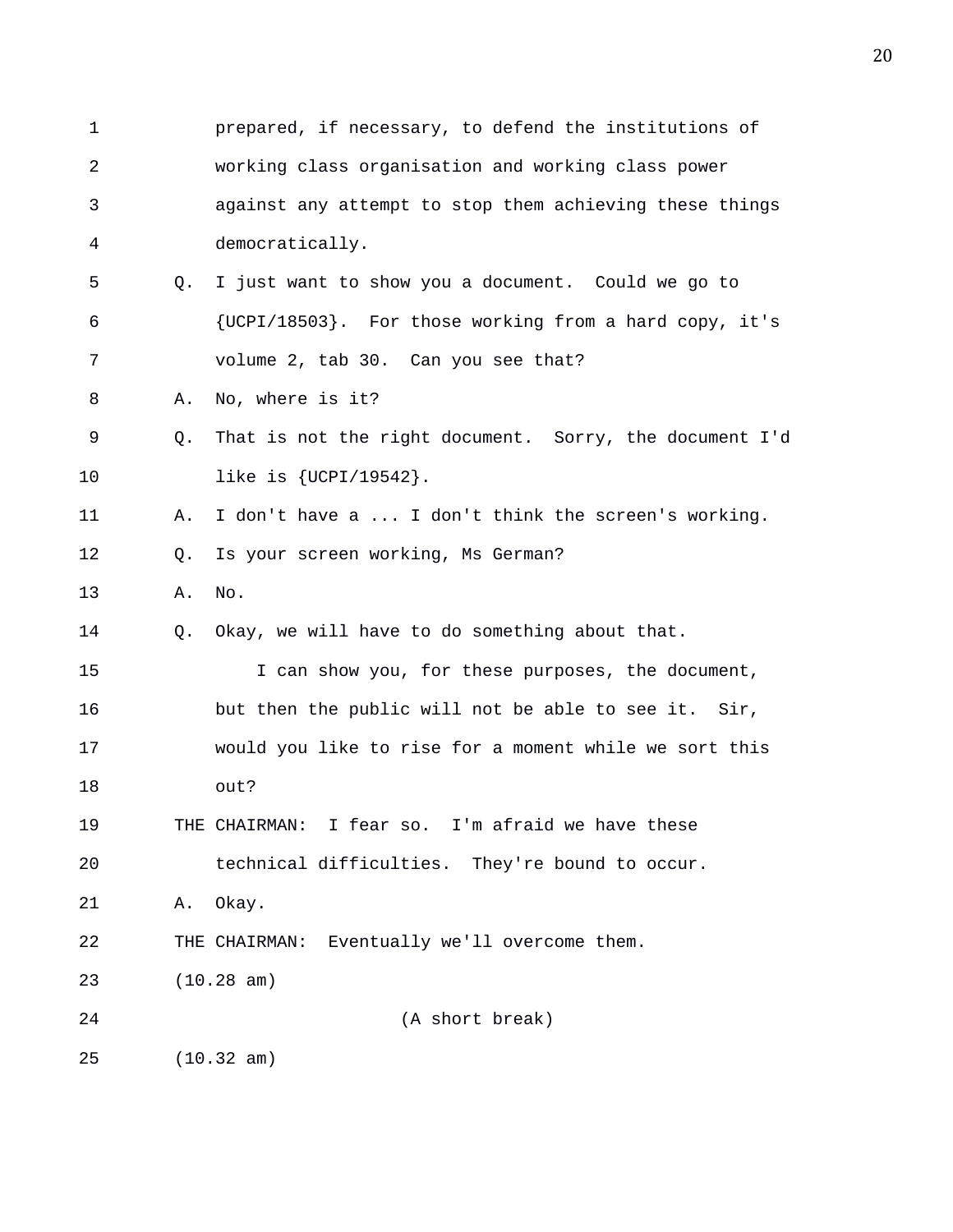1 MR FERNANDES: Thank you. Please be seated.

2 THE CHAIRMAN: I understand there's a temporary solution has

3 been found, but not yet the permanent one. 4 MR BARR: That's absolutely right, Sir.

5 And could I just take a moment now to remind people 6 that when we have short adjournments, please would 7 people sitting at the back not approach the witnesses. 8 It's important that witnesses give their evidence alone. 9 Ms German, the document that's up on the screen is 10 a document which is a report about the National Student 11 Aggregate. If we could turn to page {UCPI/19542/16} 12 within that file, please. 13 One of the documents that was attached to this SDS 14 report on the National Student Aggregate in 1983 was 15 this document, which appears to be produced by 16 the Socialist Worker Student Society, with the headline, 17 Fight for a change ..." 18 And if we scroll down: 19 "... to socialism". 20 A good deal of the basic propositions about the SWP 21 that I put to you I got from this document -- 22 A. Oh dear. Maybe you need to read a bit more than just 23 the leaflets. 24 Q. It sets it out all very simply. 25 The bit that I particularly want to put to you,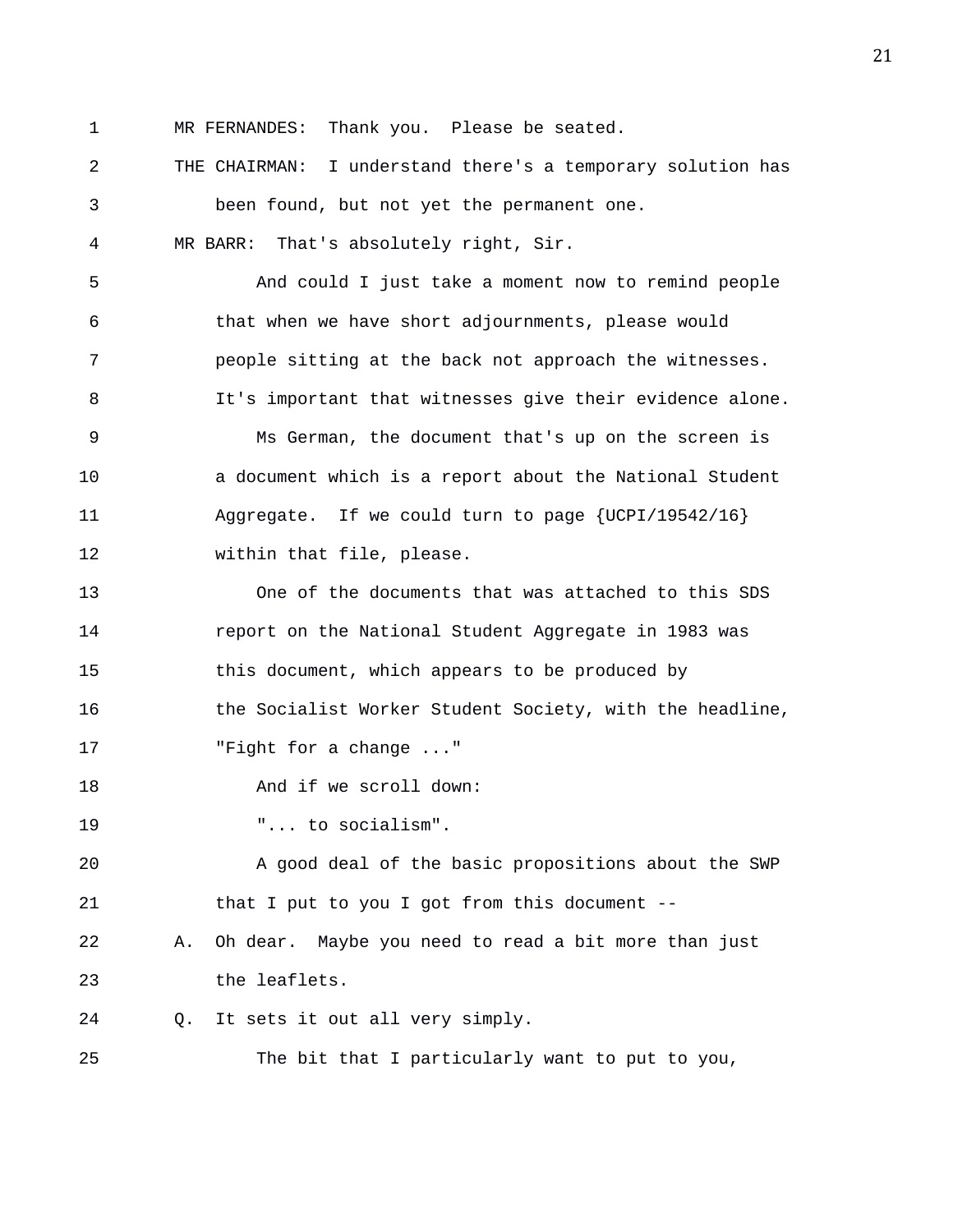1 under the headline "Workers' power":

2 "The alternative to Labour is revolutionary 3 socialism -- the armed seizure of power by the working 4 class and the creation of a new kind of society." 5 Following the questions I asked you before we had to 6 adjourn, could you explain, please, where the armed 7 seizure of power comes into matters? 8 A. Well, I think I have explained that really, that when 9 people face -- when there is a situation where there's 10 a possibility of revolutionary change or systematic 11 change, then this is when you get the old establishment 12 which really fights back against that change, and that's 13 when you need to be prepared to do this. 14 I mean, this isn't -- you know, when I said to you 15 about maybe reading a bit more on this topic, I mean, 16 Marx made this point in 1871 at the defeat of 17 the Paris Commune, when he then took the conclusion that 18 you couldn't peacefully overthrow the system, that you 19 would have to be prepared for -- as happened in Paris, 20 for armies to attack you, for people to be killed in 21 large numbers, and you would need to defend yourself. 22 And that's exactly what that says there. 23 So, I think -- you know, I don't think that's 24 different from what I've -- what I've been explaining. 25 Q. So, to be clear, there is no question of the SWP using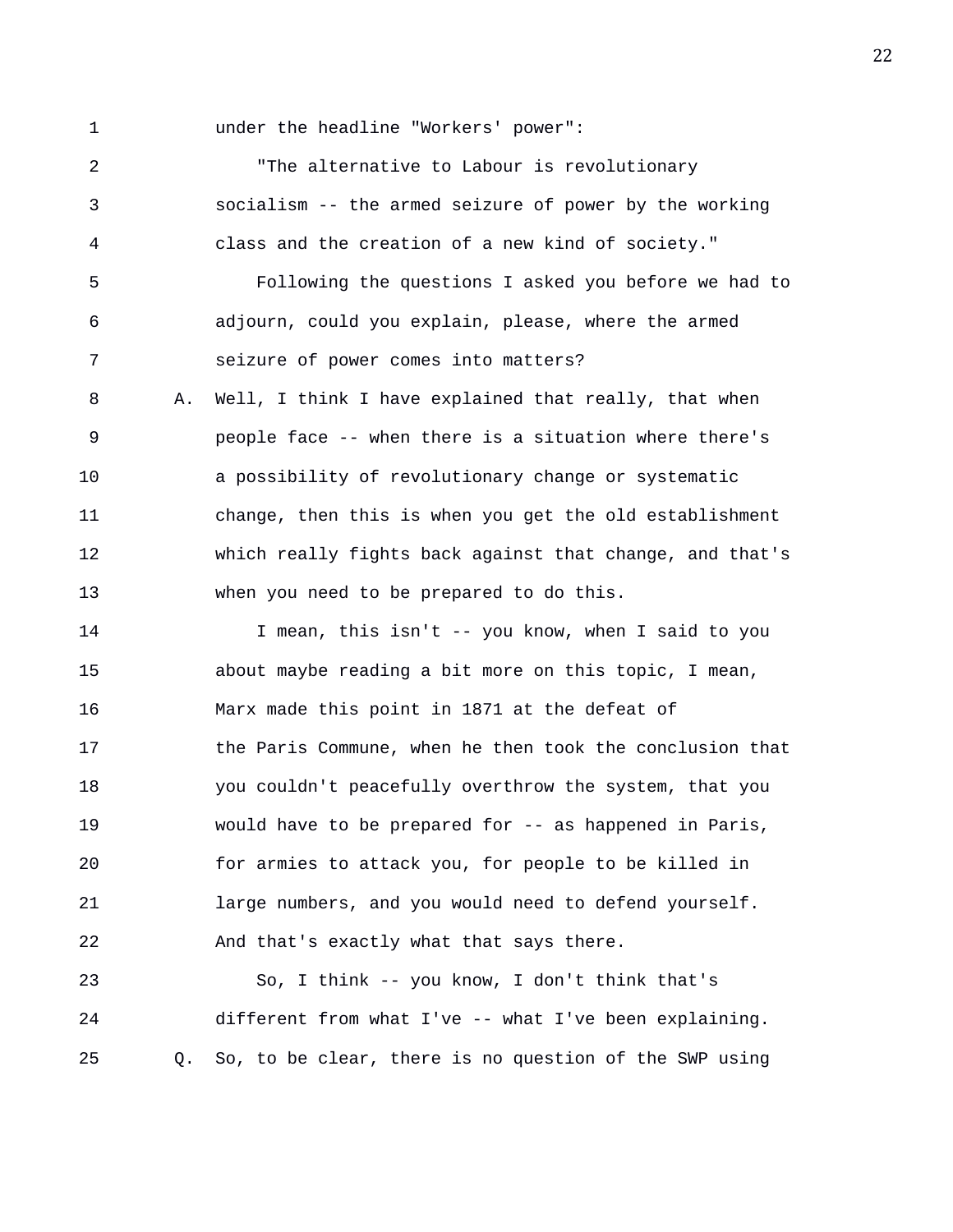1 arms during the 1970s?

2 A. Of course not. I mean, this is -- you know, I think -- 3 when I said -- and I said earlier about 4 the misconceptions about what we're saying, I think 5 there's this kind of concept of small groups of people 6 with arms, I don't know, infiltrating the police or the 7 army, or any of these sorts of things. This was never 8 on the agenda. And we knew the situation was such with 9 even at our largest of several thousand members, that 10 this would have been completely counter-productive, it 11 wouldn't have involved self-emancipation, it wouldn't 12 have involved the mass of workers acting on their own 13 behalf. It would have been a small -- I don't know what 14 you want to call it -- a "putsch" or whatever, by 15 a minority on behalf of a minority. 16 Everything you read about our tradition, 17 the International Socialists, the SWP, all of those, 18 actually is very much against that kind of approach. 19 It's a difference that goes back to the differences that 20 Marx had with Bakunin, and all sorts of other people; 21 it's a fundamental difference. And it's one that I've 22 always believed, that you'd have to have the mass of 23 people fighting for change on their behalf. 24 Q. Now, I want to move to the question of progress, quite 25 accepting it never got to a revolutionary situation in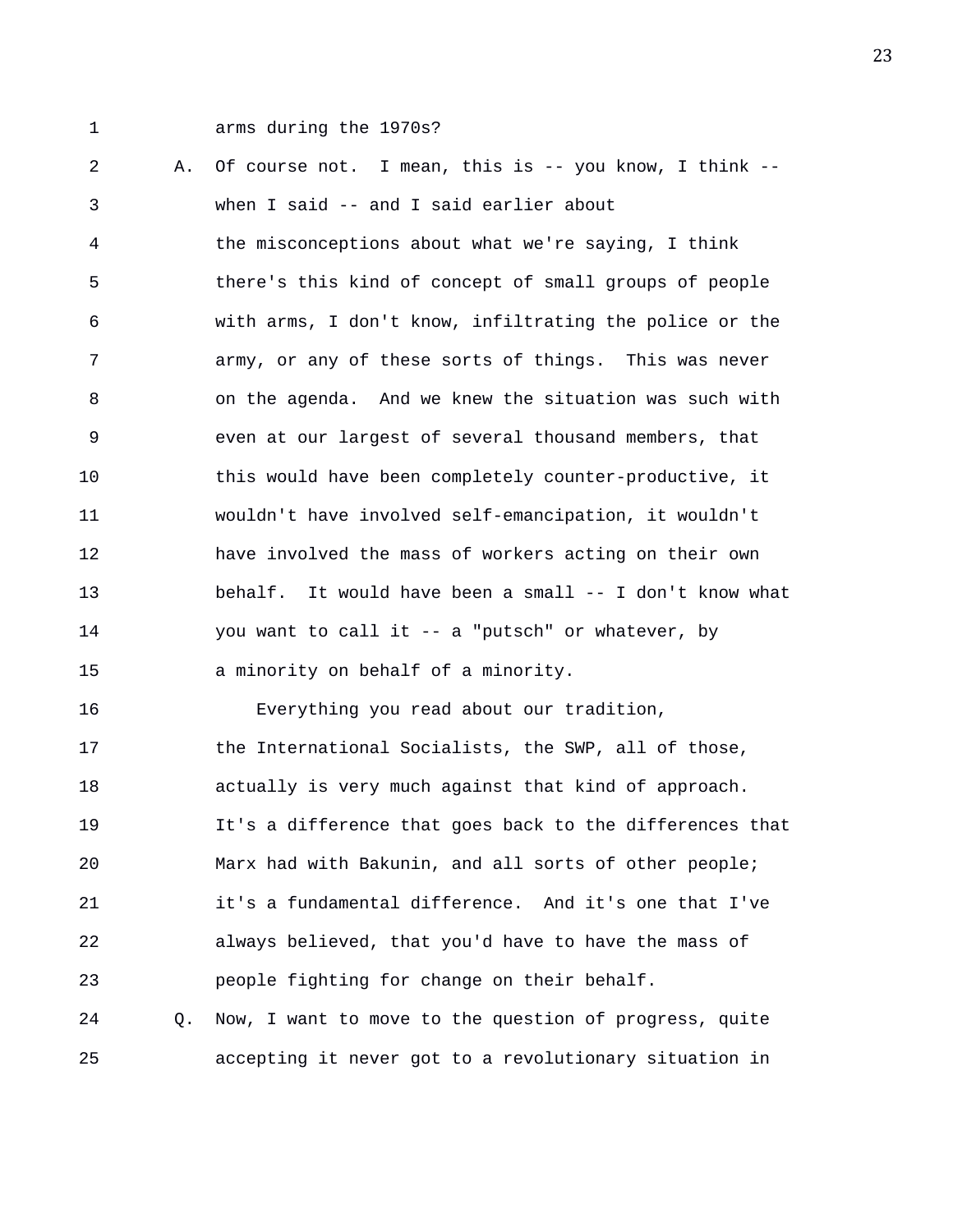1 the 1970s and 1980s. But there were fluctuations during 2 this period which I want to explore with you.

3 Before you even joined the International Socialists, 4 in 1968, was there a feeling of excitement amongst 5 revolutionaries that something might be happening given 6 what was occurring in France at the time? 7 A. Very much so. I mean, I went to France to improve my 8 French in April 1968, and unfortunately missed the -- 9 you know, you could see all the posters and things up 10 then. And when I came back and saw all the places I'd 11 been on the television, that was a feeling, I think, 12 lots and lots of people around the world felt, that this 13 was a real chance of change, it was an upsurge and very, 14 very important. And it mark the beginning of a period 15 of intense political change in France, and elsewhere. 16 Q. And was there a feeling that the same might be beginning 17 to happen here with the enormous numbers of people who 18 turned out especially to the anti-Vietnam 19 demonstrations, particularly in March, and then later on 20 in October of that year? 21 A. They were very big demonstrations compared to previous 22 demonstrations in Britain, certainly in my lifetime. 23 And they were -- they were ones that people felt, again,

24 this was people coming on the streets demonstrating, and

25 it marked a new politics which people had hope of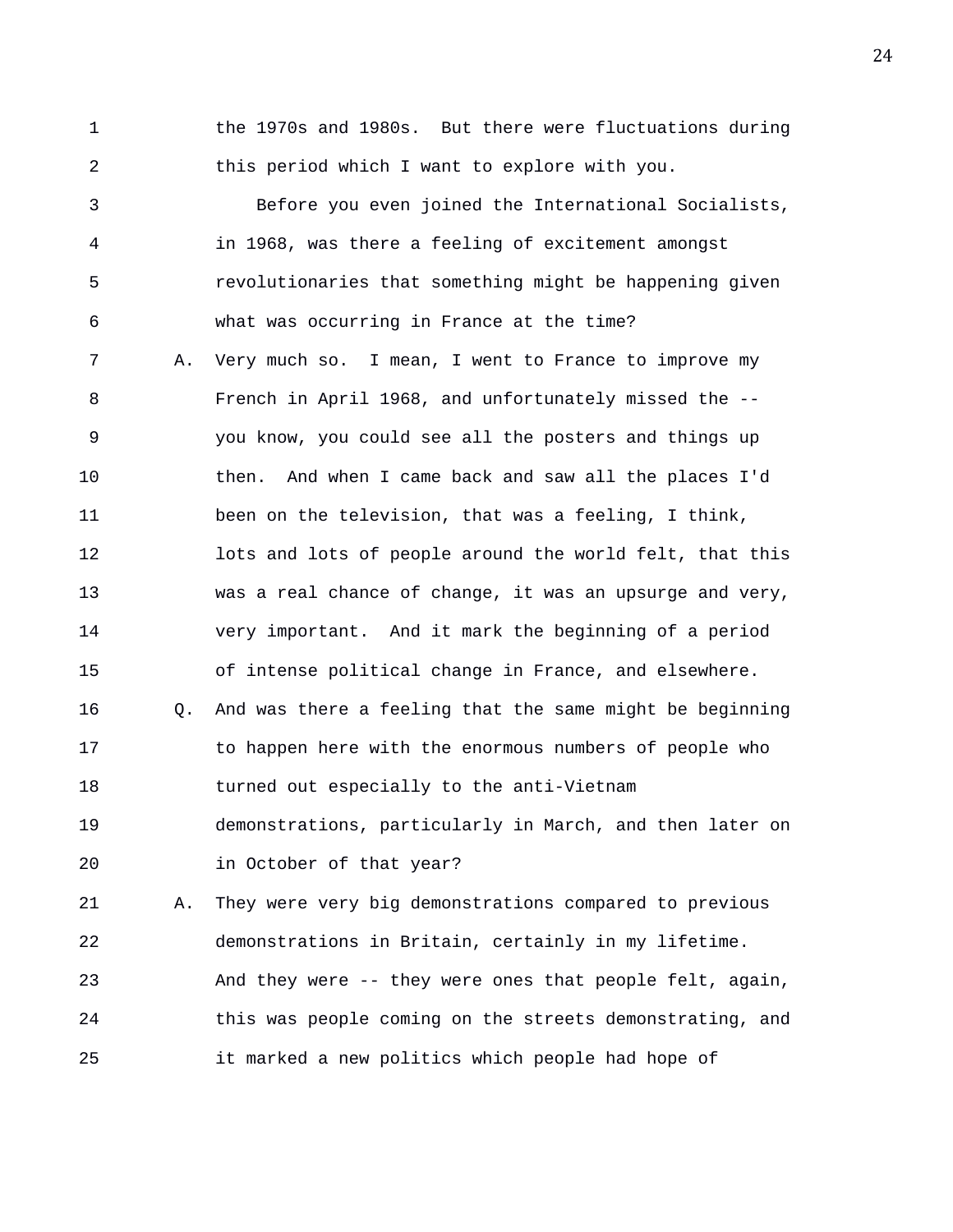1 the Labour government which was elected in '64, but this 2 was going beyond what the Labour government wanted to 3 do, much, much more so, and very, very clearly in 4 support of a group of people who were fighting against 5 the Americans in Vietnam.

6 Q. And you've explained that the feeling that started in 7 1968 carried on for a few years after that. Would you 8 link it in to what was happening in 1972 with some very 9 big strikes, and the miners' strike in particular, being 10 very successful?

11 A. I think what happened after '68 was you got 12 the development of, particularly in Britain and Italy 13 but other places in the world, you got the development 14 of very, very big strikes, and Britain and Italy had 15 the two biggest in Europe. And so yes, they were 16 connected. And it was part of, I think, again, from my 17 generation, you had people who were becoming radicalised 18 over political issues, as you've explained, in terms of 19 apartheid South Africa, racism, those sorts of issues. 20 But also this was taking place in the workplace among 21 young workers who'd had rising living standards, and who 22 expected that they would be able to achieve more; and 23 that's what they -- that's what they were campaigning 24 for.

25 So yes, I think those things are connected. And it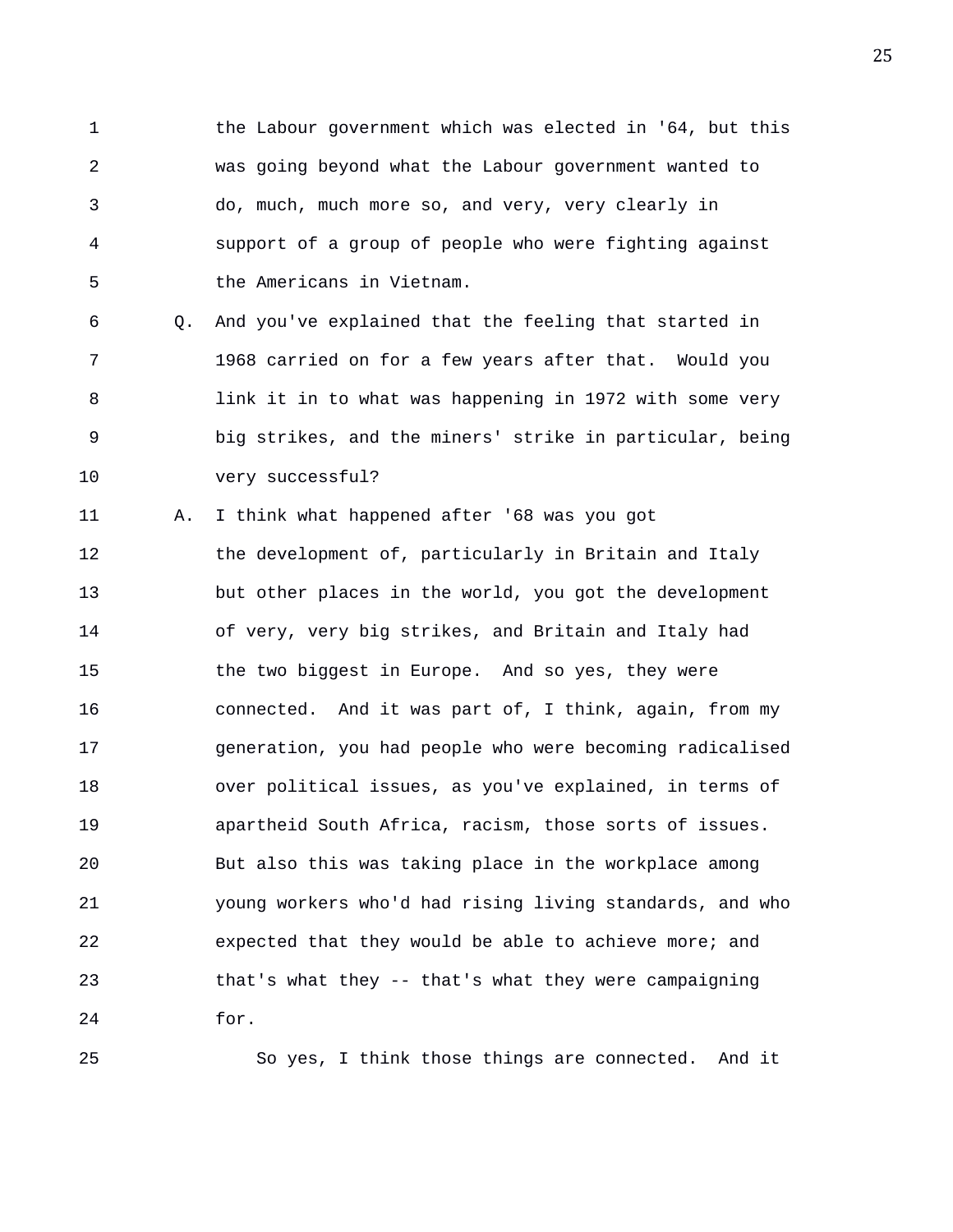| $\mathbf 1$ |    | was part of a general wave of political activism,        |
|-------------|----|----------------------------------------------------------|
| 2           |    | economic activism, whatever you want to call it, in that |
| 3           |    | period, from '68 until round about '75, I suppose.       |
| 4           | O. | The other big thing that happens is in '74               |
| 5           |    | the Conservative government falls, doesn't it, again, in |
| 6           |    | the face of serious industrial disputes?                 |
| 7           | Α. | That's right. The Heath government was brought down by   |
| 8           |    | the second miners' strike in 1974.                       |
| 9           | 0. | So in that period in the late 60s and early 70s,         |
| 10          |    | was there a sense that you were getting somewhere with   |
| 11          |    | your revolutionary progress?                             |
| 12          | Α. | There was a sense that more people were breaking from    |
| 13          |    | the ideas of Labour, if you like, and looking to         |
| 14          |    | the left of Labour. I think that was a very strong       |
| 15          |    | feeling. And that was true in                            |
| 16          |    | the International Socialists. We recruited lots of       |
| 17          |    | workers from car factories, from different factories     |
| 18          |    | around the country. And yes, I think there was a sense   |
| 19          |    | that people were moving towards the idea that there      |
| 20          |    | needed to be a more fundamental change than had been     |
| 21          |    | achieved by the Labour government. I think they were     |
| 22          |    | right in that.                                           |
| 23          | Q. | And then, as those of us who were around in those days   |
| 24          |    | will know, we get to 1979 and the "Winter of             |
| 25          |    | Discontent". Before we get on to Margaret Thatcher,      |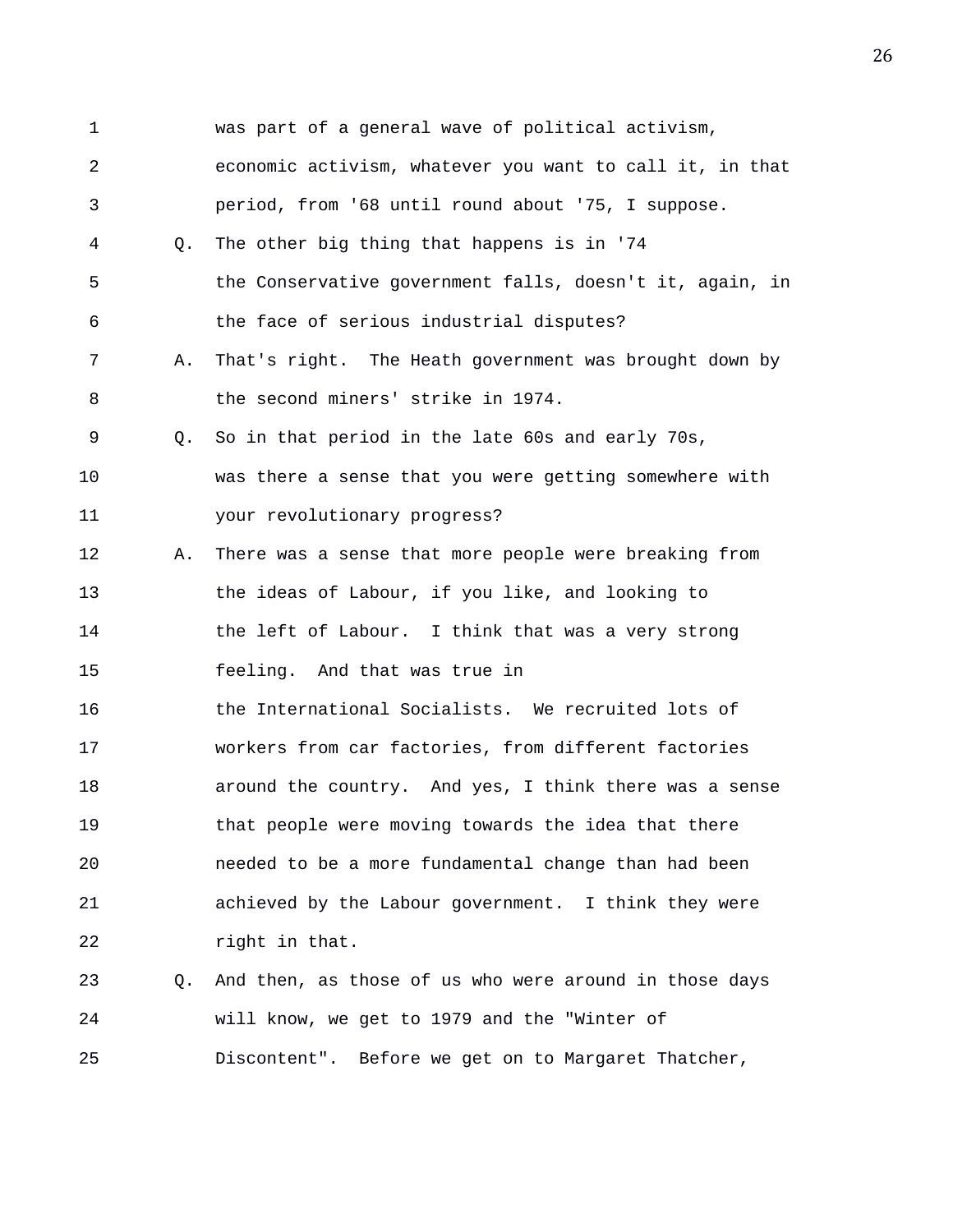1 could you help us with: in your estimation, what was 2 the high point for your party's aspirations during 3 the 1970s? What was the closest that you think you got 4 to achieving your goals?

5 A. I think, in terms of the aspirations of 6 the International Socialists and the SWP was to become 7 a major force on the left in Britain, and particularly 8 to replace the Communist Party, which was then much, 9 much bigger than we were, it was still a considerably 10 large organisation, but to replace it politically and 11 industrially. And we achieved some of that, but not, 12 obviously, all of it.

13 Q. So in terms of progress to a situation where the working 14 class had the means to overthrow -- or the will and the 15 support and the motivation to overthrow the institutions 16 of the existing state, on a scale of 1 to 10, as a high 17 point, what would you score your high point in 18 the 1970s?

19 A. I mean, I think the high point of the 1970s was 1972, 20 with the -- with the very, very big strikes, which were 21 very, very successful. As you say, you then had 22 the second miners' strike.

23 But I think this is -- you know, when we look at it, 24 the question of whether you can overthrow society, 25 whether you can have a revolution, doesn't lie with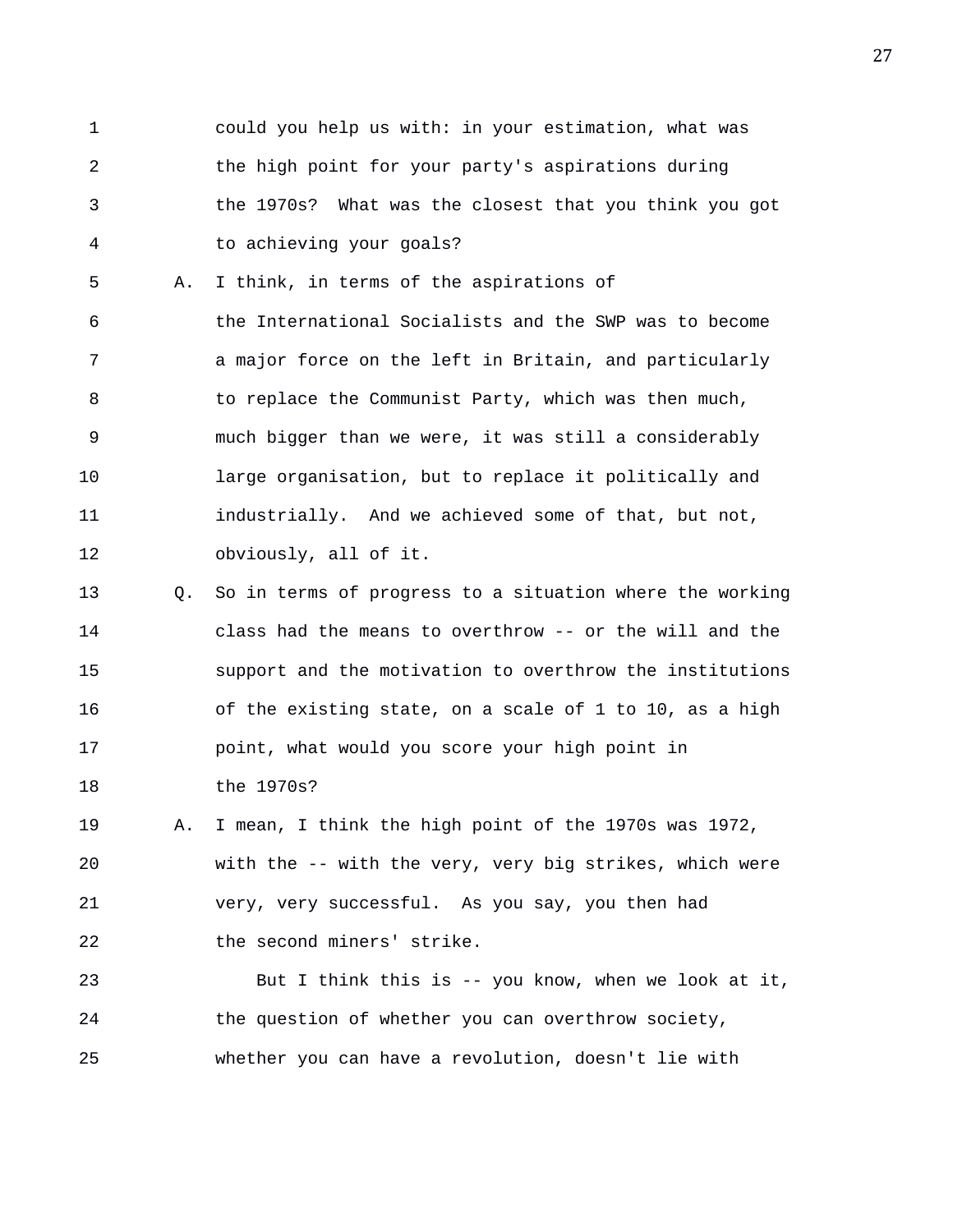1 the people who term themselves "revolutionaries", it 2 lies with the people who actually are going to make that 3 revolution themselves. This -- at this time, there 4 actually was a revolution going on in Portugal, which 5 went on for something like 18 months; and I think people 6 saw that as a kind of model of what could happen 7 elsewhere. But that was a very different situation from 8 the situation we faced in Britain. This was a situation 9 where people had lived under fascism for decades and 10 where the colonial wars in Angola and Mozambique were 11 creating mass disaffection amongst the army. So those 12 were the particular circumstances. So we didn't think 13 we were anywhere close to that at that time. 14 Q. I won't press you if you don't want to put a number on 15 it. So would you prefer to say you weren't anywhere 16 close? 17 A. Yes, we weren't anywhere close, absolutely. 18 Q. And then Margaret Thatcher comes to power in 1979. 19 Would it be fair to say that in that period, late 20 1970s/early 1980s, the tide recedes and you thought that 21 revolution seemed a very long way off? 22 A. We had a Tory government, which was very dedicated to 23 attacking working people. We now know that there were 24 a whole number of -- the Ridley plan, all sorts of 25 things, where they systematically took on the unions and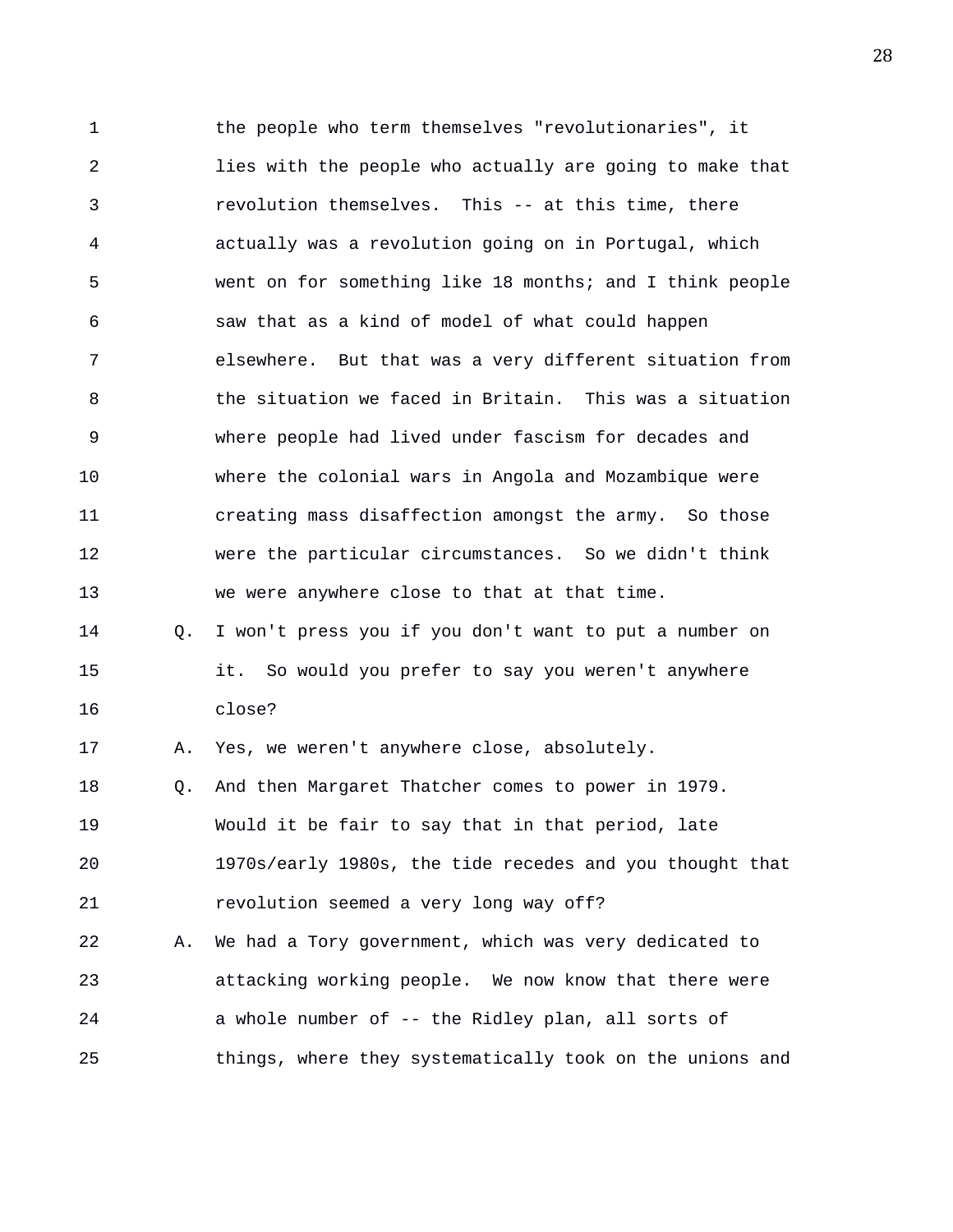1 working class people in order to weaken them. And you 2 had a whole number of other policies that Thatcher 3 pursued which were also aimed at doing this.

4 It's worth remembering, though, that although this 5 was a situation electorally, it was another five years 6 really until the defeat of the miners' strike in 1984 7 to '85 where she actually succeeded in beginning to 8 break the unions. There were very big protests in 9 the early years of Thatcher, particularly very big 10 demonstrations about unemployment, very big strikes 11 which went on, steel strike, railway strike. So it 12 wasn't that straight away you can see there's a big 13 defeat electorally, obviously, but that wasn't massively 14 surprising given how -- by that point, how unpopular 15 the Labour government under Callaghan was.

16 But it took some years for that defeat to follow 17 through industrially, if you like, and that was -- 18 the crucial point in that was the miners' strike, 19 I think, in '84 to '85.

20 Q. But in terms of where you were going in progressing 21 towards your aim, would you describe those years in 22 the early 1980s as a time in which your progress was 23 moving forwards or backwards?

24 A. I think we came to a recognition very early on as an 25 organisation that the working class movement was in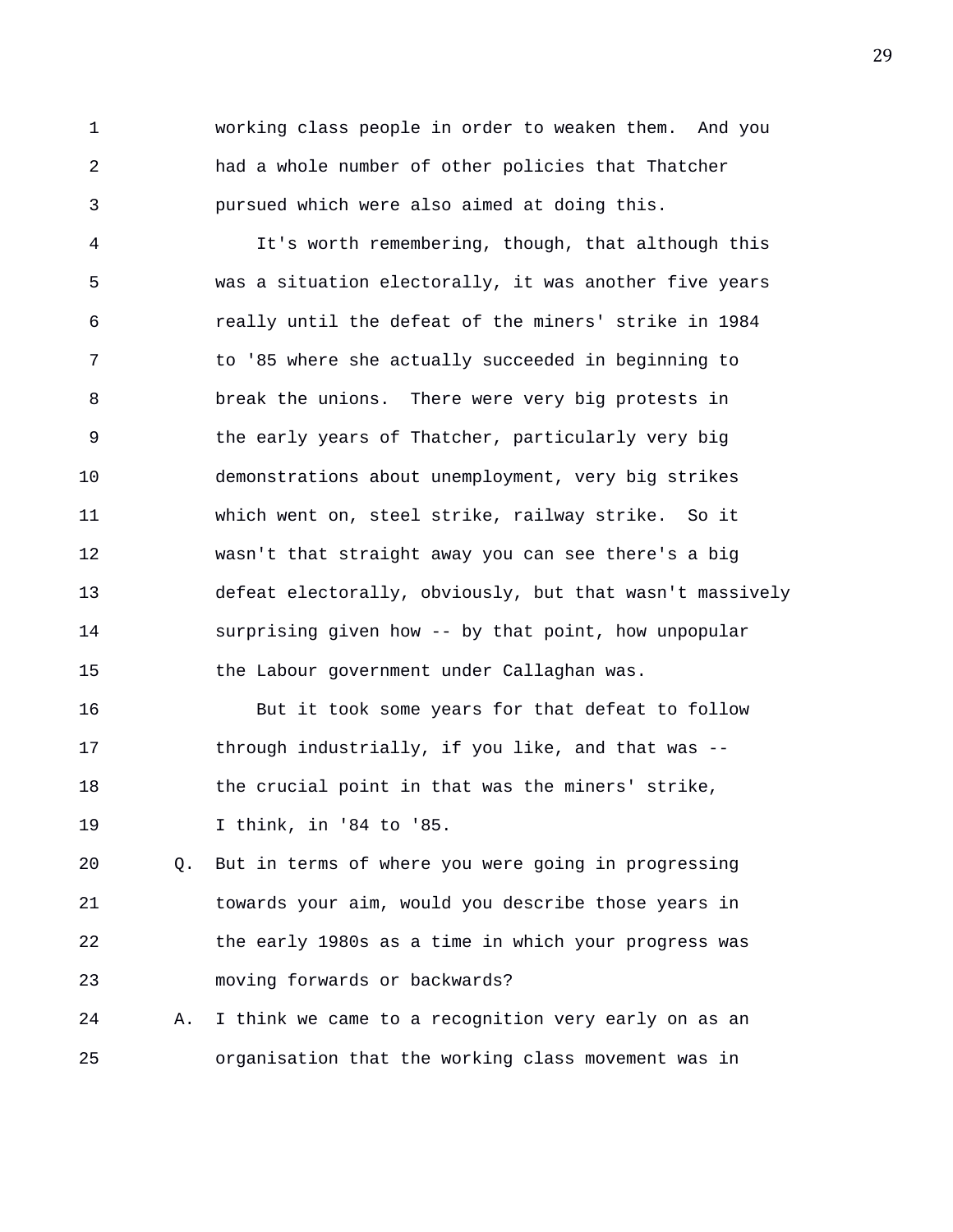1 retreat. And we saw that, I think, before many other 2 organisations on the left, for the reasons that I've 3 just explained, there were all these strikes, all these 4 -- all these things going on. So, we did come to that 5 recognition.

6 Nonetheless, for an organisation of our size, it was 7 still possible to hold big meetings, to recruit people, 8 to do all those sorts of things. So it wasn't like an 9 instant -- you know, an instant outcome from the -- from 10 the election of Thatcher. And there was still a lot of 11 people who were ready to campaign over a range of 12 things. There were also very big events, like the riots 13 in London in 1981, which were a reflection of how there 14 was a large section of the population who were 15 disaffected with Thatcher's policies.

16 So there were all those things that were important 17 for us to take on board. So it was a mixed picture, 18 I think, at the time.

19 Q. And it's certainly the case, isn't it, that you and your 20 organisation didn't give up; if anything, you redoubled 21 your efforts?

22 A. We certainly didn't give up. And we saw it as something 23 -- this was a big attack on the working class after 24 the successes of the early 70s, in particular. And so 25 we were determined to keep going. Yes, we did.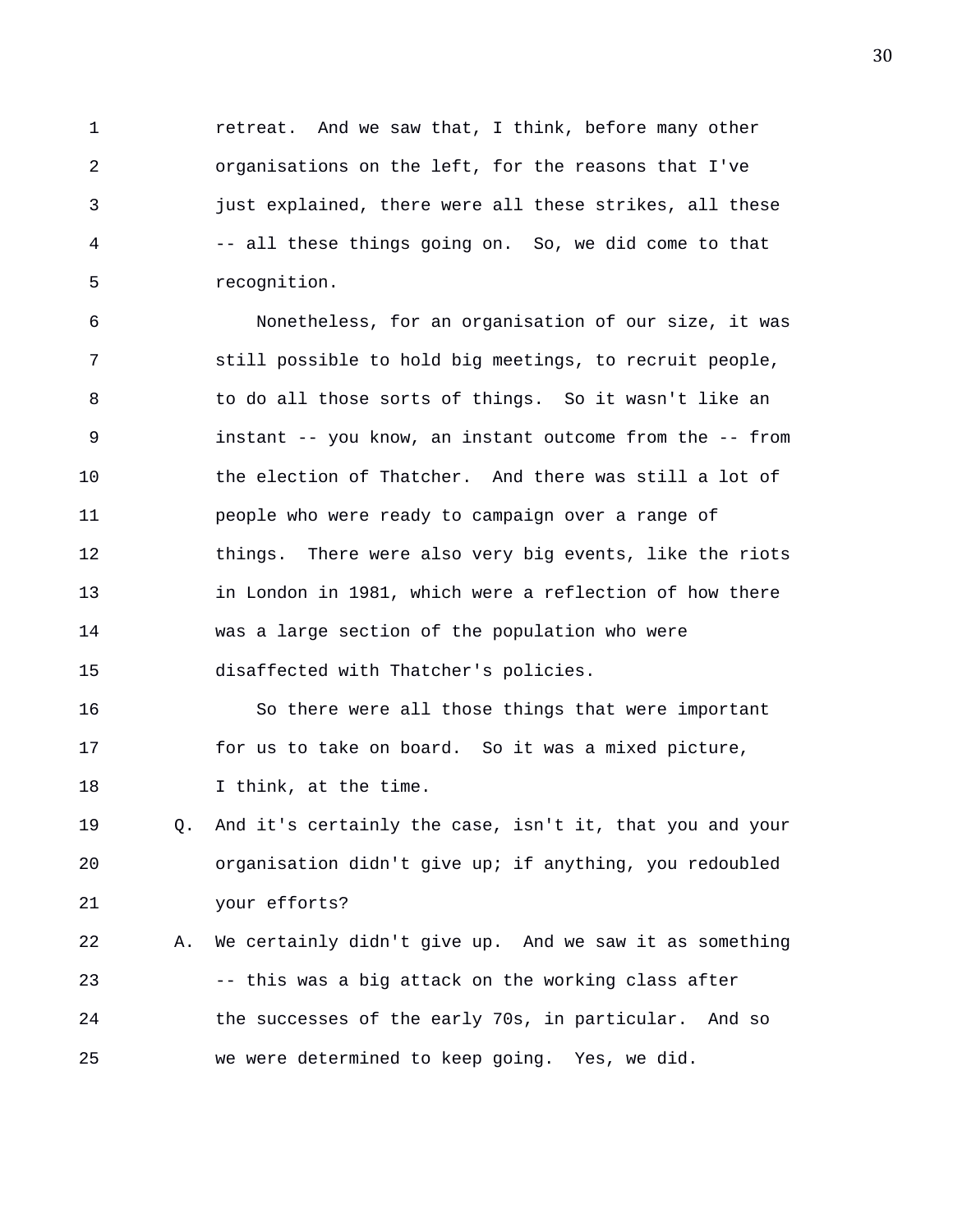1 Q. Can I move now to a completely different topic. It's 2 a question of what external support, by which I mean 3 support from outside the country, the SWP I think didn't 4 have, is going to be the theme of my questions. 5 Is it right to say that no nation state backed 6 the Socialist Workers Party from abroad? 7 A. Of course. And it's just worth reiterating, because, 8 again, I know that sometimes it's put in some of these 9 reports that our politics was always that we didn't see 10 any other nation state as a kind of model of socialism. 11 So we regarded the Soviet Union at the time, for 12 example, as state capitalism. So as a different form of 13 capitalism, but nonetheless a capitalist state. So, 14 yeah, we didn't get support and we didn't seek support 15 from any other state. 16 Q. In fact, correct me if I'm wrong, but I think it's 17 right, isn't it, there's no state supporting any 18 Trotskyist philosophy? 19 A. To the best of my knowledge there isn't. I'd be very 20 surprised if we hadn't heard about it by now. 21 Q. The Soviet Union, positively hostile to Trotskyism? 22 A. Yes. 23 Q. China, the same? 24 A. Yes, yes. 25 Q. Completely different topic again now: openness;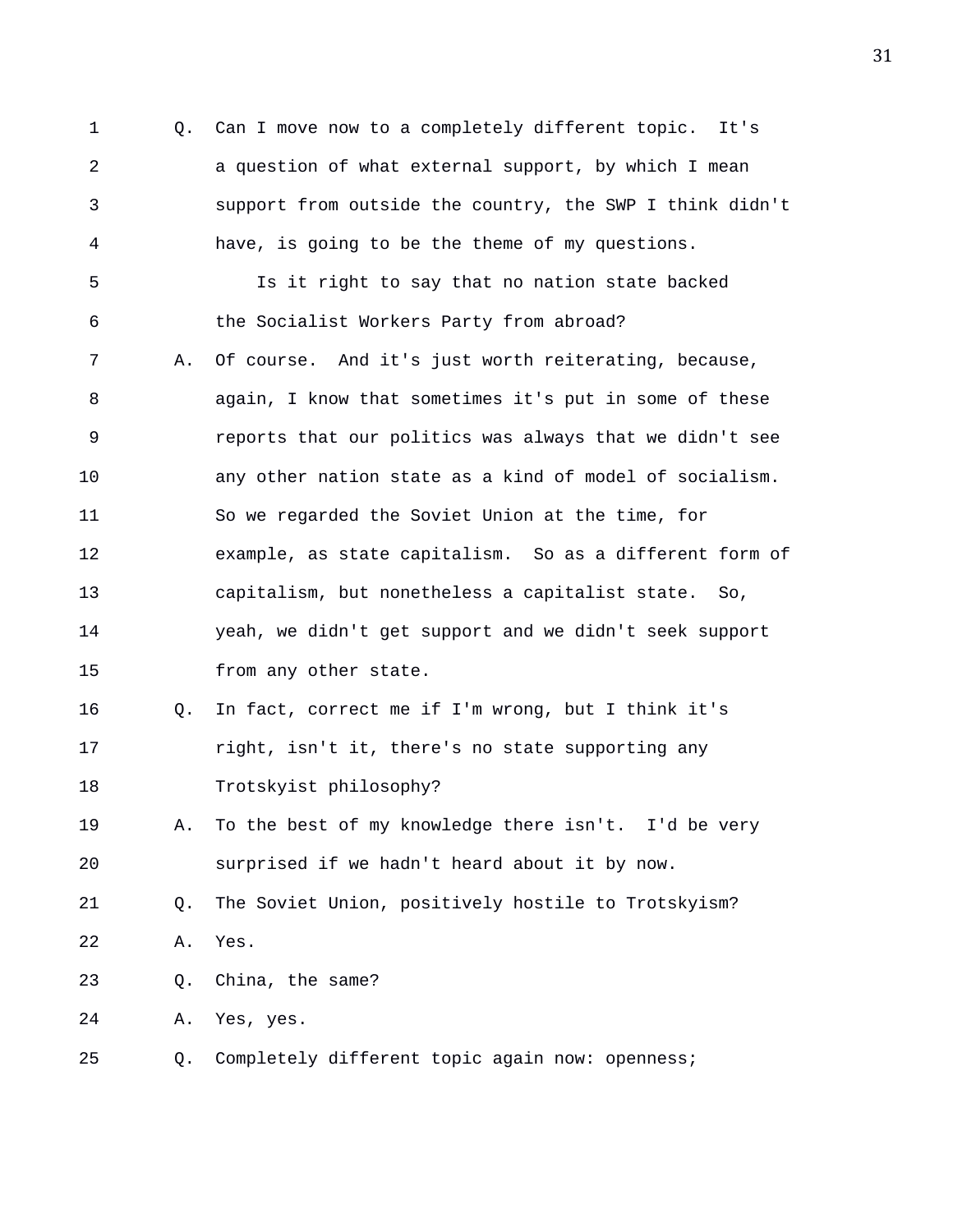1 the degree of openness with which you and your 2 organisation conducted its political business. 3 In many ways, it was an open party, wasn't it? Easy 4 to join?

5 A. It was very easy to join. And as we see from 6 the evidence from this Inquiry, we can see that perhaps 7 too easy for some people to join. But it was. We had 8 an open recruitment policy. We believed that people 9 didn't need to take an exam to join our organisation, 10 that you learn in the process of organising and activity 11 and going to meetings, and things like that. So, yes, 12 we had -- we had that policy.

13 Q. No vetting, no party names, nothing like that?

14 A. We didn't have party names at all, apart from 15 the people -- again, the undercover police were the only 16 people who had false names, to the best of my knowledge, 17 in the SWP.

18 Q. Lots of public meetings?

19 A. I'm sure you've been through all the evidence of this. 20 Lots of public meetings. We sold a newspaper which was 21 perfectly open and available to anybody who was prepared 22 to buy it. I think the -- the undercover police had 23 a subscription to it at one point. We had a bookshop 24 where people could go and buy -- obviously not mainly 25 our books, but books of a left persuasion of all sorts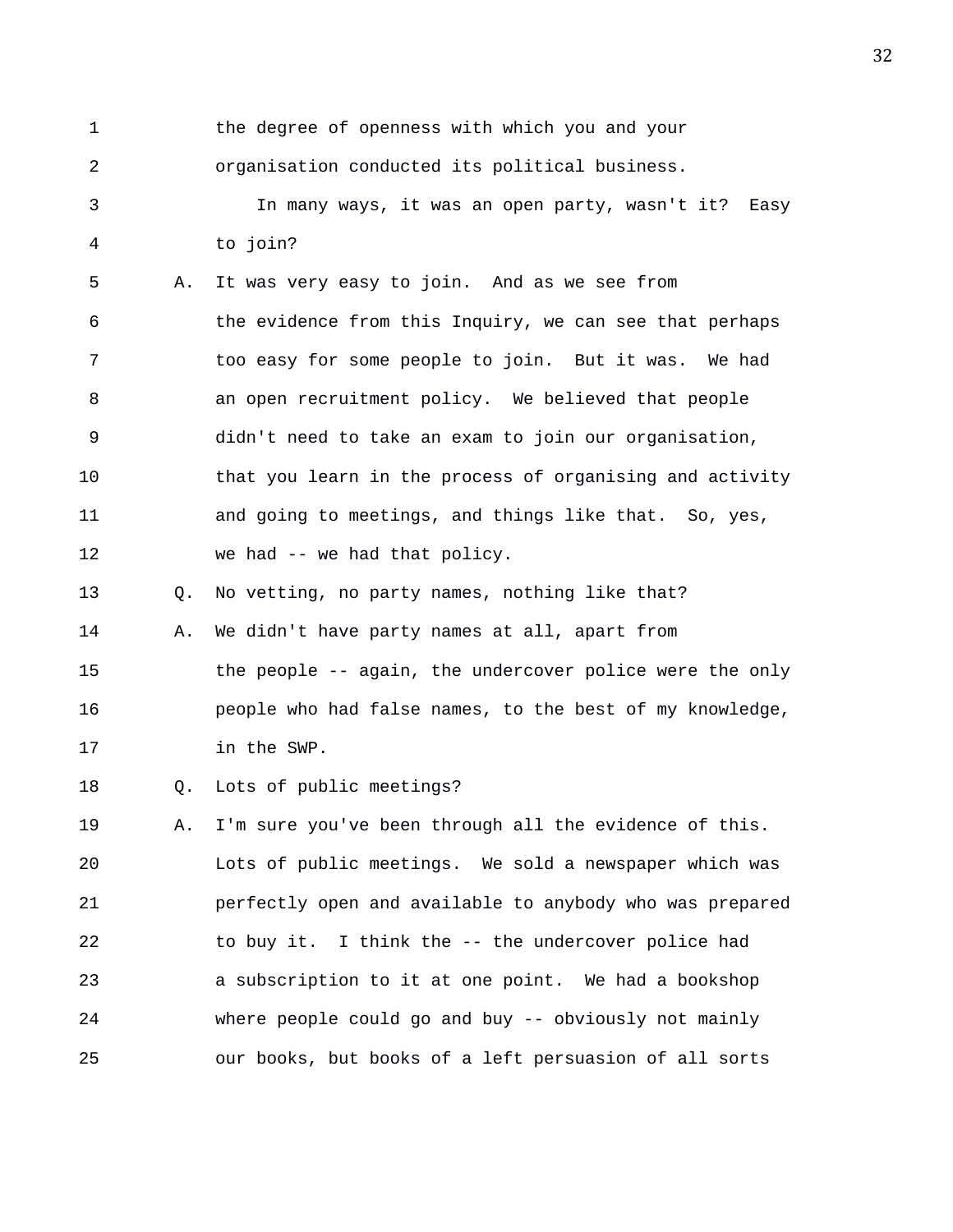1 of things. We were -- we were an open organisation. 2 Q. Lots of opportunity for people who joined your 3 organisation to get involved and to participate in 4 the life and the running of the party? 5 A. That's right, yes. 6 Q. I'll come back to that a little later. 7 But there comes a point, doesn't there, where not 8 everything is done out in the open, and we drew your 9 attention when you were asked to produce a witness 10 statement to the 1978 National Delegate Conference, 11 where a number of security measures were taken, 12 weren't they, to ensure the confidentiality in 13 particular of various documents about party affairs; is 14 that right? 15 A. Yes. Yeah. 16 Q. I want to explore with you what the motivations were for 17 those security measures. The first one that I think 18 you've mentioned in your statement is fear of state 19 surveillance. 20 In your own words, could you articulate what it was 21 that you didn't want them doing and why. 22 A. It wasn't particularly a question of the discussions we 23 had in conferences being discussions we wouldn't want to 24 have in public. And usually we would have a report of 25 the conferences in our publications, and we would have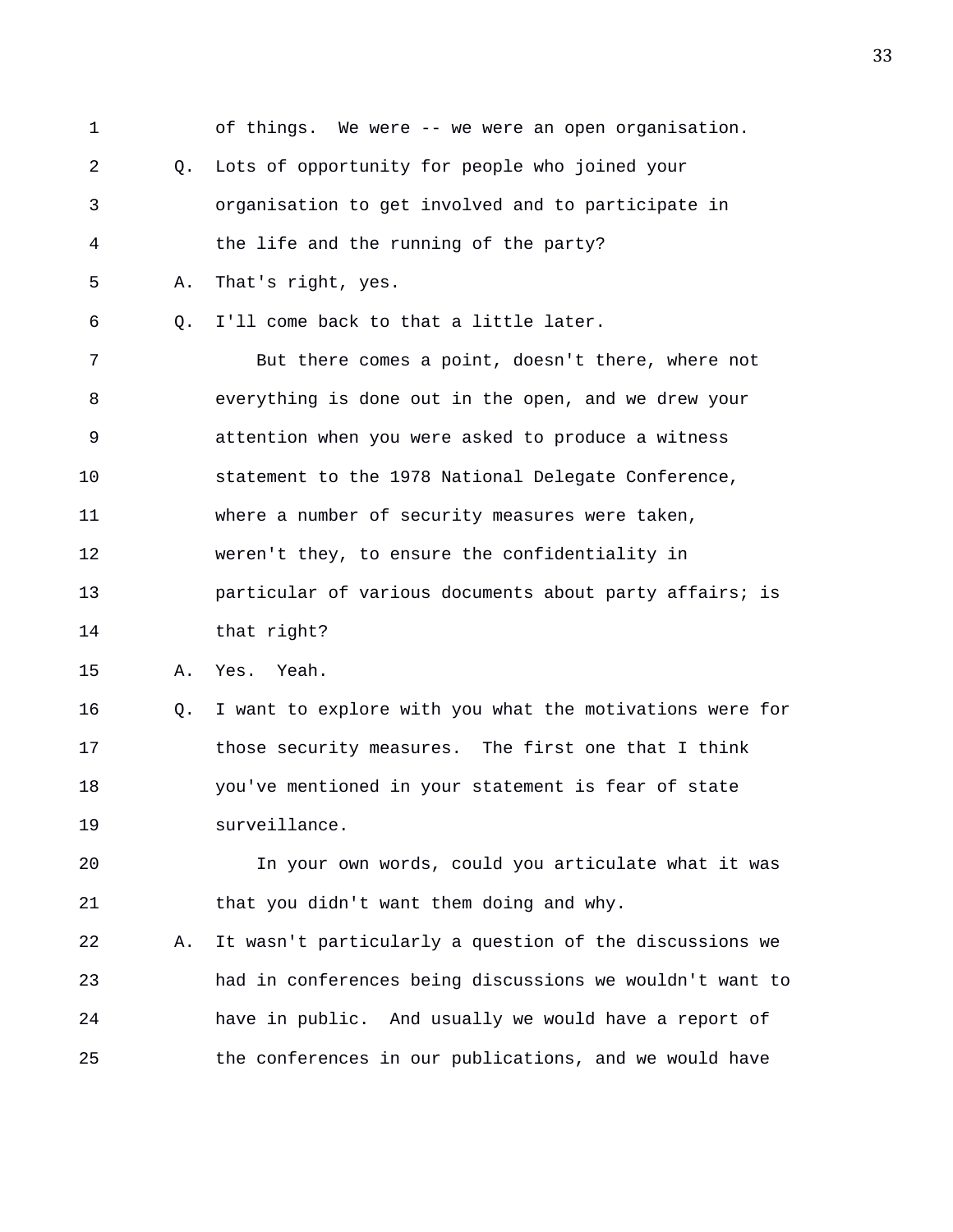1 meetings afterwards, which certainly some non-members 2 could go to, which explained what had happened to them.

3 But I think we were worried about a number of 4 things. Firstly, the threat to particular members of 5 the SWP, particularly people who were in the industry, 6 who were under threat of blacklisting. And as we know, 7 that -- that has been something which has affected 8 generations now of -- of people on the left; and some of 9 this has come out in the Inquiry, and some more, no 10 doubt, will come out about it.

11 So we were very worried about that, and we were 12 worried about people's names being -- you know, their 13 proper names being given, or exactly where they worked 14 being given, because we knew people were being sacked, 15 we knew people were not getting jobs even though they 16 seemed very well qualified for these jobs. So yes, we 17 were concerned about those things.

18 We were also worried in general about state 19 surveillance, that we didn't believe that the state had 20 the right to effectively spy on what we were doing in 21 meetings.

22 I think it's also fair to say that in that 23 particular period, where there was a very big threat 24 from the National Front, as we'll no doubt come on to 25 talk about, that we didn't want any infiltration from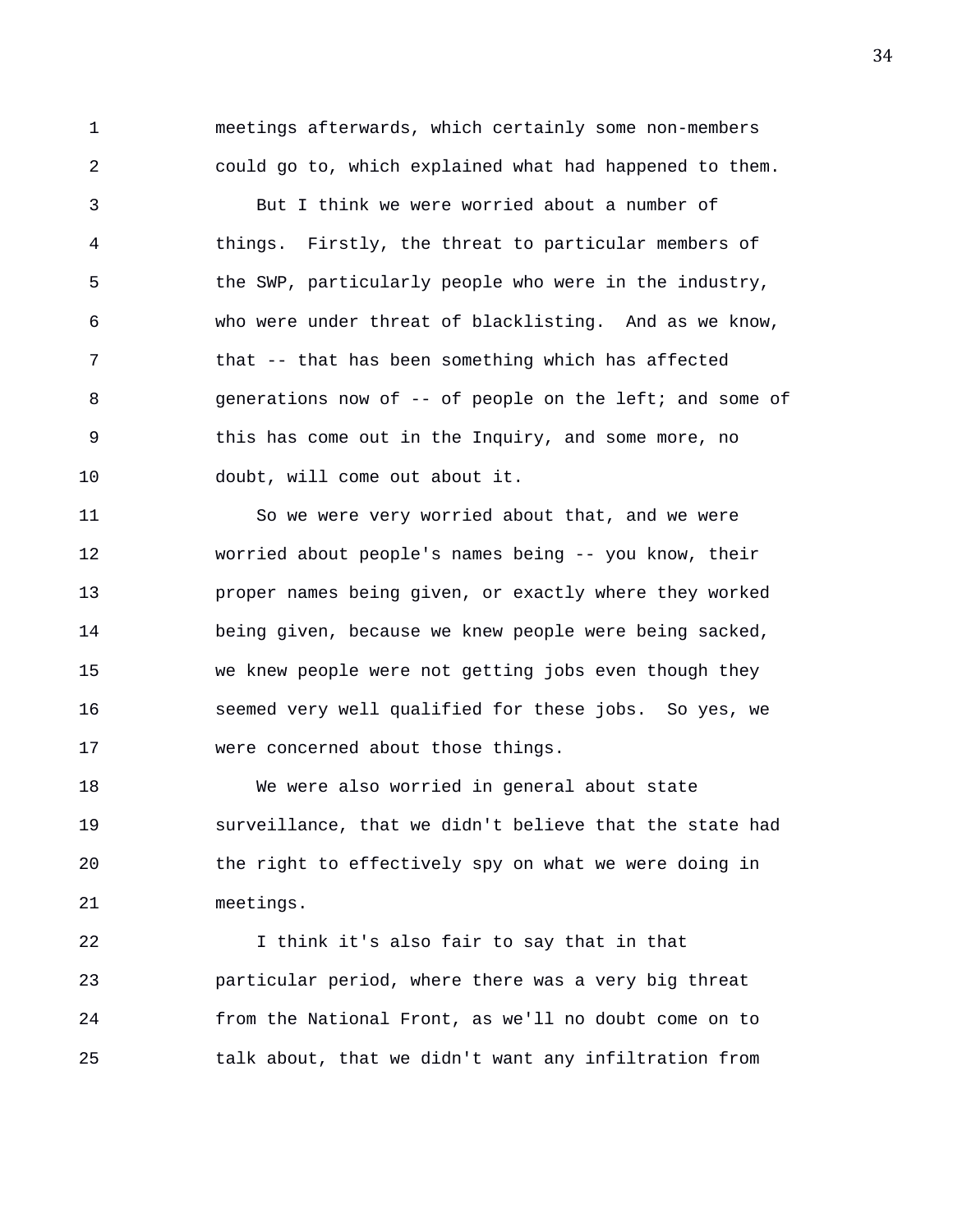1 them or from the far right, or anything going to them 2 which could be interpreted as -- as helpful to them. 3 So I think, for all those reasons, we took that 4 particular stance at that conference in particular. 5 Q. Would it be fair to say that you wanted the freedom to 6 associate and express yourself politically without state 7 interference? 8 A. That's right. And I think this is something that any 9 party -- I mean, not just parties of this sort of 10 persuasion, but I think any party does have private 11 meetings and private discussions. I think this is true, 12 you know, for any party of any sort. They don't have 13 everything out in the open, for perfectly understandable 14 reasons. 15 Q. Well, that might be another separate reason, that every 16 organisation has some information that it wishes to keep 17 confidential. 18 A. Financial, membership, all these sort of things. 19 I think it's perfectly reasonable to do this. 20 Q. Could we move now to the attitude of the Socialist 21 Workers Party to the police. Could we start at 22 a philosophical level. Is it the view of the SWP that 23 the state uses the police to divide and rule? 24 A. I -- I'm not sure "divide and rule" is the right way to

25 -- to express it. I would say that the police are an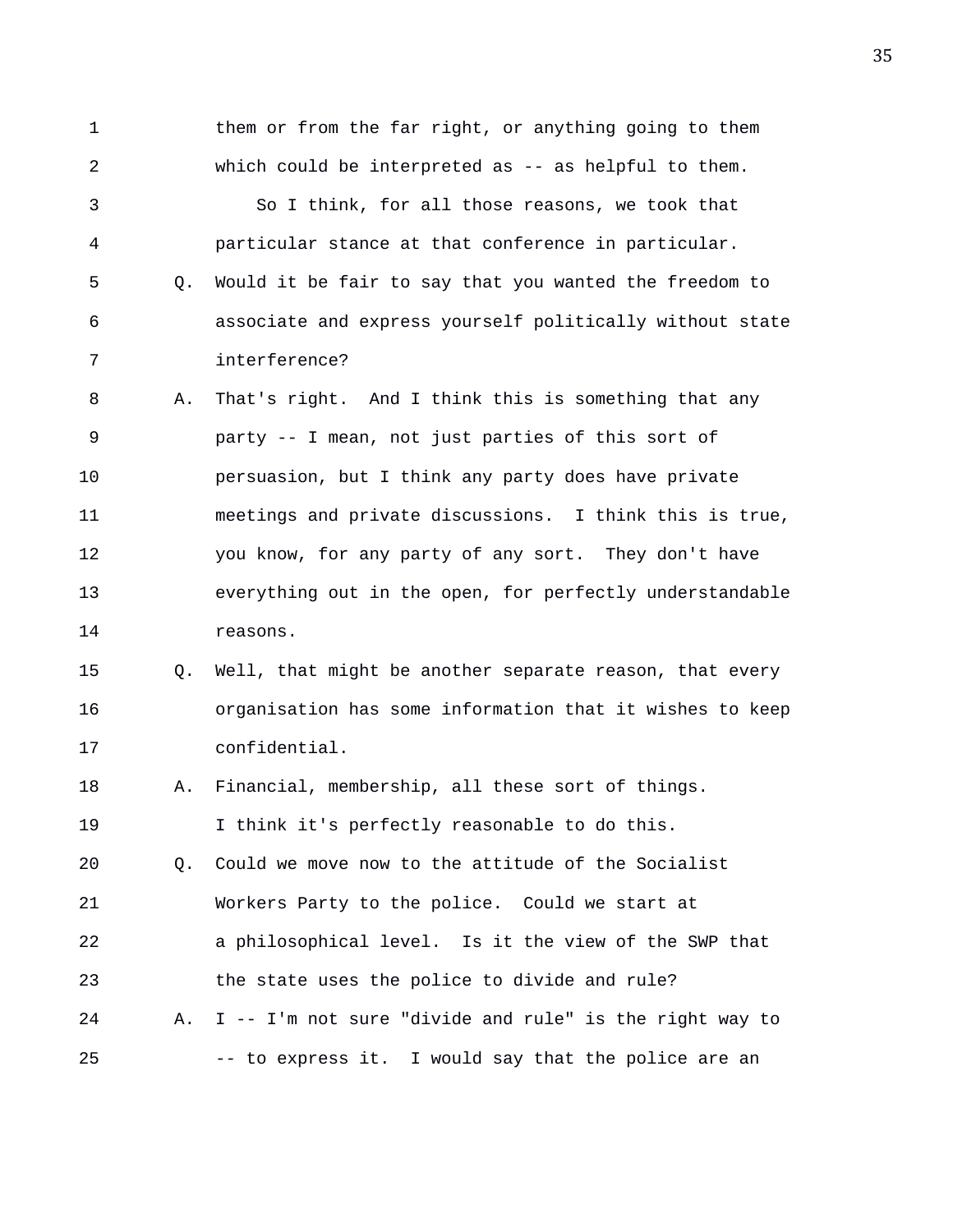1 organisation which is used in order to ensure that 2 certain sorts of laws are followed and certain sorts of 3 rule is followed, but I'm not sure "divide and rule" is 4 the right way to describe that.

5 Q. I got that from your witness statement.

6 A. Oh right, okay. Well, my apologies. My apologies if 7 I said that, so ...

8 Q. If you want to clarify exactly what you mean, please do. 9 A. All I mean is that I think that when you're talking 10 about the police, they act in a certain way to do with 11 certain crimes. And there's some crimes that they 12 regard as more important, and there's some crimes they 13 regard as less important. And of course I think what 14 I said about "divide and rule" was to do with ethnic 15 minorities in particular, is that -- is that correct, 16 from the witness statement?

17 Q. We can have a look. It's paragraph 78 of your witness 18 statement. Let me just find it and make sure I give 19 the people the right reference. It's {UCPI/34739} and 20 once that is up, can we have {UCPI/34739/33}, please. 21 A. Oh yeah, I see it, yeah.

22 Could I just clarify -- or do you want me to wait 23 until people have got it up? 24 Q. Once it's up and people can see it. It's right at

25 the bottom of the page, for those following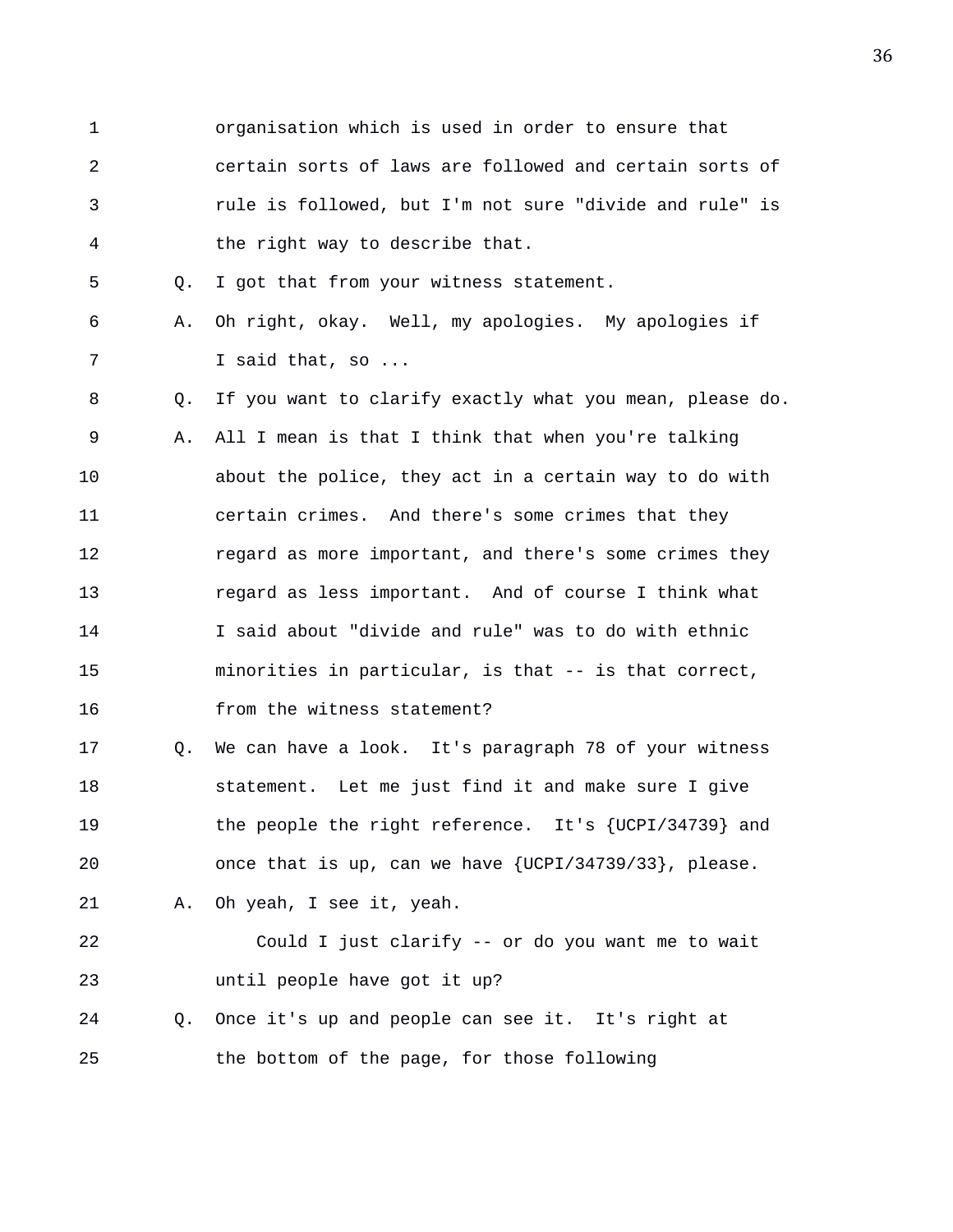1 the evidence.

| 2  |    | Yes, is there anything you wish to add or nuance to      |
|----|----|----------------------------------------------------------|
| 3  |    | what you've expressed there?                             |
| 4  | Α. | Yes, I think it may be a kind of slightly misreading of  |
| 5  |    | the grammar, possibly. It says also:                     |
| 6  |    | " a Marxist understanding of the state,                  |
| 7  |    | the latter involving how the state uses war,             |
| 8  |    | the military, the police and racism to divide and rule." |
| 9  |    | So these are different elements of the state is what     |
| 10 |    | I'm saying. So -- so it's about racism, it's about war.  |
| 11 |    | They use those as well. Does that -- does that clarify   |
| 12 |    | you?                                                     |
| 13 | О. | Do you believe that the police is used, along with those |
| 14 |    | other institutions, to divide and rule the working       |
| 15 |    | class?                                                   |
| 16 | Α. | Well, I think they're certainly used very, very often    |
| 17 |    | against working class people, in terms of whether it's   |
| 18 |    | picket lines, whether it's stop and search of black and  |
| 19 |    | ethnic minorities, yes, I do.                            |
| 20 | Q. | And we can turn it up if necessary, but over the page at |
| 21 |    | paragraph 82 {UCPI/34739/34}, you say effectively        |
| 22 |    | they're used to keep the working class in check?         |
| 23 | Α. | Yes, well, I think, as you say, in the philosophical     |
| 24 |    | level, that's true. I mean, the police was founded in    |
| 25 |    | the early stages of capitalism; so it was very           |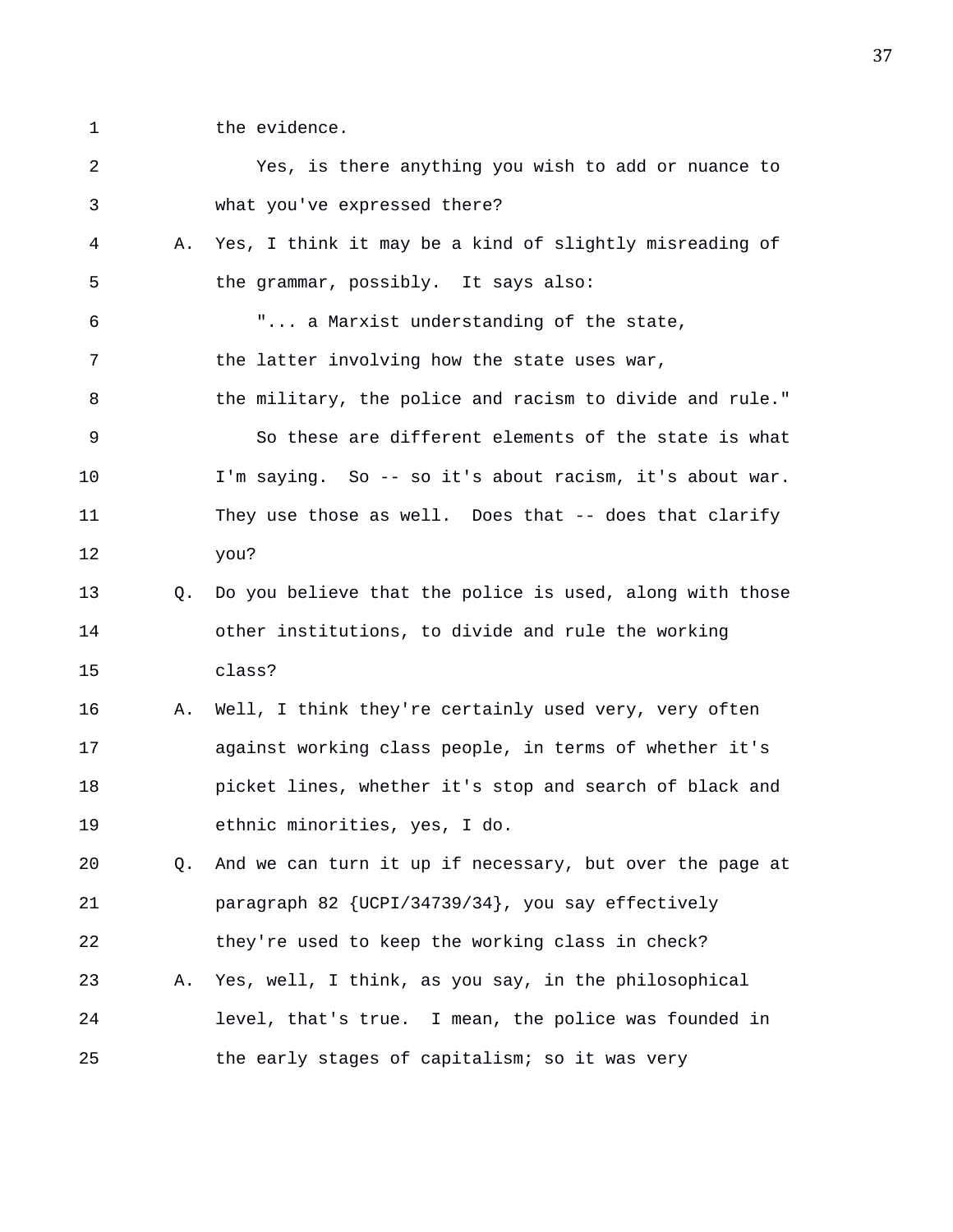1 consciously done in that way.

2 Q. So what I would like to know is, to what extent did that 3 philosophical analysis -- political analysis of the role 4 of the police and the state have when it came to 5 the SWP's treatment and dealings with the police? 6 A. Well, I think it made us aware of the way in which 7 the police would behave, and that therefore we would 8 look at the way that they behaved, and see this as part 9 of a wider picture, not as the actions of individual 10 police. 11 Q. And so would it be fair to say the SWP has a negative 12 view of the police as its starting point? 13 A. I think it's -- it would be fair to say that it's not an 14 institution that we thought would actually benefit 15 working class people. 16 Q. And did that mean that when you were out on the streets 17 forcefully challenging the racists, that if the police 18 got in your way, they were essentially fair game? 19 A. No, I don't think that's the right interpretation of it. 20 I think our interpretation of it was that during these 21 years, the police repeatedly allowed the fascists 22 to march in areas where they deliberately were going in 23 there in order to intimidate and harass local black and 24 Asian people; so we saw it in that way, and we saw it as 25 something that we felt wasn't acceptable. And I think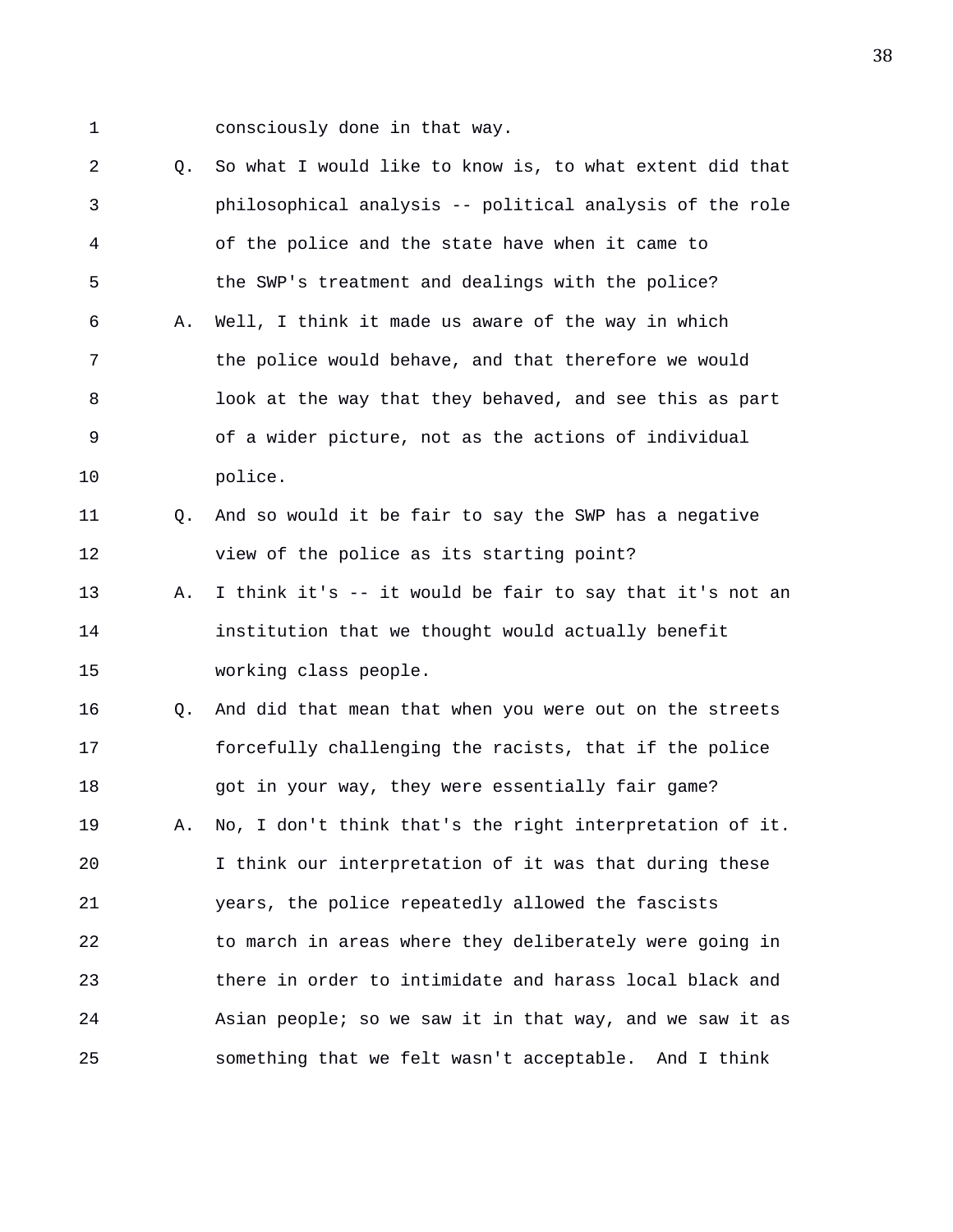1 what's come out from what I've seen so far of 2 the Inquiry is actually that there clearly was 3 a position that they would protect these -- these 4 marches. And there clearly was a position that they 5 were treated more favourably, I would say, than people 6 demonstrating against them. 7 Q. And what was your organisation's response to that so far 8 as how you treated the police was concerned? 9 A. Well, it wasn't about individual treatment of 10 the police, it was about how we thought we had to 11 respond to this threat of fascism. And we -- we saw 12 this in a number of ways, but one of the crucial ways we 13 saw it was actually to say we are going to confront 14 the fascists and that the police should not be 15 protecting them. 16 Q. And if we take it to another context, for example, if we 17 think about the demonstrations outside 18 the Conservative Party Conference, which we'll come back 19 to in more detail later, but in that sort of scenario, 20 was the view that the police were protecting the elite 21 ruling class? 22 A. Well, they clearly do protect Conservative Party 23 conferences, yes, they do. That's just a matter of 24 fact. 25 Q. Was it, therefore, viewed as legitimate to try and push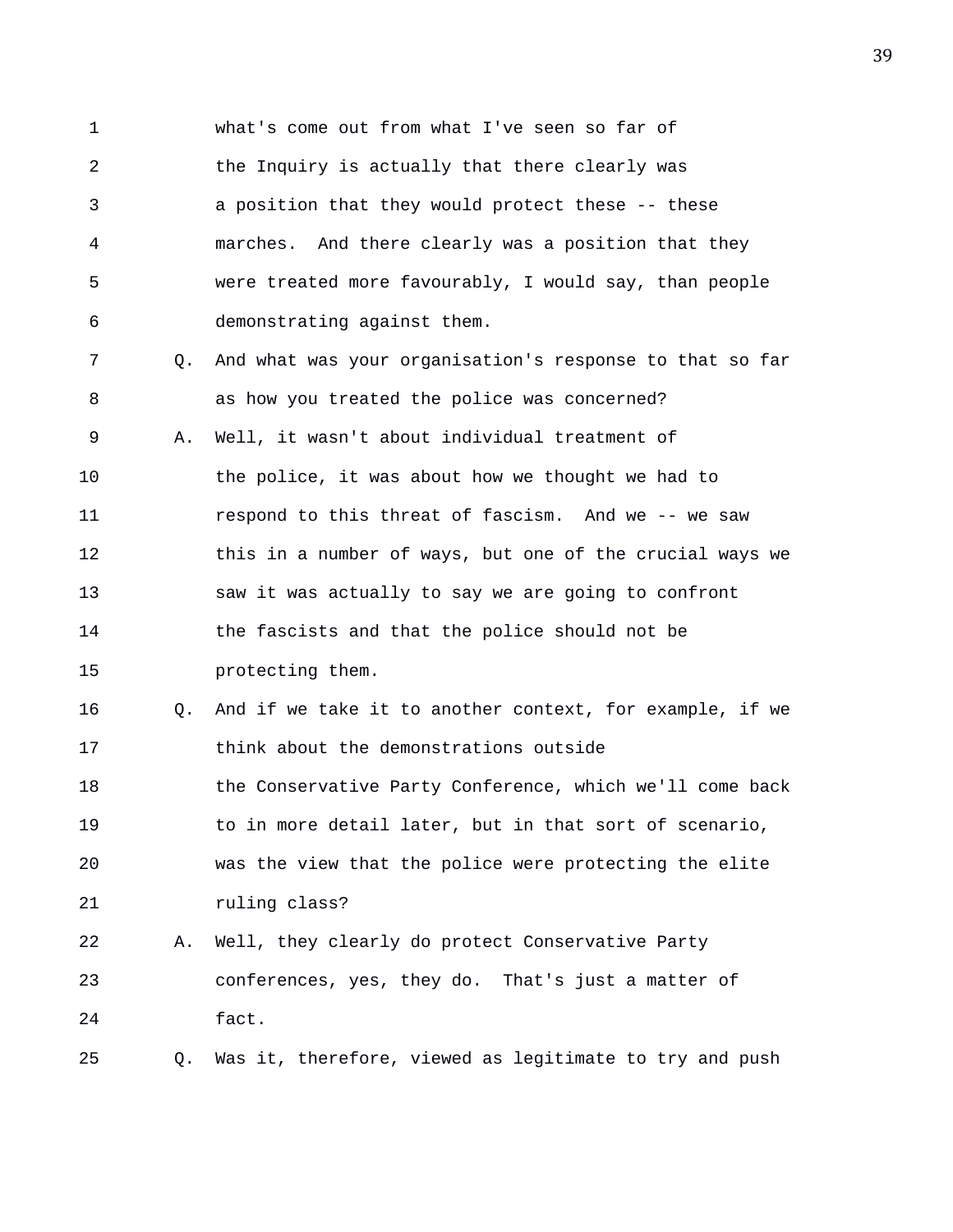1 through their cordons, and things like that? 2 A. I don't know which one you're referring to, but people 3 would have pushed through, if they felt that they could 4 do so. But that wasn't the main aim of demonstrating. 5 And the main aim of demonstrating wasn't against 6 the police, it was against the Tory Party conference. 7 So I think that's an important distinction to make. 8 Q. Yes. Accepting that distinction, though, what was 9 the SWP's attitude to its members trying to push through 10 a police line at one of its demonstrations? 11 A. Well, I think that depends entirely on the context. It 12 depends entirely on the context. I mean, most 13 demonstrations that people go on, this question just 14 simply doesn't arise. It does arise over a whole number 15 of things where, if you look at what has been going on, 16 you find that the police are very much protecting 17 the fascists, and particularly in the example of 18 fascism, but obviously there may be other examples as 19 well. But particularly with that, I think it is -- 20 I certainly would think if people pushed back against 21 that, they would be justified in doing so. 22 Q. Well, we'll come back to some specific examples later, 23 but for the moment what I'd like to move on to next, 24 Ms German, is united front work. Again, I will put what 25 I think are some basic propositions to you, and you can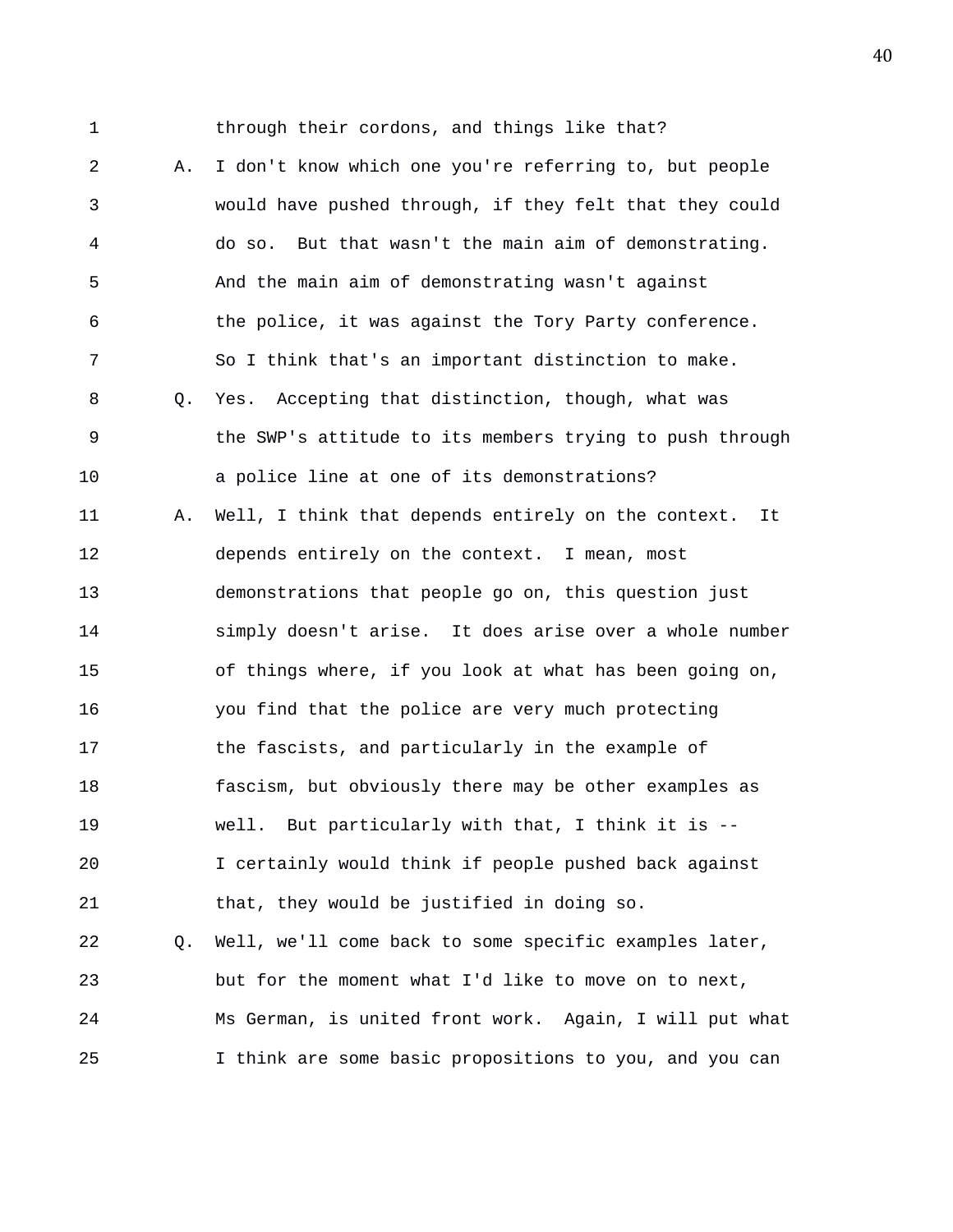| $\mathbf 1$ |    | tell me where I'm getting it wrong.                      |
|-------------|----|----------------------------------------------------------|
| 2           |    | First of all, a "united front" is an attempt to          |
| 3           |    | unite the working class on specific issues?              |
| 4           | Α. | That's right.                                            |
| 5           | Q. | Main aim is to win its demands. And it also presents an  |
| 6           |    | opportunity for you to spread the message and to         |
| 7           |    | recruit. Specific examples -- for the transcript, I can  |
| 8           |    | see you're nodding.                                      |
| 9           |    | Have I missed anything about the basic structure of      |
| 10          |    | a united front?                                          |
| 11          | Α. | Well, it's a very brief set of propositions here, so --  |
| 12          | Q. | Yes, we'll move on to the detail.                        |
| 13          | Α. | -- we'll move on to what it actually means, yeah.        |
| 14          | Q. | Would your work with the Anti-Nazi League be regarded as |
| 15          |    | united front work?                                       |
| 16          | Α. | I think that was made very clear in my statement, that   |
| 17          |    | the Anti-Nazi League was an example of a united front,   |
| 18          |    | where very large numbers of people would become          |
| 19          |    | involved, and we would work with those people over       |
| 20          |    | the specific aim of defeating the fascists.              |
| 21          | Q. | I'm going to put some propositions to you that come from |
| 22          |    | Lord Hain's evidence, because he obviously worked        |
| 23          |    | integrally as part of the ANL. One of the things he      |
| 24          |    | said was that the SWP had strong power and influence     |
| 25          |    | within the ANL and provided a lot of organisational      |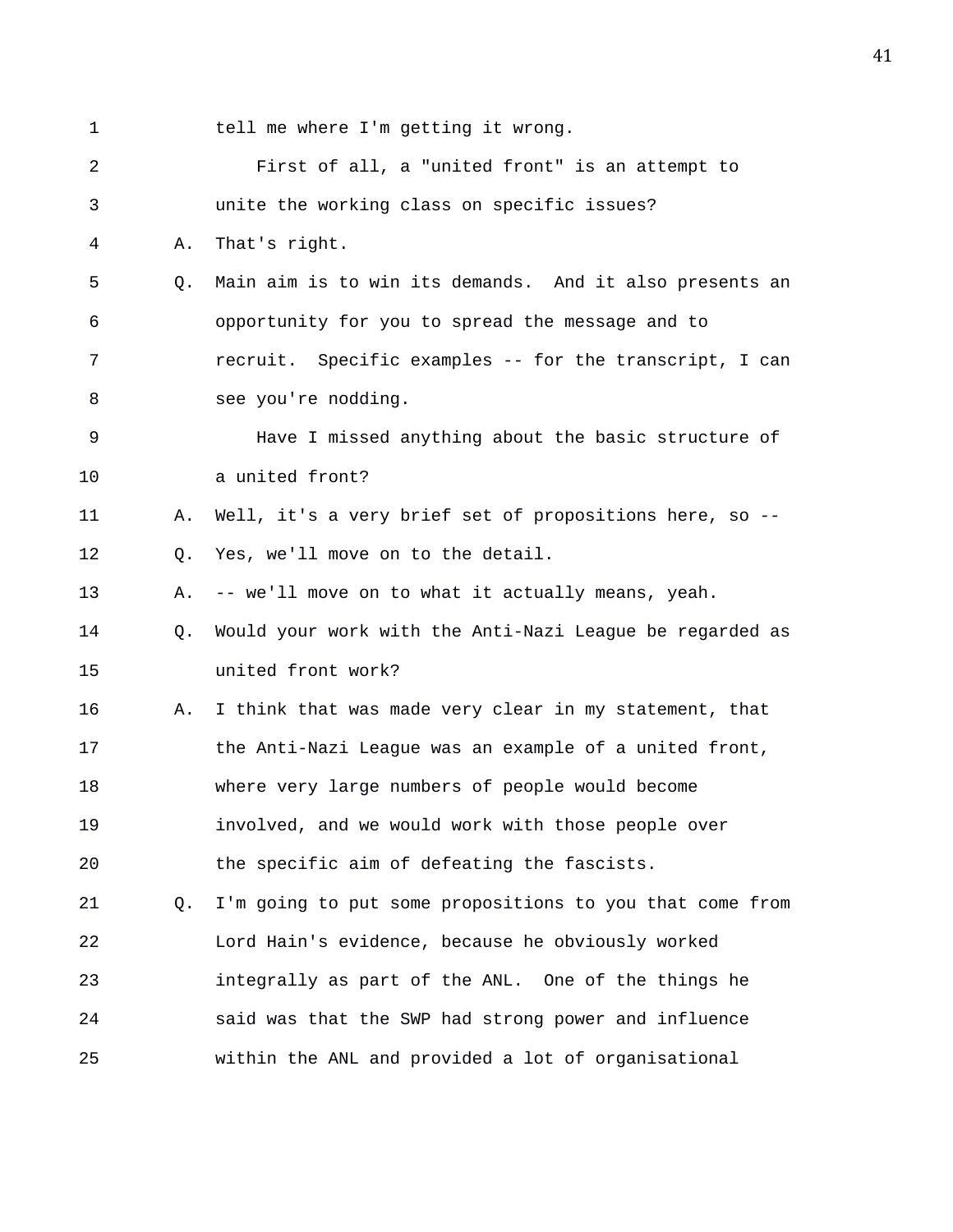- 
- 1 support and background. Would you agree with that?

## 2 A. I think that's true.

- 3 Q. He said that at the time of the National Front's 4 demonstration at the by-election in Ilford North, he had 5 spoken to Paul Holborrow, to agree to ensure that SWP 6 activists did all they could to avoid violence. Do you 7 know anything about that?
- 8 A. I don't know about the specific. I was on 9 the demonstration, and I did leaflet in the Ilford North 10 by-election, as I remember. But I don't -- I don't know 11 about the particular discussions between Paul Holborrow 12 and Peter Hain.
- 13 Q. Can you recall if any particular line was disseminated 14 through the party membership about violence at that 15 particular demonstration?
- 16 A. I can't. But again, I don't think people set out on 17 these demonstrations, "Are we going to have violence?" 18 They set out on the demonstrations to stop 19 the National Front. And in most cases, this would have 20 been something which didn't involve a high degree of 21 violence, if any violence; it depended very, very much 22 on, as I can see it, the police response; because nearly 23 always, the National Front demonstrations weren't 24 particularly big, they were, you know -- if you look at 25 the pictures, you can see in Lewisham, you can see in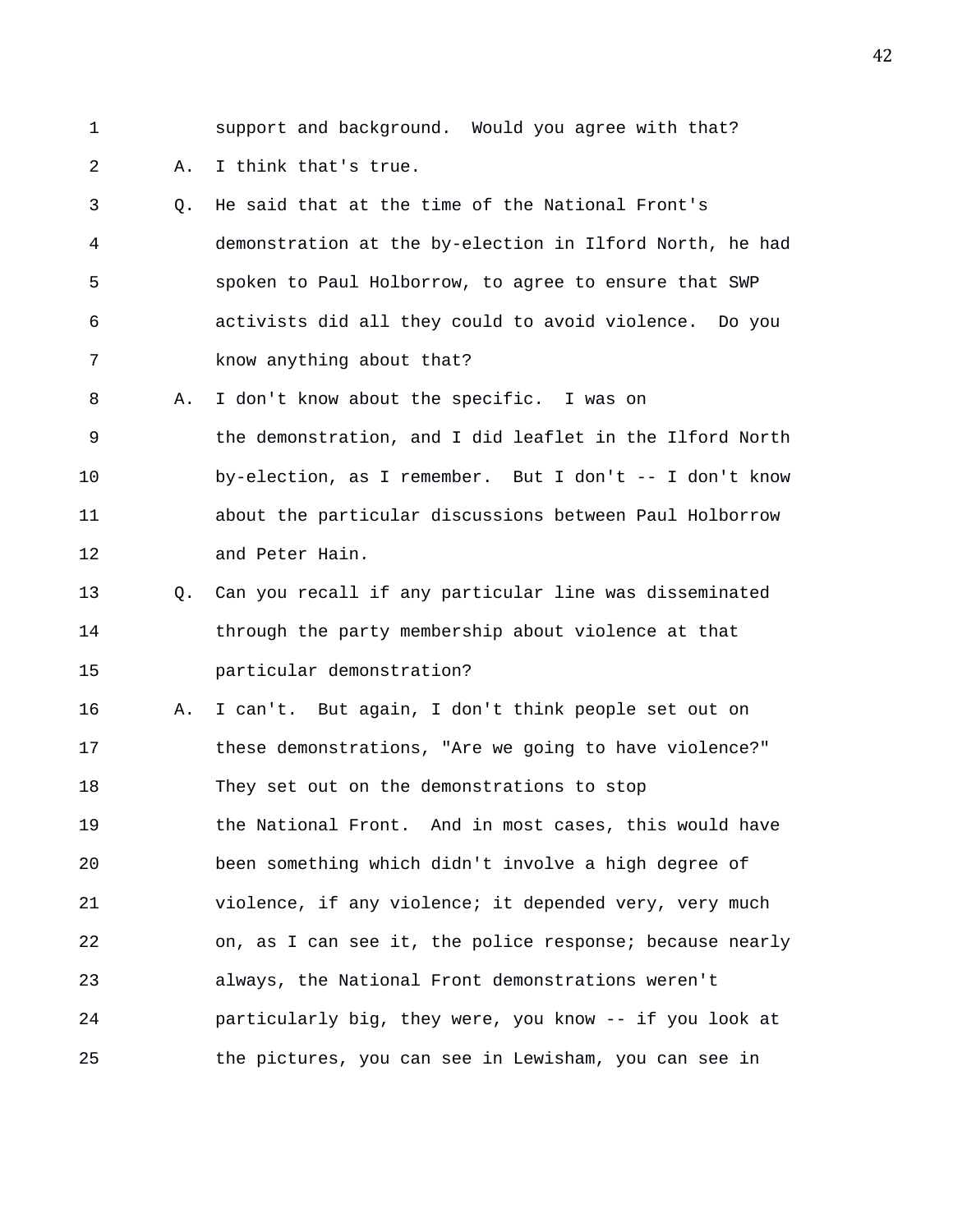1 Southall, you can see in all these, they're not 2 particularly big; they're a few hundred.

3 What is noticeable is the police presence round 4 them. And that's -- and to my recollection, in Ilford, 5 that wasn't the same degree. I can't remember exactly, 6 but I don't think it was to the same degree. So I think 7 this idea we're saying, "Let's be violent on this 8 demonstration," or, "We're not going to be violent on 9 this demonstration," is really a misconception of how we 10 approached the demonstrations.

11 Q. Final proposition. The SWP had a reputation for far 12 left sectarianism, but he thought your party had curbed 13 that tendency, so far as the ANL was concerned. 14 I appreciate that might be a slightly pejorative view 15 that he expressed, but I wanted your reaction to it. 16 A. Well, I think it's Peter Hain's view. I think people in 17 the SWP would have said, actually, far from being 18 sectarian, with the Anti-Nazi League we really tried to 19 broaden it out. We really saw it as a very, very 20 important initiative, and one that would -- and I think 21 did -- transform the political situation in Britain, 22 because it was very influential in weakening 23 the fascists, and with all the consequences that have 24 since -- or maybe negative consequences that have since 25 happened, that we didn't have a growing strength of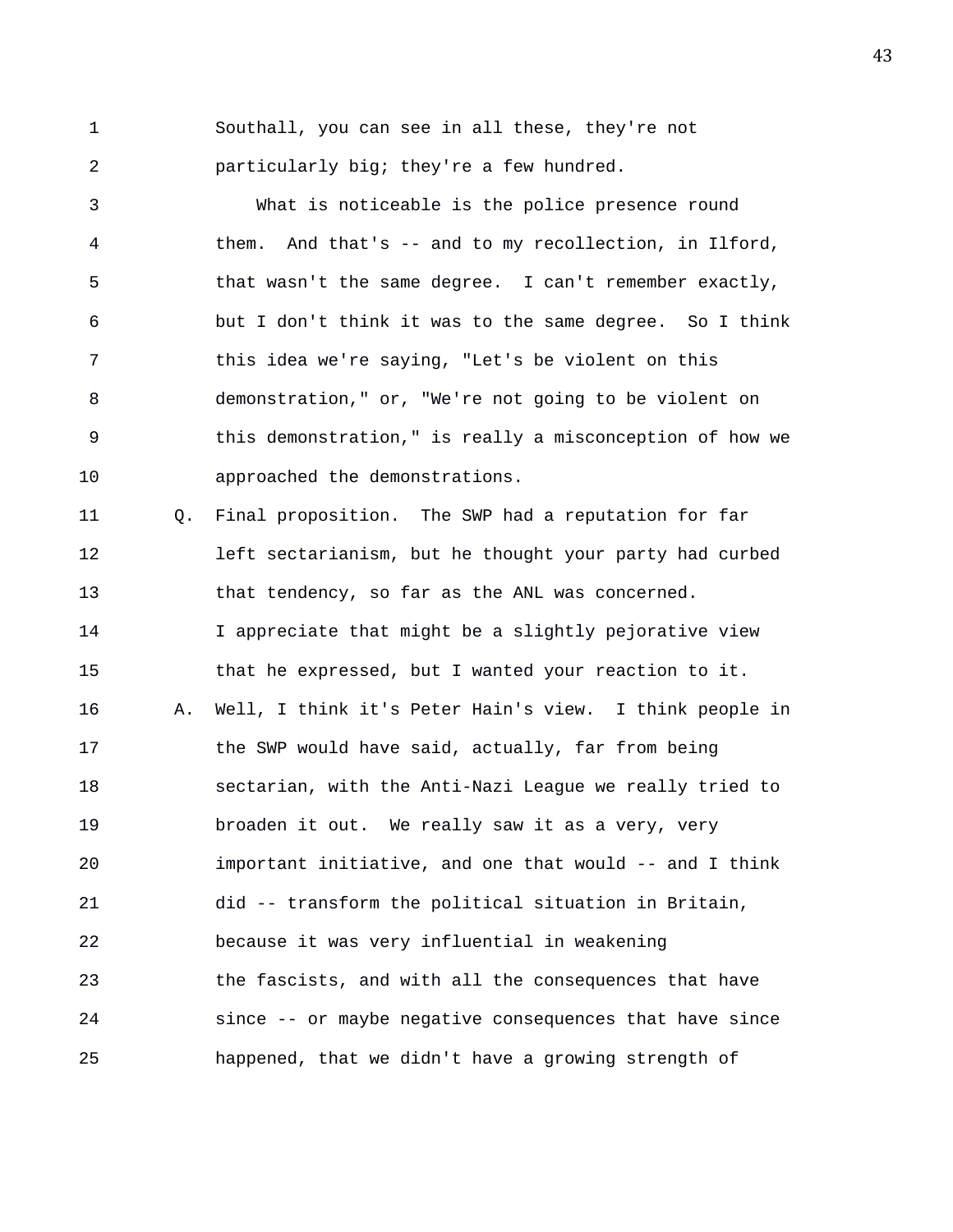1 the fascists. And that was something that was very 2 important to us.

3 So I think Peter Hain's maybe being 4 a bit -- you know, a bit unfair on this, that we were 5 sectarian on everything else but not on -- not on 6 the Anti-Nazi League. I think we were the people who 7 actually very much had the idea that we wanted it to be 8 as broad as possible, which is why it involved people -- 9 not just like Peter Hain, but all sorts of other people 10 who were a long way away politically from the SWP. 11 Q. I'm going to ask you about a selection of other 12 activities which I think fall under the heading "united 13 front", and to explore the role of the SWP in them. 14 First of all, can we start with School Kids Against 15 the Nazis. To what extent was its creation and 16 existence down to the Socialist Workers Party? 17 A. Well, I think the Socialist Workers Party was involved 18 in School Kids Against the Nazis. We had school student 19 members who organised, we were involved in the National 20 Union of School Students, which I think was around 21 the same period. And there was a radicalisation among 22 school students, because, again, the National Front -- 23 and it's a different situation from the one we have now 24 in London, certainly, but in London, there was quite 25 a lot of support for the National Front in a whole range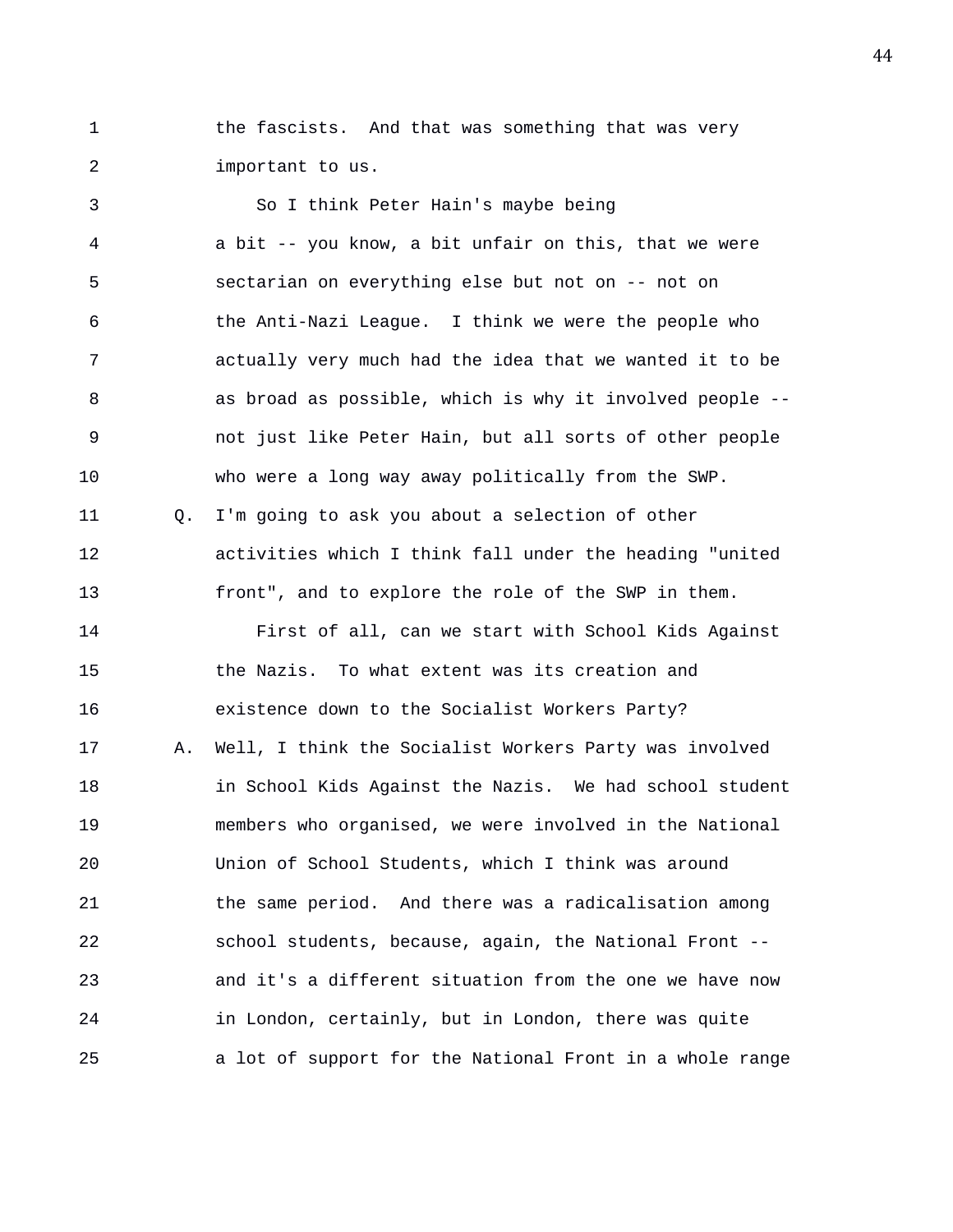1 of places, but including in schools. And so it was 2 very, very important to be involved in challenging that. 3 But of course, you know what it's like in schools. 4 I mean, you will have a very small number of people who 5 were SWP, and it will be much wider forces who began to 6 organise against the National Front. 7 Q. How would you describe the level of influence or control 8 that the SWP had within SCAN? 9 A. I would say they had some influence, but so did all 10 sorts of other people. I would say it was perfectly -- 11 the SWP were a minority in SCAN. 12 Q. Women's Voice, essentially the same questions. To what 13 extent was Women's Voice a creation of the SWP? 14 A. Well, Women's Voice is a -- is a slightly different 15 project from what I would call a genuine united front. 16 It was aimed at being for people who didn't necessarily 17 want to join the SWP but who saw themselves as socialist 18 women and people who wanted to organise. And of course, 19 when we set it up, there was a lot of women's 20 organisation taking place at that time. Throughout 21 the 1970s, there were a whole range of issues. 22 But it was always connected to the SWP, and it was 23 always quite openly connected to the SWP. And so 24 I don't think it really fits into the model of a united

25 front in the same way as the ANL, or indeed the Right to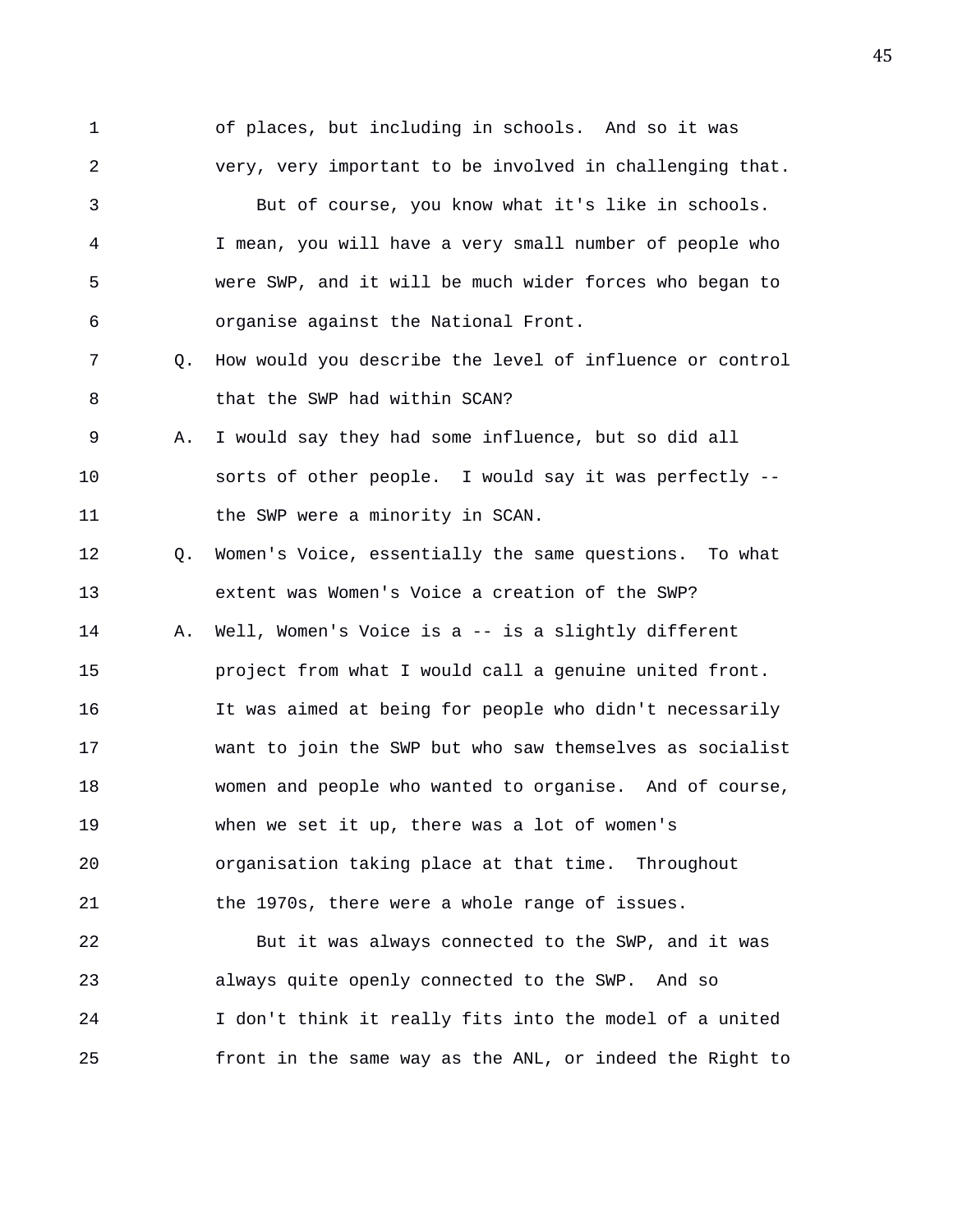1 Work Campaign. It wasn't like a women's campaign around 2 abortion, for example, it was a general socialist 3 organisation of women.

4 Q. Rock Against Racism?

5 A. Well, that's different again. Rock Against Racism was 6 formed by a handful of people in, I think, 1976, after 7 David Bowie made has racist comments at a concert -- 8 Q. I think your statement said Eric Clapton.

9 A. Sorry, Eric Clapton. That's a big mistake, isn't it? 10 Sorry about that. Yeah, it was Eric Clapton.

11 But that was a few people. Some of them were in 12 the SWP, like David Widgery and a couple of other 13 people. But a few of them weren't. So it was a sort of 14 mixture. And they organised gigs and they got huge 15 support for that. And they obviously were central to 16 the carnival that we had in 1978 in Victoria Park. 17 That's what they did.

18 So, again, I don't quite see Rock Against Racism as, 19 again, a classic united front. It was a great 20 initiative, and they still do things with it, and 21 there's a lot of very, very good histories of it now. 22 But it was -- it was very much based, obviously, on 23 the music, and that was -- that was the centre of it. 24 So it didn't have sort of mass membership or anything, 25 or -- it wasn't organised along those sorts of lines.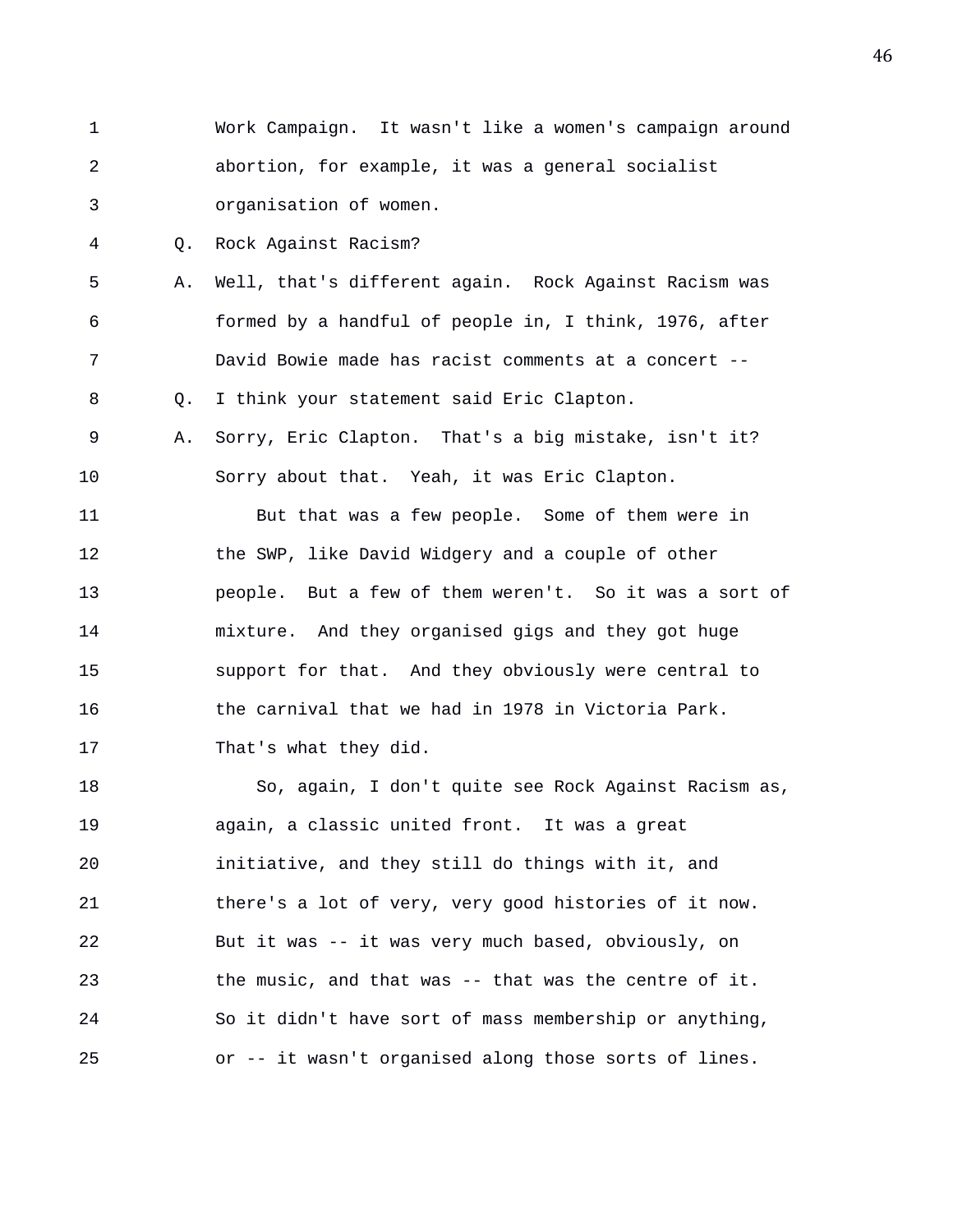1 You didn't go to a Rock Against Racism meeting every 2 week, or something like that, it was a different sort of 3 set up.

4 Q. Thank you.

5 Now I'm going to put another of our witness's takes 6 on some of your work to you for your comment. This is 7 from Piers Corbyn. He said that from his memory the:

8 T... International Socialists, were normally very 9 intent on controlling whatever they were doing. So, 10 they would have things which we would describe -- or 11 I would describe as 'fronts'. So, you know, they would 12 have some campaign or other called something, but really 13 it was just being controlled completely by 14 the [International Socialists]."

15 Is that a fair observation in relation to any of 16 your work?

17 A. I don't think so. And I don't know why Piers would know 18 particularly. I mean, he didn't really work with us, as 19 far as I know, about anything. And my only contact with 20 him was when he -- they organised a squat in -- no doubt 21 he's told you about this, I expect -- in Tolmers Square, 22 they had a big squat there in the early 1970s. But as 23 far as I know, he never worked with us over anything 24 much at all. So it's obviously his opinion, but I don't 25 think it's correct.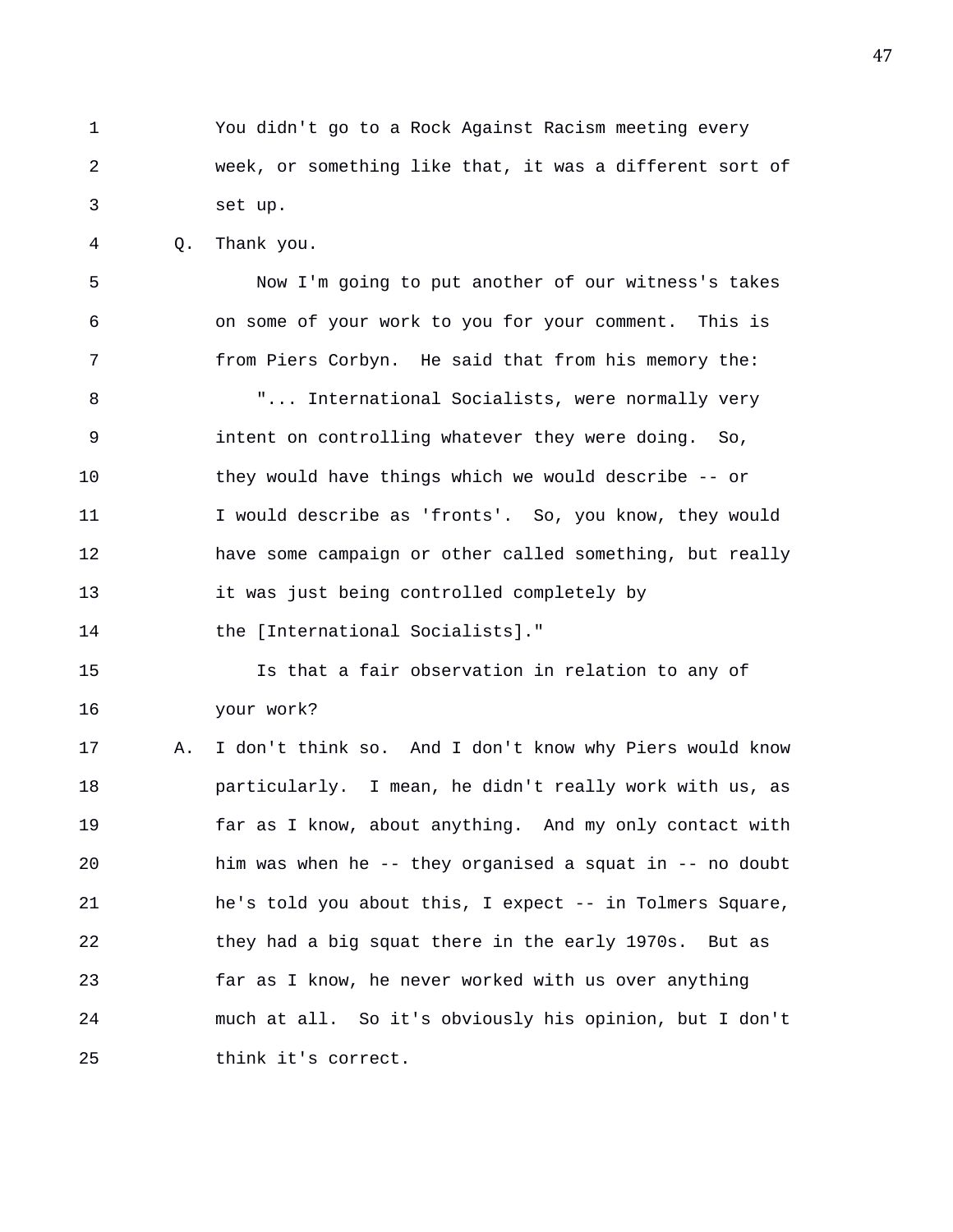1 0. Can I move now to CND. And there was some SWP 2 involvement within CND, wasn't there? 3 Was that overt or surreptitious? 4 A. I don't understand this line -- I mean, this line of 5 questioning about "overt" and "surreptitious". We 6 didn't go secretly into CND. We were involved in it, 7 insofar as we were involved in it, at different periods 8 quite openly, and we sold our paper and we contributed 9 in meetings and went on demonstrations, in exactly 10 the same way that we would have done over -- over any 11 other campaign. And of course, CND was very big in 12 the late 50s/early 60s when -- before my time, but 13 IS members were involved in it then. And in the early 14 80s it was very big, round Greenham Common and round 15 the threat of missiles -- cruise missiles in Europe. So 16 we were involved in it then. I went on 17 the transPennine march over Easter, I think 1981. But 18 it was a completely open operation. We didn't hide it 19 from anybody.

20 So I don't quite understand. Why do you think it 21 was covert?

22 Q. I just ask the questions.

23 A. Okay, sorry. Fair enough.

24 Q. But on that line, is it fair to say that CND was nowhere 25 near being controlled by the SWP, there's just no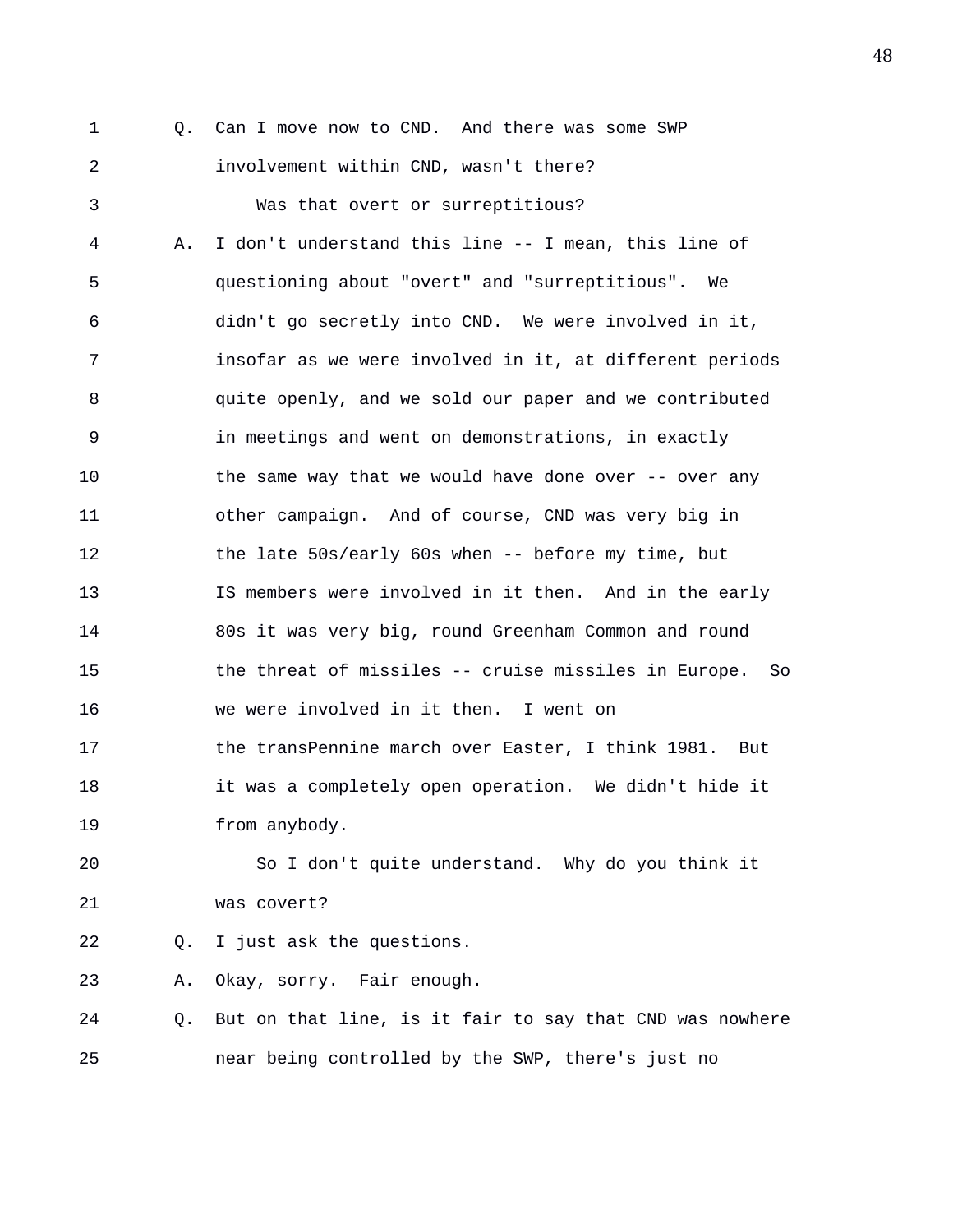1 question of that?

2 A. Absolutely not. Very -- you know, no involvement at 3 that central level or at an organisational level. It 4 was -- it was local initiatives that people took. 5 Q. We've seen some evidence that you thought that CND would 6 be more effective if it was more militant. Could you 7 explain to us in what ways you thought CND ought to 8 become more militant? 9 A. I think this was about a -- partly it's a kind of 10 philosophical thing about -- CND's approach is very much 11 -- or has been traditionally about non-violent direct 12 action, sitting down and so on, which we took part in, 13 but we wanted it to be more tied in to trade unions, we 14 wanted it to be more tied in to perhaps more militant 15 action, but particularly in terms of working class 16 action. That was the -- that was the aim really, that 17 we wanted it to be tied to -- to that kind of issue 18 rather than just being sort of individual protests. We 19 wanted it to be more, I suppose, collective, if that 20 makes sense to you.

21 Q. What sort of methods did you think they should be using? 22 Did you think they ought to be demonstrating more 23 aggressively, or something like that?

24 A. Not more aggressively. I think we thought that 25 the demonstrations, they could be -- we could have more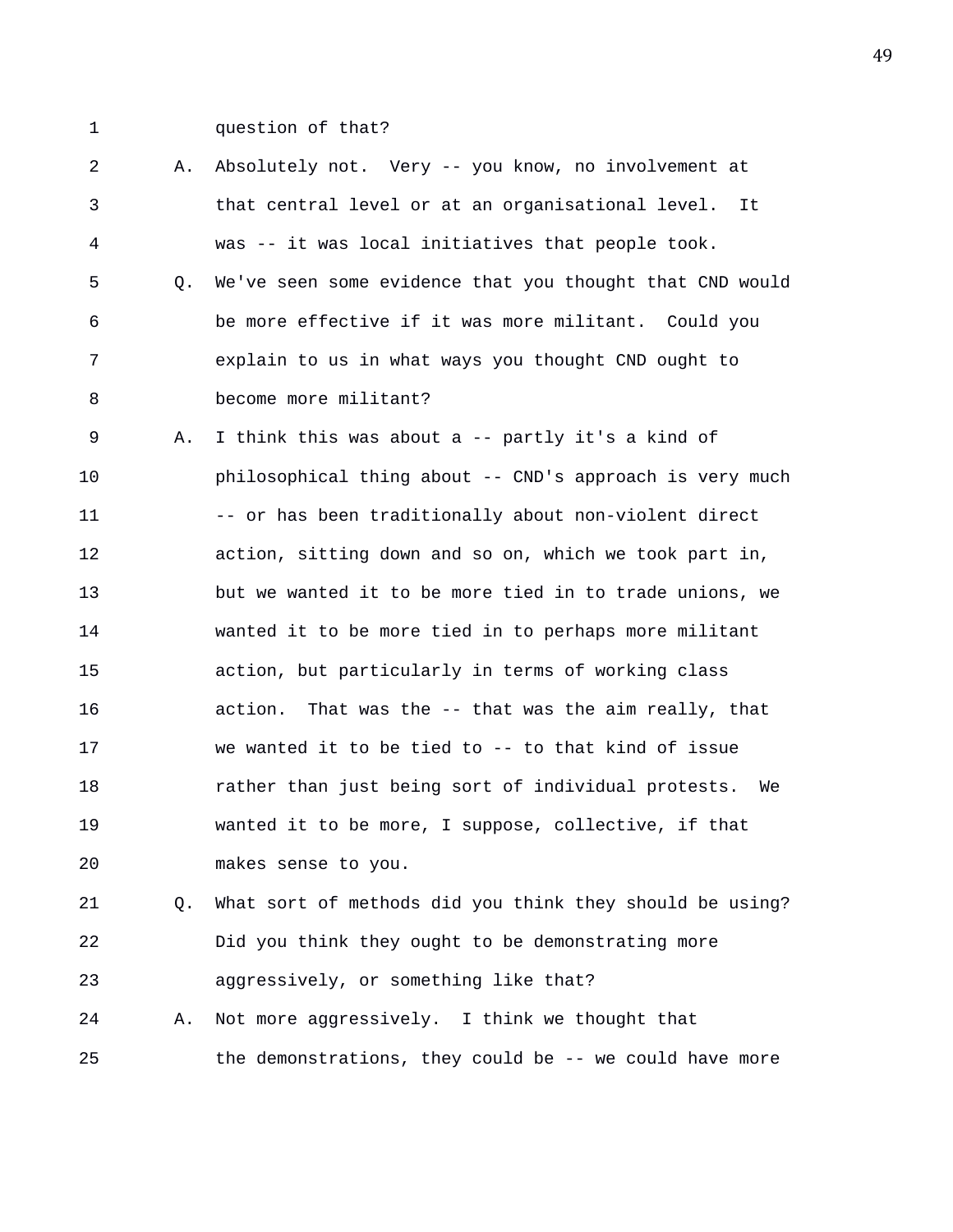1 of the demonstrations, they could have -- they could be 2 tied in to other issues, and so on. But these were -- 3 you know, these were fairly small tactical differences 4 really about what we thought was the best -- the best 5 way of operating. 6 Q. Did you think they ought to get involved in direct 7 action? 8 A. Well, they were involved in direct action. I don't 9 think you can accuse CND of not being -- you know, going 10 right back to the 50s, they -- there was a hundred of 11 them arrested one day when they sat down in 12 Trafalgar Square, I think. 13 Q. We've got quite a lot of evidence about that. 14 A. Yeah, and -- 15 Q. But what I'm interested in is, essentially, were you and 16 were other members of your party a voice pressing for 17 more of that? 18 A. Yes, yes. I think that's -- we would have liked to have 19 seen more of that. And more things where we actually 20 linked up more with trade unions, which we thought was 21 important. So perhaps "militant" isn't, perhaps, 22 the right way to look at it, because many CND members 23 did and still do get arrested for some of this. 24 You know, if they go to Faslane, for example, where 25 Trident is, they sit down and they get carried off and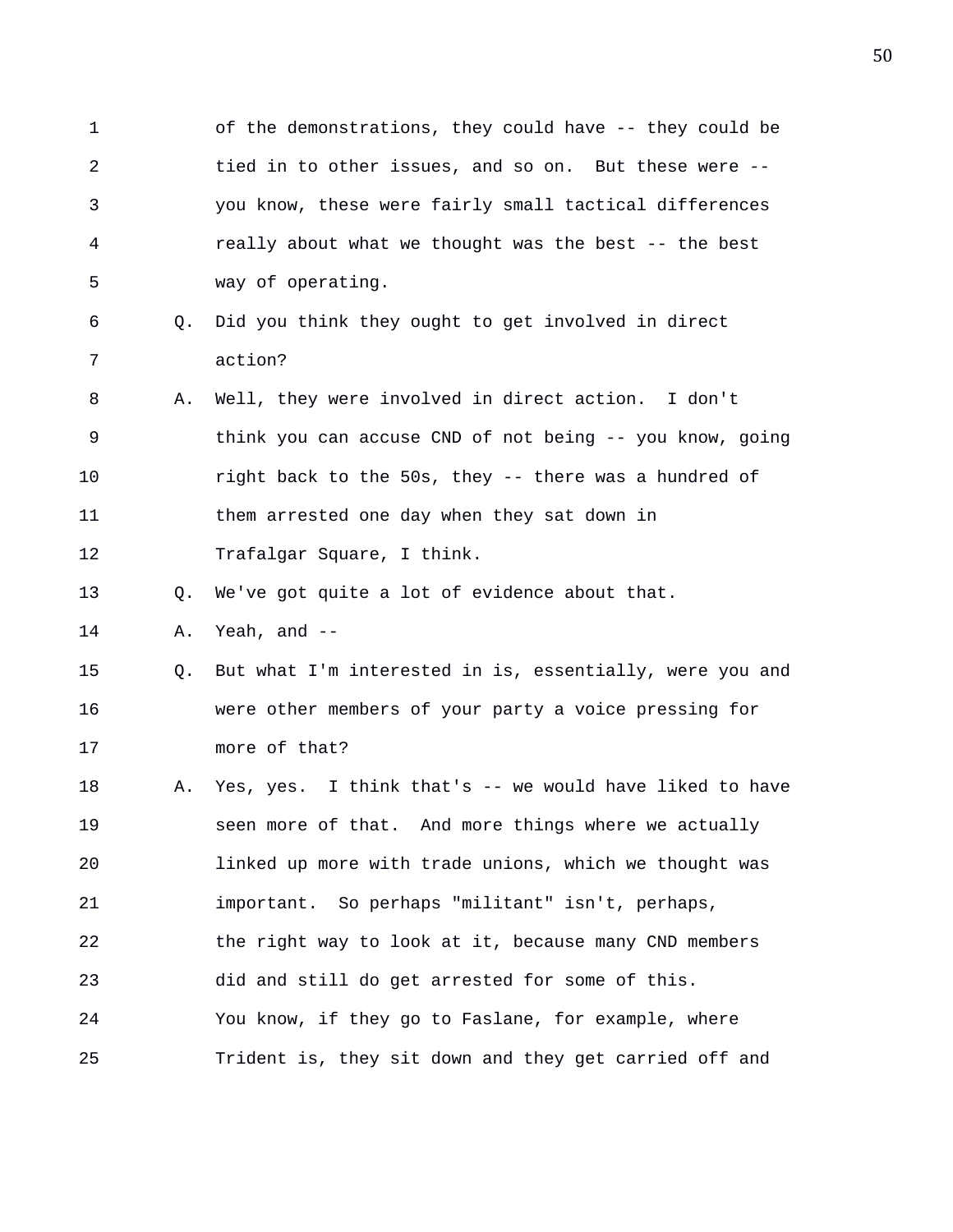1 get arrested. So I don't think you can say they're not 2 involved in that kind of thing. 3 I think perhaps we wanted it to be more central to 4 -- to working class organisation. That's perhaps 5 the best way I can describe it. 6 Q. Can we move now to Ireland and the SWP's position on 7 The Troubles. 8 You said in your witness statement that you 9 supported the right of the provisional IRA to act, but 10 you did not support bombing or terrorism as a tactic. 11 Could we look, please, at a document, which is 12 {UCPI/15994}. That's volume 3, tab 35. Could we go to 13 page -- this is a report on the 1982 National Delegate 14 Conference. If we could go, please, to 15 {UCPI/15994/114}. 16 Now, this is a document that has been attached to an 17 SDS report, a very large SDS report about that year's 18 National Delegate Conference. This is one of your 19 organisation's documents which has been taken or copied 20 by the SDS and reported. 21 Could you help us with what a "drafting commission" 22 is as a document? 23 A. Yes, it's a -- it's a group of people get together and

24 draft it and then it's voted on. It's like

25 a resolution, I suppose.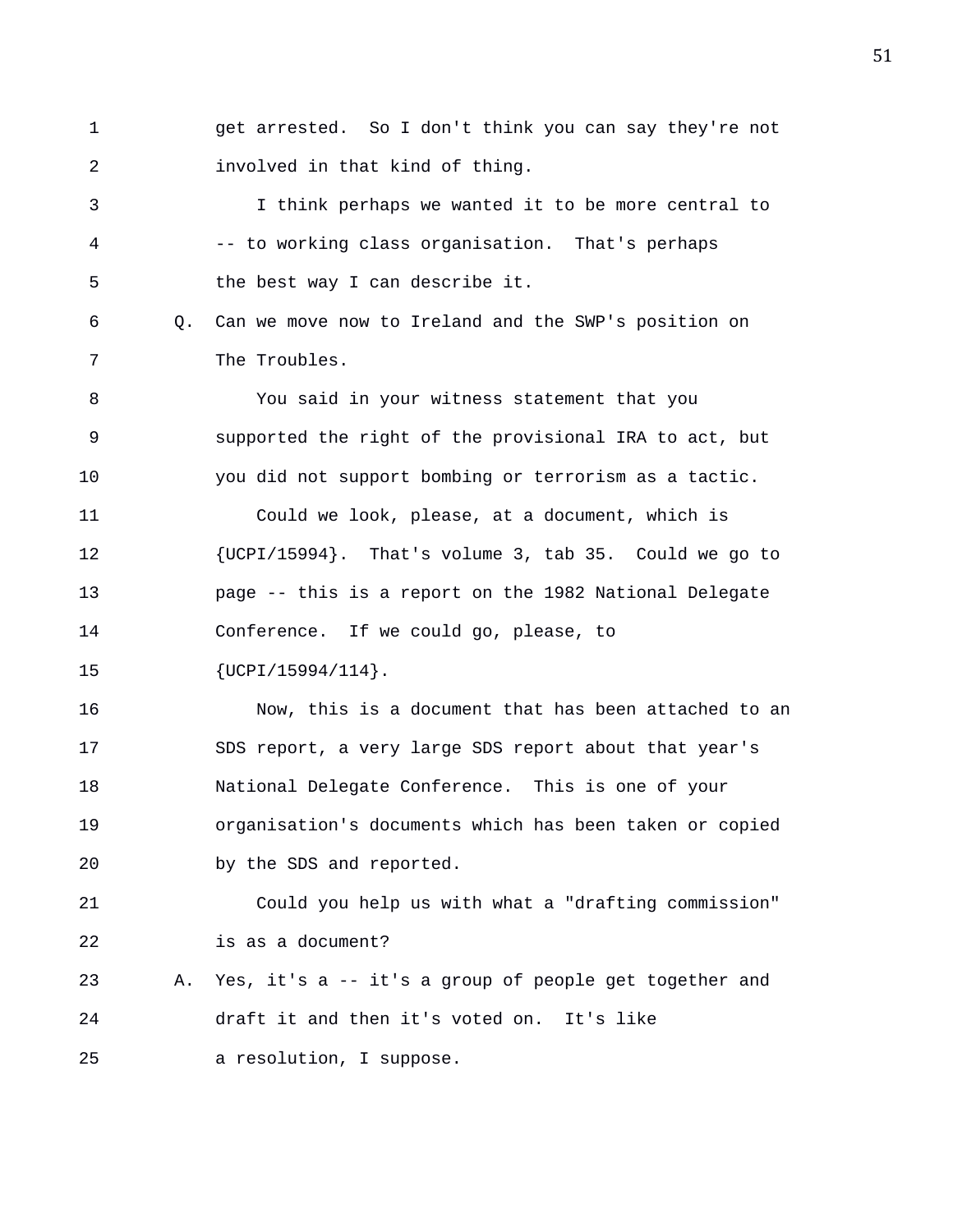- 
- 1 Q. Right.

2 Can we look at the first two paragraphs, please. 3 It's very difficult to read.

4 A. Yes.

5 Q. I think it says:

6 "This conference reiterates its support for 7 the revolutionary position on terrorism. Individual 8 terrorism, as Trotsky pointed out, is counter 9 revolutionary in effect, strengthening the hand of 10 the very class enemy against whom it is directed. 11 The actions and recent threats of the INLA and the 12 Birmingham pub bombings are an expressive example.

13 "At the same time, revolutionaries are not against 14 violence as such. We make 'a fundamental distinction 15 between individual terrorism and the revolutionary 16 terrorism that the oppressed masses may employ against 17 their oppressors' as occurred for example in the Russian 18 Revolution or Vietnam."

19 Does that accurately explain why it was you were 20 against the way that the provisional IRA were using 21 terrorism and the circumstances in which you as an 22 organisation did think that the use of force would be 23 justified?

24 A. Yes, I think it explains that individual terrorism is 25 something which is counter-productive, and we very much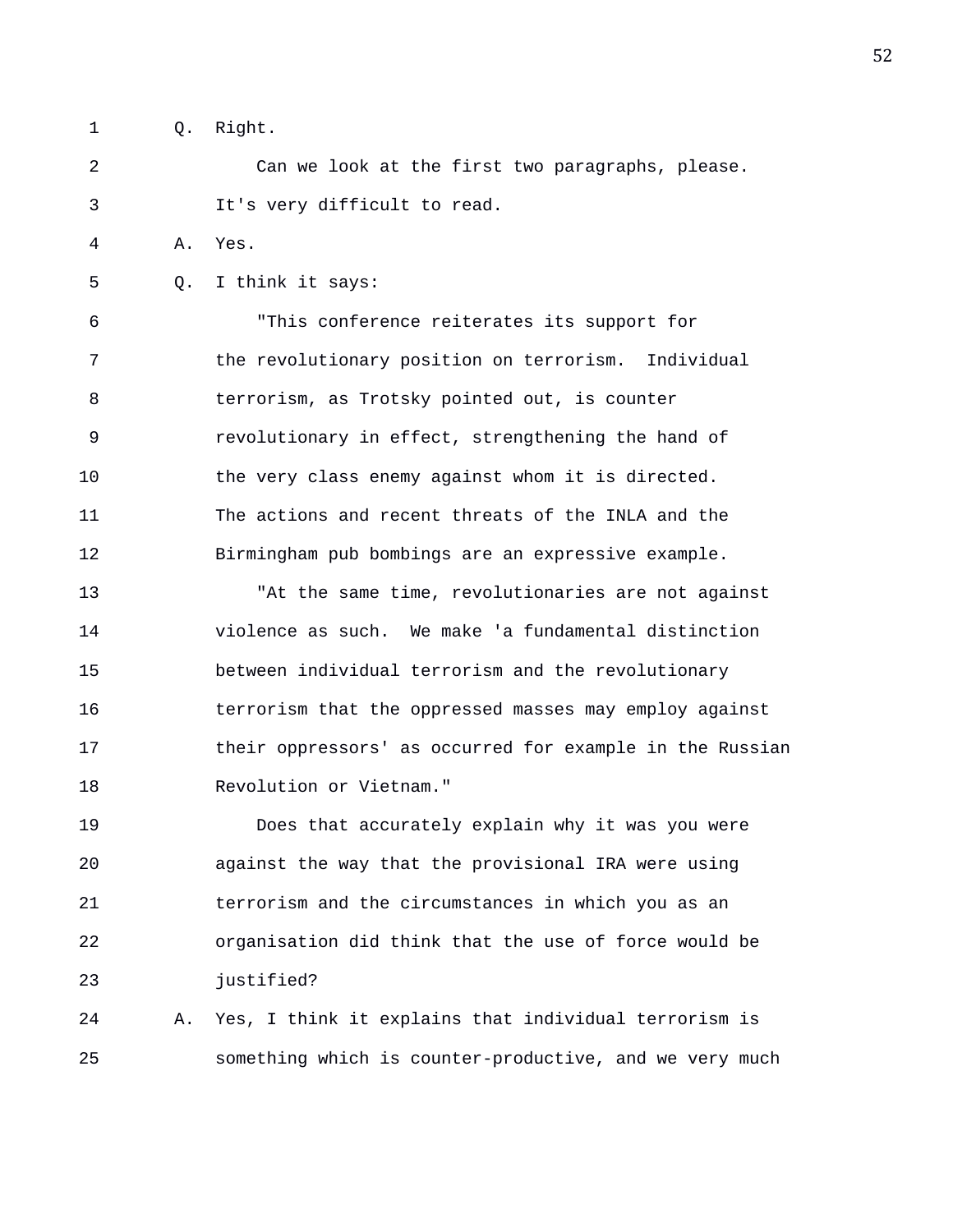1 stand in that tradition that we don't think it does 2 anything except to create more oppression, normally. At 3 the same time, as I have explained already, if you look 4 at various situations where people are facing attack, 5 whether it's the Vietnam War or whether it's the example 6 used here of the Russian revolution, but I use 7 the Portuguese revolution as another example, I think it 8 does express the different aspects of our position. 9 Q. Thank you.

10 If we go to the last two paragraphs, if we could 11 move to the bottom of the page, please. I think they 12 read:

13 "However unpalatable their politics, which are 14 crudely nationalist, based upon class alliances which 15 have their own inevitable tensions, the armed Republican 16 Movement is an essential component in the struggle to 17 get the British out of Ireland.

18 "We have to cope with that fact, at the same time as 19 we struggle to build a revolutionary fragment in 20 the North with the help of our comrades in the South. 21 99% of socialists in Northern Ireland support armed 22 struggle. We should too. The party must hammer out its 23 attitude, if possible, towards splitting the Protestant 24 working class from its repulsive sleeping partner, 25 the Orange business community of the North. If it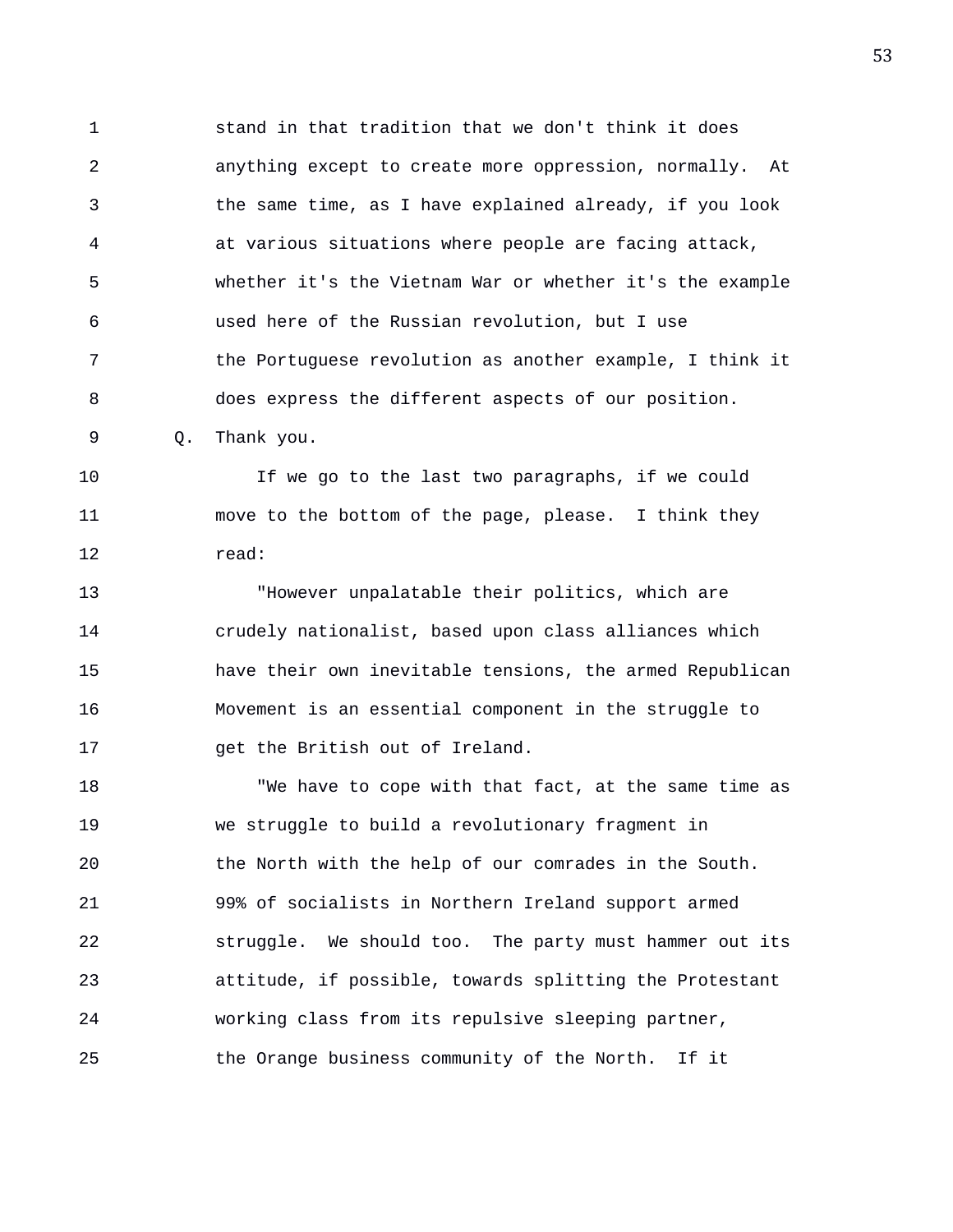1 thinks that that is impossible, it should say so."

2 Now, I'd like to dwell mainly on the first half of 3 that second paragraph and the proposition that 4 the Socialist Workers Party should support the armed 5 struggle. Was it the SWP's position that it did support 6 the armed struggle?

7 A. Well, if you look at the -- what I put in the witness 8 statement, and the whole question was that we had 9 a position which was unconditional but not uncritical 10 support for the provisional IRA. What that meant was we 11 supported their right to fight against the Northern 12 State and against British imperialism. At the same 13 time, we were extremely critical of their methods. And 14 I think the wording of this actually makes that point, 15 that we don't agree with the politics of the IRA, and we 16 don't agree with the methods that they used. At 17 the same time, we recognise that in the north of 18 Ireland, this was a crucial component of people fighting 19 against British rule at the time.

20 So those are the -- those are the two aspects of it, 21 I think, which are important to understand. Now, I know 22 it's -- I think sometimes it's a difficult concept for 23 people to understand, that you can support but also 24 criticise, but I think in this case it was absolutely 25 necessary to have that position.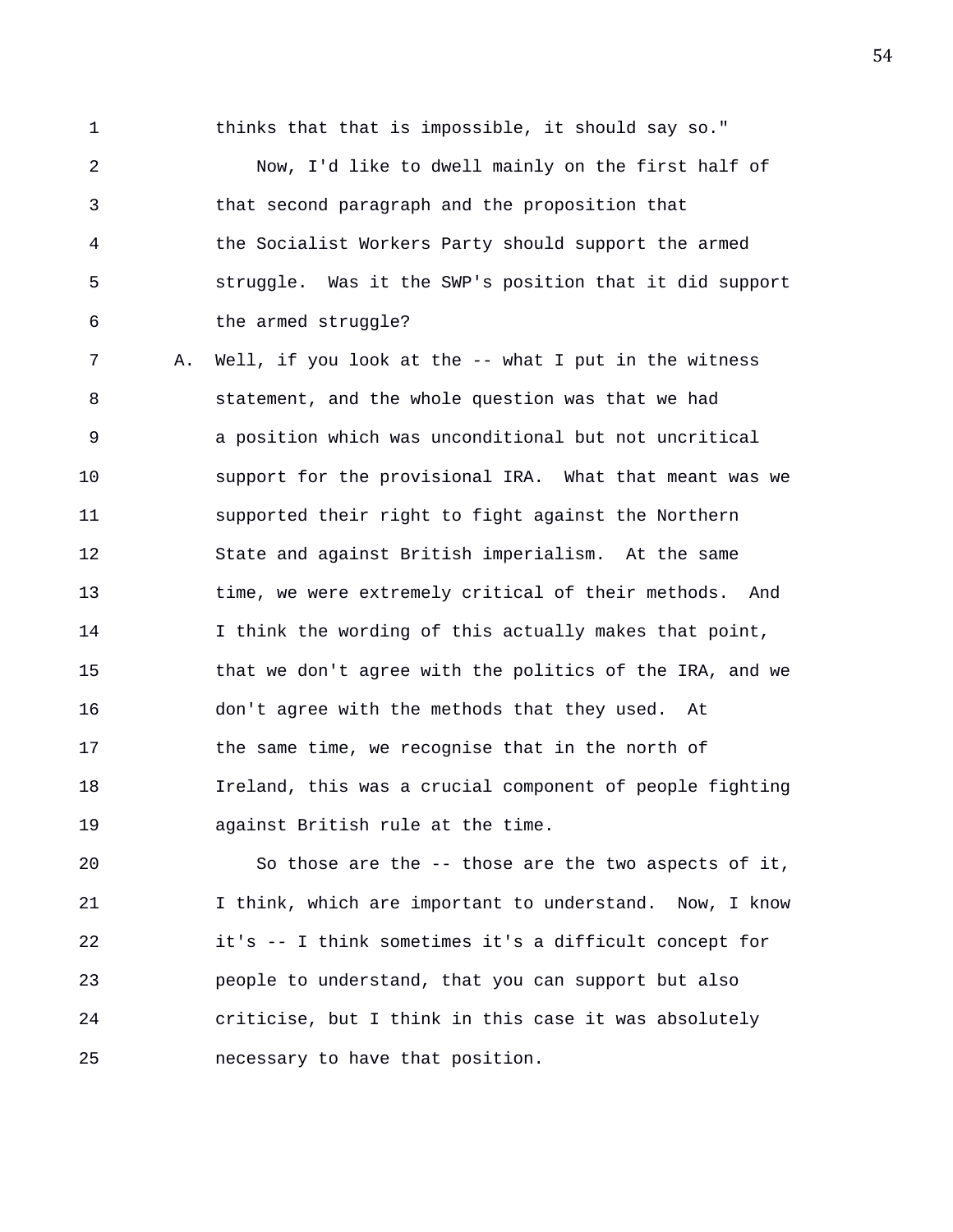1 Q. Well, the expression of support for the armed struggle 2 at the bottom of that document I'd like to explore a bit 3 further.

4 Against what targets did the SWP support the use of 5 violence by the provisional IRA?

6 A. Well, it would have been against targets of the Northern 7 State. That would have been the target. But we weren't 8 about supporting individual actions. We didn't agree 9 with any of those -- you know, the bombings and the 10 various things that took place.

11 And actually, it says in this document that we 12 struggle to build a revolutionary fragment, as it's 13 called, in the north, because it was extremely difficult 14 for socialist ideas to get a hearing in the situation in 15 the 70s, that obviously you had this -- you had 16 the armed struggle going on. You had on the one hand 17 the provisional IRA, you also had, on the other hand, 18 the UDA and other loyalist paramilitaries, backed up 19 very often by the police and the army.

20 So those were the -- that was the situation we found 21 ourselves in in Ireland. We wanted to build a socialist 22 organisation like we had in Britain, but it was 23 extremely hard to make that breakthrough. And still 24 I think -- still even today I think it's the whole way 25 which nationalist and unionist politics divide up, it's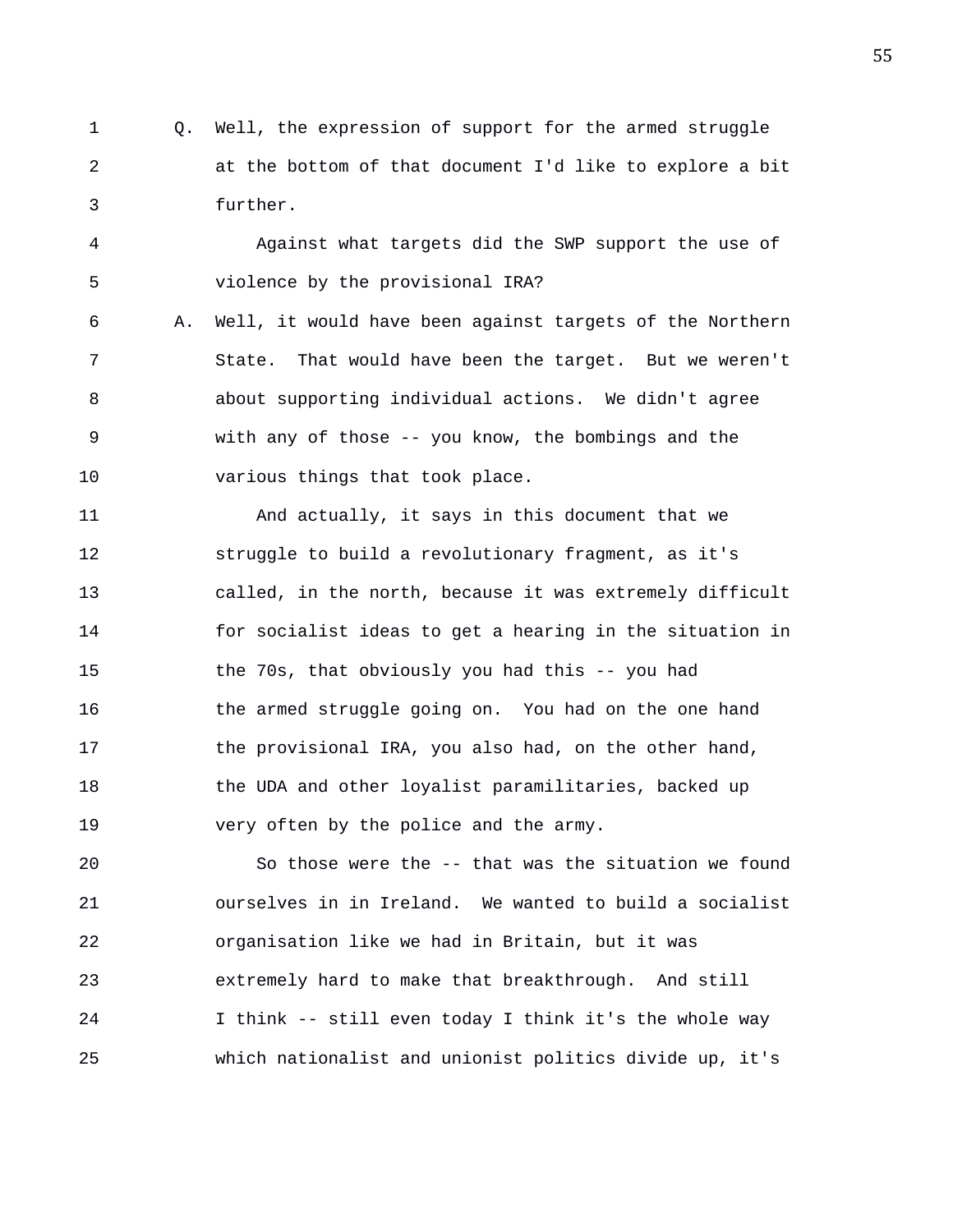1 still difficult to do that. 2 Q. Could we have a look, please, at another document. It's 3 {UCPI/19543}. And volume 3, tab 47. 4 Now, this is an SDS report dated 4 October of 1983. 5 It appears to be about an individual. But what I'm 6 interested in is paragraph 4, where it says: 7 "During a recent Central Committee social at 8 the home of Chris Harman ..." 9 And we've redacted for privacy: 10 "... somewhat the worse for drink, spoke about 11 the time he lived in Belfast and his [companions] with 12 individuals associated with Sinn Fein and the 13 Provisional Irish Republican Army ... He stated that at 14 that time he was a member of 15 the International Marxist Group ... Without mentioning 16 names he said that he was trusted by PIRA and remains 17 fully sympathetic to their cause." 18 The questions I have arising from that is, how 19 common were such views within the SWP? 20 A. Well, I wouldn't accept that that's an accurate 21 statement, apart from anything else. I don't think it's 22 true. The person you're referring to was involved in 23 the campaign over the H Blocks, for the right of the IRA 24 prisoners to have political status, which was a big 25 issue. He was also involved in the campaign over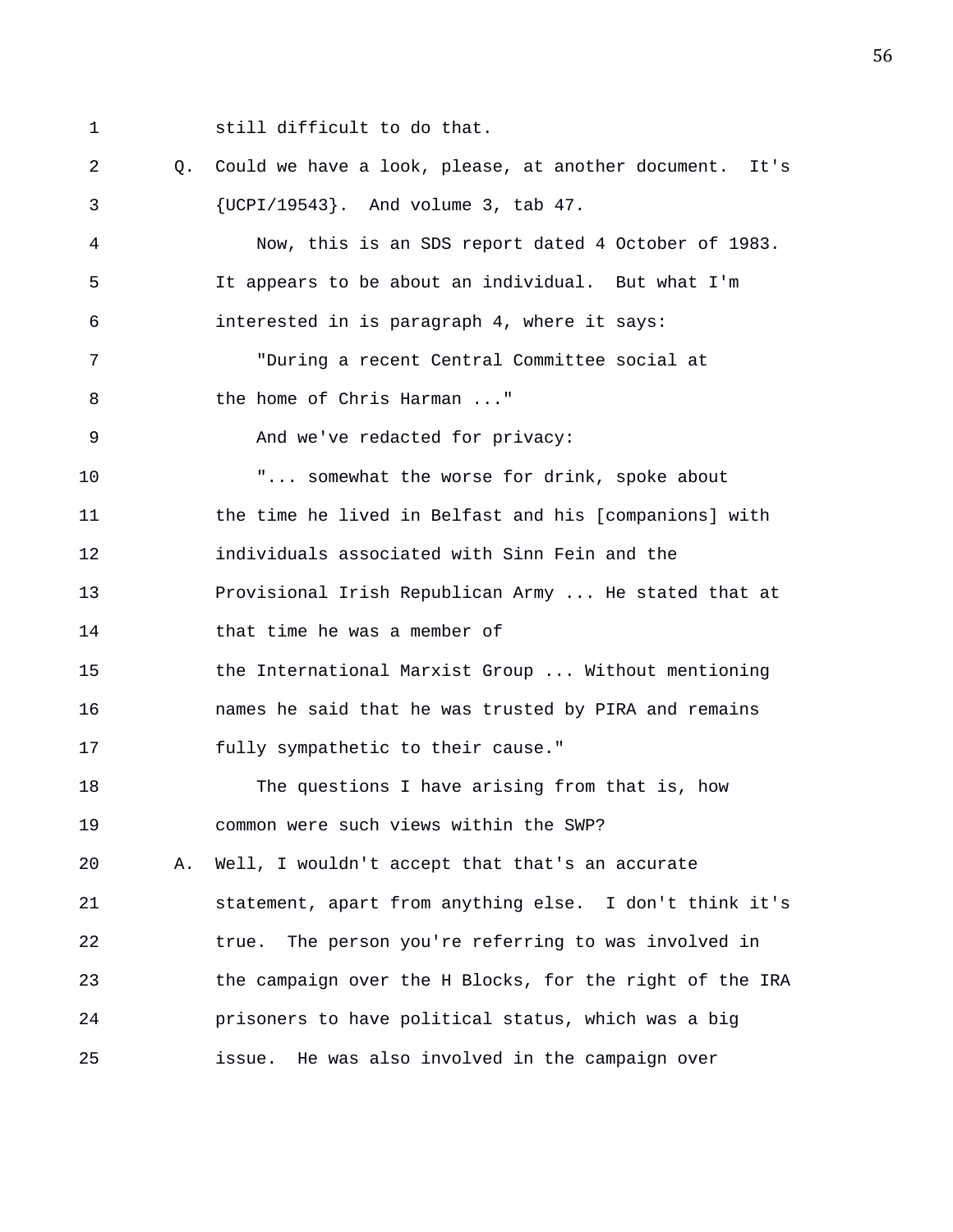1 the hunger strikes, which -- in 1981, which I can assure 2 you was a very, very big and well supported campaign 3 throughout Ireland, throughout the island of Ireland.

4 So I don't agree with this idea that he was, 5 you know, fully sympathetic to their cause. That wasn't 6 true. He had the same sort of criticisms that I've made 7 of their -- of their behaviour. So, I mean, I don't 8 think you can necessarily take this as a -- I think in 9 this case you certainly can't take it as anything but 10 gossip which isn't particularly accurate.

11 So, he was involved in Irish politics but had 12 the same criticisms as the rest of us would have had. 13 Q. And in terms of connections -- direct connections and 14 contact with the IRA, the report says it happened when 15 the person was a member of the IMG. To what extent did 16 the Socialist Workers Party have direct contact with 17 members of the Provisional IRA?

18 A. I don't think we did at all. Sinn Fein was obviously 19 the political wing. And as you know, Sinn Fein's 20 now -- you know, is on course to -- is the major party 21 in the north, and is on course to be in the south. So 22 things have changed very -- very dramatically since 23 the early 80s on that -- on that situation.

24 But I think it's fair to say our people in Ireland 25 would have known people in Sinn Fein; just as everybody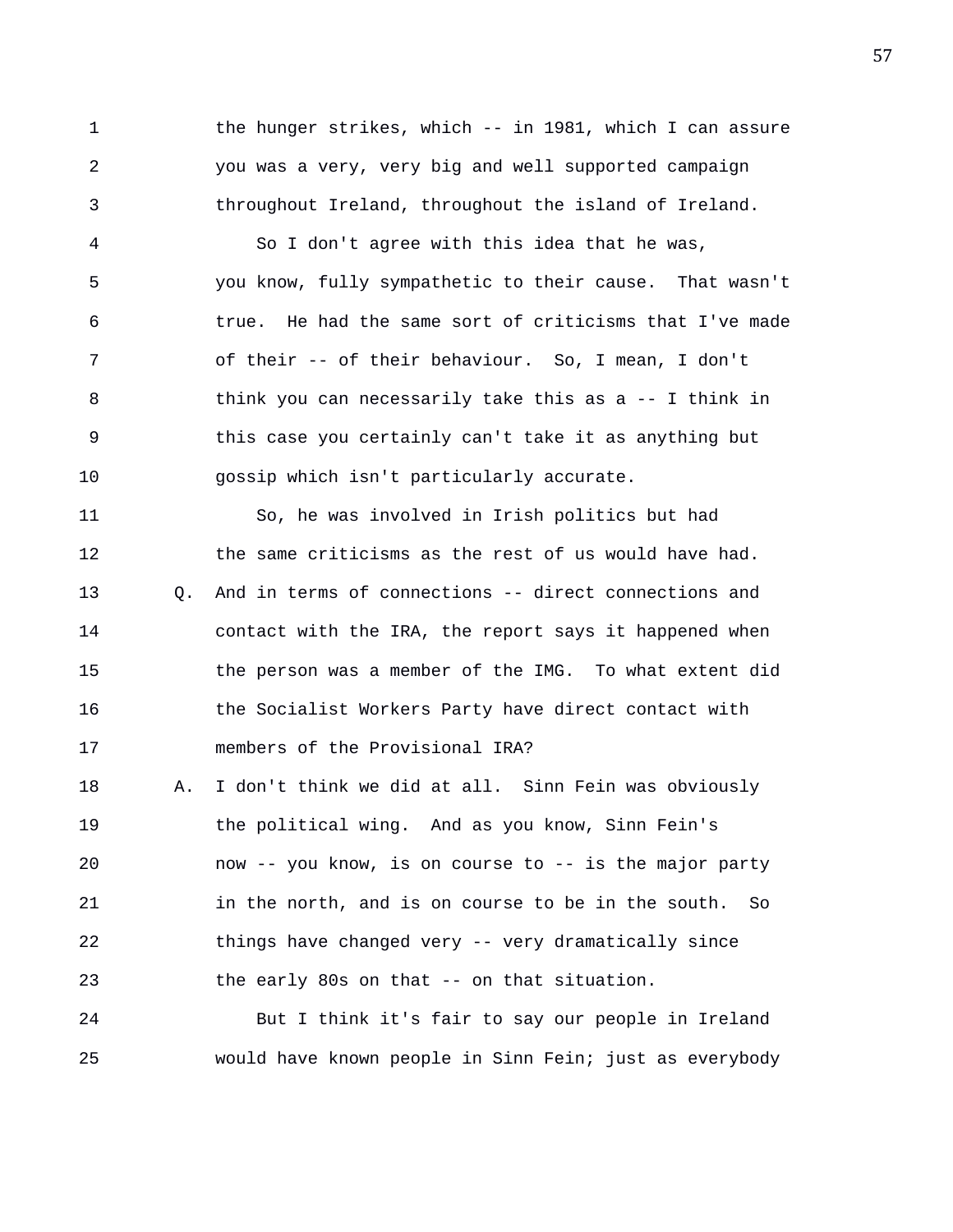1 who worked in politics in the North of Ireland, and in 2 the south, would have known people in Sinn Fein. But 3 Provisional IRA, we wouldn't have had. They wouldn't 4 have wanted to have contact with us. They had a totally 5 different aim, a military aim, which was -- which was 6 different to what we were doing. So they wouldn't have 7 done.

8 Q. Now, you've touched upon this already in some of your 9 answers, but I want to explore the ways in which your 10 organisation did advance its beliefs in relation to 11 Ireland. As I understand it, it's supporting 12 the Troops Out Movement, getting involved in campaigns 13 such as the hunger strike and the H Blocks and so forth, 14 protesting against the actions of the army in 15 Northern Ireland. Have I missed anything significant? 16 A. I think by the late 70s and early 80s, that's what 17 the main emphasis would have been. 18 The Troops Out Movement was regarded as -- again, as 19 a united front, which we were involved in, and which 20 was -- it was important to our work. I don't think it 21 was central to our work particularly at that time. But 22 yes, those were the sorts of things we were involved in. 23 Q. And I think, probably right at the start of your time in 24 the IS, internment was a big issue, wasn't it? 25 A. Internment was a very big issue. And obviously by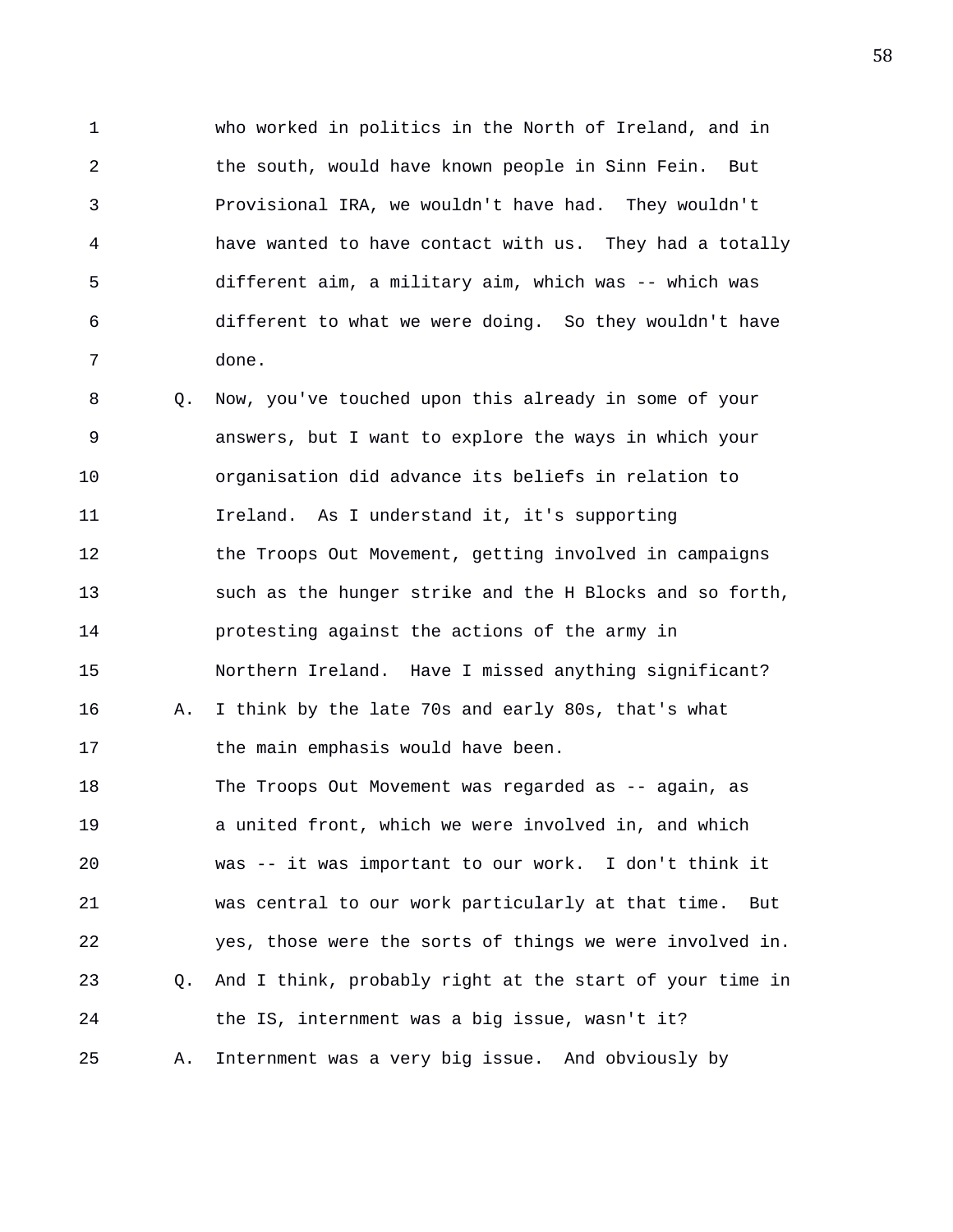1 the late 70s you're talking about, you know, 2 the H blocks campaign and the hunger strikes. Those 3 were the -- and the hunger strikes were a very big 4 political issue. So we were involved in protesting 5 about those, and about the right to get political 6 status. 7 Q. Did the SWP provide any financial assistance to any 8 paramilitary group? 9 A. No, no. 10 Q. Did the SWP provide any practical assistance to any 11 paramilitary group in carrying out its operations? 12 A. No, it wouldn't have done. 13 MR BARR: Sir, is that a convenient time to take the morning 14 break? 15 THE CHAIRMAN: Yes, it would be. We will break now for 16 a quarter of an hour and resume, therefore, if my watch 17 is right, at a quarter to. 18 (11.29 am) 19 (A short break) 20 (11.47 am) 21 THE CHAIRMAN: Yes. 22 MR BARR: Thank you, Sir. 23 Ms German, we're going to move on now to 24 the relationship between the Socialist Workers Party and 25 the far right.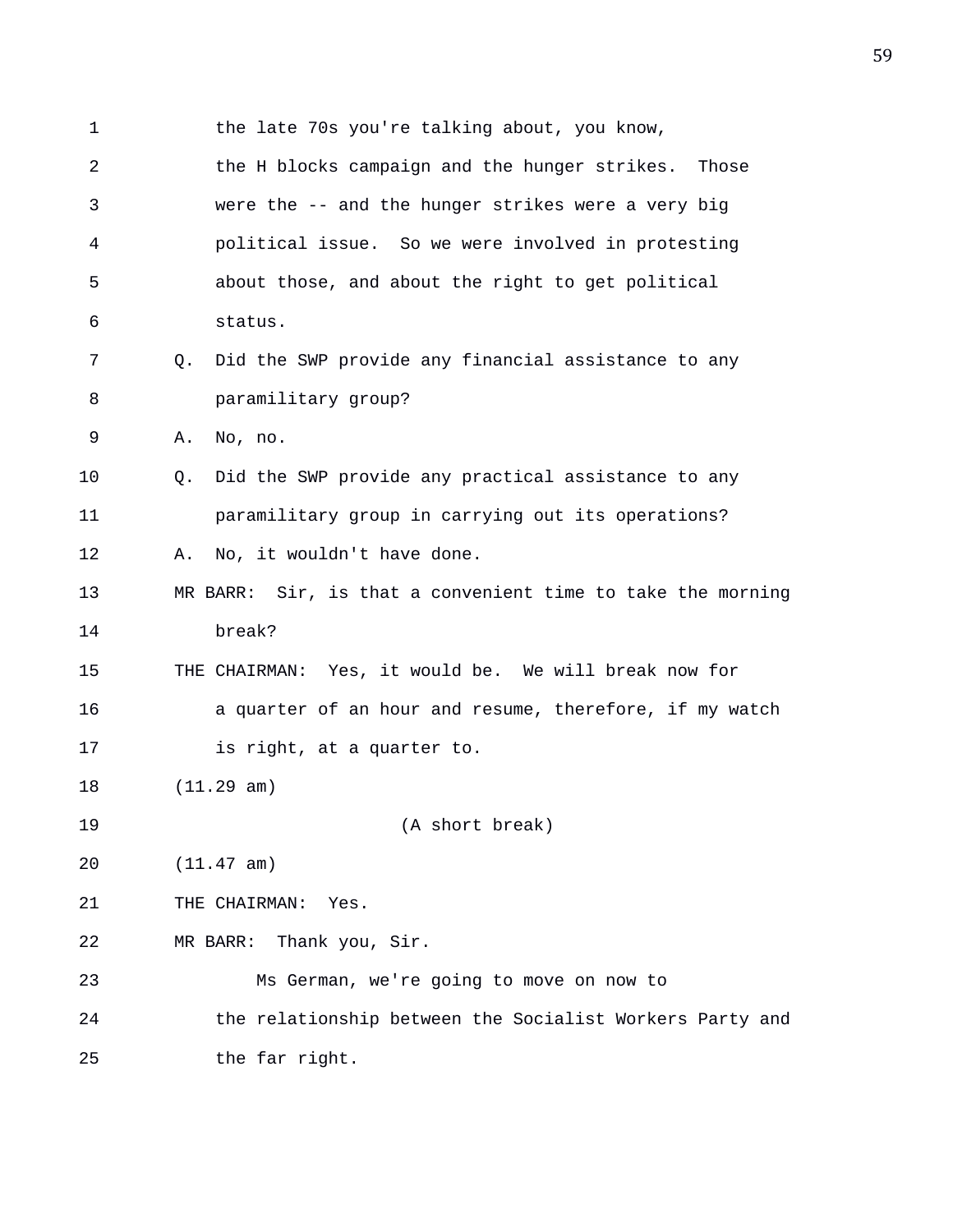1 Can we start, please, with events in Red Lion Square 2 in 1984.

3 A. '74.

4 Q. Sorry, '74.

5 Your witness statement makes clear that you thought 6 that free speech was a concept that you didn't think 7 should apply to fascists. And was it in line with that 8 belief that the counter-protest was organised to shut 9 down the ability of the fascists to organise? 10 A. Well, the -- the protest was because the National Front 11 had been given Conway Hall as a meeting place; and we 12 felt this was unacceptable, for the reasons that you -- 13 you outline, that, unlike with everybody else, where I'm 14 in favour of free speech, I think with the fascists we 15 make an exception, because their whole aim is to destroy 16 democratic society and to deny free speech to all sorts 17 of people, to people on the left, to migrants, and so 18 on. So yes, there was a -- again, it wasn't just 19 the SWP, there was a large number of organisations and 20 groups that were -- that organised that demonstration in 21 Red Lion Square.

22 Q. And just so we are clear, it's not just your personal 23 opinion, this was the SWP's house line? 24 A. Yes, and I've got a -- I wrote an article in the 80s

25 where I explain this, which I can make available to you,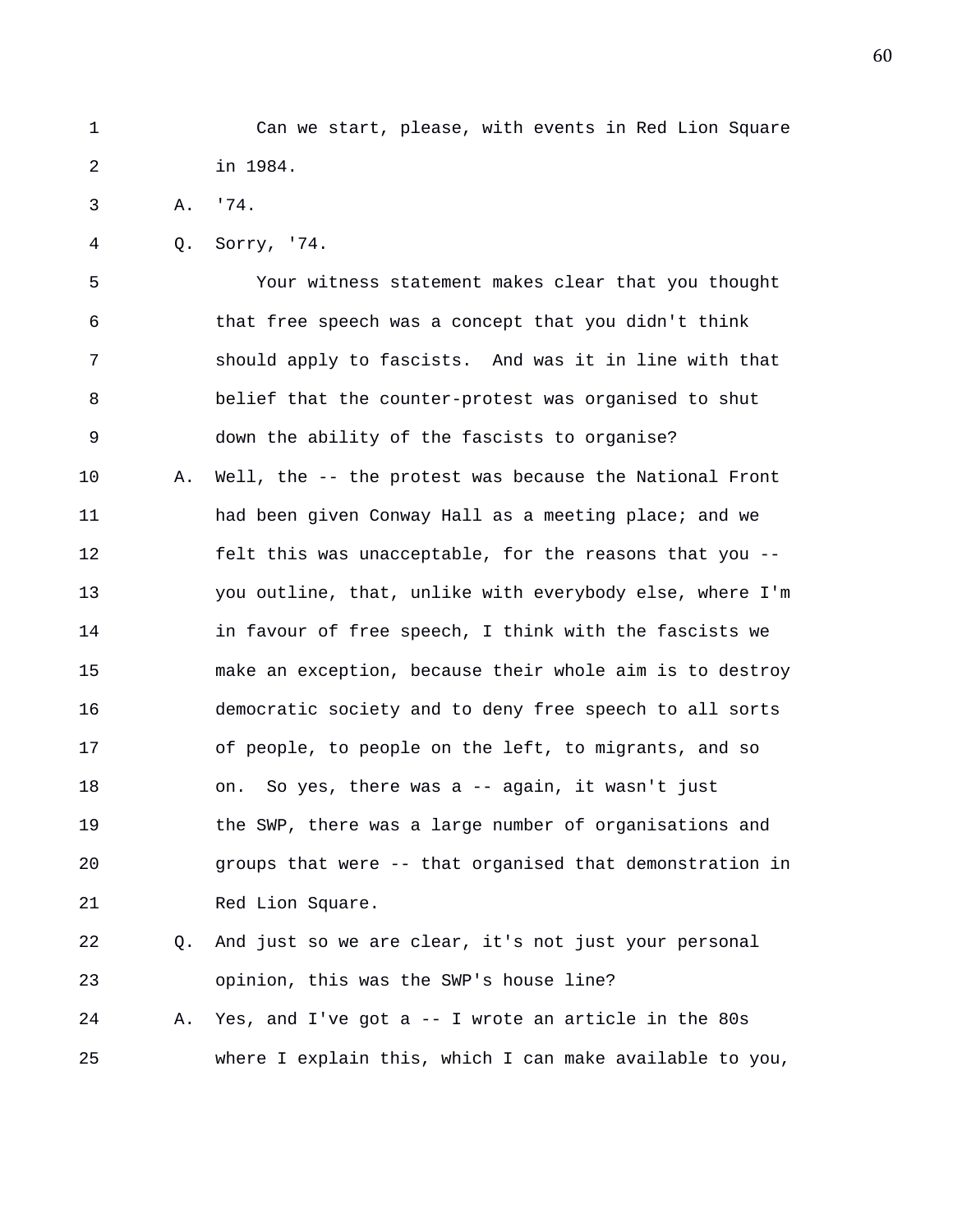- 
- 1 if that would be useful.

## 2 Q. Thank you, it would.

| 3              |             | The build-up to the demonstration, presumably            |
|----------------|-------------|----------------------------------------------------------|
| $\overline{4}$ |             | the SWP was putting out loudly and clearly the message   |
| 5              |             | that there was going to be a demonstration against       |
| 6              |             | the fascists and it would like a big turn out?           |
| 7              | Α.          | That's right, and we were at the LSE, which is just down |
| 8              |             | the road, so we mobilised in the university and in other |
| 9              |             | places to get people there, yeah.                        |
| 10             | 0.          | And there would be no doubt in anybody's mind what       |
| 11             |             | the purpose of that demonstration was, namely to         |
| 12             |             | confront the fascists?                                   |
| 13             | Α.          | Well, what we wanted to do was to stop them meeting in   |
| 14             |             | Conway Hall. So if we'd prevented them from getting in,  |
| 15             |             | that would have been a main aim.                         |
| 16             | $Q_{\star}$ | So, how obvious was it that there was going to be        |
| 17             |             | trouble?                                                 |
| 18             | Α.          | It was very obvious to me. I walked up. I must have      |
| 19             |             | gone to the LSE at the beginning. It was a Saturday,     |
| 20             |             | obviously. But I walked up from the LSE, which is only   |
| 21             |             | 10/15 minutes' walk up to Red Lion Square.<br>And        |
| 22             |             | everywhere you could see police vans, all                |
| 23             |             | the sidestreets, Lincoln's Inn Fields, everywhere, there |
| 24             |             | were loads and loads of police vans. So I thought        |
| 25             |             | there's going to be a huge policing issue here and we're |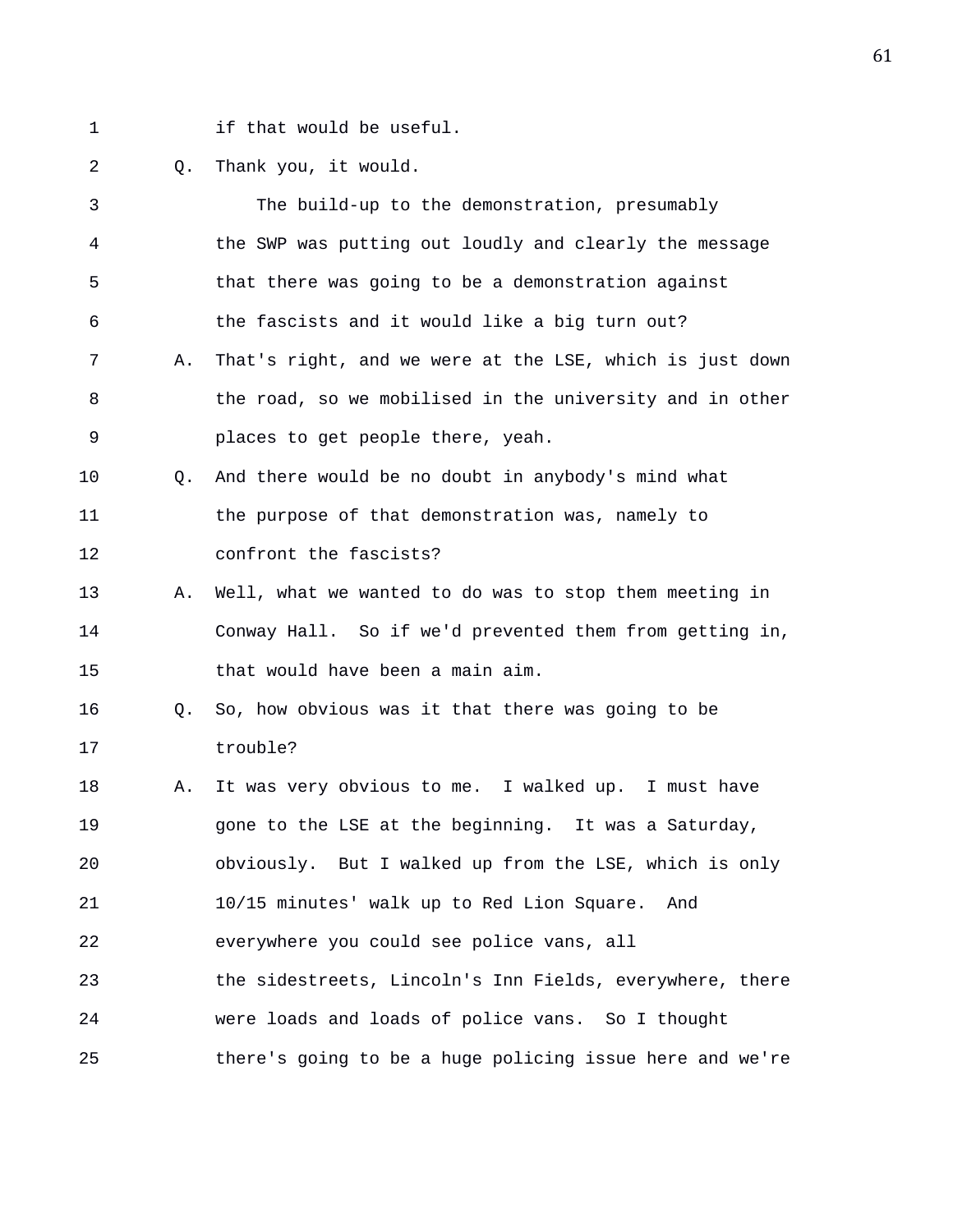1 going to be stopped from trying to demonstrate. And 2 that was indeed what happened. There was a very, very 3 heavy policing operation. I mean, I've never seen -- 4 before that, I'd never seen anything like it. I have, 5 since then, on a few occasions, but not many. And I'm 6 not surprised that somebody died on that day, because it 7 was -- it was very, very heavily policed, and in a very 8 violent way.

9 Q. Now, you were speaking, as I understand it, about 10 the morning of the demonstration. Could I dial you back 11 a few days before the demonstration: how obvious was it 12 that there was going to be trouble?

13 A. Well, I don't think we were looking for trouble. We 14 were looking to stop the fascists from marching. 15 The police were determined to ensure that the fascists 16 went in, and they were prepared to have a huge policing 17 operation in order to justify it. And I'm afraid that 18 was the pattern we saw again and again in the 70s. 19 Q. Let's imagine the police didn't turn up at all. And the 20 fascists want to organise, you want to stop them 21 organising. Surely that was a recipe for trouble? 22 A. Well, I think it would be more like the example that 23 I gave in my witness statement about Haggerston School, 24 where the fascists had been allowed to meet in a school 25 hall in Hackney, we organised a protest outside, but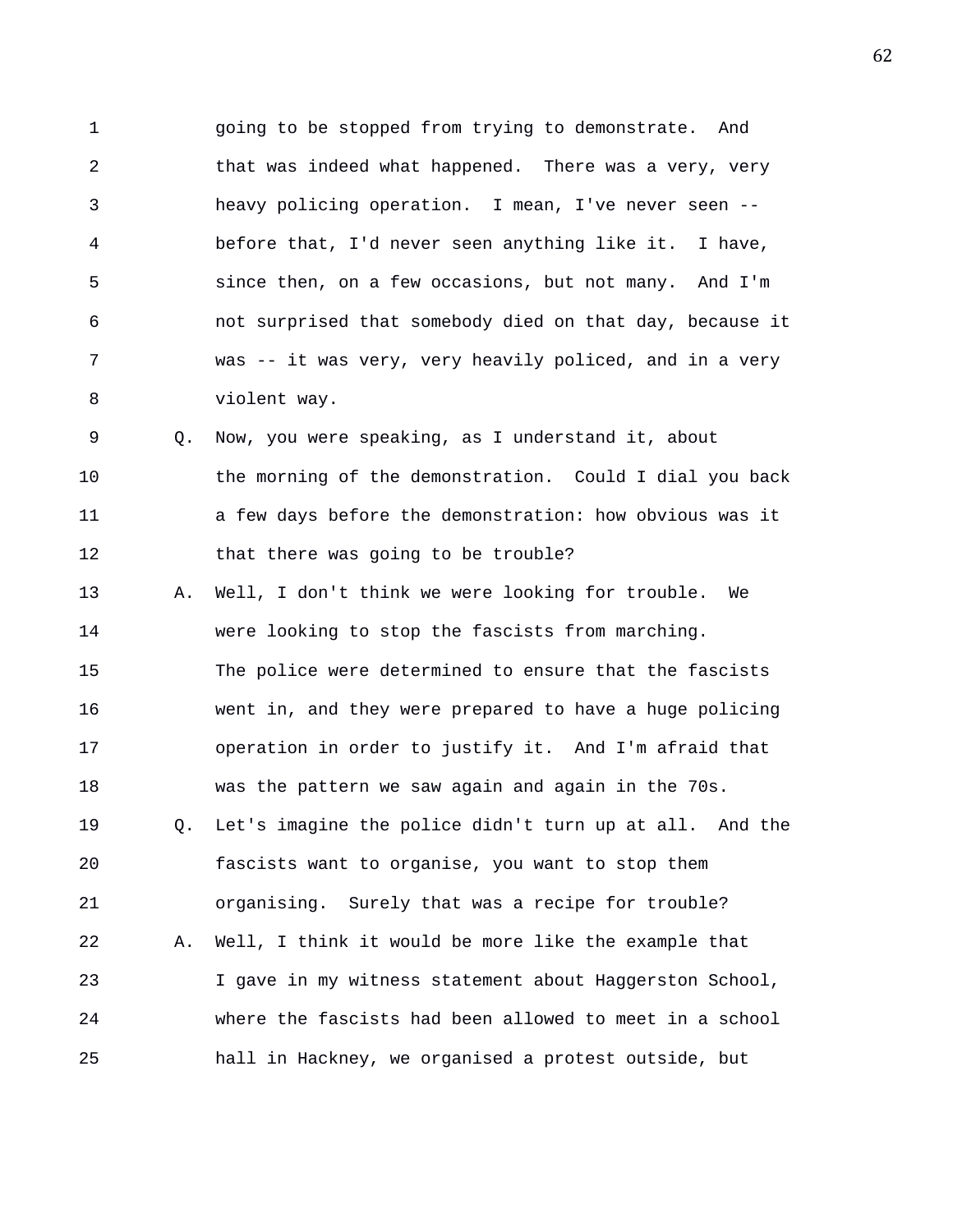1 many of us also got into the hall and occupied the main 2 room and stopped them from being able to have their 3 meeting. And if the police hadn't turned up at all, 4 I guess that's the sort of thing that would have 5 happened. We'd have occupied the place, or stopped them 6 getting in, and they'd have gone away. 7 Q. Is it your position then that prior to the day of 8 the demonstration, it was not a foregone conclusion that 9 there would be trouble? 10 A. I think we thought it was going to be a big issue, 11 because the fascists were meeting in a big hall. 12 I mean, it seats 400 or so people. So we thought it 13 would be a big issue. But we didn't -- we didn't go 14 looking for trouble. We weren't the people who created 15 the trouble. 16 Q. Now, in your witness statement, and I think just now, 17 you've essentially put the blame fairly and squarely on 18 the police. There are others who came to a different 19 conclusion. Lord Scarman, who inquired into events at 20 Red Lion Square, fairly and squarely put the blame on 21 the IMG, as I'm sure you're aware. 22 Do you accept that the IMG -- and I'm quoting now: 23 "... assaulted the police in an unexpected, 24 unprovoked and viciously violent attack." 25 A. No, I don't think that's an accurate description of what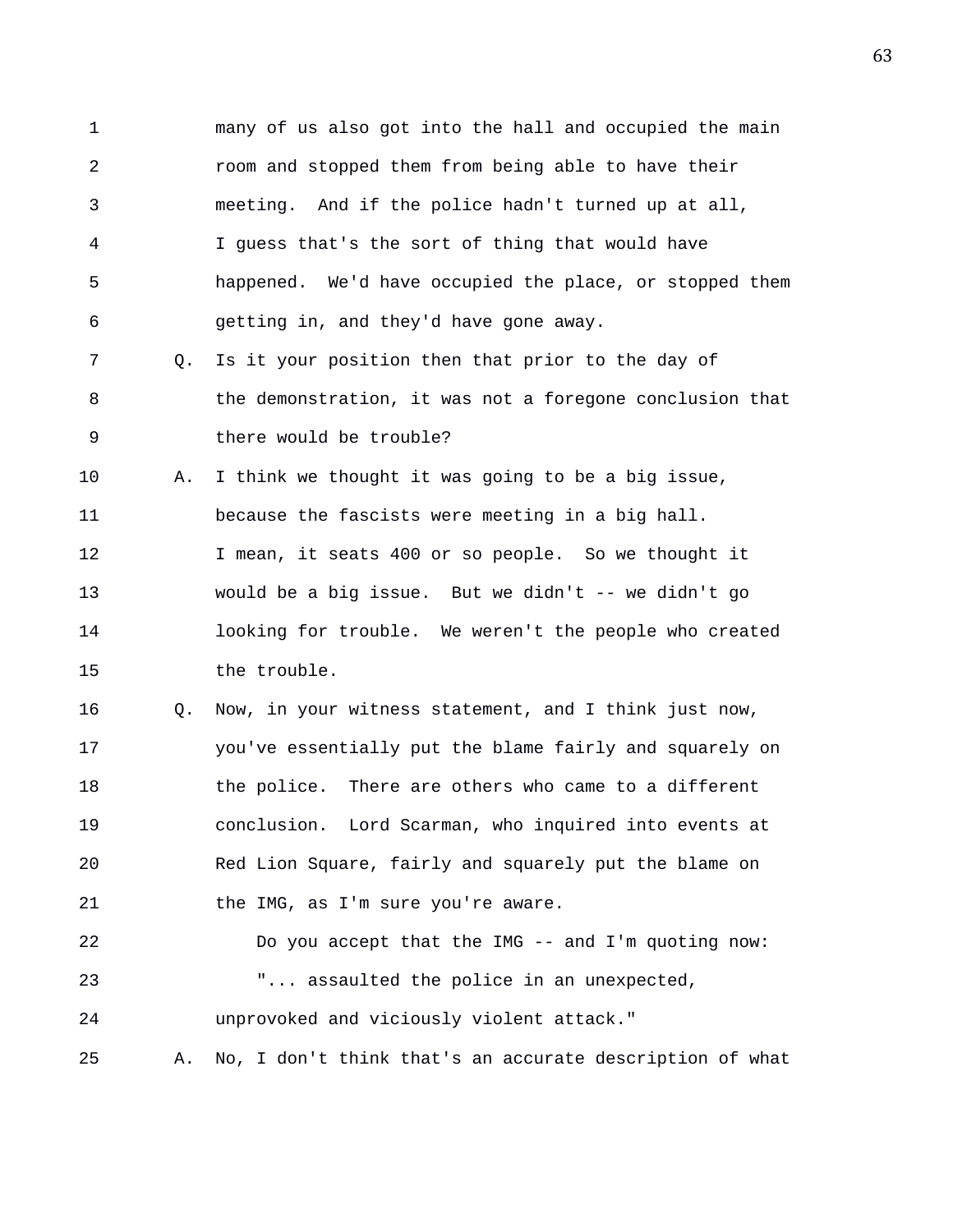1 happened. And as you know, the person who was killed on 2 the demonstration was an IMG member, and they were 3 demonstrating perfectly acceptably. It was the police 4 who were determined to stop people getting near 5 the hall. That was their aim.

6 And they continued this. When -- there was 7 fighting, after a while, going on in the square. And 8 when people retreated, the police pursued them and 9 started attacking them with truncheons, they threw 10 demonstrators over the railings. They used to have 11 the -- you know, those underpasses they used to have 12 which were in Theobalds Road. When people were moving 13 away and trying to get away from the police, they were 14 pursuing them.

15 So I don't think that's an accurate or a fair 16 description of what happened.

17 Q. Now, I want to move to a very different way in which 18 the tension between the far left and the far right was 19 playing out on the streets, and the victims of 20 the racist attacks that were going on at the time. 21 Could we have up, please, {UCPI/10659}. 22 This is not in the bundle, Sir. 23 And it's paragraph 4 that I'm interested in. This 24 is a report by an SDS officer from 1976, from 13 July. 25 And it's about a meeting which is dealing with racism in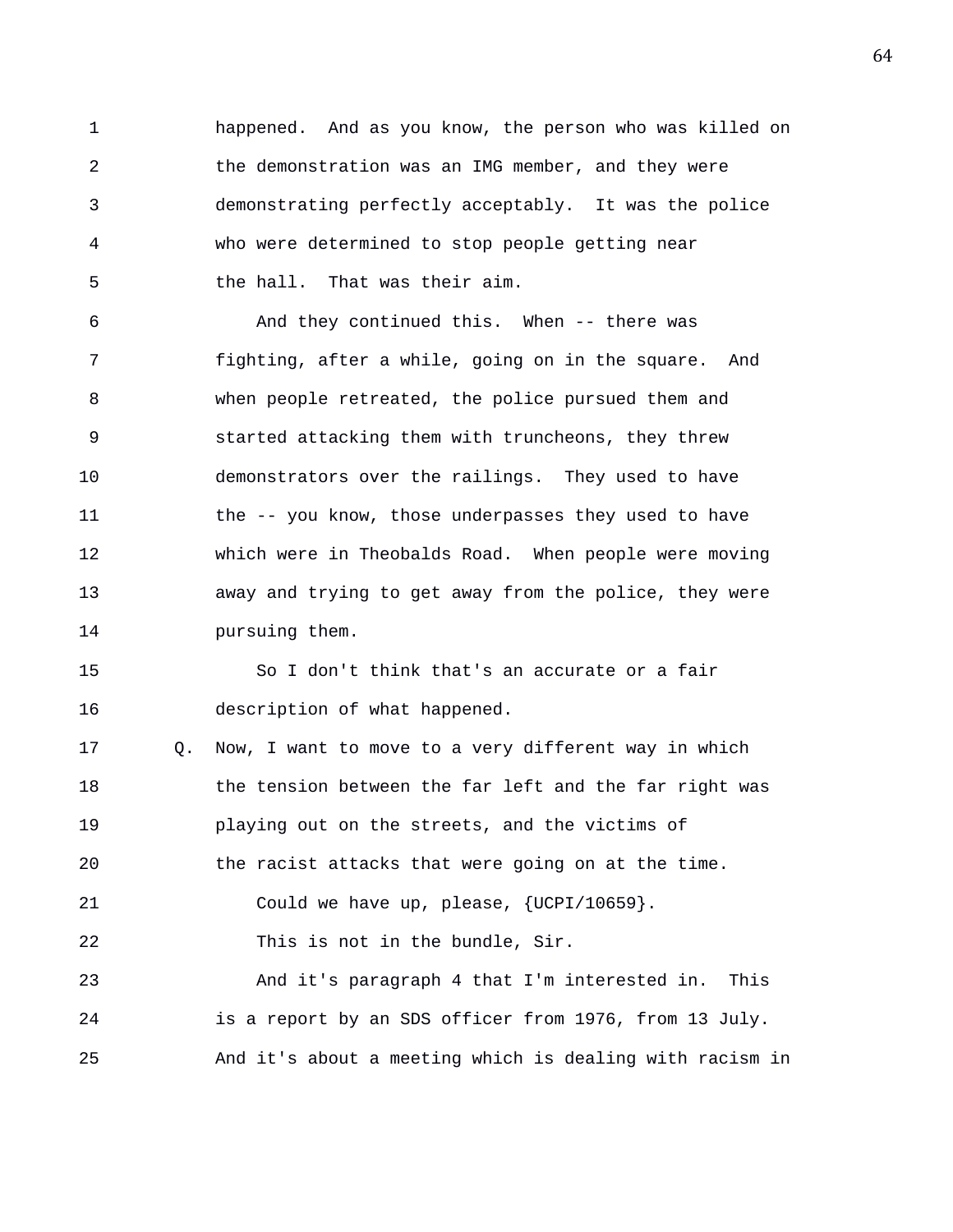1 Hackney. Paragraph 4 says:

2 "Several members of the audience then participated 3 in a discussion on racialism in Hackney but no firm 4 conclusions were reached. However ..." 5 And I'm using the words in the document: 6 "... a negress in the audience stated that an 7 organisation called the West Indian Defence Committee, 8 based in Brixton, was presently engaged in arming with 9 knives and coshes as many black people in Brixton as 10 possible and that this organisation was fully prepared 11 to meet physical racialism in the area with physical 12 attacks. Although no decisions were made by the Hackney 13 Branch of the International Socialists, several members 14 expressed both their approval of such actions and their 15 regret that anti-racialist groups were not sufficiently 16 organised in Hackney." 17 Was it the case that there were some in your 18 organisation who did approve of arming with knives and 19 coshes, and so forth? 20 A. I must say, I think this is a very bizarre report. 21 I mean, it comes to the conclusion that nothing was 22 decided. It says -- it says that several members 23 expressed their approval of such actions. Well, maybe, 24 but that clearly wasn't the dominant view. I'd be very 25 surprised if people expressed their approval for those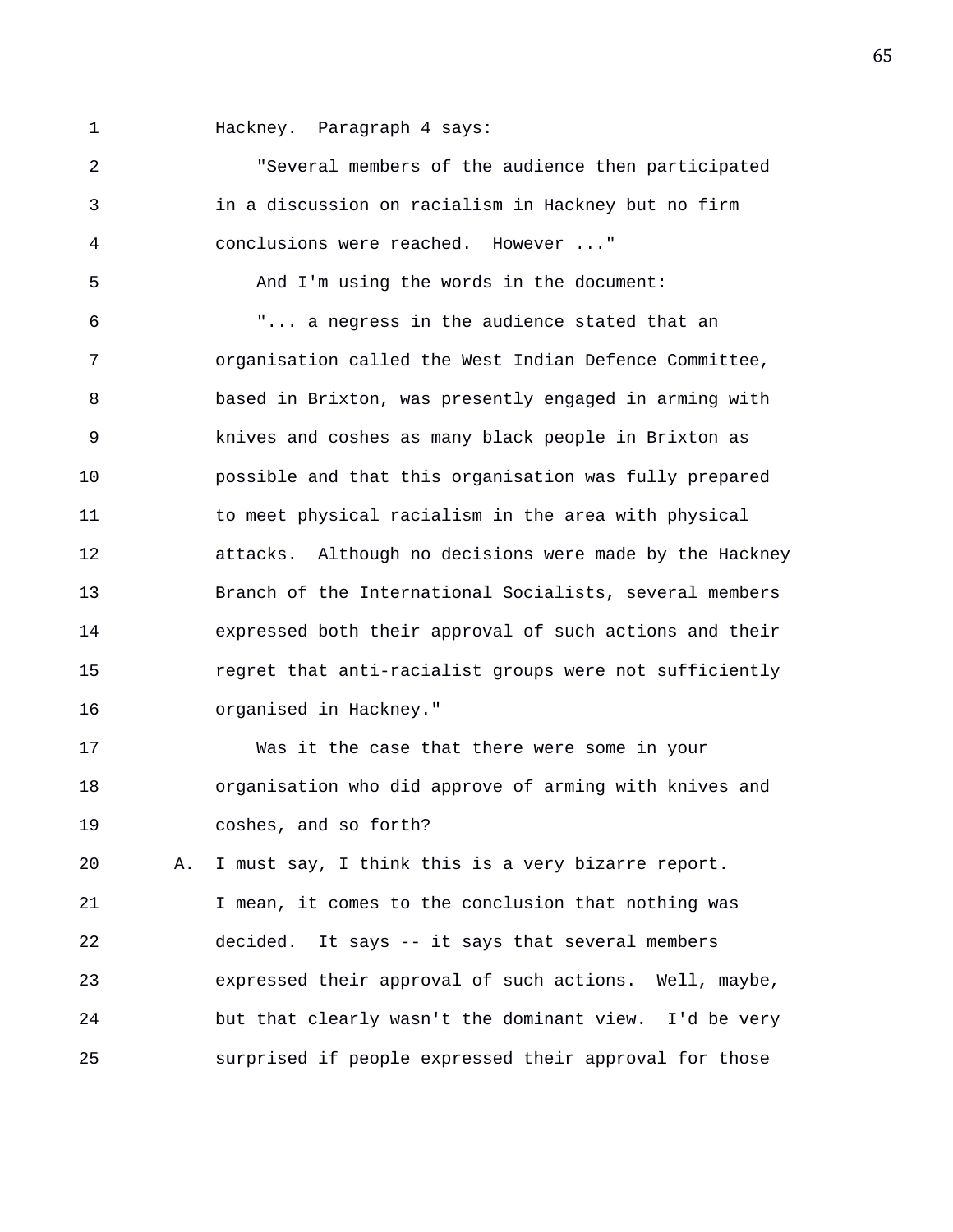1 actions, because we always tried to look at the fight 2 against racism as a collective issue and not just simply 3 whether people could physically defend themselves. 4 There's many people in the black and Asian communities 5 who have repeatedly defended themselves against 6 individual attack; and I would absolutely support their 7 right to do it in these circumstances. But it wasn't 8 something that we ever saw as an effective way of 9 building an anti-racist campaign.

10 So I must say, I regard the accuracy of this 11 statement as not particularly high, from my experience 12 of knowing people in Hackney and of the time.

13 Q. Perhaps I can put it this way. I'm not suggesting this 14 was the party line, or anything like that. What I want 15 to explore with you is were there hotheads within your 16 ranks?

17 A. I think this kind of line of questioning, I mean, 18 you know, you look at these documents which were written 19 a long, long time ago. Were there hotheads in 20 the ranks? You know, time and again when I've looked at 21 all these things, there's no real evidence of this 22 coming from these statements. And therefore I take them 23 with a very -- this type of statement with a very big 24 pinch of salt. And of course people react differently. 25 Of course somebody might say, "Well, good for them."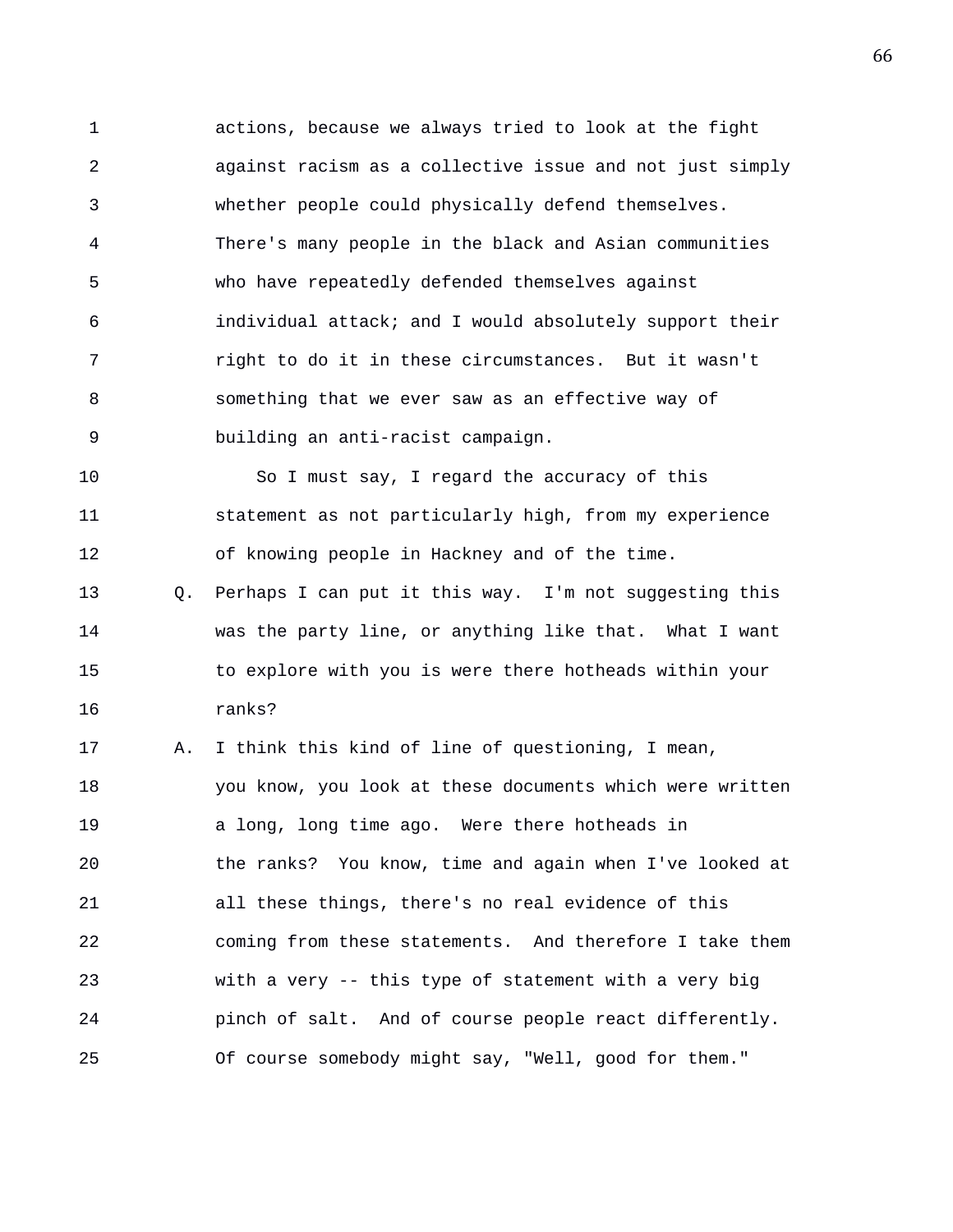1 But that doesn't mean they would do it themselves; and 2 it doesn't mean that they saw it in that way.

3 And I think it's important to understand that when 4 we talk about fighting against the racists, we always 5 try to stress that it should be a collective thing; that 6 it should be done through the unions, through mass 7 campaigns, rather than this kind of individual action. 8 Q. We can take that document down now, thank you. 9 A. Could I just comment as well about the "negress". 10 Q. Yes, I mean, the use of language is terrible, isn't it? 11 A. And even in the 1970s, people didn't talk like that for 12 the most part. You know, I just think it's worth 13 saying. 14 Q. The -- I want to Zoom out a bit, but staying on 15 the question of hotheads. Were you conscious in the way 16 that you acted within the Central Committee that what 17 you said might influence the more volatile of your 18 members? 19 A. What we tried to do as a Central Committee was to give 20 a line to the organisation, which the organisation 21 followed or didn't. I mean, people didn't always do 22 exactly what we said in the positive sense. So in other 23 words, if you said, "We want you to go to a picket line 24 at 6 in the morning," maybe half the people you asked

25 would go and the other half won't. But generally we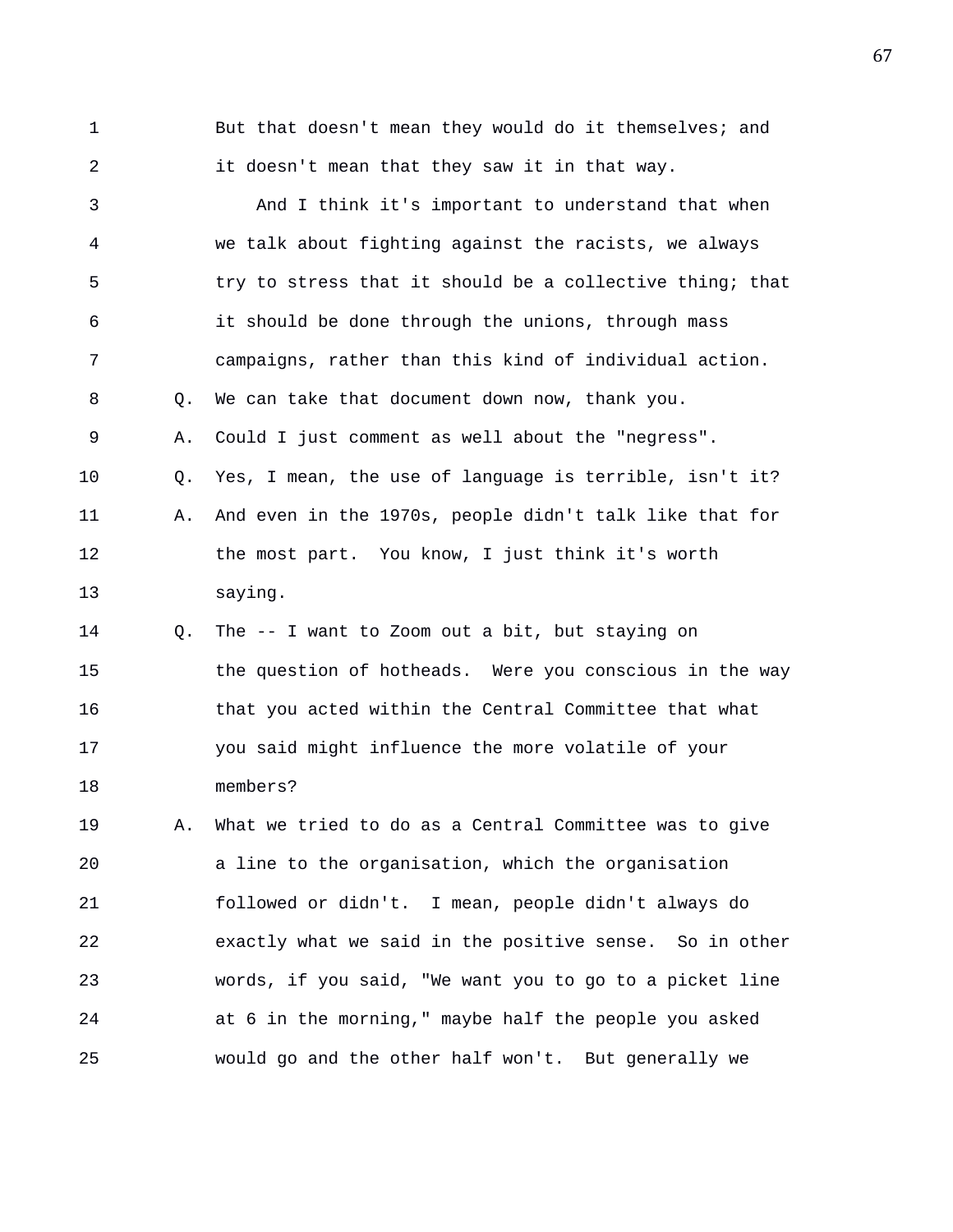1 accepted that that was -- people would accept the kind 2 of position we put forward. And we very much stressed 3 particularly over this, because we knew the nature of 4 the society at the time -- we knew there were a lot of 5 individual attacks. I mean, this is a dangerous time. 6 It was a dangerous time for socialists as well as for 7 black and Asian people, because if you had your badge 8 on, if you were getting on the tube to Stratford, you 9 were very likely to get attacked physically by a fascist 10 on the tube. That was the situation we were in. 11 So we were very careful that we didn't want this to 12 become a kind of individual gang fight between left and 13 right. That would have been a step backwards, in my

14 view.

15 Q. Can we move now to 1977 and Lewisham. In the runup to 16 the demonstration and counter-demonstration at Lewisham, 17 what was the line that the Central Committee was putting 18 out?

19 A. Well, I wasn't on the Central Committee at the time, but 20 the line that we were putting out was that it was going 21 to be a very, very important demonstration. It was 22 clear -- this was clear to the people of Lewisham, it 23 was clear to the left in general, and it was clear to 24 the fascists. They saw this as -- and they termed it 25 very much as about "mugging" and about violence of black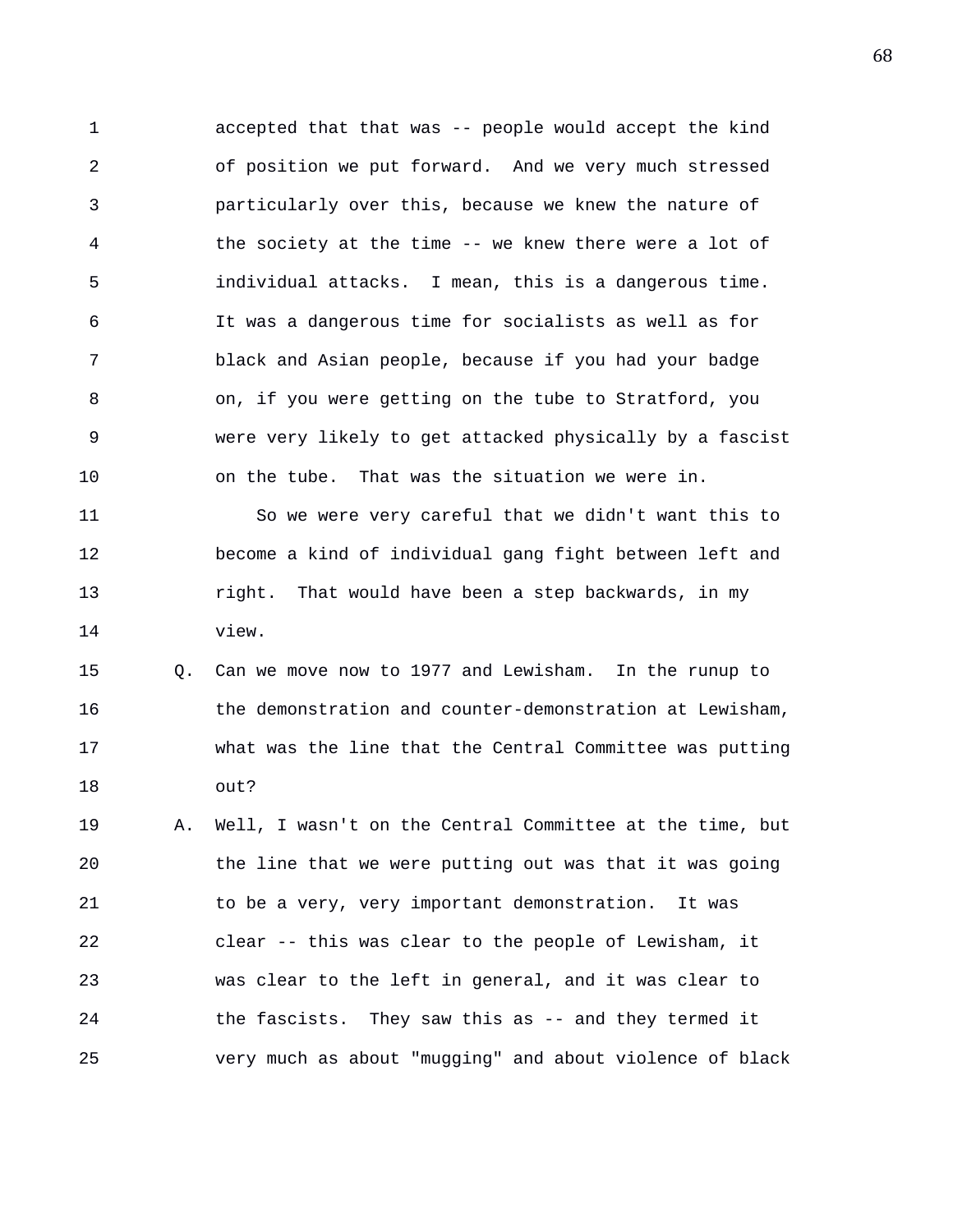1 people in Lewisham. And we knew this was going to be 2 a very important demonstration. So we did encourage 3 people to come.

4 As I've said, at the time, there was a by-election 5 which we were standing in in Ladywood in Birmingham, and 6 I was up there for three weeks working on that 7 by-election. I would have gone to it if I'd been in 8 London, but as we were we decided that there was going 9 to be a fascist march in Birmingham, because they were 10 standing in the election as well, so we stayed in 11 Birmingham and had a counter protest to that.

12 But I think otherwise I would have been on it, and 13 so would a great many other people. Thousands of people 14 came on it. You know, so I think we saw it as an 15 important -- in a way, we saw it as important in terms 16 of making it clear that the fascists weren't going to be 17 able to march through those kind of areas and to use 18 particular issues in order to strengthen their position. 19 Q. Can you recall whether the party line was to encourage 20 people to attend the ALCARAF demonstration in 21 the morning or the gathering at Lewisham -- at 22 the bottom of Lewisham Way, or both? 23 A. People went to both, or some people went to both. But 24 we said -- for people who aren't aware, this was 25 a demonstration that was held away from where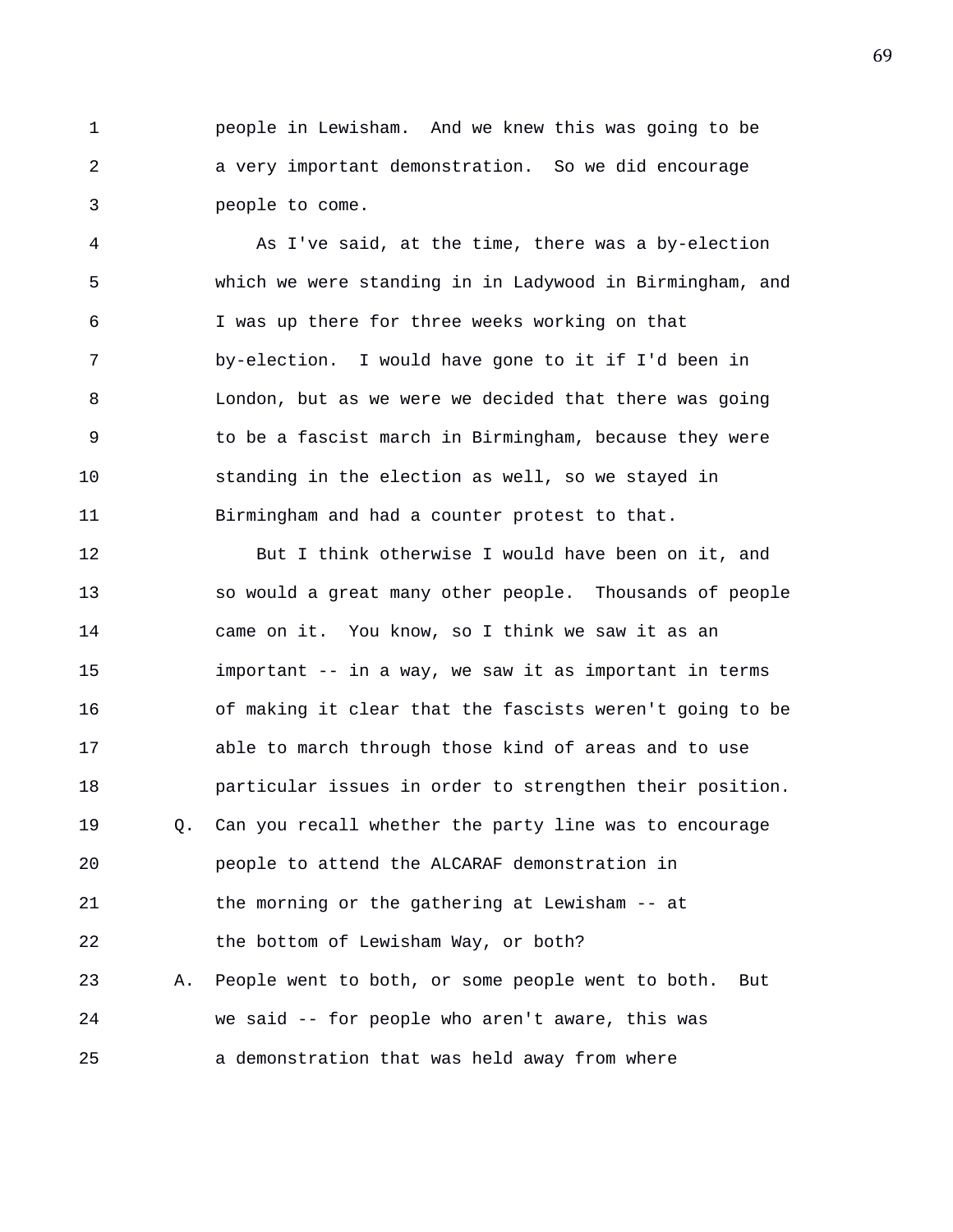1 the fascists were going to march. So we said: fine, but 2 we think it's important that we actually do go to where 3 they are demonstrating and we attempt to block 4 their march.

5 And that was what we wanted to do. We were quite 6 open about this, and that we could see the value of 7 the ALCARAF demonstration, but we also thought just 8 doing that and not trying to prevent them from marching 9 would be a mistake.

10 Q. And so this is -- is it another expression of the SWP's 11 policy of closing down the far right's right to freedom 12 of expression.

13 A. We regarded it as important particularly that they 14 weren't allowed to march through these areas. And they 15 didn't march round areas like this, right? They 16 didn't march in the well-to-do areas. They went to 17 the poorest areas, with large migrant populations. And 18 they deliberately chose these areas, and they did so for 19 a specific reason. They did so because they wanted to 20 intimidate the local population. And it was remarkable 21 that after most of these demonstrations, you would have 22 an increase in attacks on black and ethnic minorities. 23 So we felt that was a very important thing to do, yes. 24 Q. Now, the Inquiry's had some evidence of some film of 25 what happened; and the main trouble seems to have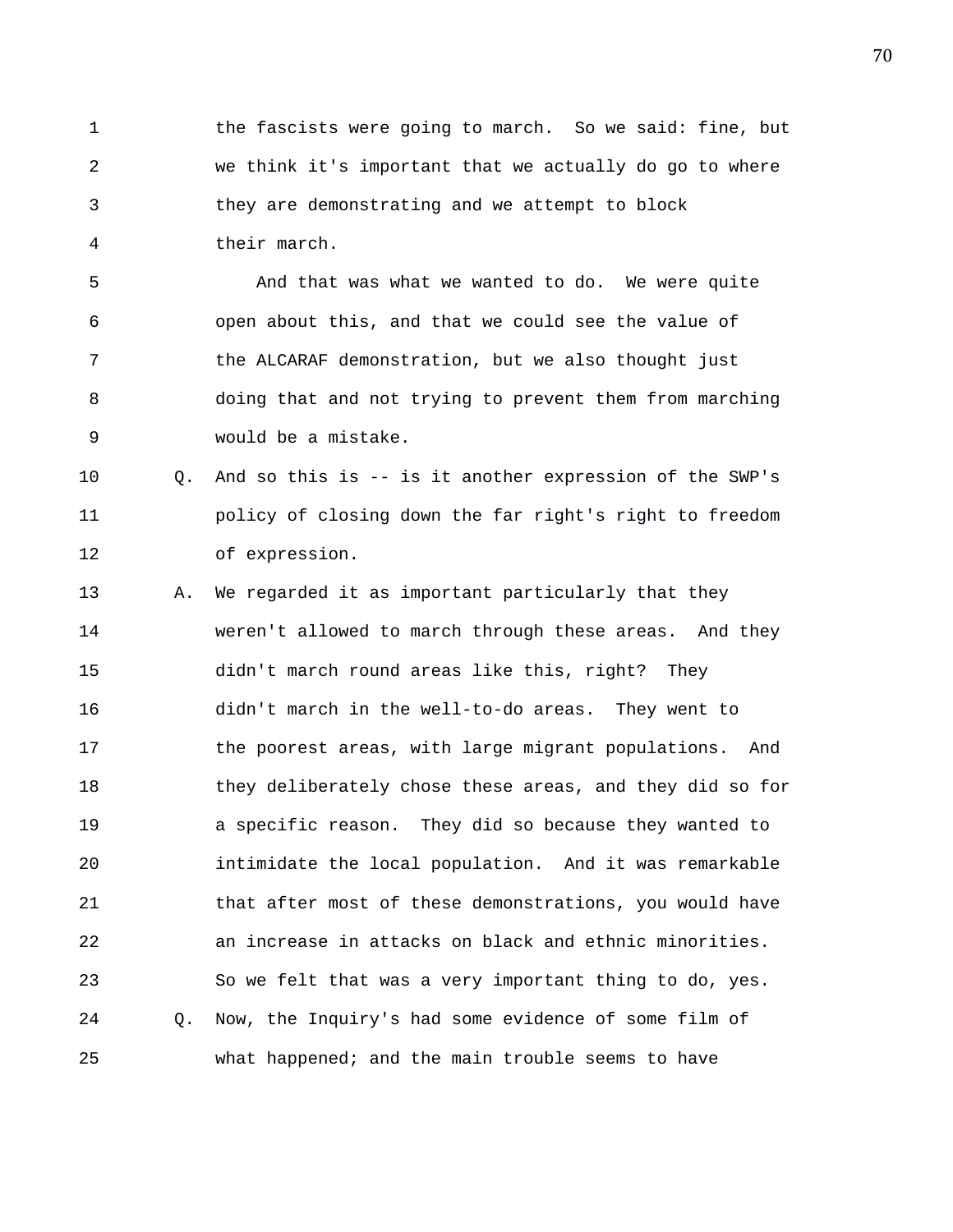1 started as the National Front demonstration moved into 2 the main road on onto the A2, and bricks were thrown at 3 them and the police. Is that your understanding of what 4 happened?

5 A. I think that's -- that's definitely the case, that 6 nobody is saying that at Lewisham there wasn't fighting. 7 There was fighting. But the question is, why was there 8 the fighting? The local community, the local -- young 9 people particularly, but backed up by nearly everybody 10 in their community, saw it as important that these 11 people weren't allowed to march. So, yes.

12 Q. I mean, what I want to give you the opportunity to 13 comment on in particular was this seems to have been an 14 instance where the violence was initiated from the left 15 wing.

16 A. I don't think so. I think -- I think you have to see it 17 as the violence is initiated by the people who decide 18 they're going to have a hostile march through this area 19 and by -- and it's -- it's allowed to happen by 20 the police. And those two things, I think, are 21 important.

22 And what the demonstration -- as I say, I wasn't 23 there, but the demonstration, as I understand it, tried 24 to block the road, and tried to stop them getting 25 through. And I think that was an absolutely justified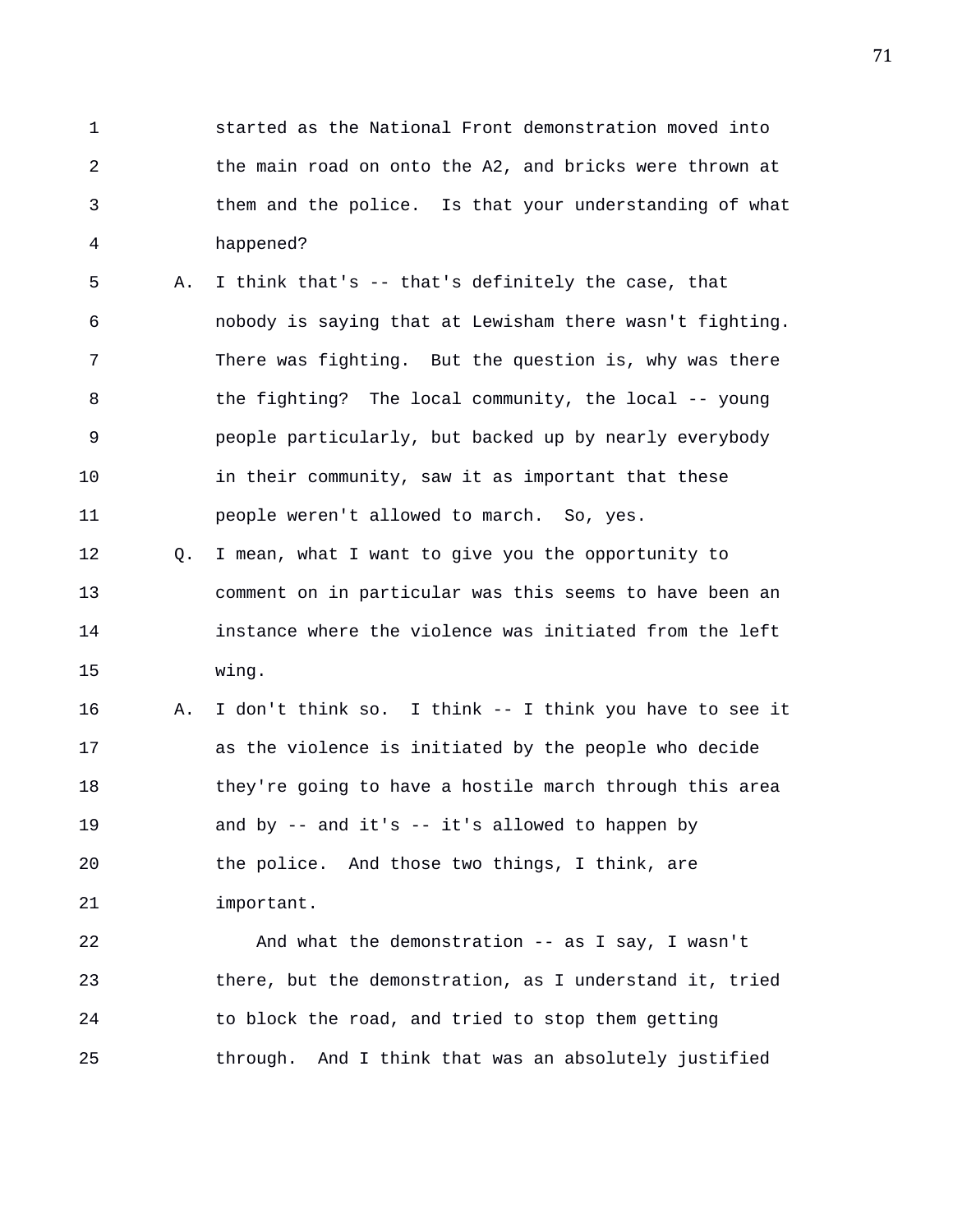1 thing to do.

2 Q. And would you condone the throwing of bricks at people? 3 A. Not particularly, no. But I do understand why people 4 get into the state that they get in over these things. 5 I think lots of young people at the time were very, very 6 angry about this, particularly in those areas. And the 7 truth is that they felt that this was the only way they 8 could express themselves. I think it would have been 9 much better if the police hadn't protected this march, 10 and then we wouldn't have had these kind of problems. 11 Q. Was one of the consequences of confronting the fascists 12 on the streets that violence and trouble was inevitable? 13 A. Well, again, I mean, you know, I think this -- this kind 14 of way of approaching it is -- it seems to me that a lot 15 of the questioning this morning has been about my 16 politics rather than about what might be wrong with 17 other people's politics, or indeed the role of 18 the undercover police, which is the aim of the Inquiry. 19 And I think that that's slightly regrettable, really, 20 that it's going like this.

21 The idea we are responsible for the problem because 22 we identify a real problem of the -- of the fascists 23 marching, and what was clearly policy, that -- whoever 24 decided it, that the Metropolitan Police would defend, 25 and -- as I've said to you earlier, you only have to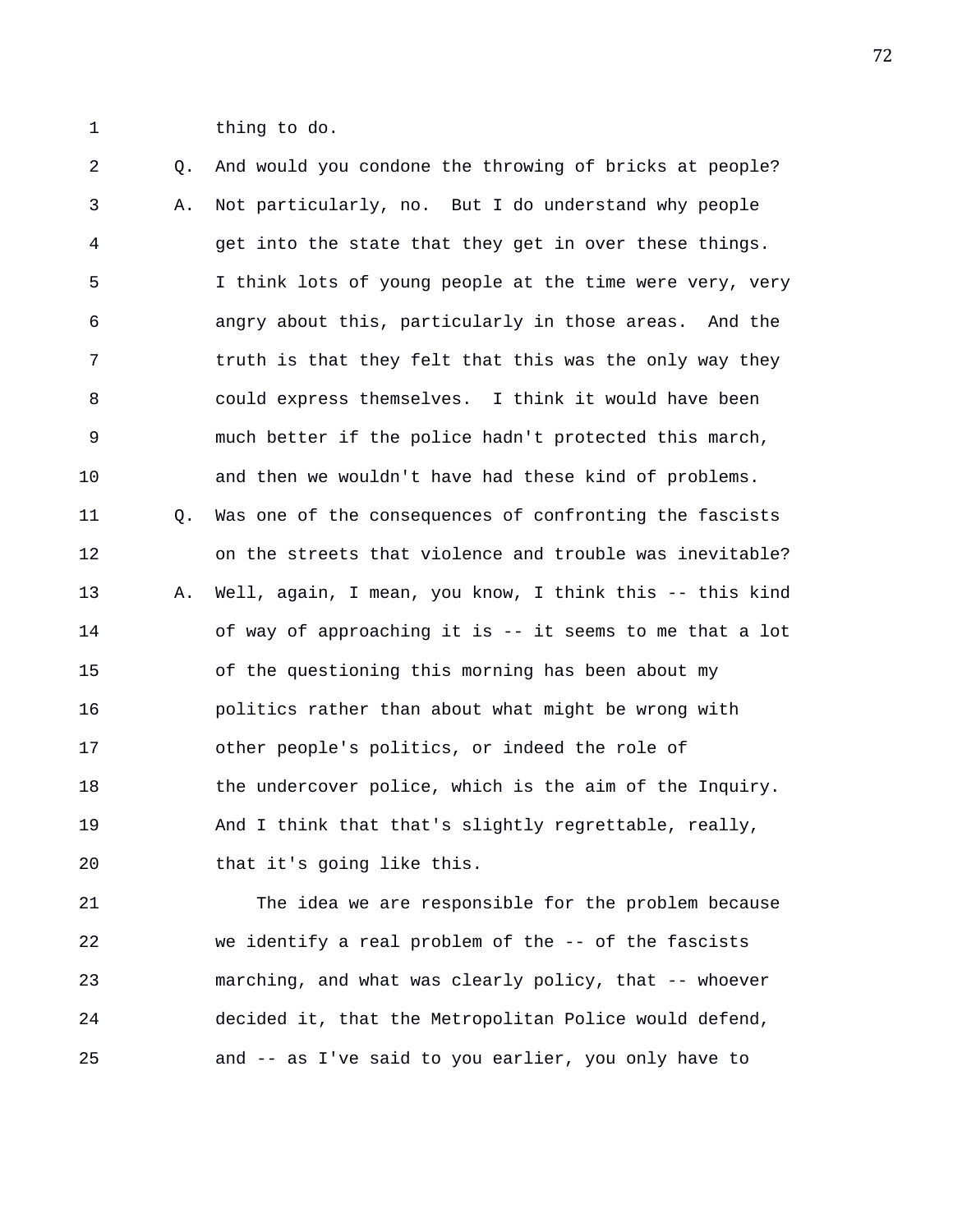1 look at the pictures to see to what extent the policing 2 was involved. The number of police and -- in 3 Red Lion Square, the number of police at Lewisham, 4 the number of police at Southall which still, when 5 I look at the pictures, even now takes my breath away. 6 When you look at all of those, then to say it's our 7 fault that there was violence just seems to me is 8 completely wrong.

9 Q. I'm not suggesting -- in fact, this question isn't about 10 fault, it was literally what it said. The consequence 11 of coming out to confront the fascists on the streets 12 was that violence was inevitable.

13 A. Yes, and the consequence of not coming out on 14 the streets would be that there would be more attacks on 15 black people. I mean, this is a time where black people 16 were being killed, where people were being seriously 17 attacked all the time. This was the whole atmosphere in 18 these areas. It was the atmosphere in East London. It 19 was the atmosphere where I lived. All of those things, 20 the consequence if we hadn't done it would have been 21 much, much worse for people.

22 Q. Can I remind you of a passage from a book you 23 wrote "A People's History of London", for your account 24 of this event. It's  ${DOC/83/1}$ .

25 The relevant passage reads: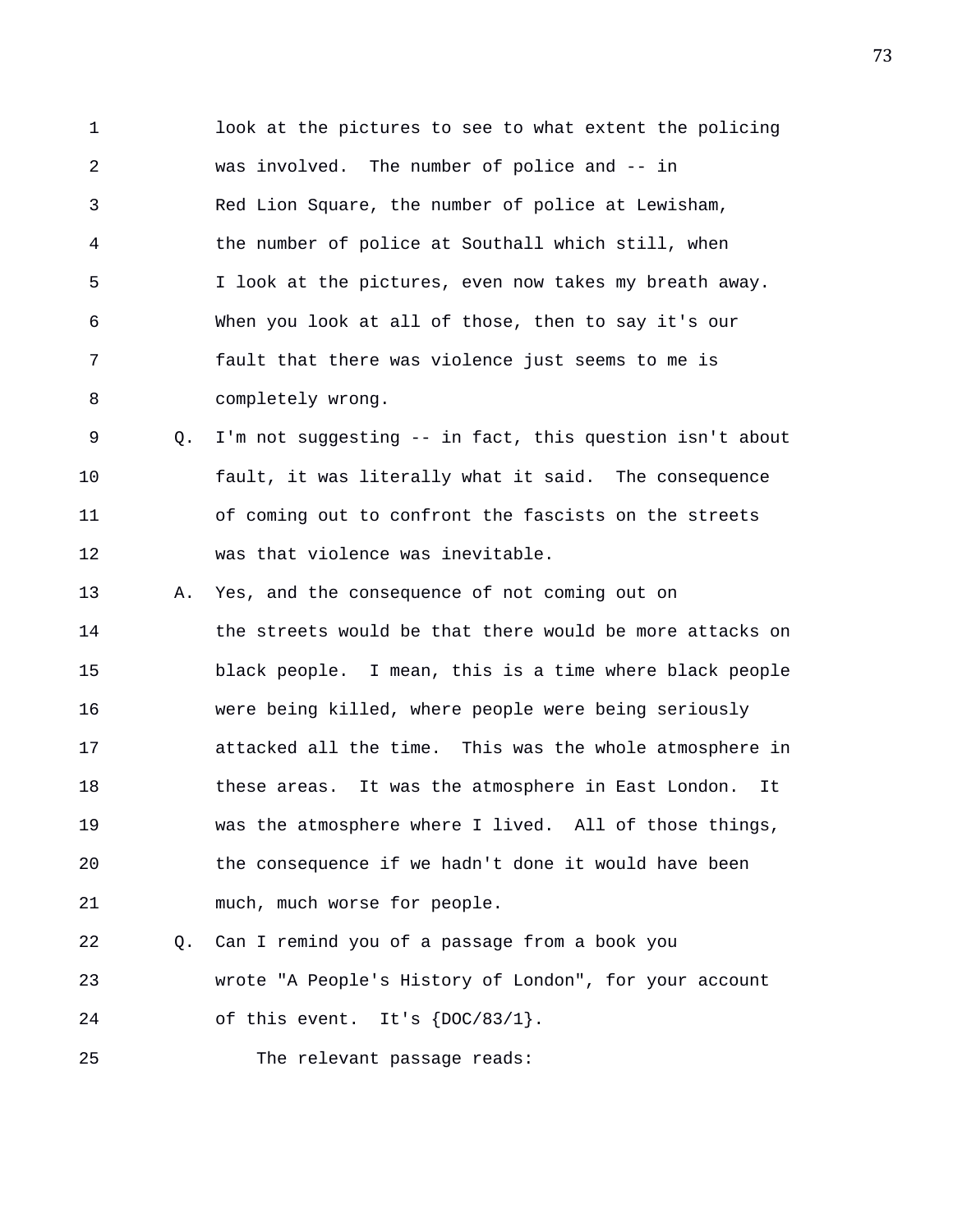1 "An important turning point came in Lewisham, South 2 London, in the summer of 1977. Most of the left, local 3 trade union organisations and the Communist Party held 4 a rally in opposition to an NF march; the majority 5 planned to march at some distance from 6 the [National Front's] proposed route. But those who 7 thought the [National Front] should be physically 8 confronted -- mainly the Socialist Workers Party and 9 black youth from the local community -- went on to 10 gather at a point on the [National Front's] route where 11 they thought the march could be blocked. Despite 12 a heavy police presence, the anti-fascists did indeed 13 break through the police cordon and disrupt 14 the [National Front] march. Mounted police charged 15 the protesters, and riot shields were used for the first 16 time in mainland Britain. Fighting with the police 17 lasted long after the [National Front] had gone home. 18 The establishment's disapproval was shrill, and even 19 the left-wing Labour leader, Michael Foot, described 20 those who had broken up the [National Front] march 21 as 'red fascists'. It was a watershed which led to 22 the formation of the Anti-Nazi League ..." 23 Do you stand by that passage? 24 A. Yes, I do.

25 Q. Coming back to the question I asked you earlier. If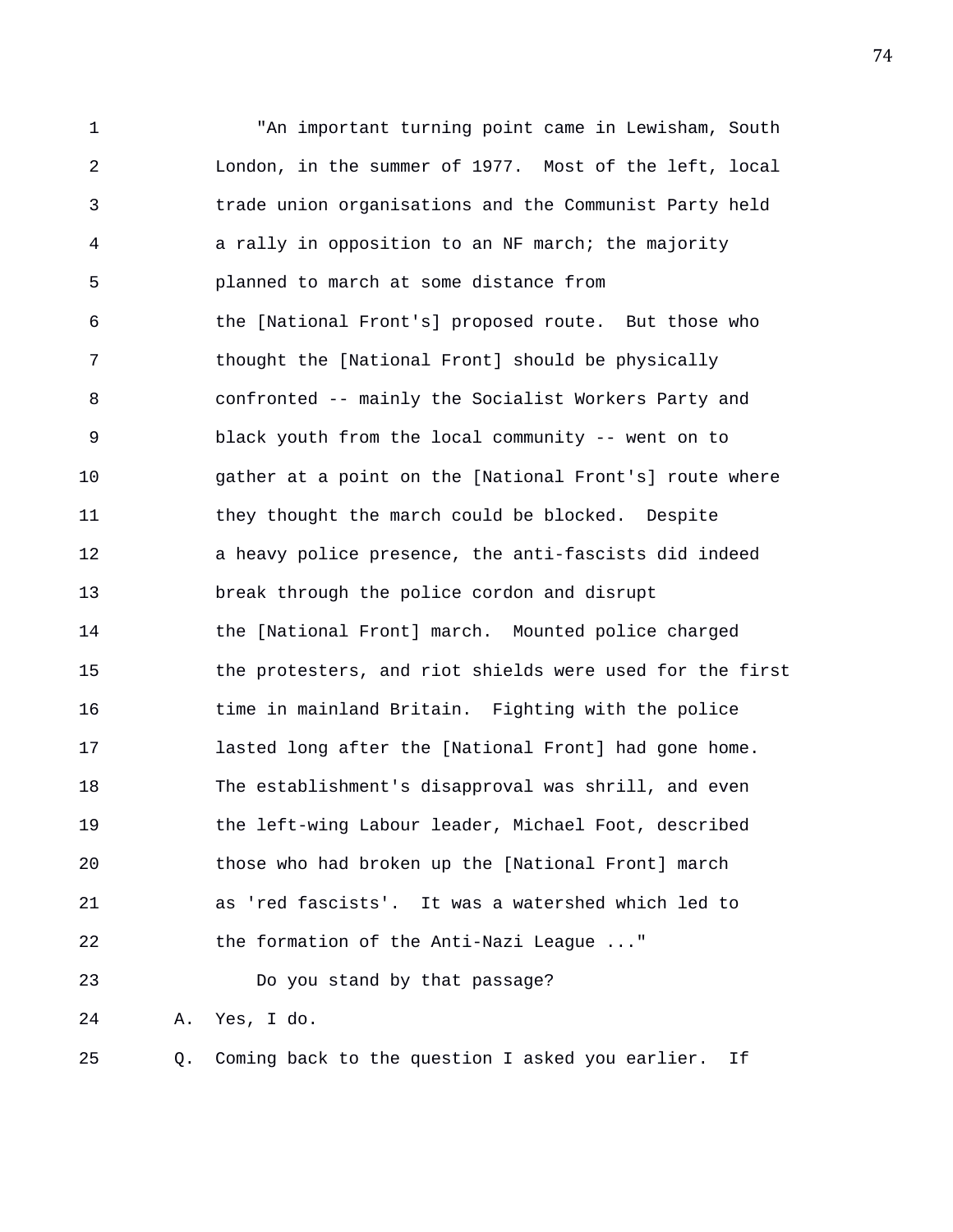1 trouble was inevitable, it was the police's duty, wasn't 2 it, to police public disorder?

3 A. But that isn't what happened at Lewisham. And I think 4 -- I think two things. I think, firstly, when I say 5 that they wanted to block the march, that's exactly what 6 I've been trying to explain to you.

7 I also think you have to put this in the context -- 8 and perhaps, if people are interested to read the rest 9 of the chapter, which talks about the situation that 10 developed, particularly after Enoch Powell's speech -- 11 Rivers of Blood speech in 1968, the growth of 12 the fascists in the early 1970s, and the way in which it 13 needed -- the fascists needed to be confronted.

14 So I think this is the context that you have to look 15 at it in. And the idea that this is about simply that 16 the police were impartially trying to keep order just 17 isn't true. It just simply is not the case. If you 18 look at it, their role was very, very much to protect 19 the fascist march. And this was something that I think 20 was -- helped to lead to any disorder.

21 Q. Can I now put a specific report to you, please. It's 22 {MPS/732886}.

23 Not in the bundle, Sir. 24 THE CHAIRMAN: So that I can identify it later, can you give 25 me its date, please?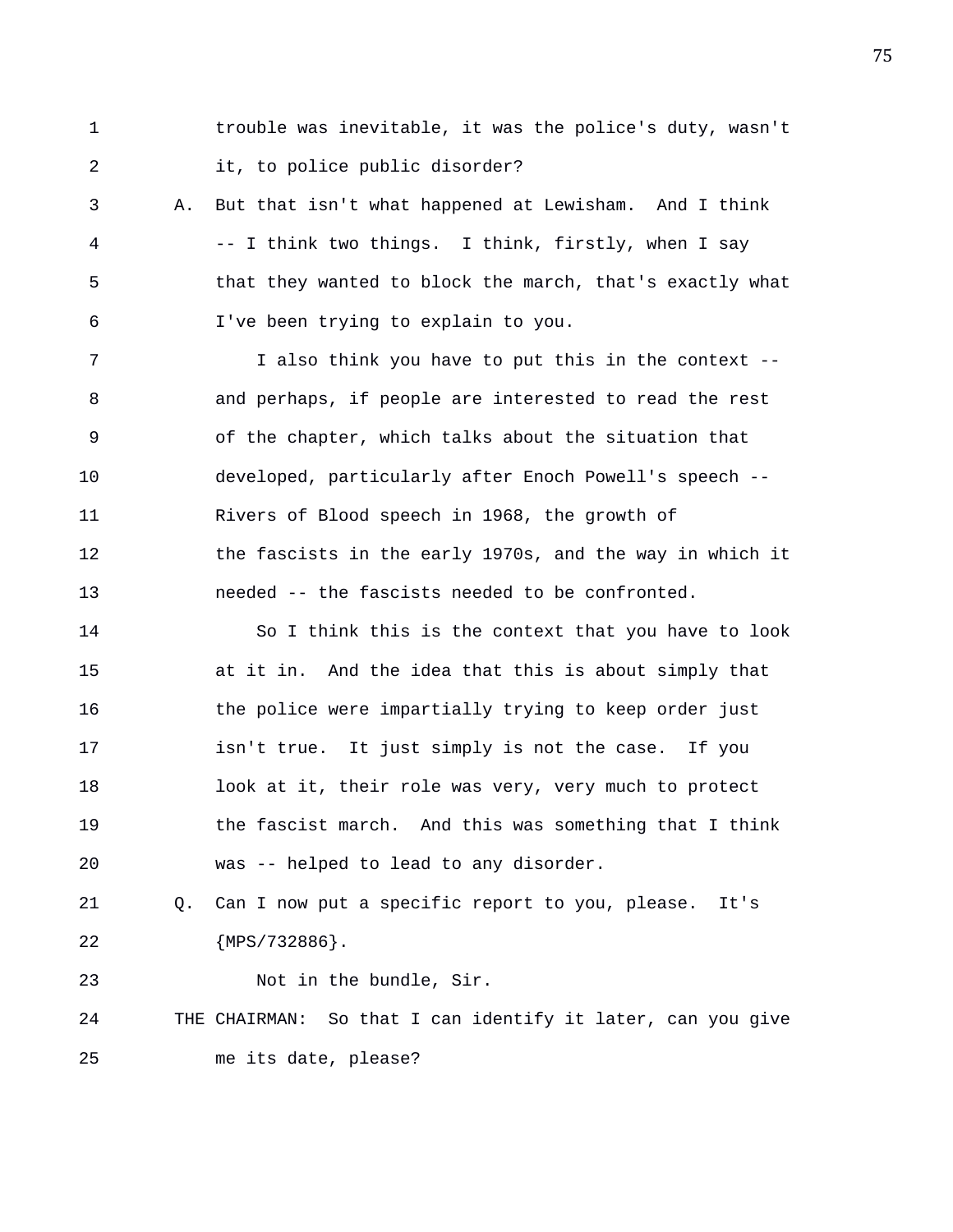1 MR BARR: It's 1 September 1977. It's page 4 that I'd like, 2 please, {MPS/732886/4}.

3 This is a report compiled after the event. It's 4 the very bottom paragraph that I'm interested in: 5 "Finally, it is known that one member of the SWP was 6 armed with an air pistol at Lewisham which, given 7 the opportunity, he would have used to shoot at 8 the police and members of the National Front. An Asian 9 man, thought to be an SWP supporter, had in his 10 possession a book which had the centre cut out to 11 conceal a knife." 12 Do you have any knowledge of either the air pistol 13 or the knife? 14 A. No, I don't, and I'm -- I'm not at all sure that these 15 are accurate reports either. I mean, this is something 16 we've been told is the case. There's absolutely no 17 evidence for it. And I think when we look at some of 18 the reports, it's like some of the ones we've talked 19 about previously, this is things which are hearsay or 20 just they talk about, but there's absolutely no evidence 21 of this at all, or indeed that anything happened with 22 these weapons, if they did indeed exist. 23 Q. The answer to this question may be obvious, but it's 24 important that you answer it in your own words. 25 Assuming for the purposes of this question that this is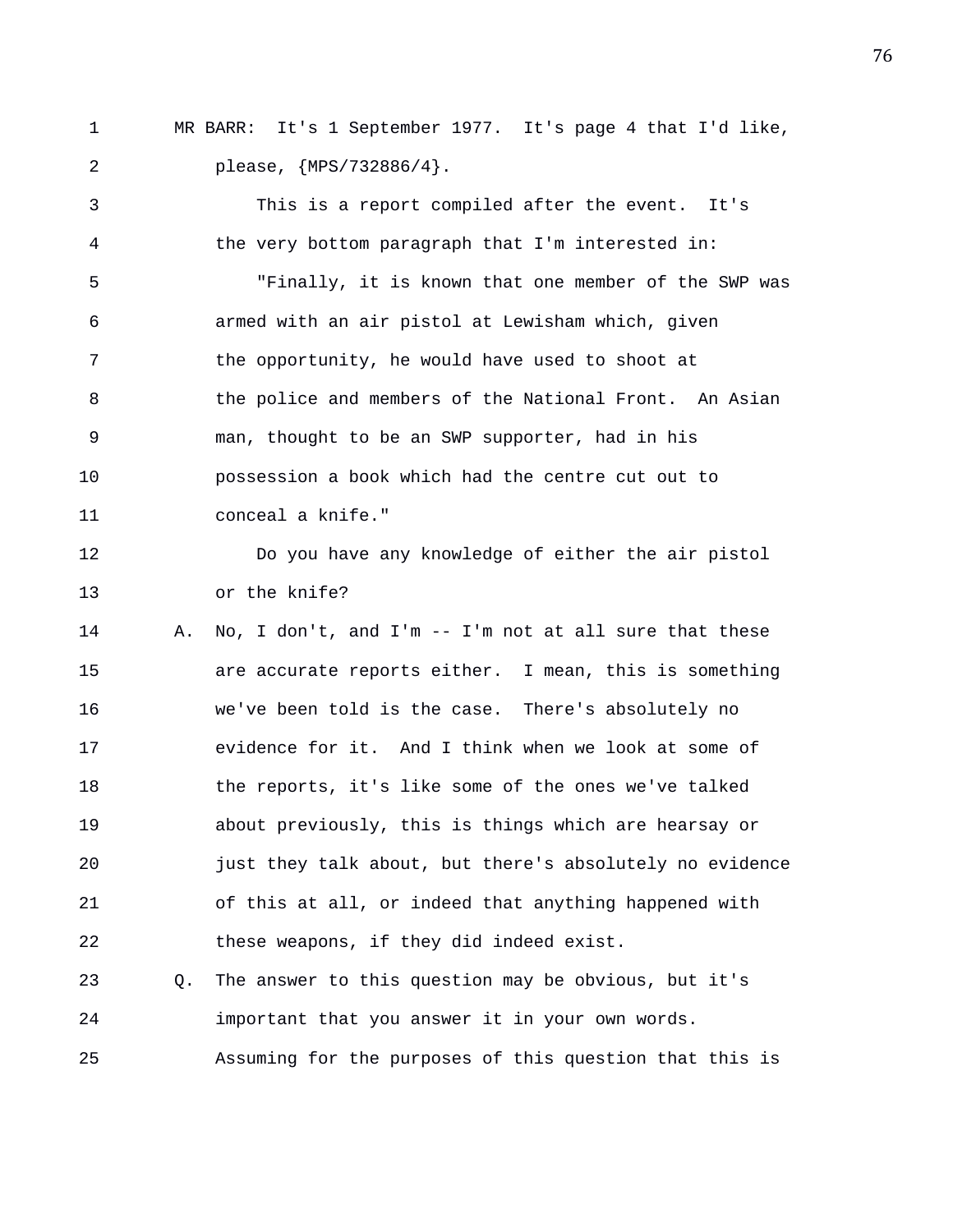| 1  |    | true, can I take it that this wouldn't have been         |
|----|----|----------------------------------------------------------|
| 2  |    | condoned by the Central Committee?                       |
| 3  | Α. | I don't assume that it's true, but if it were the case,  |
| 4  |    | it wouldn't have been condoned.                          |
| 5  | О. | Can we move now -- that can be taken down.               |
| 6  |    | Can we move now to an event at which you were            |
| 7  |    | present on many days, the dispute at Grunwicks. Can we   |
| 8  |    | start with the aim of the SWP. Was it to assist those    |
| 9  |    | striking to prevent the picket line being crossed by     |
| 10 |    | people who were going into work?                         |
| 11 | Α. | The strike at Grunwicks was a very long strike. It was   |
| 12 |    | involving mainly Asian women. They faced an incredible   |
| 13 |    | attack from their employer, who was really, really       |
| 14 |    | strongly anti-union. He also was involved with           |
| 15 |    | the National Association for Freedom, so it was about    |
| 16 |    | trying to break the whole union and the union movement.  |
| 17 |    | So it was regarded as a very important strike. So, yes,  |
| 18 |    | it was there to assist them in winning, and to help them |
| 19 |    | to have a picket which was going to be effective and     |
| 20 |    | which would stop the workers who had been replacing them |
| 21 |    | from coming in.                                          |
| 22 | O. | And the police were trying to prevent that from          |
| 23 |    | happening and to facilitate workers going into           |
| 24 |    | the factory?                                             |
| 25 | Α. | They came in on a bus and the police's aim was to try to |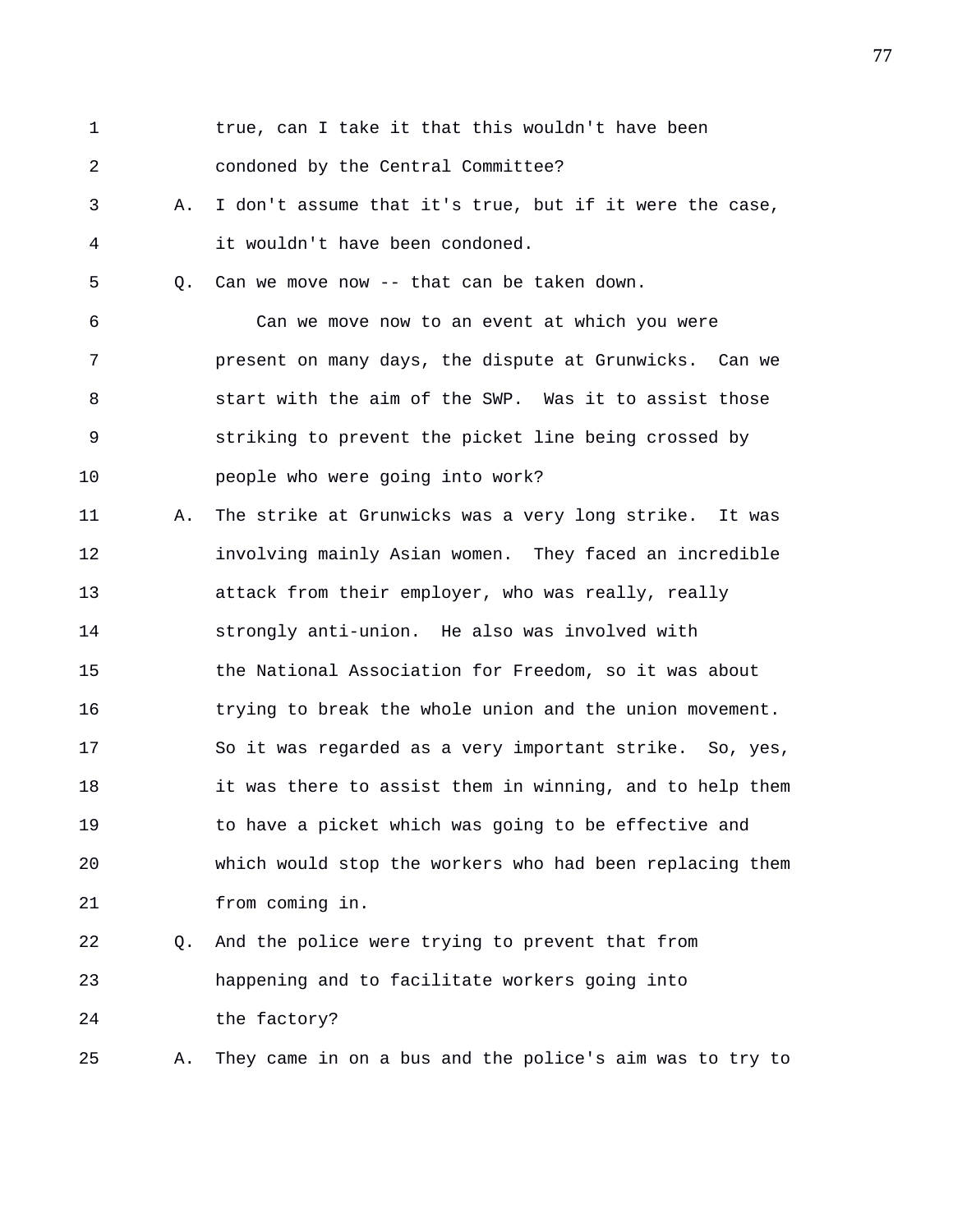1 let that bus through, and this was -- this was a picket 2 line which at various points was supported by Labour 3 Cabinet ministers, Shirley Williams was down there, 4 people like that. It was a very, very widely supported 5 strike. And it was felt that it was unjustified to 6 allow this to become -- it became a kind of 7 cause célèbre with this right-wing organisation using it 8 as a means to trying to attack the unions on a wider 9 scale. 10 Q. You described the strike-breakers in your witness 11 statement as "scabs". That was a common -- 12 A. That's a common expression -- 13 Q. -- commonly-used expression? 14 A. I think it still is, yeah. 15 Q. I mean, it's highly pejorative, isn't it? 16 A. Well, it's a bit like talking about "hotheads" or things 17 like that, isn't it? 18 Q. And would it be fair to say feelings ran very high 19 against the scabs? 20 A. Well, you weren't directly confronting them, because 21 they were in the bus. But, yes, people were very much 22 opposed to them. 23 Q. But however strongly the strikers and members of your 24 organisation felt about their actions, strike-breaking 25 was not unlawful, was it?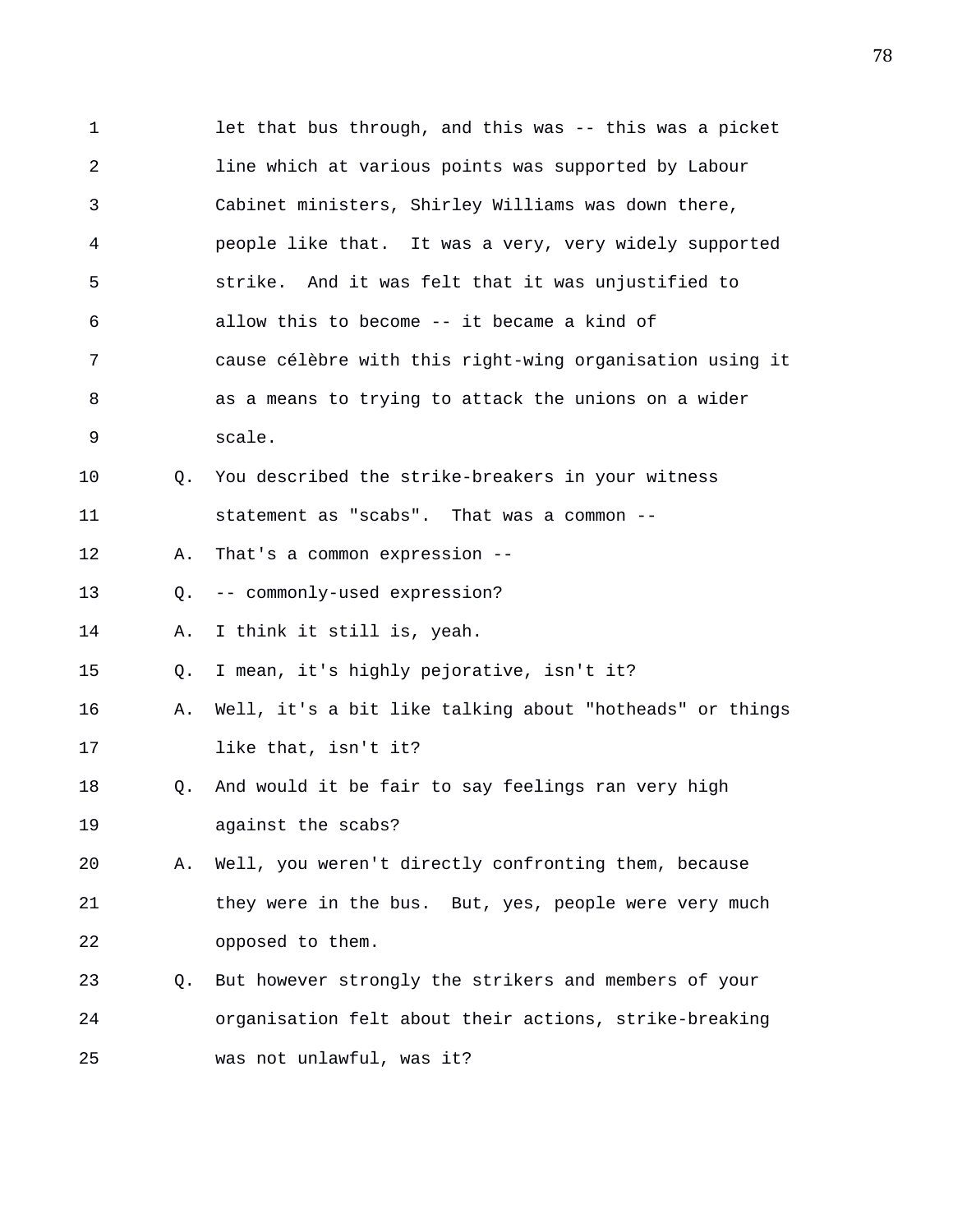1 A. I don't know whether it was unlawful to do what they 2 did. I don't know. 3 Q. And was the object of -- 4 THE CHAIRMAN: Forgive me a moment. On what basis can it be 5 said that they were doing anything unlawful? 6 A. I don't know. I just said I don't know the answer to 7 that. 8 THE CHAIRMAN: Forgive me. 9 MR BARR: And was the object, as you saw it, to try to 10 overwhelm the police and break through and prevent 11 the coaches getting in. 12 A. We wanted to stop the coaches getting in. That was 13 the main aim of the operation. And we wanted to give 14 support to Mrs Desai and the other people on the picket 15 line. 16 Q. And that overwhelming the picket line at one point was 17 exactly what did happen, as you explain in your 18 statement? 19 A. On the day of the mass picket, yeah. I mean, most days, 20 there were less people than that, obviously. 21 Q. Was it essentially when the miners turned up? 22 A. The miners turned up; all sorts of other people turned 23 up. So that was probably thousands of people, and it 24 was in a very small road. 25 Q. Would it be fair to say it was the deliberate aim to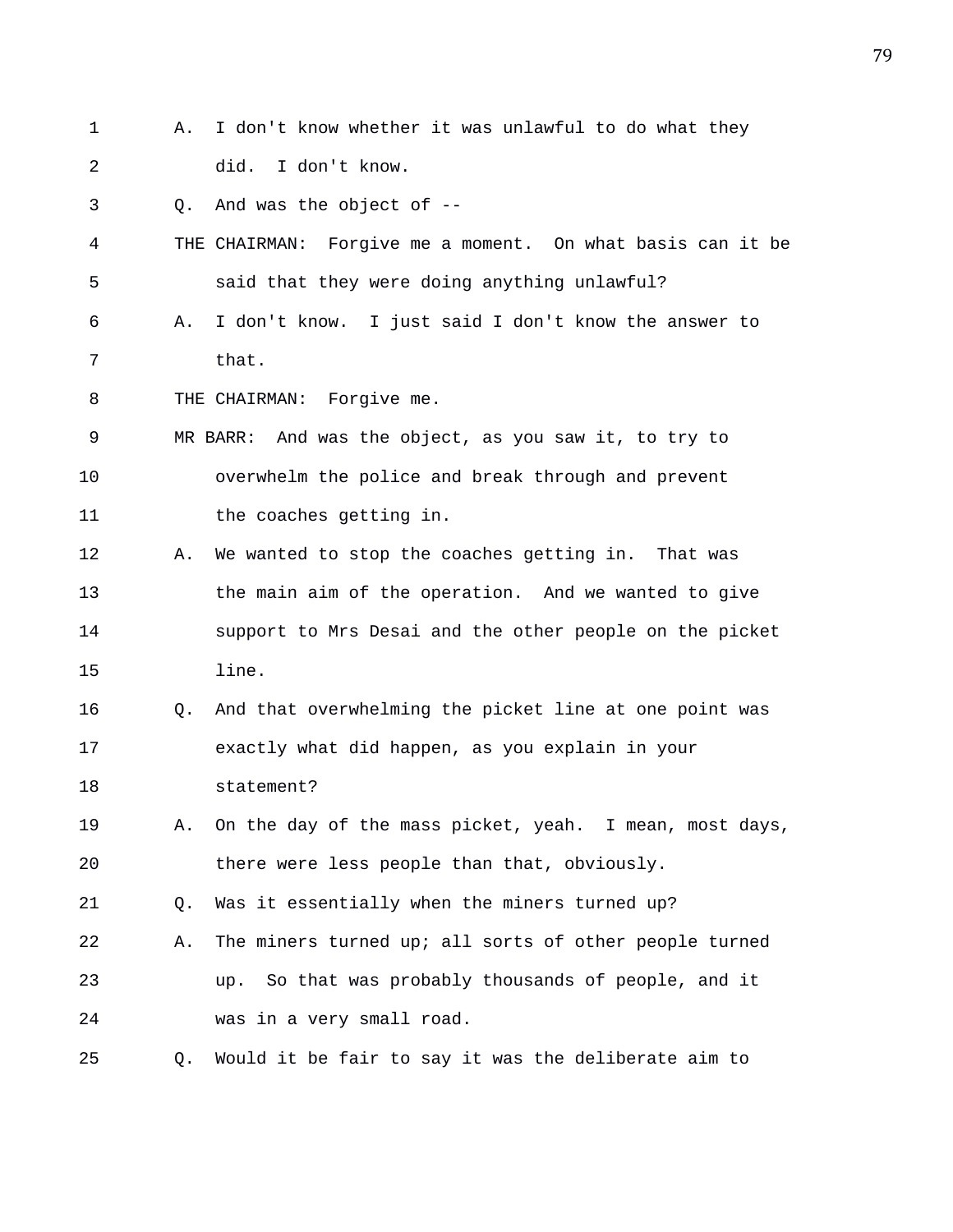1 push through those police lines?

2 A. Well, the deliberate aim was to stop the bus going 3 through; and I think it achieved it on that day. 4 Q. Now, once again you find yourself differing with 5 Lord Scarman. Lord Scarman conducted a statutory 6 investigation and concluded -- and I'll read it:

7 "The union APEX, we are satisfied, had no intention 8 of provoking violence and civil disorder by calling for 9 the mass picket. Nevertheless, it cannot be denied that 10 the risk of a mass picket getting out of control was 11 known. A mass picket allows violent extremists to 12 participate. Such people cannot be prevented from 13 joining it and will use the opportunity it presents to 14 provoke civil disorder, which in itself is sure to 15 prejudice the very cause which the picket was called to 16 promote."

17 **Is that in fact what happened?** 

18 A. Well, I don't agree with this idea about violent 19 extremists. There were thousands and thousands of 20 people who came on that picket, and many others who 21 turned up on other days. And I think it's -- if we're 22 going to talk about pejorative terms, that is one that 23 I think should be avoided. I know it's frequently put 24 by the -- the undercover policing people, but it doesn't 25 strike me as it's an accurate way of looking at it. So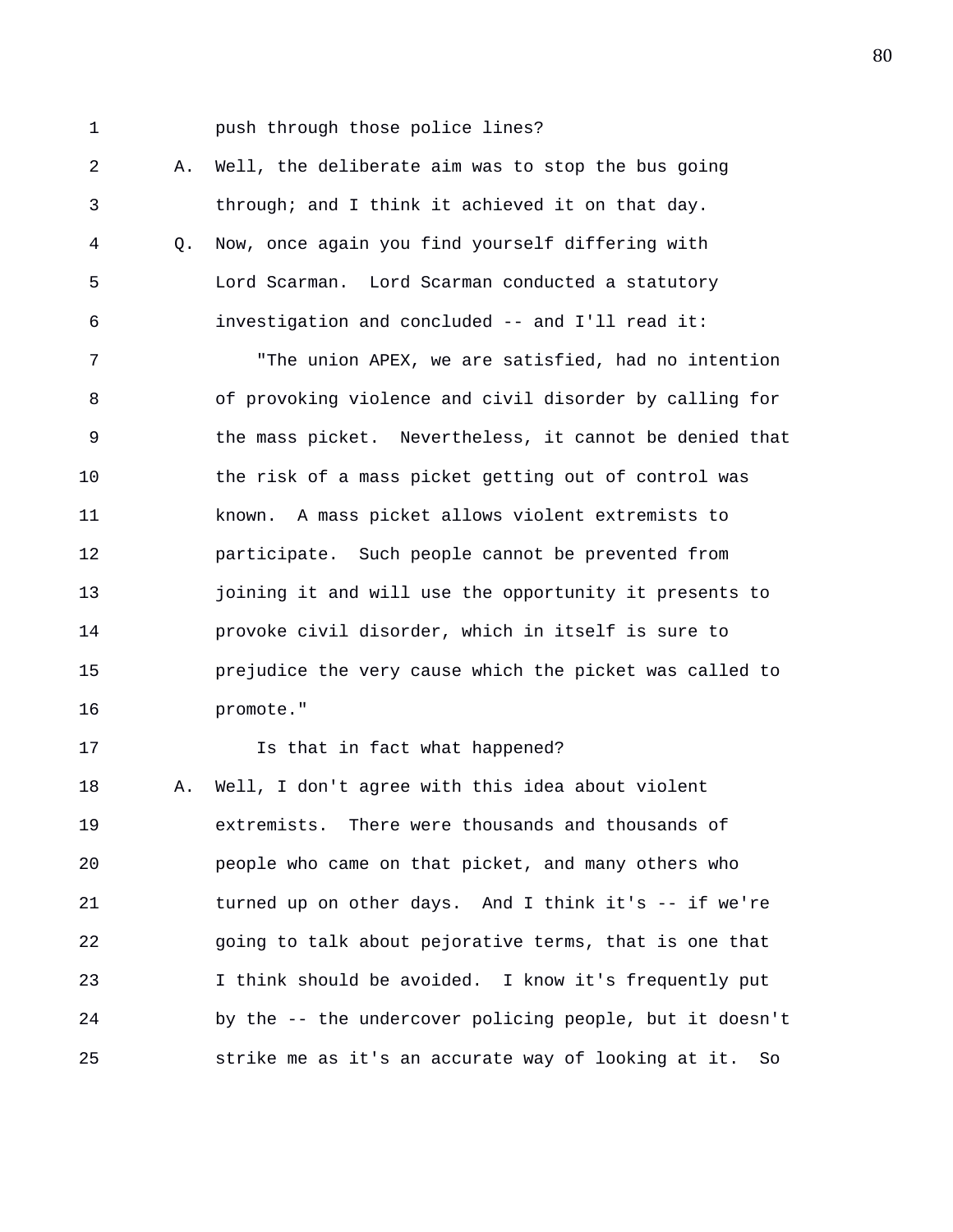1 unfortunately, I would have to disagree with 2 Lord Scarman over that as well.

3 Q. Moving away from the dispute at Grunwicks to a general 4 statement -- a statement you made about the ANL in your 5 witness statement. You say that the ANL:

6 "... insisted that the fascists and the 7 National Front had to be confronted physically on 8 the streets, in order to prevent them ... gaining 9 support from the very beginning."

10 What did you mean by "confront physically"? 11 A. I think I've explained that really, that it's -- they 12 should be -- if we can in any way stop them from 13 marching, then that should be the aim of what we're 14 doing. And that was central to the whole idea. There 15 was -- you know, if you look in the 1970s, there was 16 a whole argument about: should we directly confront them 17 or should we just talk about, you know, other ways of, 18 you know, maybe changing the law and so on. And I think 19 for many of us in the Anti-Nazi League -- not everybody, 20 but many of us felt you had to stop them from marching. 21 And this has become now a very, very normal thing that 22 happens. Luckily, the threat of fascism isn't anywhere 23 near as great now as it was then, but it's become much 24 more accepted that this -- people don't want them 25 to march through areas of high ethnic minorities, for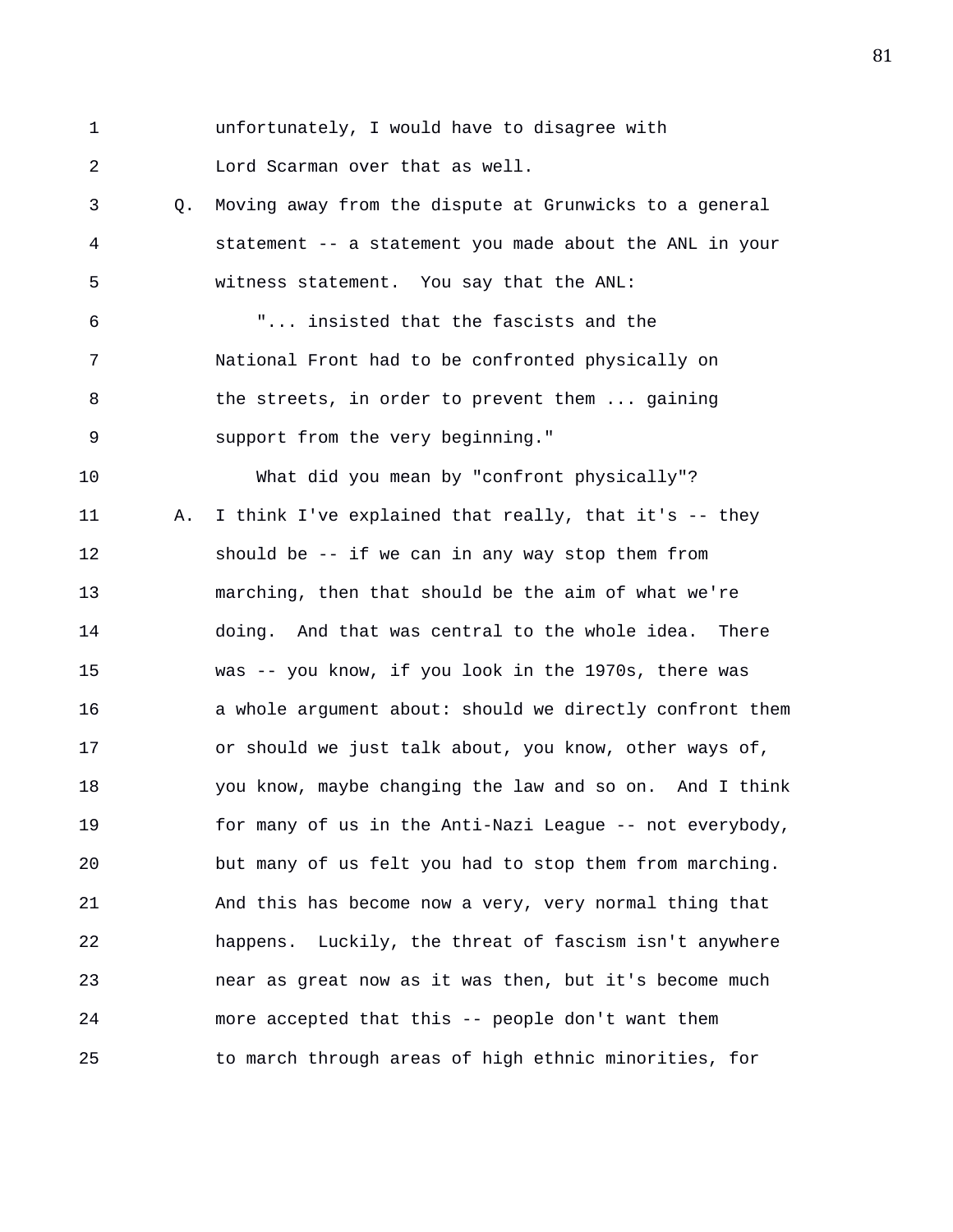1 example. So I don't think -- I don't think there's 2 anything particularly remarkable about that. 3 Q. By using the phrase "physical" -- "physically confront 4 them", that's what you had in mind might be necessary? 5 A. Well, as I say, if you're saying you don't want them 6 to march and you want to stop them marching, you may 7 have to physically confront them. 8 Q. Can we move now to children. We touched on 9 SCAN earlier. I want to take you to a document that 10 comes from the SDS reporting on the 1980 SWP National 11 Delegate Conference. It's {UCPI/16148}. It's volume 2, 12 tab 16. And if we could go to  $\{UCPI/16148/55\}$ . 13 This, again, is a drafting commission paper that's 14 been obtained and attached to the officer's report. I'd 15 like to direct your attention to the -- first of all to 16 the preamble. The gist of the preamble is it expresses 17 the very grave concerns about fascist activity that were 18 felt at that time. I'll give you an opportunity to read 19 that.

20 And in that context, it then goes on, at 21 paragraph 1, to say:

22 "It should be a top priority to organise against 23 the Nazis in schools and on the football terraces, which 24 they are making their recruiting grounds. The ANL has 25 produced a school students/NUSS leaflet and this should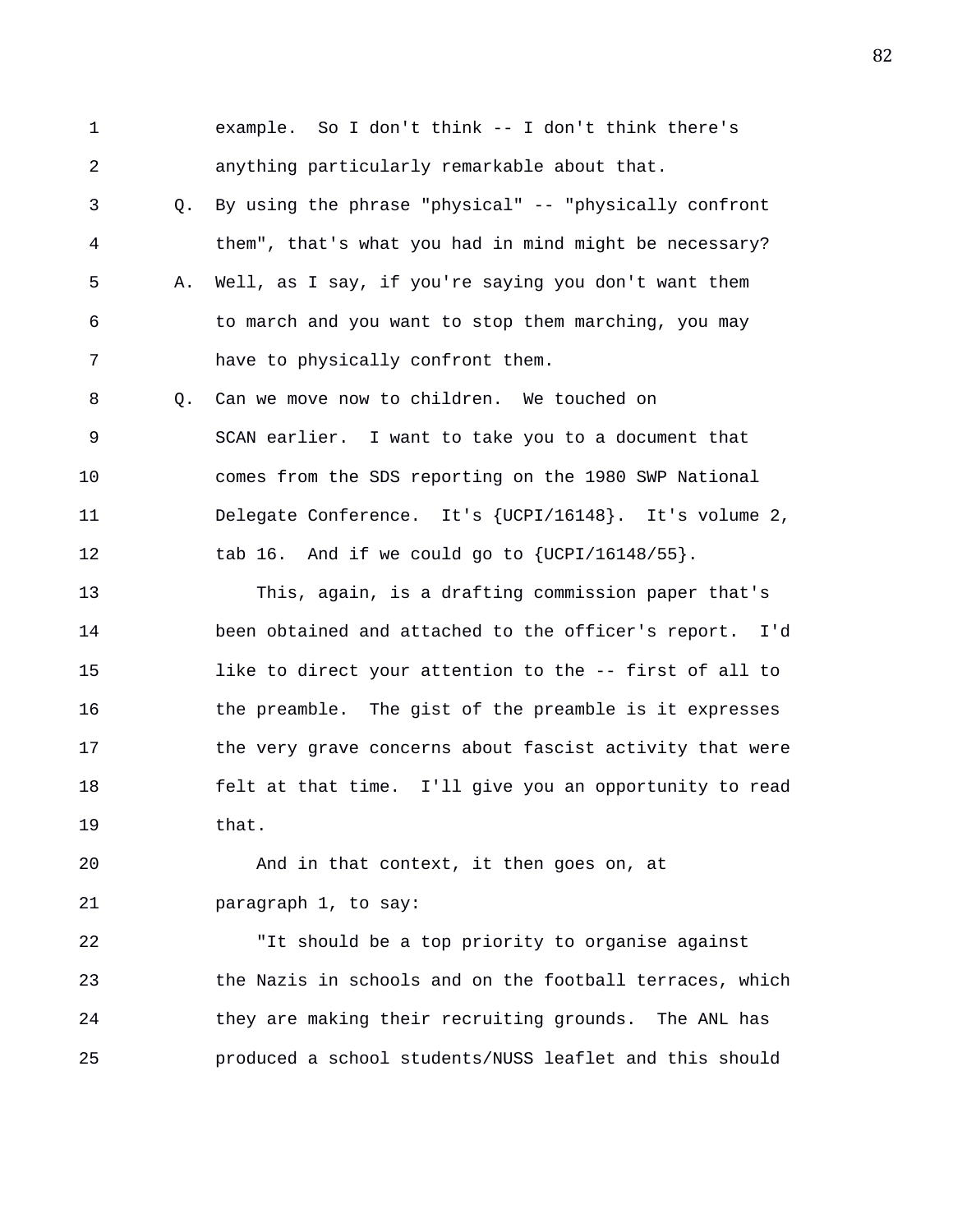1 be distributed as widely as possible."

2 Does that fairly describe what the SWP was doing in 3 schools at the time and why?

4 A. I think that when you look at the preamble and that 5 point that you've just made, I think that when you look 6 at this whole -- this whole question of 7 the Anti-Nazi League, and they say it was -- we were 8 successful quite early on in beginning to identify them 9 as Nazis, which was very, very important to do, because, 10 as I said, the whole memory of the Second World War was 11 still fairly recent, and people didn't like Nazis, quite 12 rightly, and could see there was an issue there.

13 So, I think you have to put it in the context that 14 this was -- we were trying to get across that people -- 15 that the people round the NF weren't acting in 16 the interests of ordinary people but were actually 17 fascists who were going to destroy society, and 18 particularly were going to scapegoat ethnic minorities.

19 Now, when it comes to a top priority to organise 20 against the Nazis in schools, on the football terraces, 21 this is because they were aiming at young people and we 22 wanted to counter that. Now, that was mainly done 23 through leafletting and other activities of that sort. 24 Q. I'll take that as a yes; is that fair? 25 A. Sorry, yes, that's the -- that's the answer.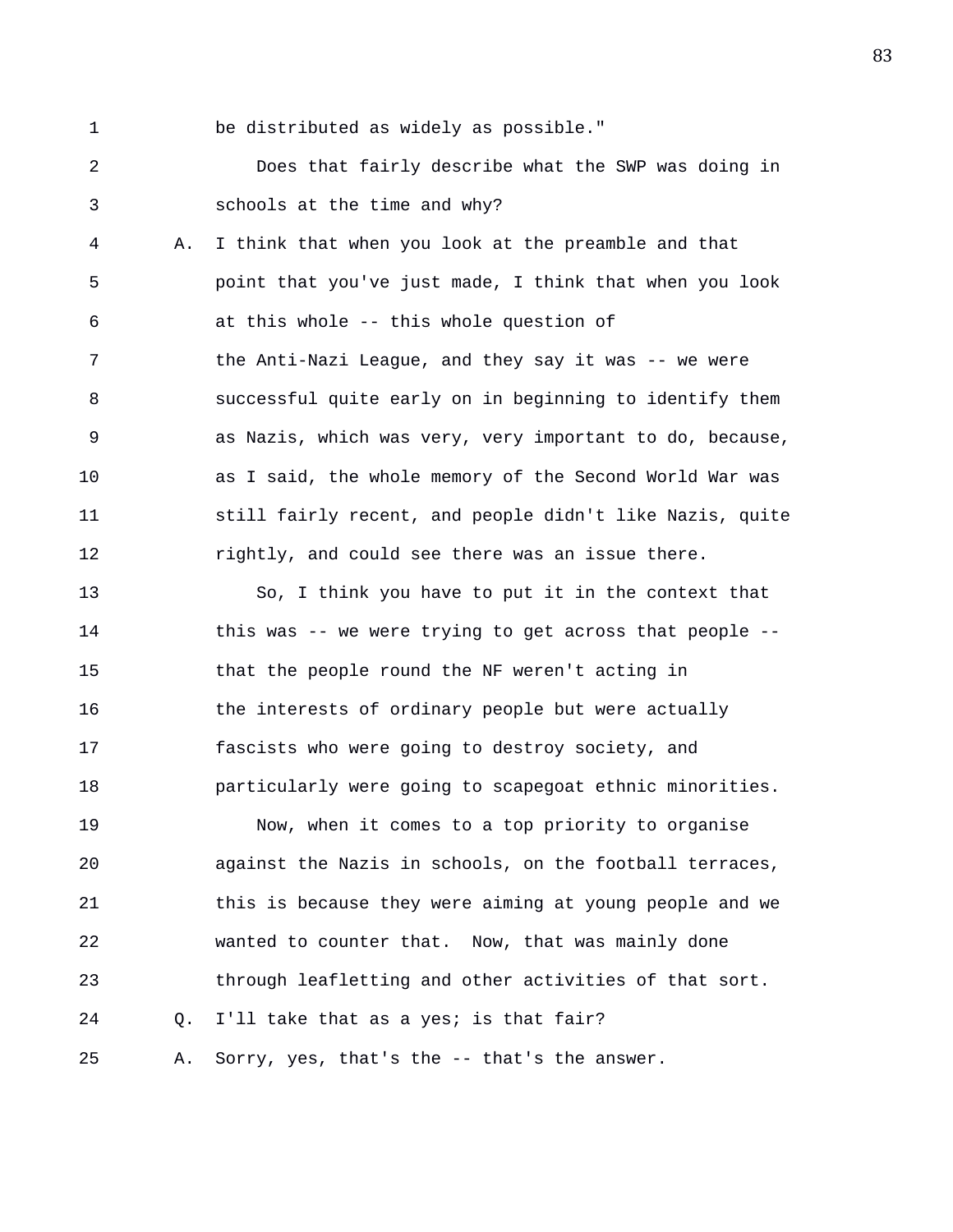1 Q. Would you accept that schools becoming a political 2 battleground between groups on opposing ends of 3 the political spectrum would be a concern both for 4 the authorities and many parents?

5 A. I think the problem we have and the problem we had then, 6 but it occurs with other issues now, is that you can't 7 keep politics out of schools; and particularly children 8 are -- particularly teenage children are aware of 9 a whole number of issues that go on, and that they do 10 have comments on. So yes, you don't want it to turn 11 into a battle between two groups of school students. At 12 the same time, we felt it was very important we worked 13 with teachers over this, we worked with all sorts of 14 people to try to get across what we thought the danger 15 of the National Front was.

16 Q. Thank you. Could we take that down, please.

17 I'm going to move now to the Right to Work Campaigns 18 and the Right to Work marches. You've explained it in 19 your witness statement, but if you could explain it just 20 succinctly now. What were the Right to Work marches? 21 A. They came out of, obviously, a period of high 22 unemployment in the mid-1970s -- the first one was in 23 1976. Unemployment was something that hadn't been seen 24 in Britain since the 1930s. Since the Second World War, 25 essentially, there was full employment. So this was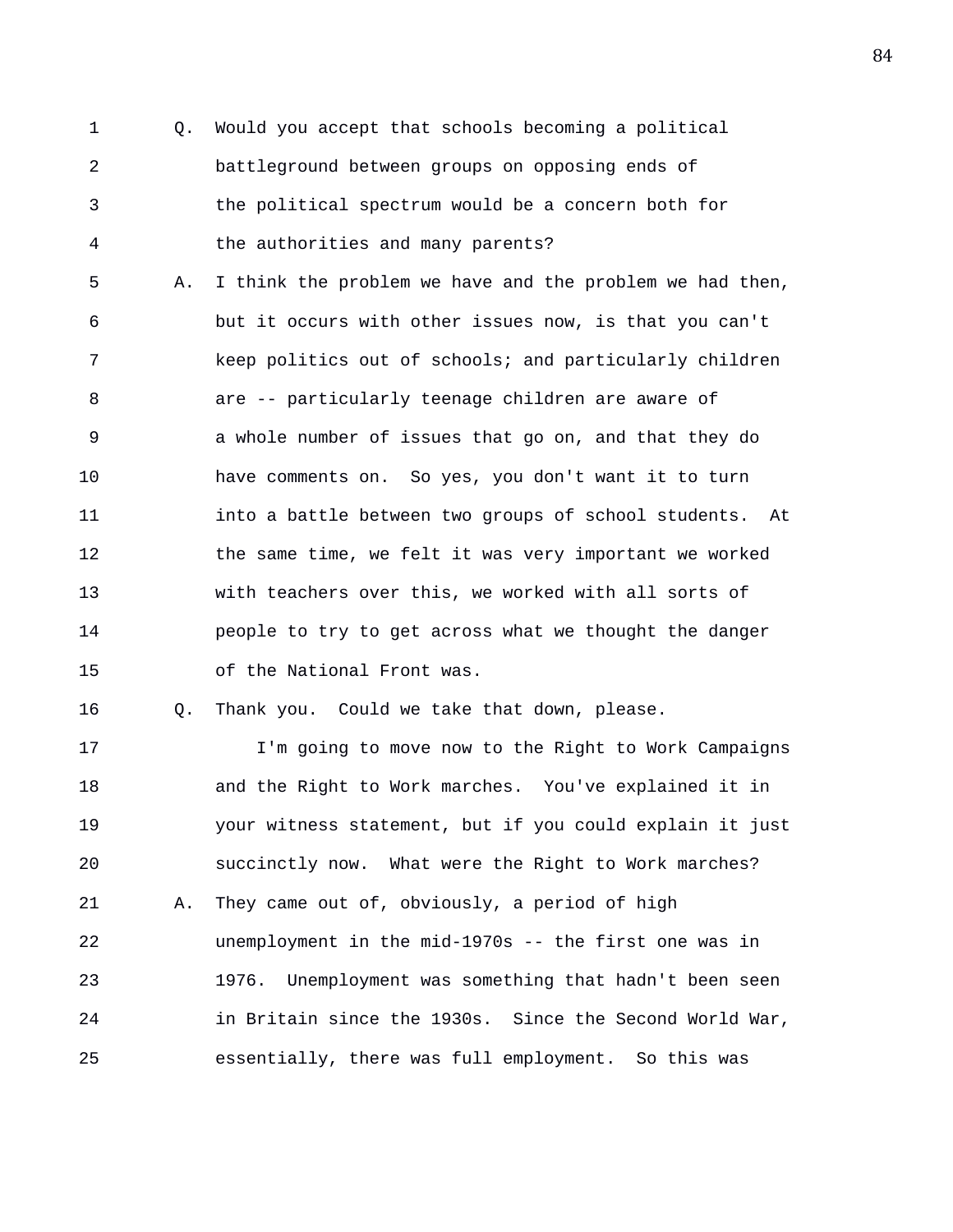1 a big shock at all sorts of levels for people. And we 2 felt that we had to be part of organising campaigning 3 against unemployment; and particularly against youth 4 unemployment, which was a big issue.

5 And we felt it also connected in some ways with some 6 of the previous discussion we've had about the dangers 7 of the far right; and unemployment has been a sort of 8 recruiting ground for the far right at different times. 9 So, again, we wanted to channel this into a very 10 different direction against the government. And we 11 did it, as I say, firstly against what was then 12 the Labour government, then of course it became much 13 bigger when unemployment grew still further again under 14 Margaret Thatcher.

15 Q. What was the role of the SWP in the Right to Work 16 marches?

17 A. Well, we helped to set it up. We worked with all sorts 18 of people from the Labour left, other people in 19 the trade unions. So we were involved in it, but, 20 again, it was something that other people were involved 21 in. It's an example, again, of the united front. 22 Q. Can I ask you, first of all, now about the 1976 march. 23 I'm reading from the Special Branch annual report about 24 that year. It said:

25 "Their progress attracted little publicity and on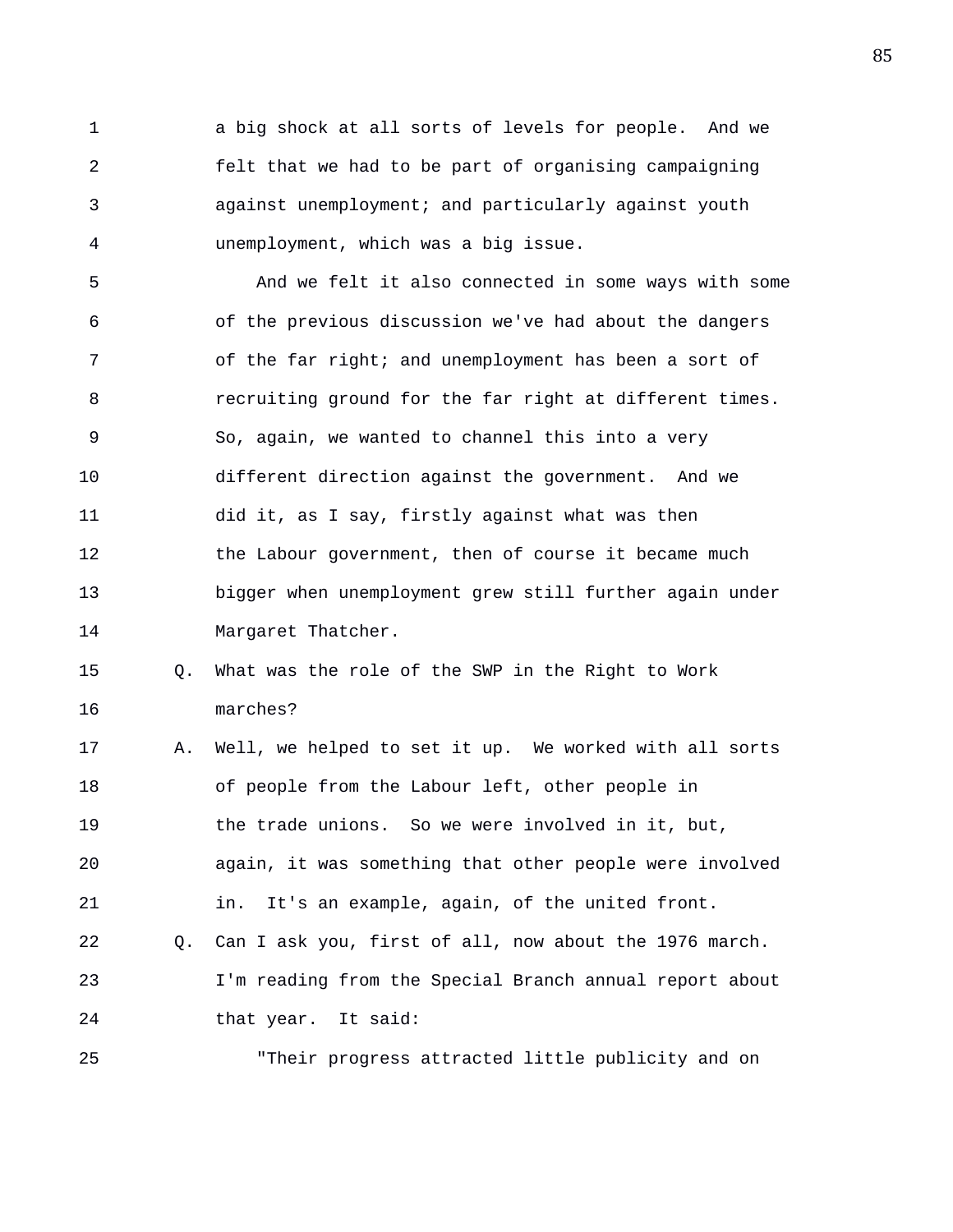1 arrival ..."

2 And it's talking about arrival in London: 3 "... about 80 strong on the outskirts of London, 4 they took the opportunity of attacking their police 5 escort in what amounted to a running battle, 44 officers 6 were injured and 43 members arrested." 7 Were you a witness to any of these events? 8 A. No, I wasn't on the -- but I have to say, that was a -- 9 you know, they disputed that account, and I think 10 a Trades Council inquiry actually disputed that account 11 as well. 12 Q. What, that there were 44 injuries and 43 arrests? 13 A. That we took the opportunity to attack the police. That 14 wasn't -- that wasn't as we recalled it or as we argued 15 it. But I wasn't at the event. 16 Q. Would it be fair to say that there was certainly 17 trouble? 18 A. Yes, that's a matter of record, that there was -- there 19 was trouble. But it depends where you think that 20 originated. 21 It's worth saying in that as well that this was 22 the day before we had a rally in the Albert Hall in 23 support of the marches, where we got 5,000 people came 24 to the event. So it was -- it had very wide support 25 from trade unions and others.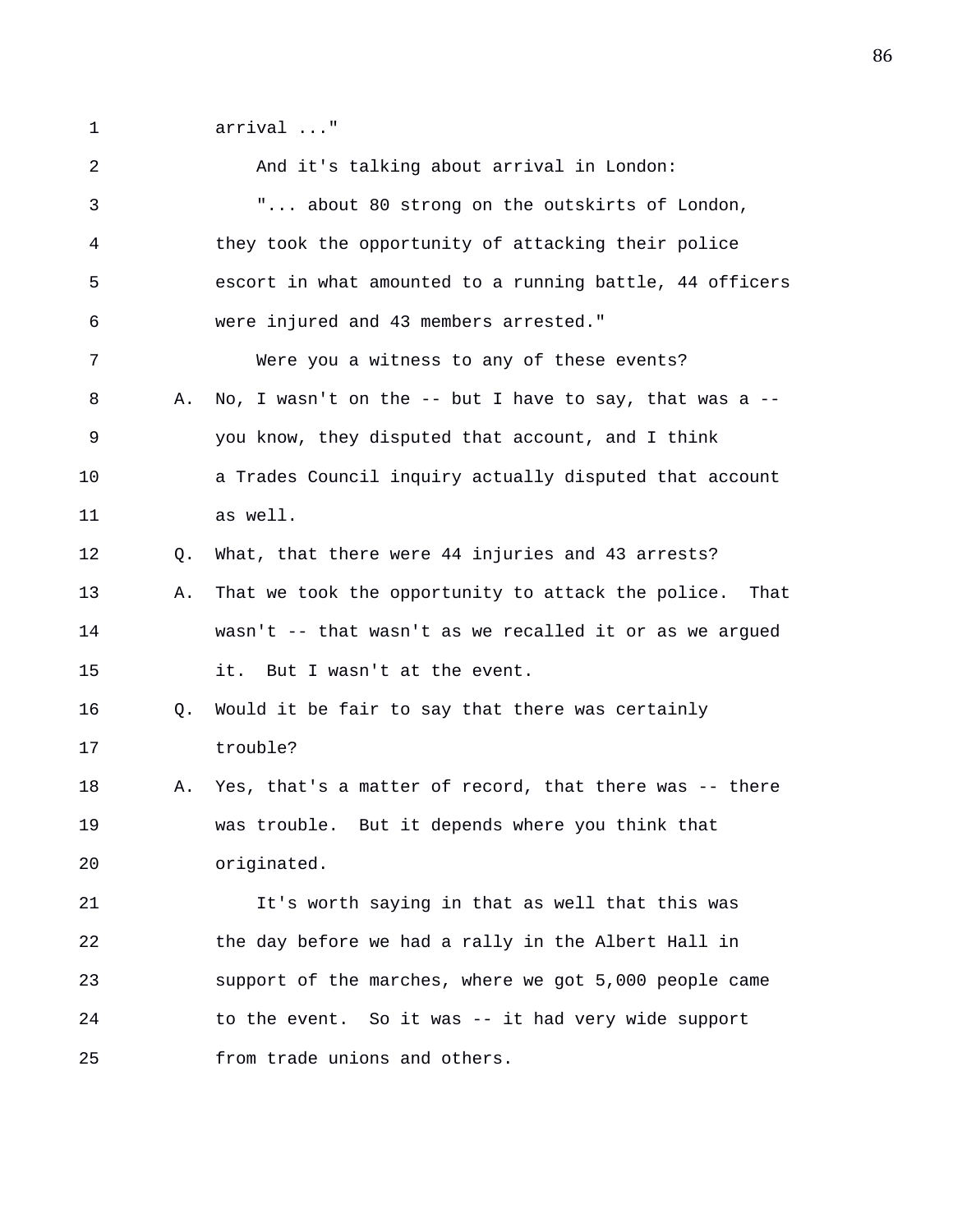1 Q. I'm going to move now to an area that we're particularly 2 interested in, because you can give us some eyewitness 3 evidence about undercover police officers. I'm going to 4 start with the 1980 Right to Work march, an officer who 5 used the cover name "Colin Clark" was the treasurer -- 6 the national treasurer for the Right to Work march 1980, 7 wasn't he?

8 A. Mm.

9 Q. I would like you, please, to assist us by telling us 10 what you can recall of "Colin Clark", how he behaved and 11 what he did.

12 A. Well, "Colin Clark" was, as you say, the treasurer of 13 the Right to Work Campaign, and obviously this was 14 a deliberate decision to get into positions where he 15 worked for the SWP at different times to do with finance 16 and to do with getting names of people, and he did so 17 with the treasurer of the Right to Work.

18 Now, the march I was on was in 1981, which 19 "Colin Clark", I think, in his statement says he wasn't 20 on, but that isn't true, because he definitely was on it 21 and I remember him very, very well on it. Because he 22 was the treasurer, he was responsible for making sure we 23 had enough money to pay for things as we went on, which 24 -- they're very costly, because you have to, obviously, 25 feed everybody and do all those kind of things,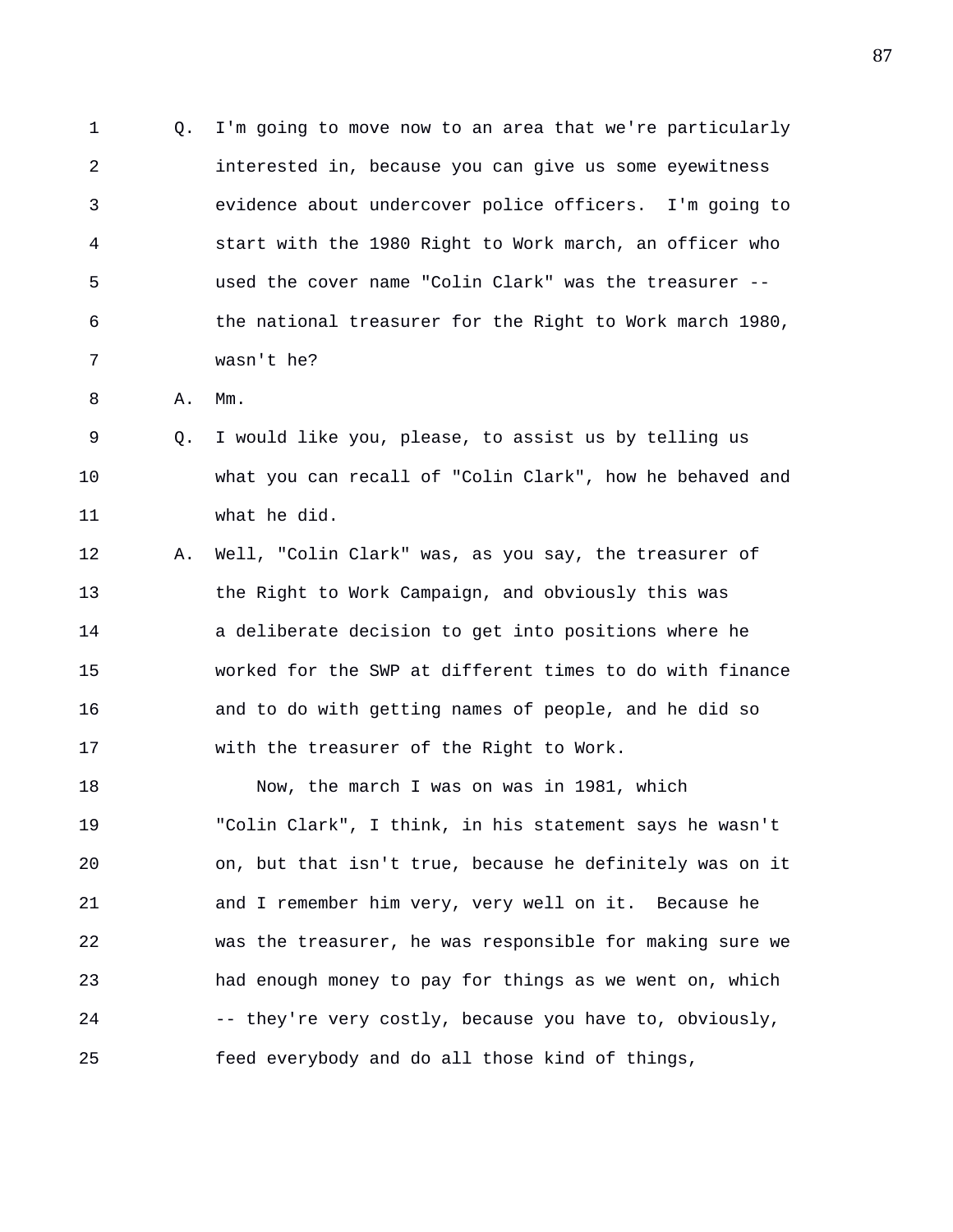1 transport people, and he was very central to it all. He 2 was -- I always found him quite helpful to work with. 3 He was -- and maybe this was the intention that he was 4 always quite helpful with money and everything else. 5 And it was only later that I began to think that maybe 6 he was a police spy, because he disappeared, said he was 7 going abroad, and nobody ever heard from him again, 8 which as -- which, as we now know, is a pattern. 9 I mean, it makes me very uncomfortable the whole 10 idea that I worked with him closely for three weeks, and 11 I knew him at other times and worked with him over 12 certain things. I think it's -- it's very disturbing 13 that he was in this position. I don't see any 14 **justification** for it at all. 15 Q. Just to be clear, were you on the 1980 march as well? 16 A. No -- 17 Q. So just -- 18 A. -- the one I organised or I was central to organising 19 was the 1981 one. It was September 1981. It went from 20 Liverpool to Manchester, and then up through the -- 21 you know, all the Lancashire towns, to Blackpool. So 22 that's why it took three weeks. 23 Q. Can you help us with whether "Colin Clark", as he was 24 styling himself, participated in any decisions? 25 A. Oh, yes he did. Yes, he would have been -- we discussed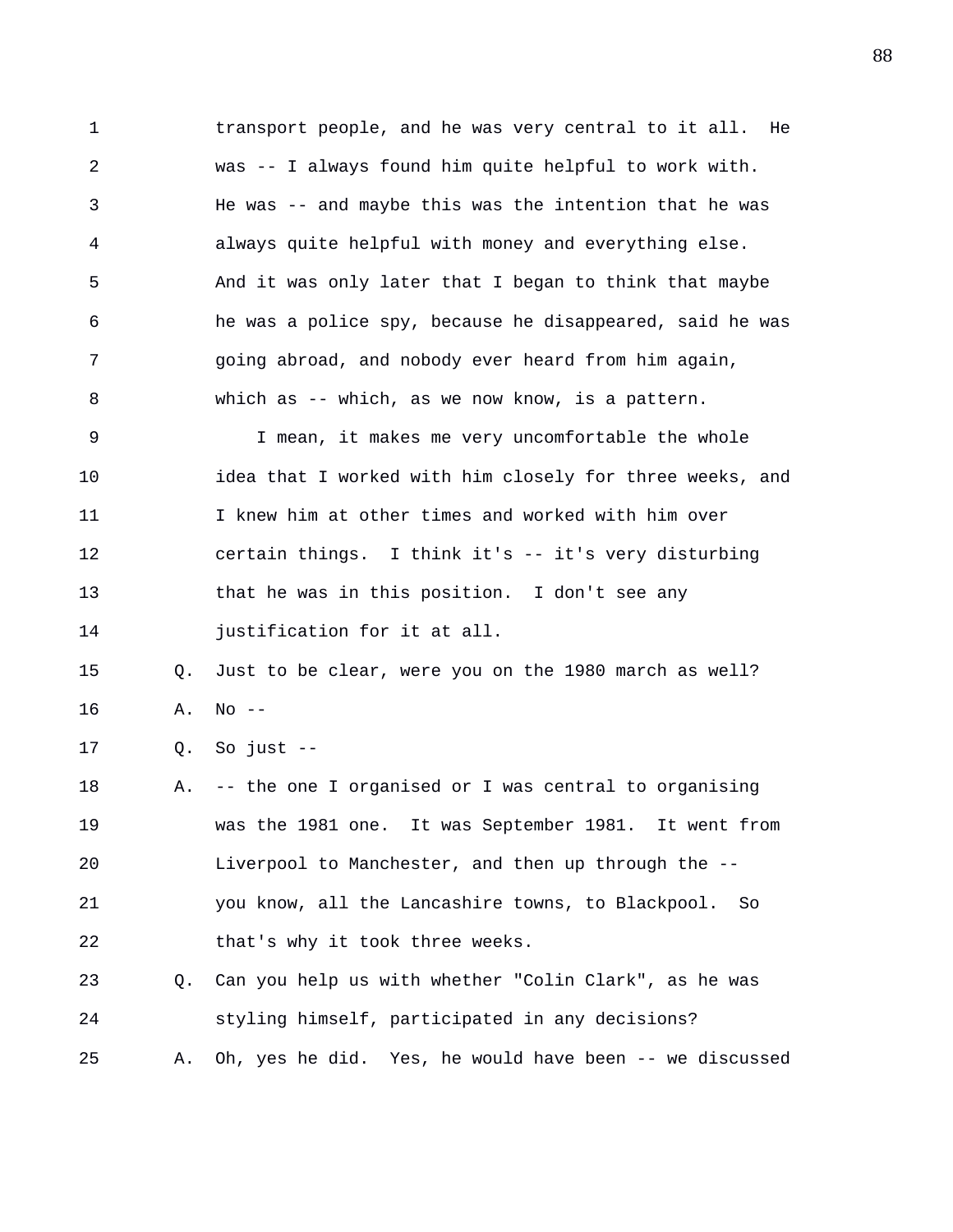1 most days. I mean, most of it was at the level of 2 "Should we go and visit such and such a factory," or 3 "Should we -- where are we going to get the money from, 4 because we've got problems with getting enough food for 5 tomorrow," or whatever it was, they were mostly those 6 kind of discussions.

7 But definitely I discussed with him, particularly 8 when we went -- when we were close to Blackpool, because 9 we were aware that we didn't want lots of these -- lots 10 of these were very young people, they came from kind of 11 council estates in Cumbernauld in Scotland and 12 Liverpool, and various other places; we didn't want them 13 to do anything which might lead to them getting 14 arrested. And I remember having discussions with him 15 about that, which I now regard as, you know, a complete 16 breach of trust really.

17 Q. What was his line on that?

18 A. His line was to -- you know, we would have discussions 19 about this, and he agreed that -- well, he's not going 20 to say, is he, to me, "We should get them arrested." 21 That might be what he wanted to do, but he's not going 22 to say that when we're sitting there discussing how we 23 can avoid a dangerous situation.

24 Q. Putting to one side what one might describe as "mundane 25 decisions", did he participate in any decisions that you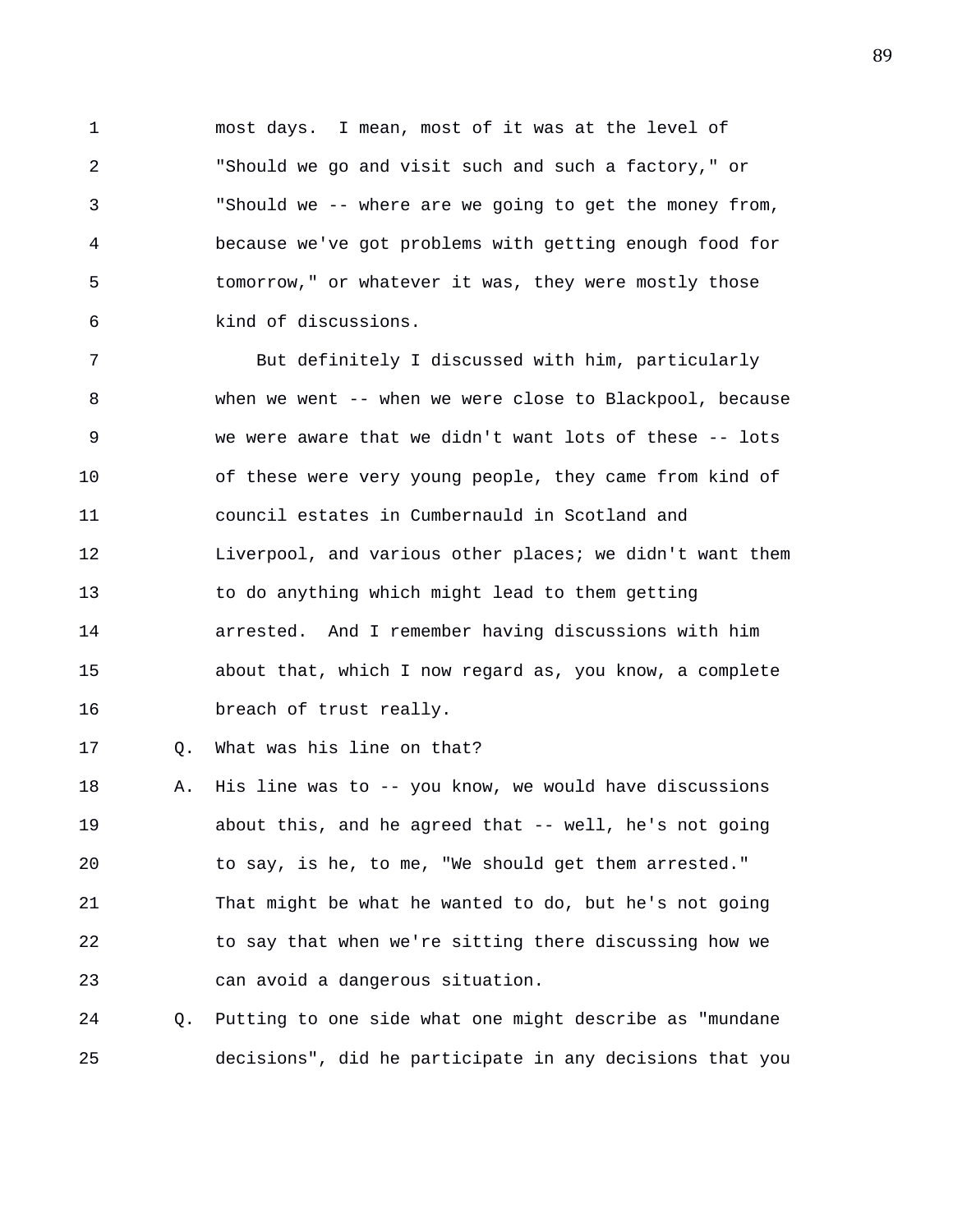1 would describe as "significant"?

2 A. Well, I think that was a significant discussion and 3 a significant decision. And he will have participated 4 in a whole range of things, because he was in discussion 5 with the various people who were leading the march, and 6 therefore, whether it was a smaller issue or whether it 7 was a larger issue, "Colin Clark" will have been 8 involved in it.

9 So he was -- he put himself very much at the centre 10 of the operation in a role that obviously was important 11 for us; and he did so quite deliberately, to -- 12 presumably to find out as much information as he could. 13 Q. Are there any specific decisions that he took or 14 influenced that caused you particular concern? 15 A. No. My -- my concern about him was more general. 16 I mean, I just -- I just find that when I think about 17 this now -- and I've thought about it a lot, obviously, 18 recently, but I've also, as I said to you, thought 19 about it in earlier times -- I think it's extremely 20 disquieting the level at which these people made 21 themselves so -- so central to things. 22 And as I said in my witness statement, I was a young 23 woman then, I was between relationships. I'm not

24 suggesting that there was any likelihood that he or 25 I would have had a relationship, but that was obvious --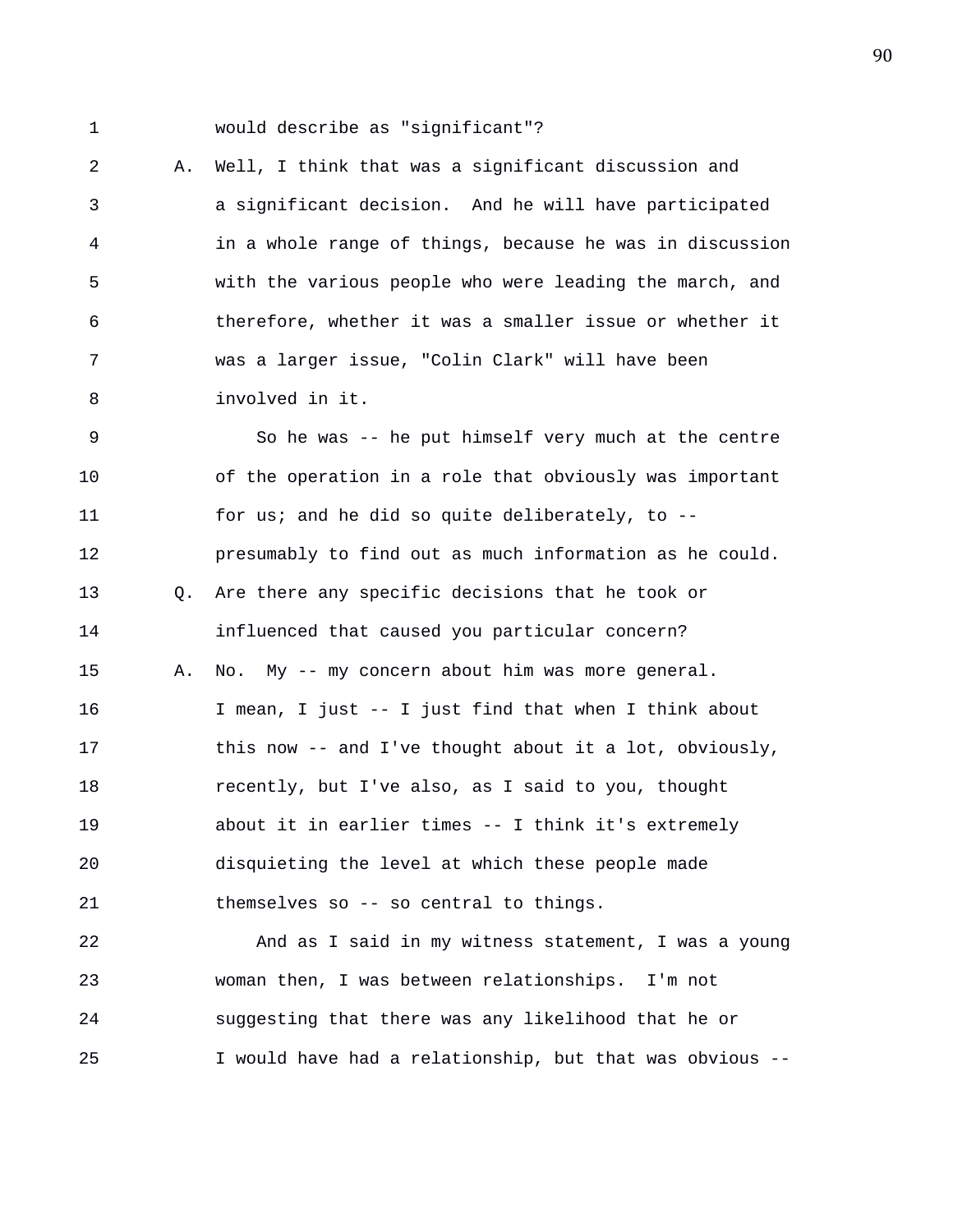1 you know, we socialised and we did all those things, and 2 it makes -- I'm not trying to suggest it's at all like 3 the women who've suffered in the way that they have with 4 these sexual relationships that people have had. But 5 I feel it's a very uncomfortable thing to think back on 6 and to look back on, and as I say, I find no 7 justification for it whatever.

8 Q. Can you help us with the officer who used the cover name 9 "Phil Cooper", at this stage just in relation to 10 Right to Work marches.

11 A. "Phil Cooper" wasn't on that march, to the best of my 12 recollection. He was on later marches, to the best of 13 my recollection, which I wasn't on. I mean, I may have 14 gone to protests at the conferences -- when they got 15 there, you know, I'd gone for the day. But I wasn't 16 part of organising those marches.

17 Q. We'll come back to his role in the headquarters later 18 on.

19 On the 1981 match, was there trouble?

20 A. No, no. It was a -- it was a big march; we had several 21 hundred people on it. And that's a lot of political and 22 logistical organisation, to do this for three weeks; 23 it's a big job. As I've said, they were young people 24 for the most part, so quite inexperienced politically, 25 whatever you'd want to call it, and it was -- they were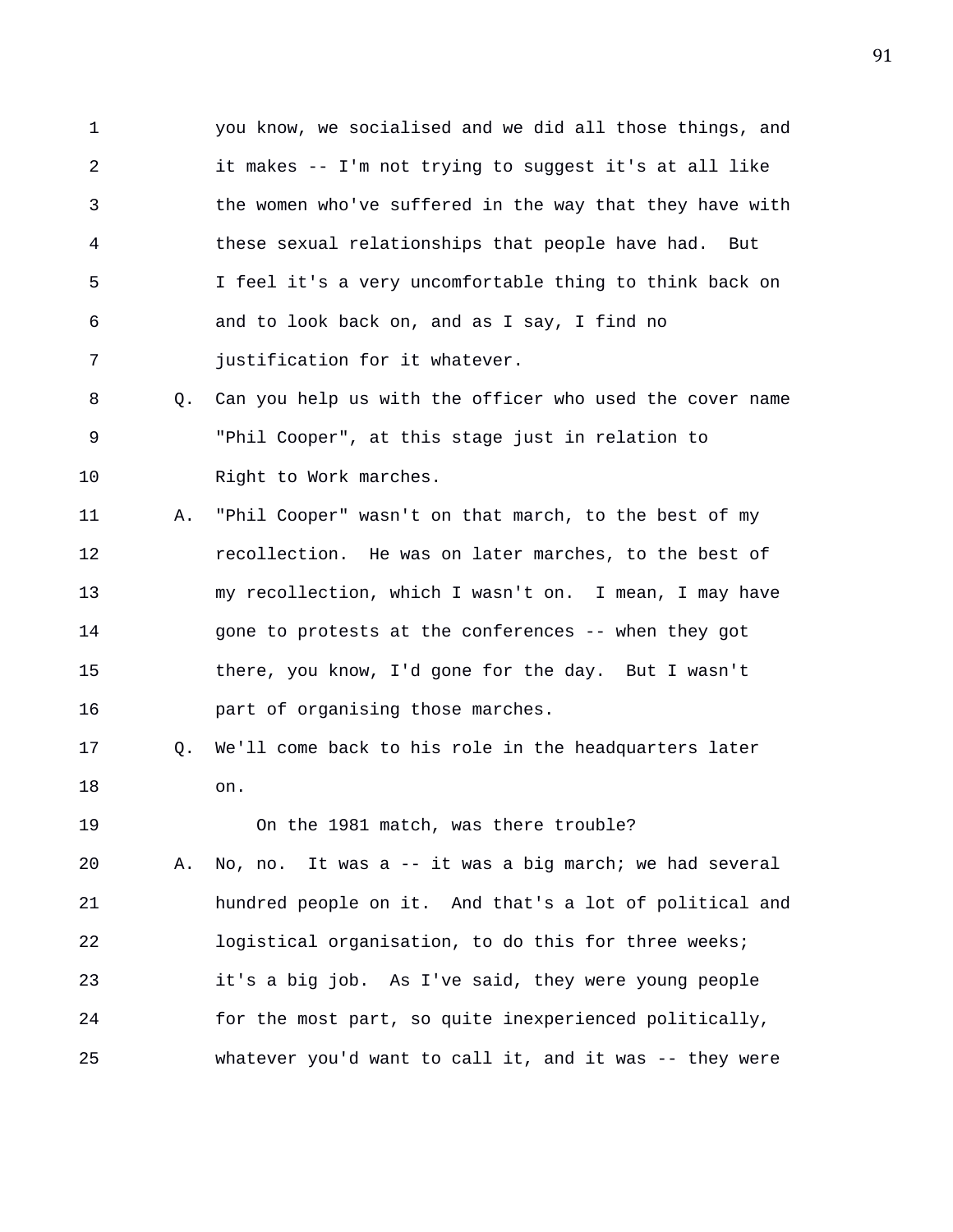- 
- 1 -- it was a remarkable successful thing.

2 We went to towns every night, we were put up by 3 local trade unions, we were put up in community halls, 4 we visited workplaces, people would speak, we'd have 5 maybe a little rally in a public place every night and 6 some of these marchers would speak. It was an extremely 7 well-organised operation, which had a political aim 8 rather than any kind of physical confrontation, and 9 there wasn't one.

10 Q. I'm going to ask you a little bit about the 1980 march. 11 I appreciate you weren't there, and if you're not in 12 a position to answer, please just say so.

13 We've seen the reports of the 1980 march which 14 indicate that there was some trouble when the march 15 reached Southall and that seven people were arrested. 16 And then there was more trouble in Brighton when 17 the marchers joined a total of, it is recorded, about 18 8,000 people who were shouting abuse at members of 19 the Conservative Party and there were some arrests 20 there. The police assert that only the presence of 21 a large number of police officers prevented more serious 22 violence at Brighton.

23 Does that picture accord with your understanding of 24 what happened from your conversations with members of 25 your party?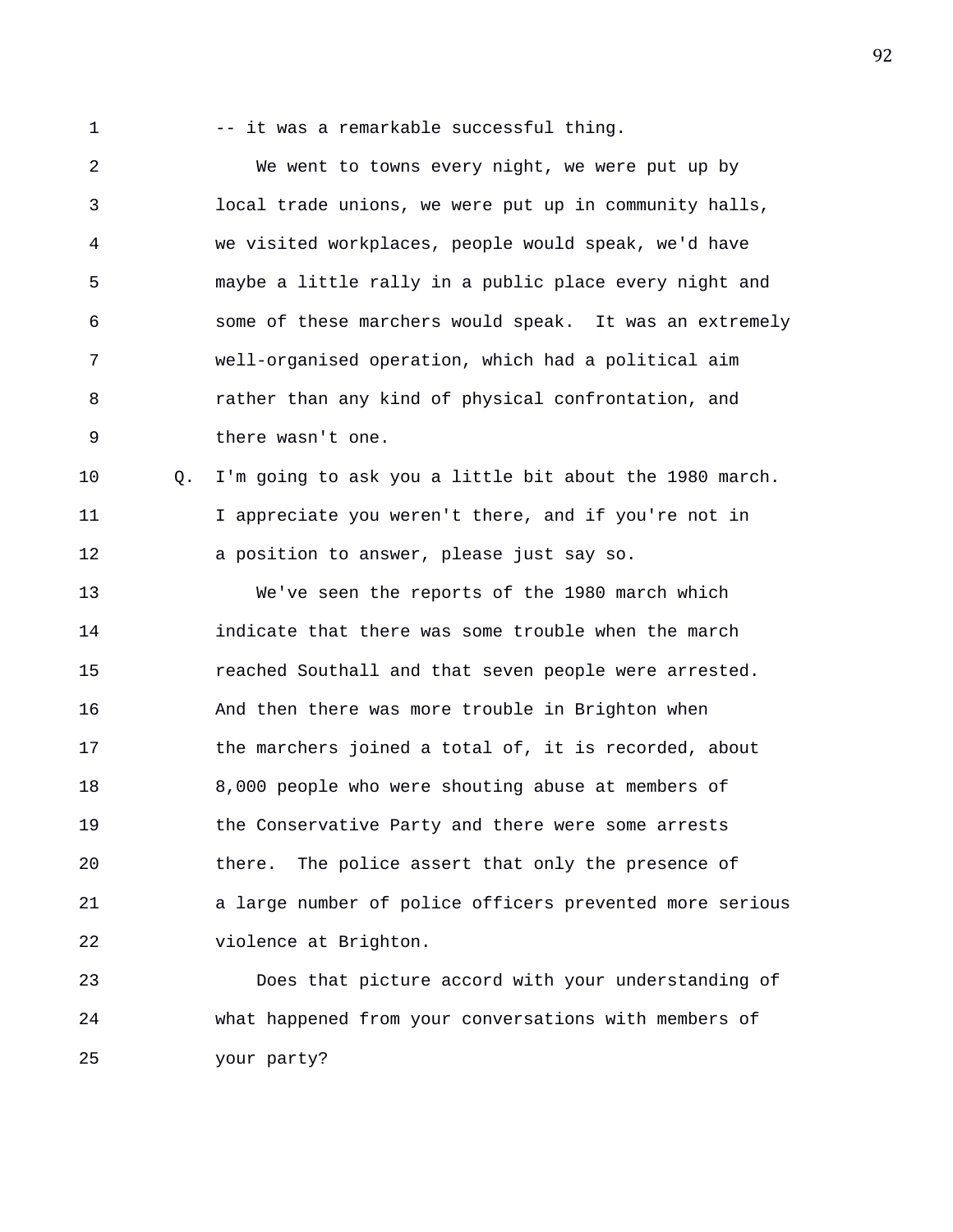1 A. Well, I do recall that the march was perfectly -- there 2 were no problems at all with the march until it got to 3 Southall, in other words until it got into 4 the Metropolitan Police area. 5 Brighton, it strikes me as a rather odd thing for 6 the physically to say that it was only because there was 7 a big police presence. There's always a huge presence 8 at any party conference, and particularly at 9 the Conservative Party conference, so that would have 10 happened anyway. So I'm not quite clear what -- what is 11 being suggested. 12 Q. I'm just -- 13 A. You're only asking the questions. 14 Q. Yes, just trying to establish the facts. 15 A. Okay. 16 Q. I see. 17 Okay, well, I think, in that case, we can move to 18 1982. And, again, I appreciate you weren't on 19 the march, but I don't think you will need to have been 20 for this next question. 21 Could we have up {UCPI/15888}. 22 It's volume 3, Sir, tab 34. 23 Now, this is a report with some attachments about 24 the culmination of the 1982 march. What I'd like to 25 show you first of all is page 11. {UCPI/15888/11}.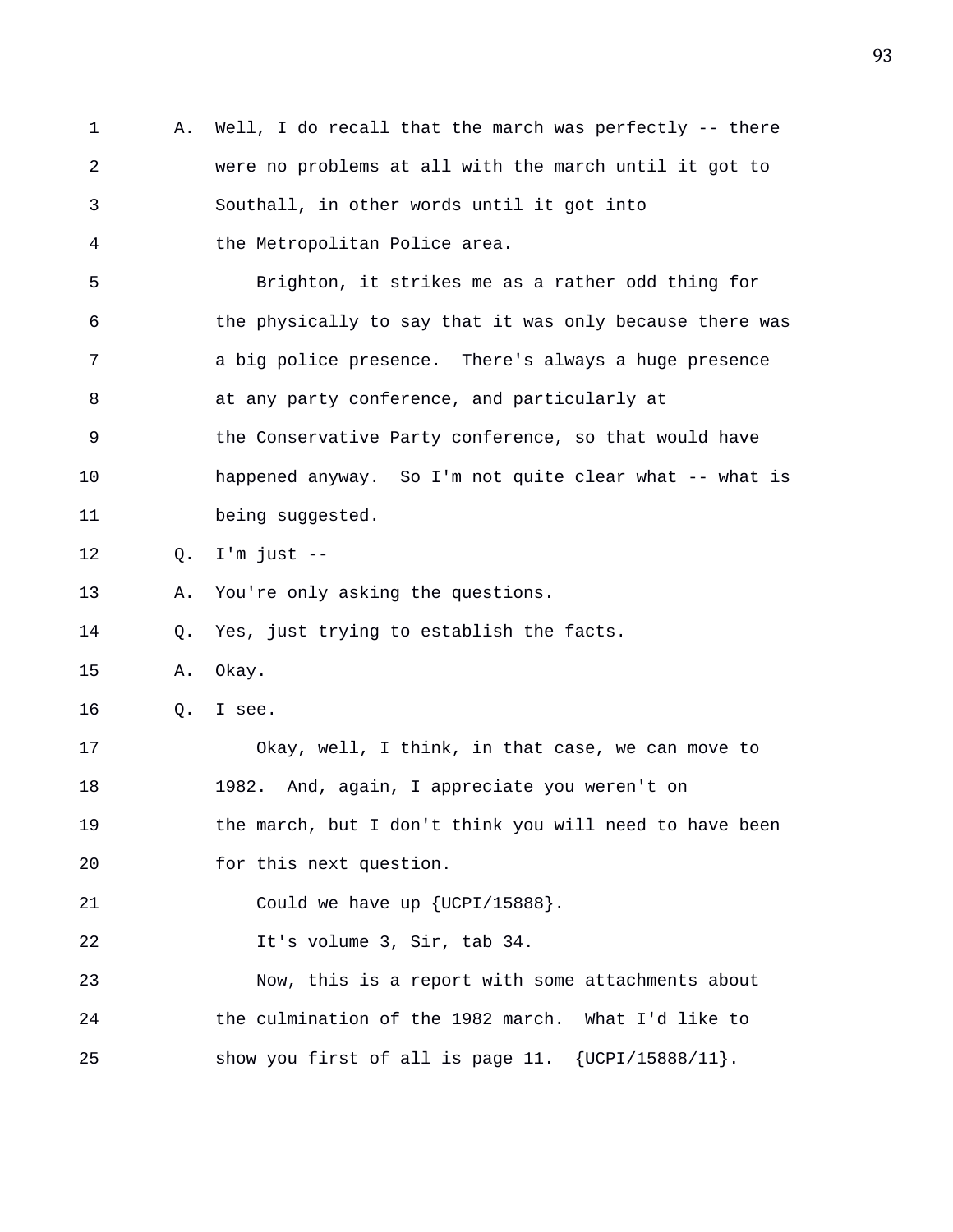1 Now, I think you've had a chance to look at this 2 document. This is one that attaches lots and lots of 3 cheques -- copies of cheques. There's lots of 4 information about who was supporting and funding 5 the 1982 Right to Work Campaign. 6 Now, this document is part of those enclosures and 7 appears to be a piece of paper recording the scale of 8 donations. Most of the donations are made by 9 organisations and we have been able to publish them. 10 But in a couple of places we've had to make redactions 11 for privacy in relation to, as you will see, some pretty 12 small donations, one at item 16: £2. 13 I'd just like -- first of all, can you confirm that 14 this type of information held by 15 the Socialist Workers Party was confidential? 16 A. Well, it was confidential, except obviously it was 17 leaked by the undercover people working there. 18 Q. Well -- 19 A. But it was meant to be confidential, yes. 20 Q. -- that takes me to my next question. I'd like your 21 reaction, please, to the fact the police obtained copies 22 of and have stored, and either they or 23 the Security Service have stored since then, a record of 24 a private donation of £2 to the 1982 Right to Work 25 march.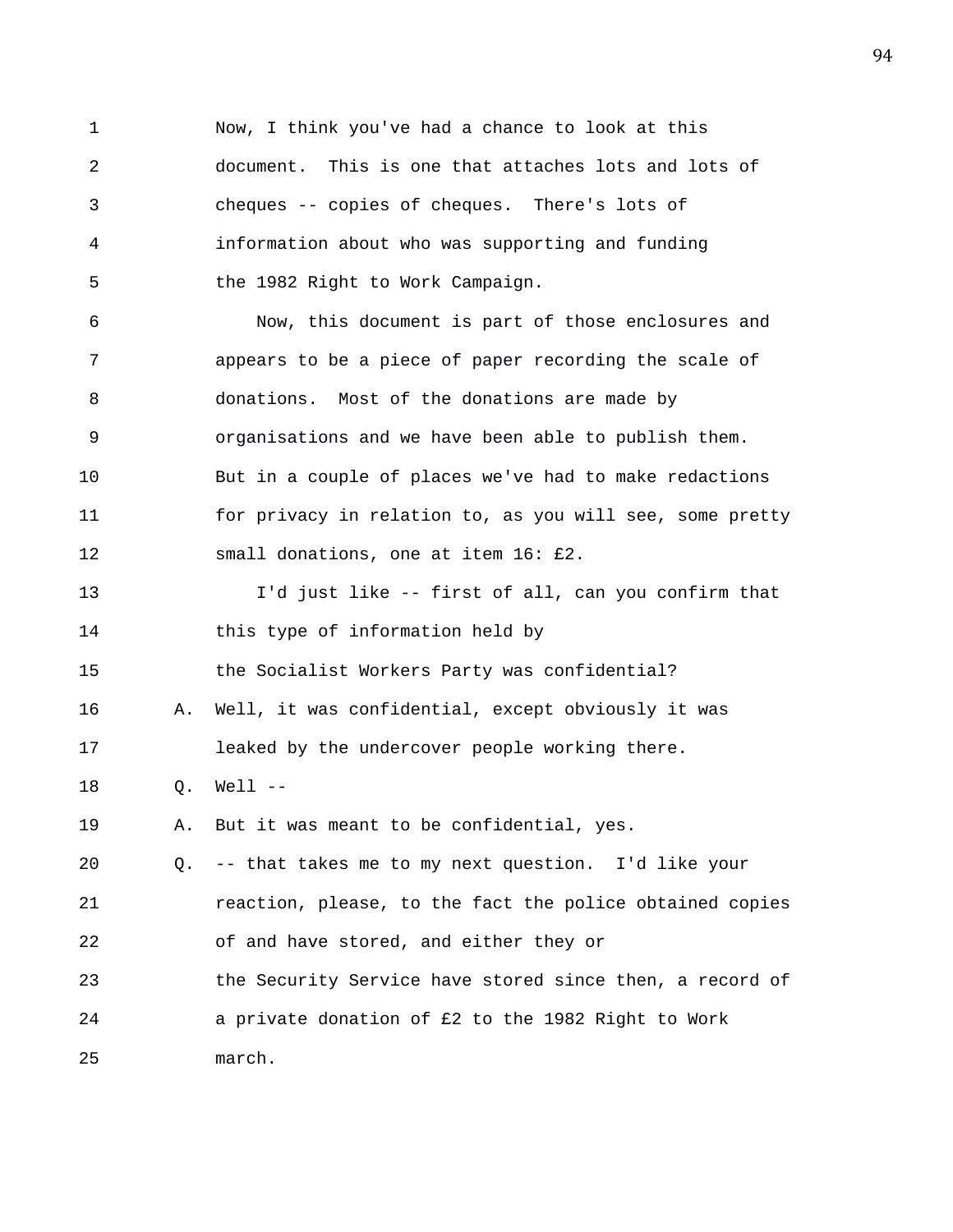1 A. Well, I think the whole thing's astonishing, really, 2 that they've got this list of -- of union branches, of, 3 as you say, a couple of private individuals. This just 4 seems to me -- why on earth is this acceptable? Why on 5 earth did they need to have this information? I don't 6 understand. It's a perfectly above board operation. It 7 was perfectly legal. These donations will have been 8 agreed by union branches and therefore they're 9 completely acceptable. It's not like any individual is 10 just giving these donations without -- with 11 the exception of the individual people, but the vast 12 majority will have been agreed by a branch committee, or 13 several people in a branch. 14 I -- the only reason they -- they can do this, it 15 seems to me, is tied in with the -- the wider questions 16 of blacklisting, and particularly looking at particular 17 union branches in ways which I -- I think, in 18 a democracy, we should be able to, as union members, 19 donate money to who we want without it being the subject 20 of surveillance. 21 Can I ask you now for the benefit of your wide 22 experience -- 23 THE CHAIRMAN: Forgive me a moment, Mr Barr. 24 It is, I'm afraid, distracting if people talk in 25 a way that can be heard, as it can be. Could I ask you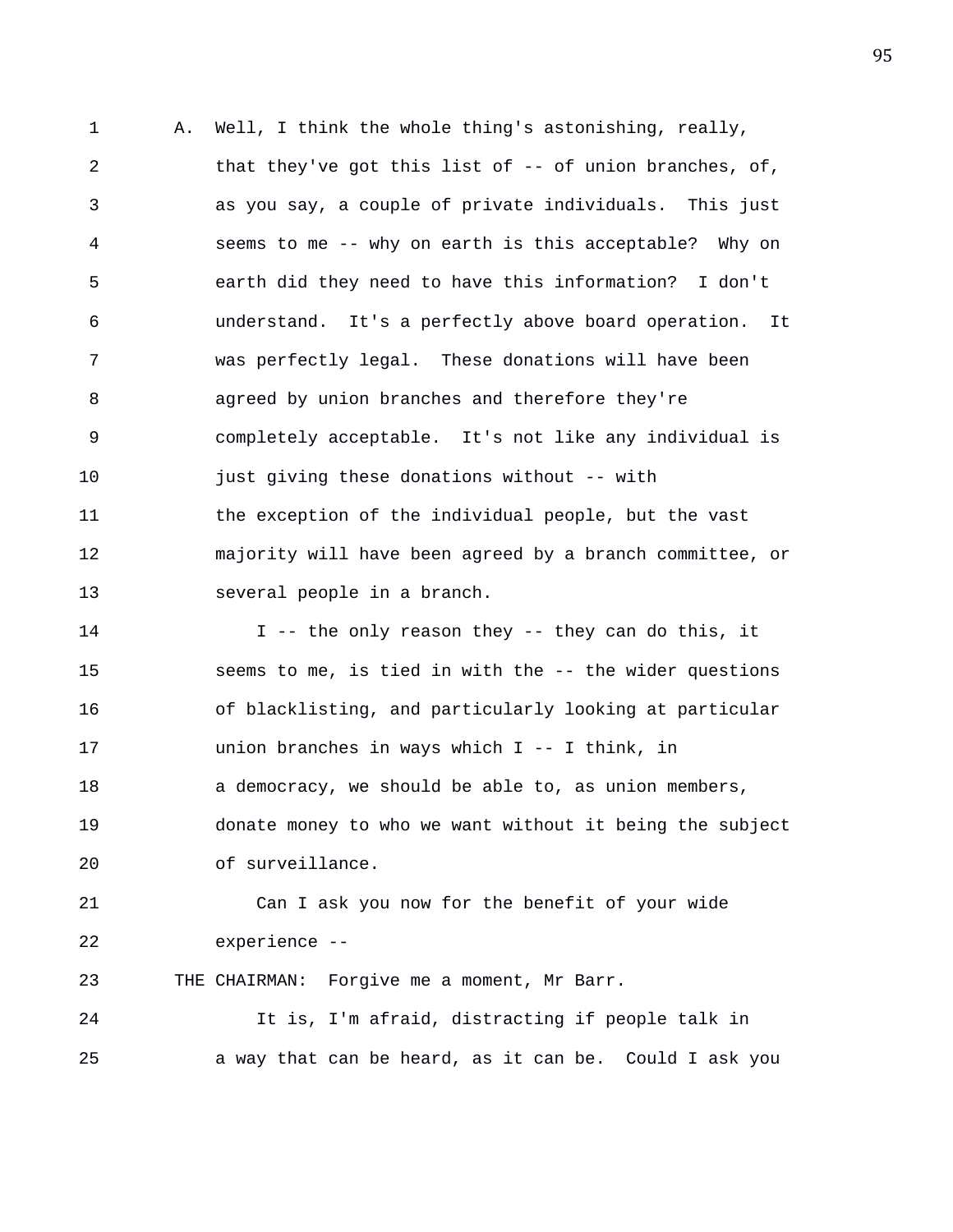1 to keep what you want to say to each other until after 2 the morning session is over, or if you really need to 3 say it urgently, go outside and do it. Thank you. 4 MR BARR: Thank you.

5 I'd like the benefit of your long experience of 6 the workings of the Socialist Workers Party to help us 7 with some of the positions of authority that were 8 assumed by SDS undercover officers. First of all, 9 the roles of branch and district treasurer. It must be 10 self-evident that they have access to financial 11 information at, respectively, branch and district level, 12 and who was making donations and so forth, and we've 13 seen reporting enclosing financial details.

14 But can you help us as to, on the ground, what sort 15 of level of meetings they are attending, what sort of 16 participation you would expect a district or branch 17 treasurer to be making to their branch or district? 18 A. Well, I think the main role -- obviously they had to pay 19 out for, you know, if you're hiring a hall, or things 20 like that, but the main role of the branch and district 21 treasurers was actually to get people to pay subs and to 22 make sure they're paying their subscriptions every month 23 or every week. And in that situation, of course, it's 24 a very central role, because it gives you access to 25 the names and very often the bank accounts of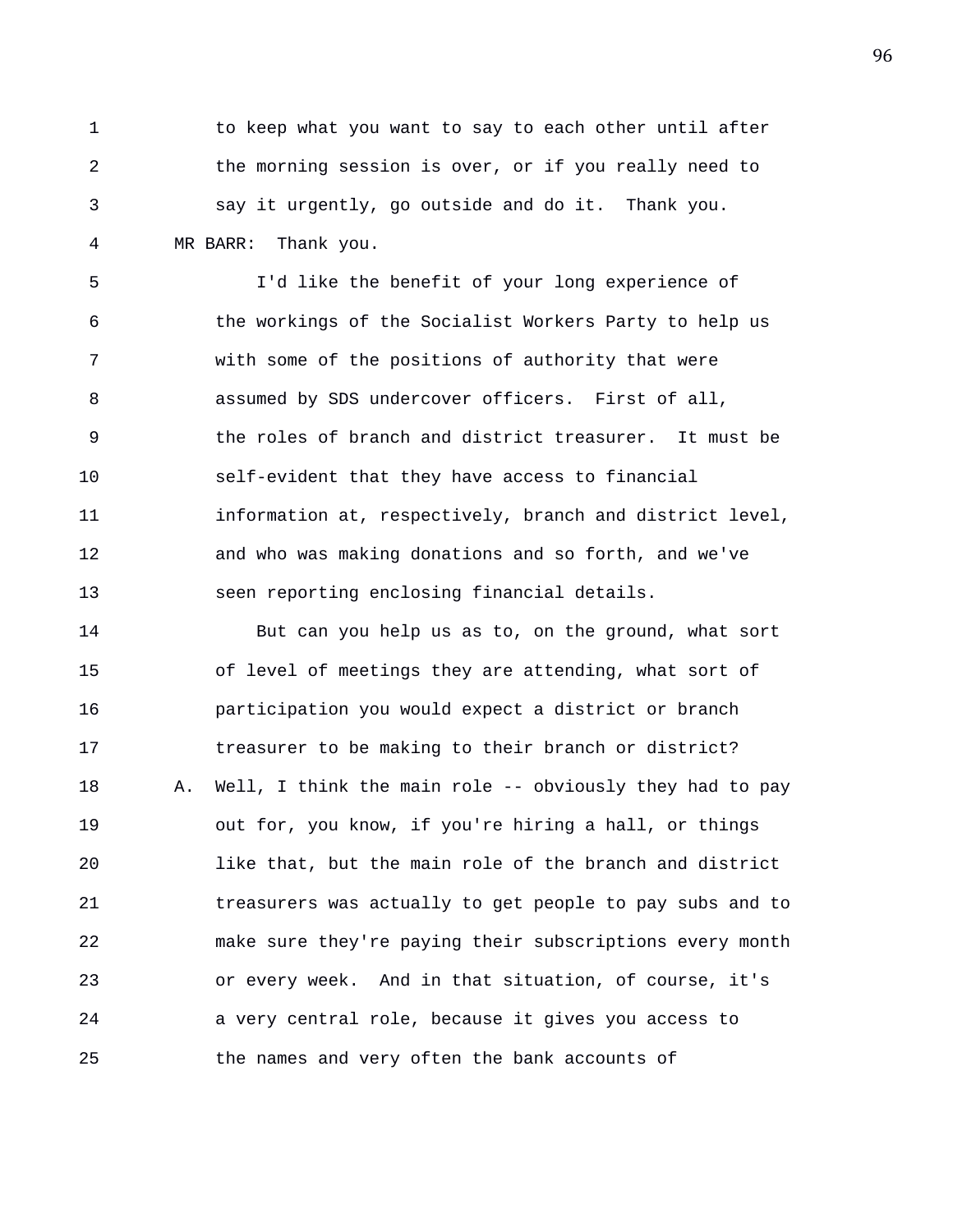1 the individuals concerned in the particular branch, and 2 obviously this can be passed on to people who are 3 engaged in blacklisting and everything else, and that's 4 obviously what happened.

5 District treasurers in particular would be very 6 likely to be delegates to bigger meetings, like 7 conferences and other national meetings that went on. 8 So they would also have access to the whole national 9 organisation.

10 Q. An obvious question, but I have to ask it. All of this 11 financial information is confidential?

12 A. Yes, it's meant to be confidential.

13 Q. Contact secretary: are you able to help us with that, 14 what that would involve?

15 A. Well, again, this would be somebody who will know 16 the names of people around the organisation, people who 17 may have come to meetings, or may -- we may regularly 18 get the paper to them, or any of those sorts of things, 19 and will be privy to, again, their names, their 20 addresses, possibly their bank account, where they work, 21 which is a central question, and we know what's happened 22 to a lot of people in this situation. So it strikes me 23 that this is one of the main reasons that the -- that 24 these roles have been so eagerly taken up by undercover 25 police.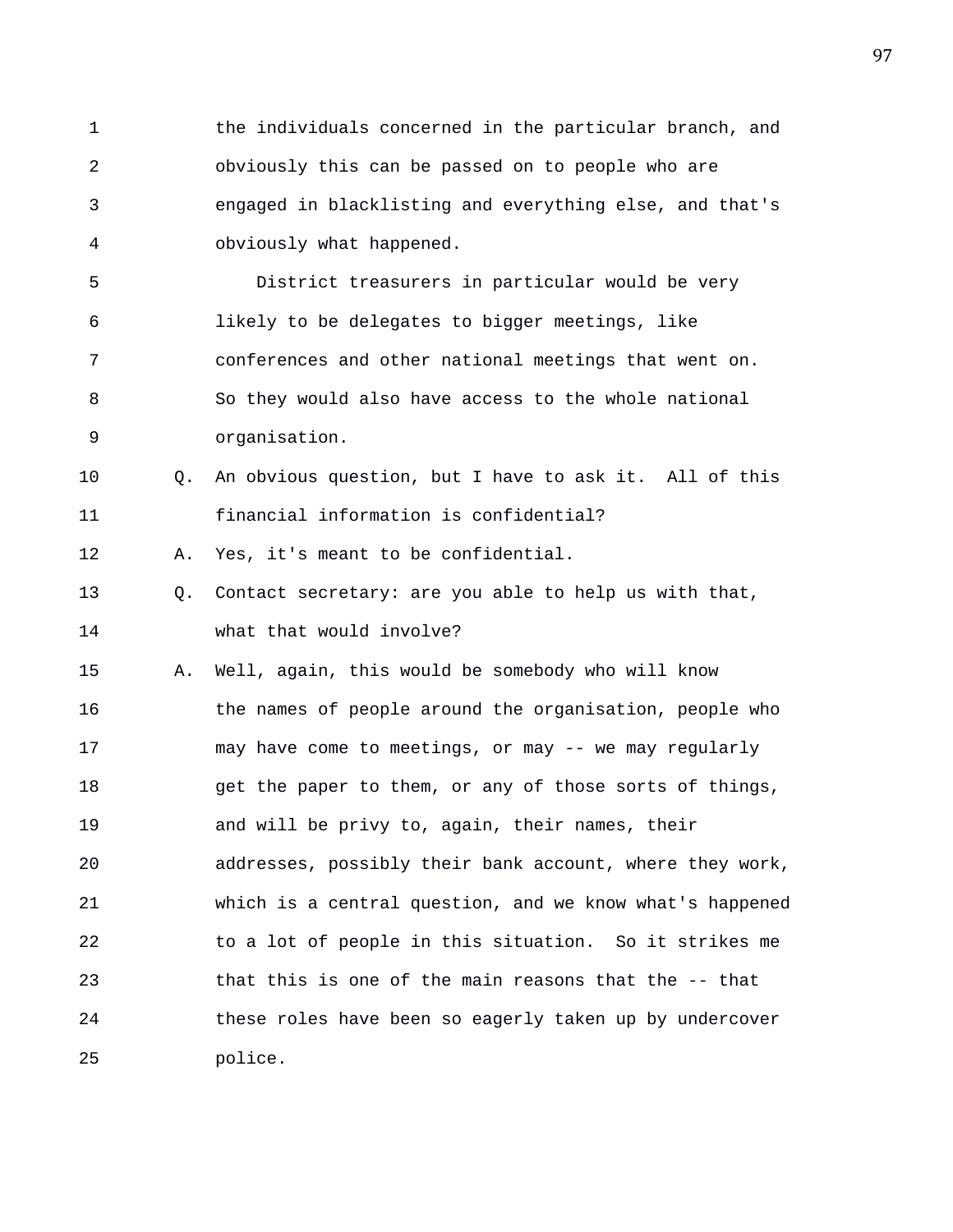- 
- 1 Q. Again, all confidential information?

2 A. It should be, yeah, it should be.

3 Q. Do they get access to any decision-making meetings with 4 this sort of post?

5 A. Definitely with -- at a district level, they almost 6 certainly will be likely to be delegates. It's not -- 7 not necessarily the case, but many of them will be 8 delegates to conferences and to other national meetings. 9 So then they have the access to hundreds of people. 10 They will all go to events like Skegness where loads of 11 the names, obviously, have been passed on.

12 Q. The officer who was a contact secretary was actually at 13 branch level in the Twickenham branch, so is there 14 anything you can tell us about what a contact secretary 15 at branch level is likely to be getting involved in? 16 A. They may or may not be going as delegates. I mean, 17 that's impossible to know at this stage. It's worth 18 saying, the Twickenham branch was, of course, the branch 19 where there was a big argument in -- I can't remember -- 20 1974 or '75, which led to a split in the organisation. 21 So, I think it's interesting that they had somebody in 22 there, and I'm sure that they will have played a role, 23 presumably, in -- not in calming down any argument but 24 in exacerbating it.

25 Q. Socialist Worker organiser: can you help us what that is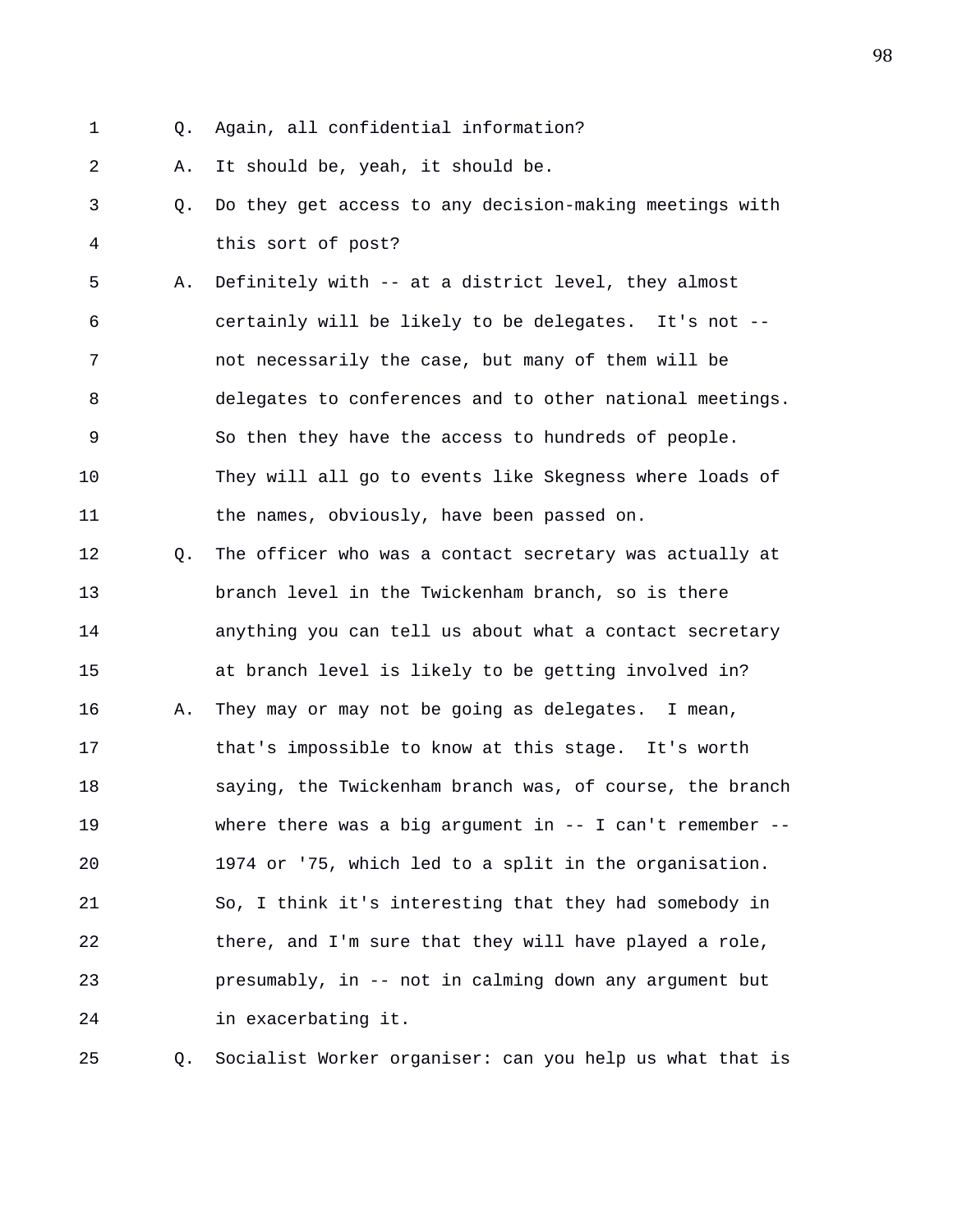1 and what access that gives someone who holds that 2 position, or influence?

3 A. Again, this is something where you'll be responsible for 4 distributing the paper to people, collecting the paper 5 from -- if you're in London, collecting it from what was 6 then the print shop, you will be responsible for 7 organising sales. And it was a very central role in 8 a branch and in a district, the person who did that 9 role. It was a very, very central role. Nearly always 10 you would be, again, at the national conferences and 11 things like that. You'd be -- you might well be 12 introducing meetings and all those kind of things. 13 Q. District social committee.

14 A. Social committee?

15 Q. Yes. This is --

16 A. I don't quite understand that.

17 Q. We know --

18 A. I don't think they had a whole committee for organising 19 social events, but maybe.

20 Q. Well, this is Vincent Harvey, 1976 to 1979 deployment in 21 Walthamstow, and one of the positions we understand he 22 assumed, as well as being a branch and then a district 23 treasurer, was the district social committee. Do I take 24 it you're probably not the best placed person --

25 A. I guess --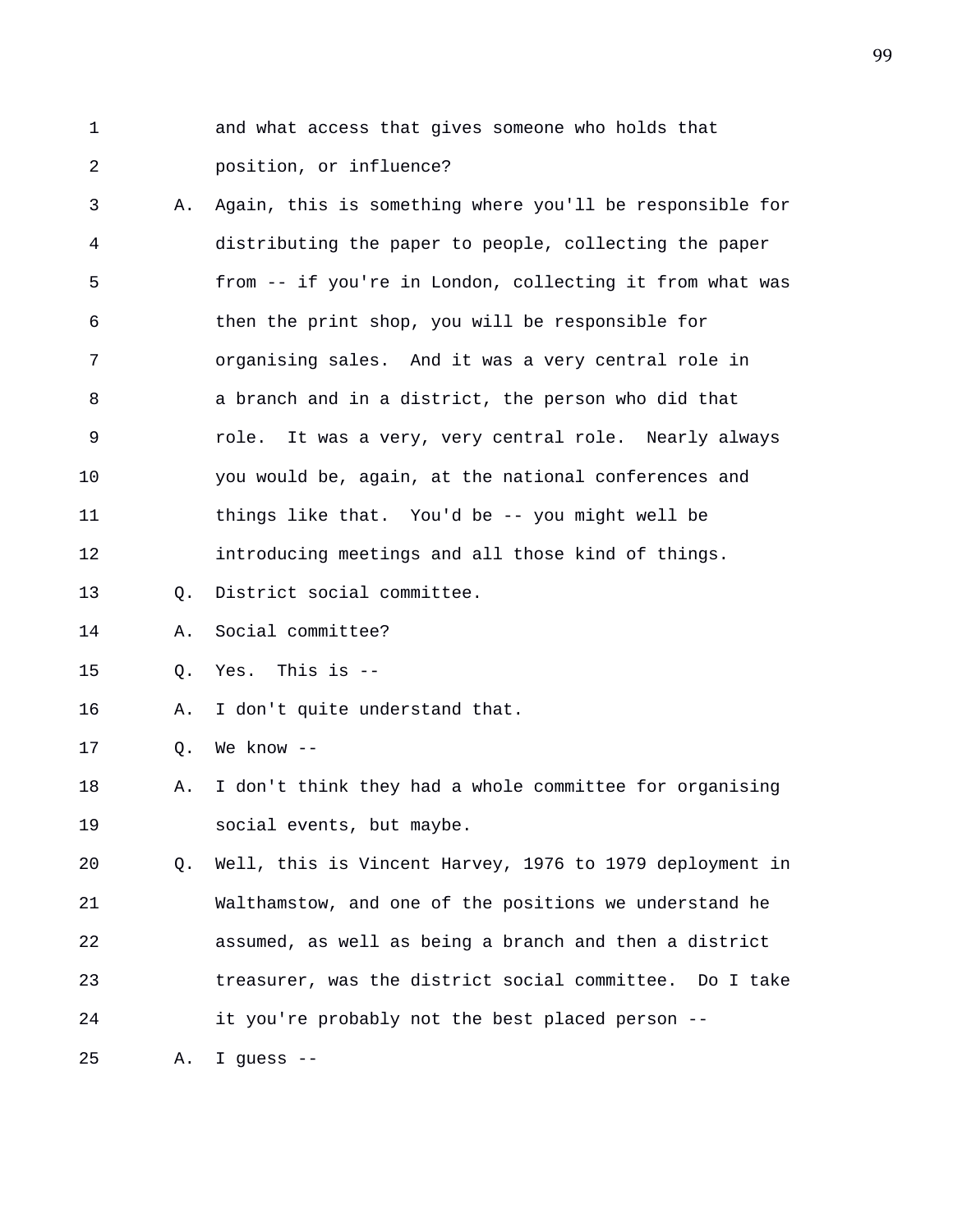- 
- 1 Q. -- to help us with that?

2 A. I guess that means that he organised some social events, 3 but I don't know. And obviously that was part of his 4 whole operation.

5 Q. Headquarters: we know that the officer who used the name 6 "Phil Cooper" infiltrated your headquarters. Can you 7 help us, really to set the scene, what is a headquarters 8 like? Is it small? Is it large? How many people are 9 there?

10 A. When these people were involved, we had a considerable 11 operation in the sense that we had offices which dealt 12 with the political jobs, you know, the Socialist Worker 13 and all those sorts of things. We also had journalists 14 who worked on the paper, but we also had a print shop 15 which was considerable, which had lots of people working 16 there. And those -- so you will be working among 40/50 17 people, probably, at one time. Maybe not quite that 18 many, but not far off, 35 or ...

19 Q. Now, the term "headquarters" conjures up an image of 20 the people at the very top being present. Was that 21 true --

22 A. At one point we had an office, which was about half 23 a mile down the road. And not everybody worked from 24 the office. Some people did, some didn't. Some just 25 worked from home, and only came in for meetings. But by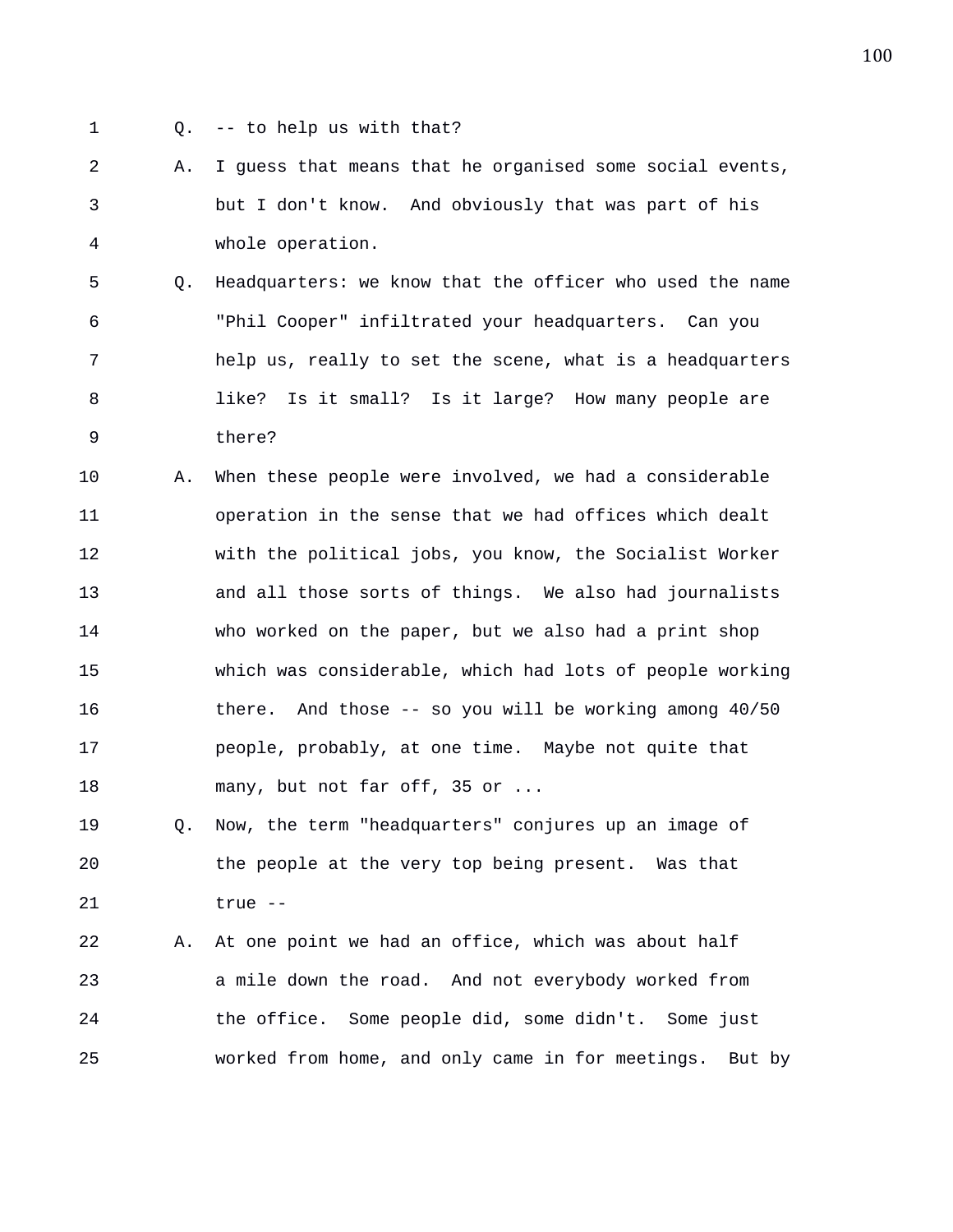| $\mathbf{1}$   |    | and large, the leadership -- or a reasonable section of   |
|----------------|----|-----------------------------------------------------------|
| $\overline{a}$ |    | the leadership would be in the headquarters, yes.         |
| 3              | Q. | Does it follow that "Phil Cooper" would have been         |
| 4              |    | rubbing shoulders frequently with people at the very top  |
| 5              |    | of the organisation?                                      |
| 6              | Α. | Yes.                                                      |
| 7              | Q. | Can you recall doing so?                                  |
| 8              | Α. | Yes, I can, yeah.                                         |
| 9              | Q. | Can you help us with how he behaved and what he did?      |
| 10             | Α. | He behaved in $-$ as with "Colin Clark", these are people |
| 11             |    | who quite -- obviously quite deliberately didn't          |
| 12             |    | particularly get involved in arguments, didn't            |
| 13             |    | particularly do any of those sort of things. They did     |
| 14             |    | a routine, important job in the office. They would have   |
| 15             |    | gone to all the -- they would have gone to the meetings.  |
| 16             |    | They would have gone to meetings in their own district    |
| 17             |    | or branch, and we did have print shop meetings as well    |
| 18             |    | for the whole staff about a range of things, sometimes    |
| 19             |    | more generally political, sometimes about more practical  |
| 20             |    | They would have gone to all of those.<br>things.          |
| 21             |    | And they would have been at social events. If we          |
| 22             |    | went to the pub on a Friday night, or if it was           |
| 23             |    | somebody's birthday, or any of those, they would have     |
|                |    |                                                           |

24 been at all of those, and of course that's important for

25 them in picking up all sorts of things about individuals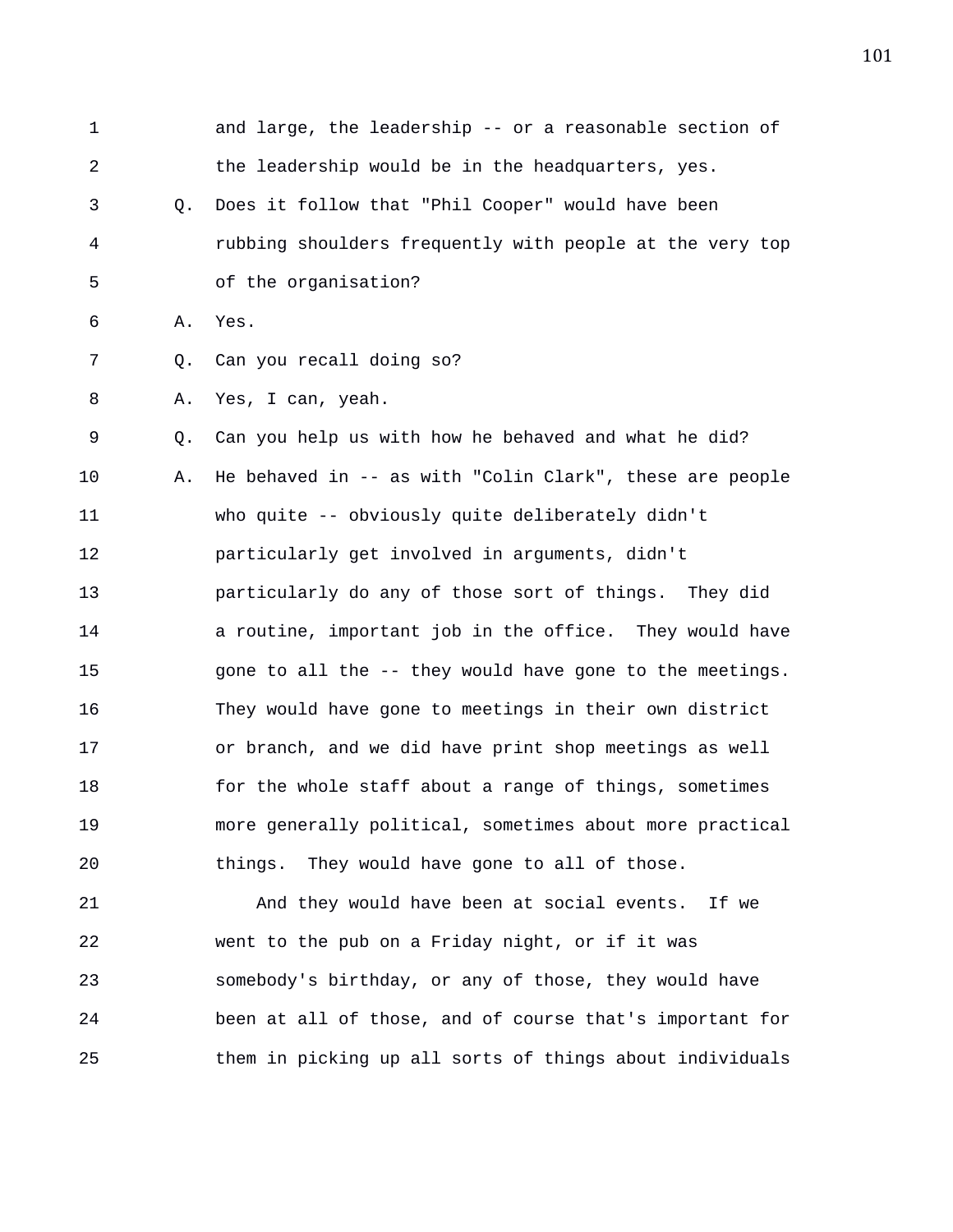- 1 that no doubt they wanted to do.
- 2 Q. Did he keep a high or a low profile?
- 3 A. Fairly low profile, I would say.
- 4 Q. Can you recall whether or not he influenced any 5 decisions?
- 6 A. Well, he didn't influence decisions in the sense that he 7 was a member of the Central Committee or anything else, 8 but he will have had a lot of influence over the kind of 9 things -- access to all -- to loads of information about 10 finance, about names of people, and that, to me, is 11 the most -- is the most damaging thing.
- 12 Q. We'll come back to the documents that he obtained in 13 a moment, but is there anything else you would like to 14 tell us about what "Phil Cooper" said or did or how he 15 behaved?
- 16 A. No, I think he -- as I say, I don't think he was 17 particularly high profile in the job, but of course 18 the -- he didn't need to be so high profile in order to 19 obtain a great deal of information which -- which 20 obviously wouldn't have been given to him if people had 21 had any idea about his role.
- 22 Q. I'm now going to embark upon what's the final stage of 23 my questions today, you'll be delighted to learn, but 24 I'm going to put various documents to you, and the theme 25 is I'm going to put the documents, we'll look at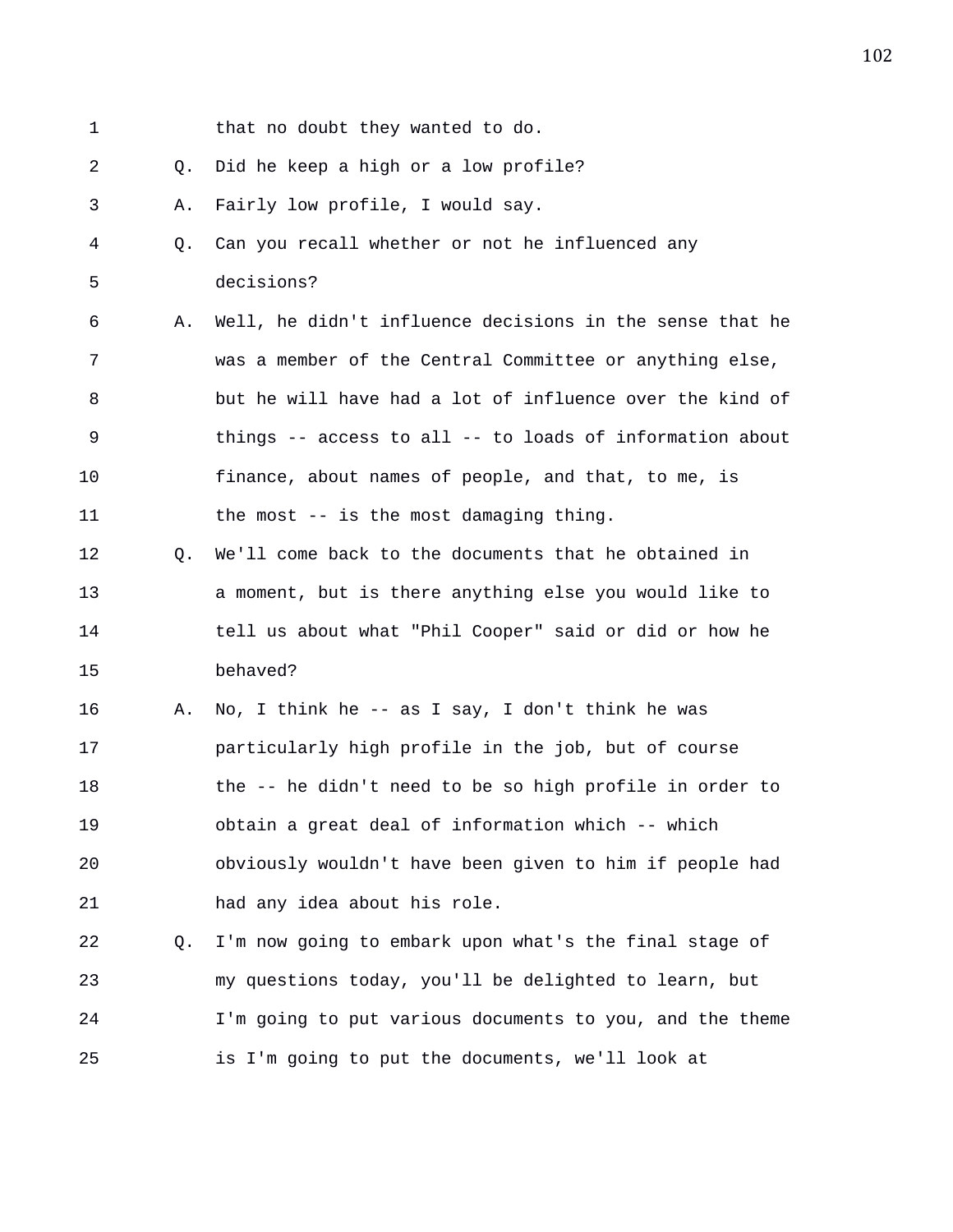1 the documents, then I want to have your reaction to 2 them.

3 I'd like to start with some documents. The general 4 theme is: they're about you. Can we start, please, in 5 volume 1, tab 1. This is {UCPI/11563}. 6 This is an SDS report about a meeting at 7 Holborn Library of the London district of the SWP, which 8 occurred on 15 November 1977. If we could go to page 2, 9 please {UCPI/11563/2}, and then down to the bottom of 10 that page, to look at paragraphs 8 and 9. 11 8 and 9 reads: 12 "After a brief discussion period, the conference 13 moved swiftly into the third session of the day, which 14 featured Lindsey German, the new Central London 15 organiser, who spoke on 'Recruitment and Cadre and 16 Branch Building'." 17 And then paragraph 9 summarises what the officer 18 says it was that you were talking about very much on 19 those lines. 20 It appears, therefore, that the SDS are reporting on 21 you pretty much from the moment that you are promoted in 22 1977. 23 Can we move now to {UCPI/13669}, please. This is 24 volume 1, tab 9. This is a report -- an SDS report

25 dated 14 December 1979. At paragraph 2, it reads: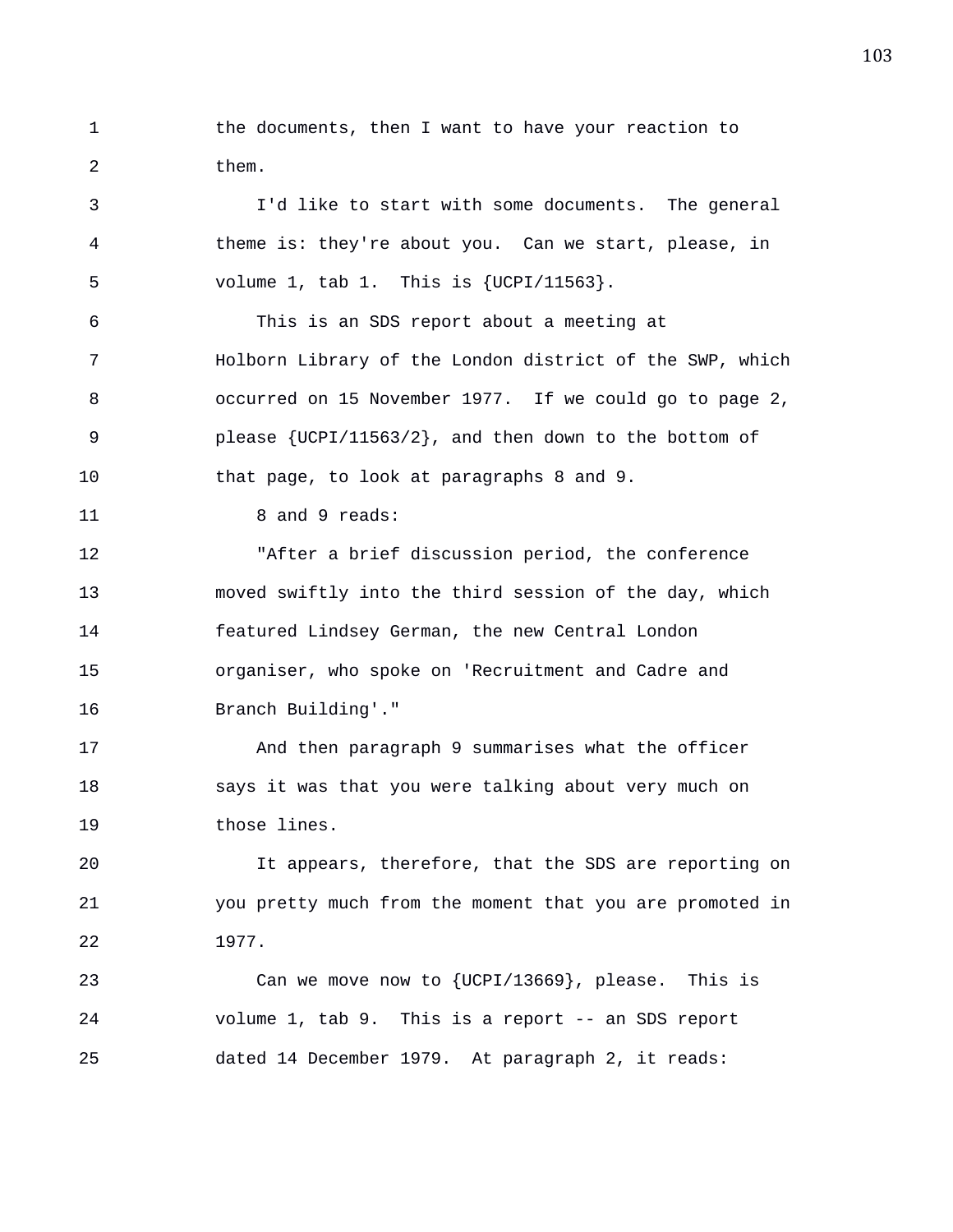1 "At the first meeting of the Central Committee of 2 the Socialist Workers Party which was elected at 3 the 1979 National Delegate Conference, the following 4 areas of responsibility were allocated." 5 And then there's a list of names and 6 responsibilities. You are listed as the women's 7 organiser. Am I right in understanding that this is 8 the first time that the Central Committee met and had 9 been created? 10 A. Sorry, this particular Central Committee? 11 Q. Yes. 12 A. I guess so, yeah. 13 Q. So they seem to have followed your appointment in 1979 14 on to the Central Committee. 15 Can we take that down, please, and go to volume 1, 16 tab 12, {UCPI/13961}. This is a report dated 17 12 May 1980. It reads: 18 "The undermentioned persons were identified as being 19 present at the 'Blair Peach' demonstration held in 20 Central London on Sunday 27th April, 1980." 21 If we move to page 3 {UCPI/13961/3}, there's a very, 22 very long list of names, most of which we've redacted on 23 grounds of privacy, but at the bottom of page 3, your 24 name appears. 25 You knew Blair Peach, didn't you?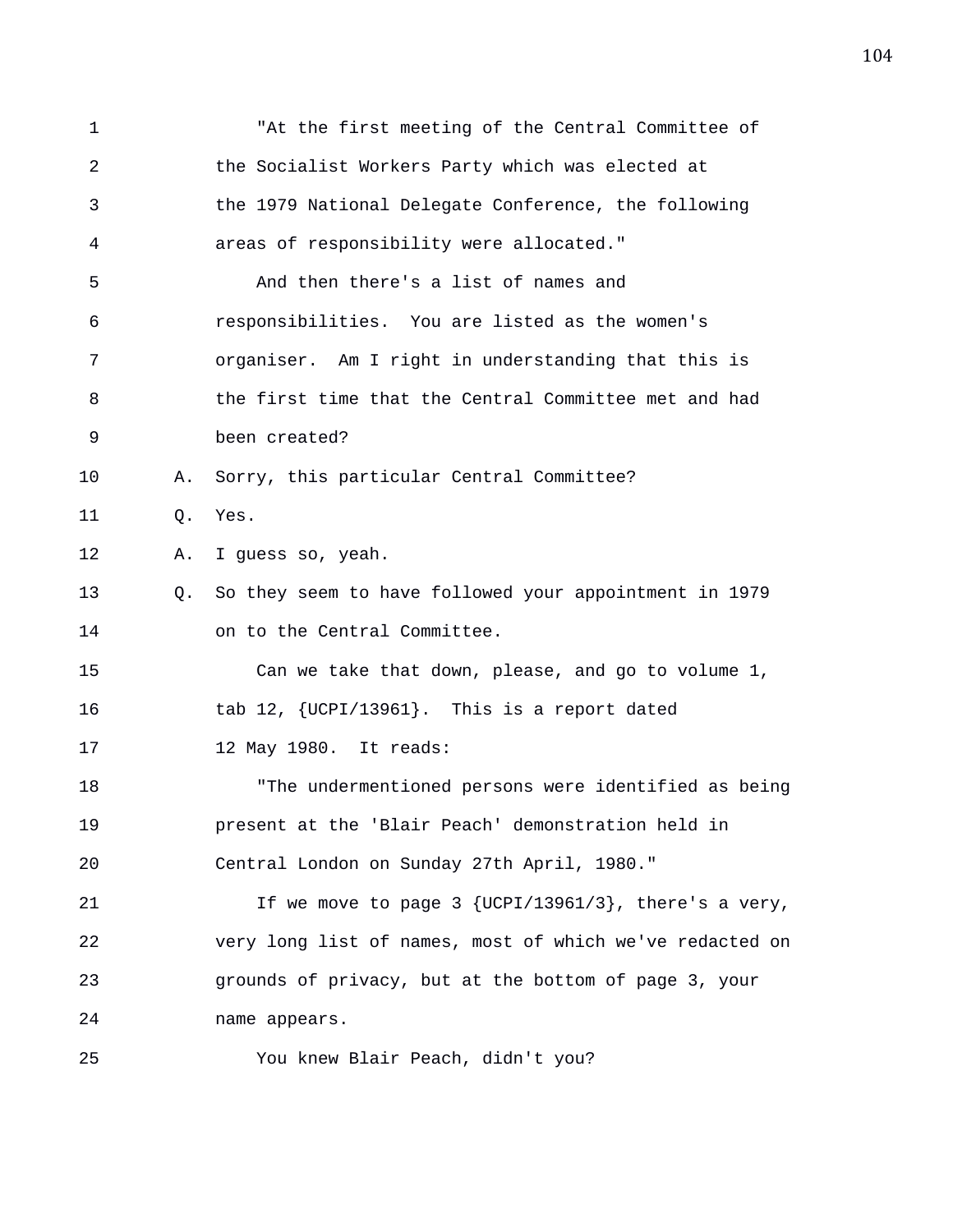1 A. Yeah. 2 Q. And this was a demonstration to mark the anniversary of 3 his death, wasn't it? 4 A. (Nods). 5 Q. There's a report that perhaps we don't need to turn 6 up -- if you can't remember it, I'm happy to turn it up, 7 though -- from 1982, which shows that you'd been 8 reported on for so long that they were asking for an 9 updated photograph of you. 10 A. Okay. 11 Q. Do you recall that? 12 A. I don't recall it, no. 13 Q. Well, let's have a look. It's {UCPI/15986}, volume 3, 14 tab 36. That's dated 7 December 1982. Paragraph 2: 15 "This report brings up to date what is on record 16 concerning the Socialist Workers Party (SWP) under 17 the headings as shown." 18 And if we go to  $\{UCPI/15986/2\}$  and look at 19 paragraph 3, it reads: 20 "The photographs on file of the undermentioned 21 persons are no longer a good likeness and require 22 updating." 23 And then your name is one of two that appears there. 24 Staying with volume 3, Sir, if we can go to tab 45. 25 And on the display, if we can take down the current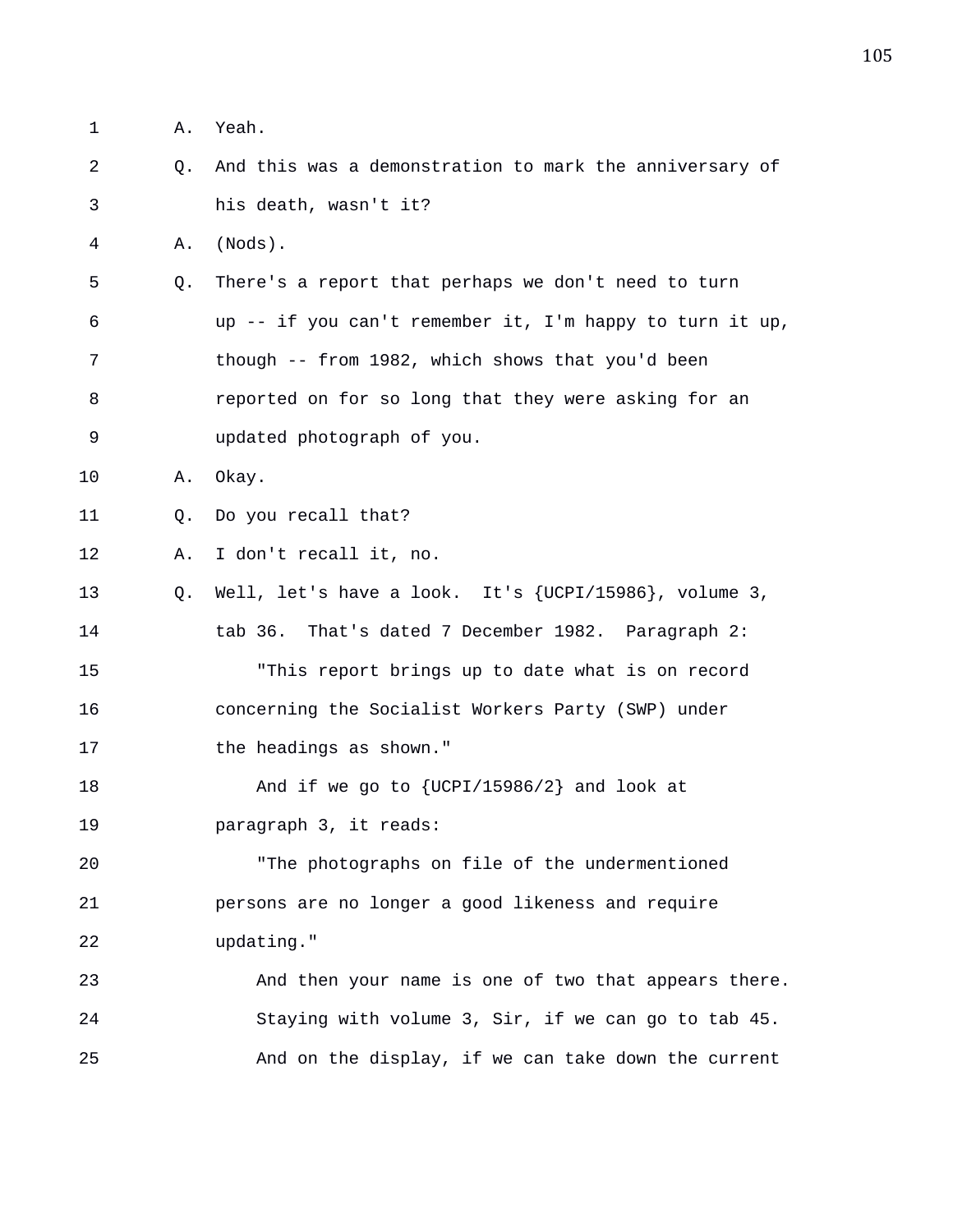1 document and replace it with {UCPI/19408}. This is 2 a report dated 24 August 1983. It's a report about you. 3 It says that, at paragraph 2:

4 "Lindsey German, Central Committee member of 5 the Socialist Workers Party ... has moved to ..." 6 Then we've redacted the details. It provides 7 a telephone number and it says who you are sharing your 8 address with and provides some details about that 9 person, including membership of the SWP and the role 10 within the party.

11 Paragraph 3 reads:

12 "German first met [Privacy] on the 1981 Right to 13 Work march from Liverpool to Blackpool.

14 [Privacy] became an SWP member whilst on this march and 15 has since experienced a meteoric rise within the party." 16 Having shown you those documents --

17 A. Could I just -- sorry. Sorry, you carry on. I just 18 wanted to query this, but anyway ... yeah.

19 Q. We were just getting to the point where, having shown 20 you that barrage of documents about you, I want to give 21 you the opportunity to react whether -- on points of 22 factual accuracy, but, just as importantly, what your 23 reaction is to all of this reporting about you. 24 A. Well, can I first say on this last one, the point 3 is

25 completely inaccurate. I didn't first meet the person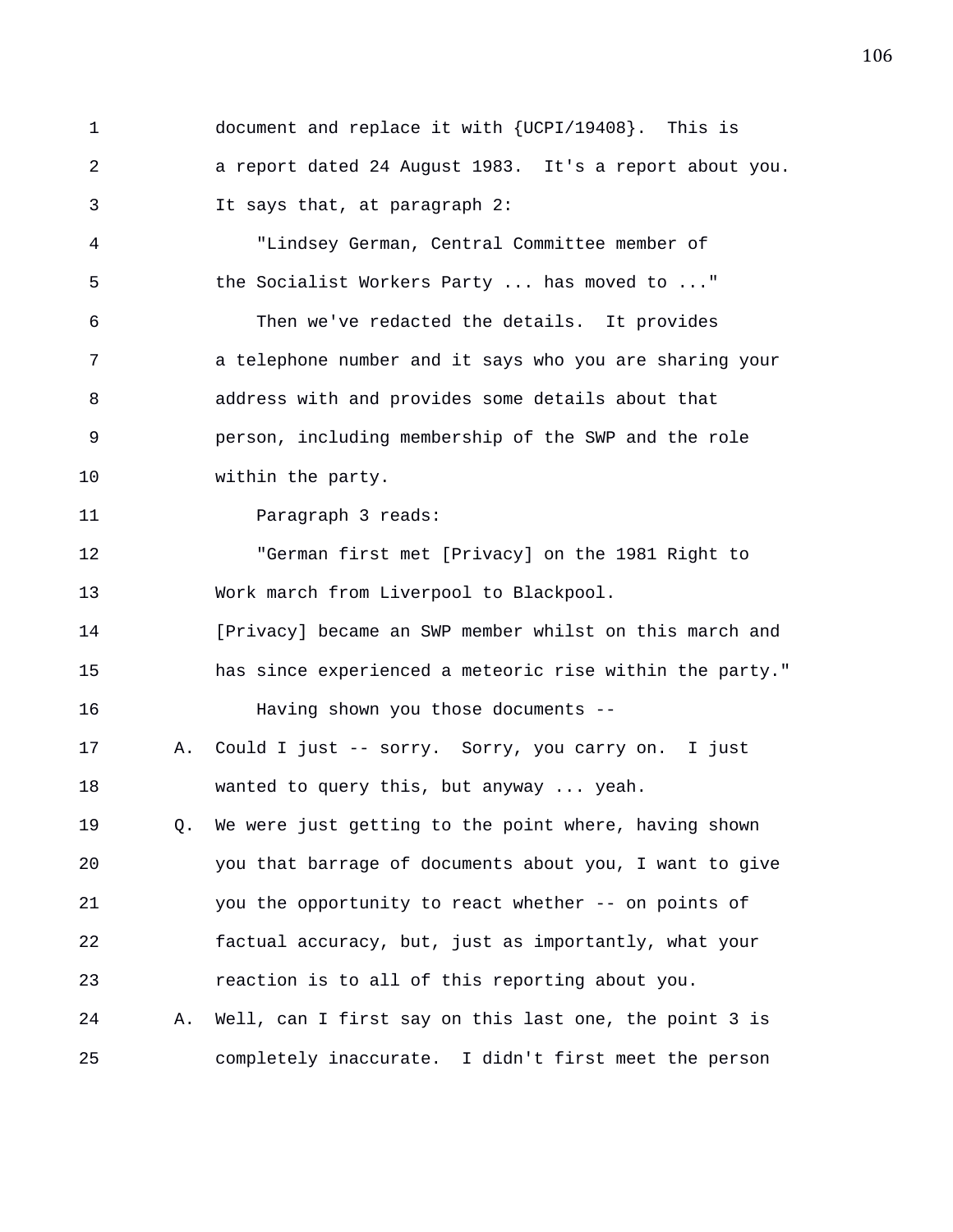1 on the Right to Work march. He didn't become an SWP 2 member while on the march; he was already a member. And 3 he was an organiser in Scotland and then became an 4 organiser in London. So he had no meteoric rise within 5 the party. So it's tripe, really, that whole -- that 6 whole bit.

7 You know, I feel -- I feel -- with this particular 8 thing about my address and who I lived with, I feel it's 9 a completely unjustified intrusion. I've always been 10 electoral register, I had a mortgage at the time, it's 11 hardly, you know, that I'm moving from house to house 12 and that you can't find me. All of this was completely 13 in the public record.

14 I don't see the point of the -- these kind of 15 reports, which basically are both inaccurate and -- and 16 quite pointless. And I felt this about a lot of various 17 things that I've -- I've seen, which have been things, 18 many of which, were in the public record. You know, 19 the annual event at Skegness was advertised in 20 the Socialist Worker, Marxism was advertised in 21 the Socialist Worker, there was no secrecy about it, so 22 what on earth they think is the value of this is -- is 23 beyond me.

24 But I wanted to particularly pick up, actually, on 25 the Blair Peach demonstration, because I feel -- just to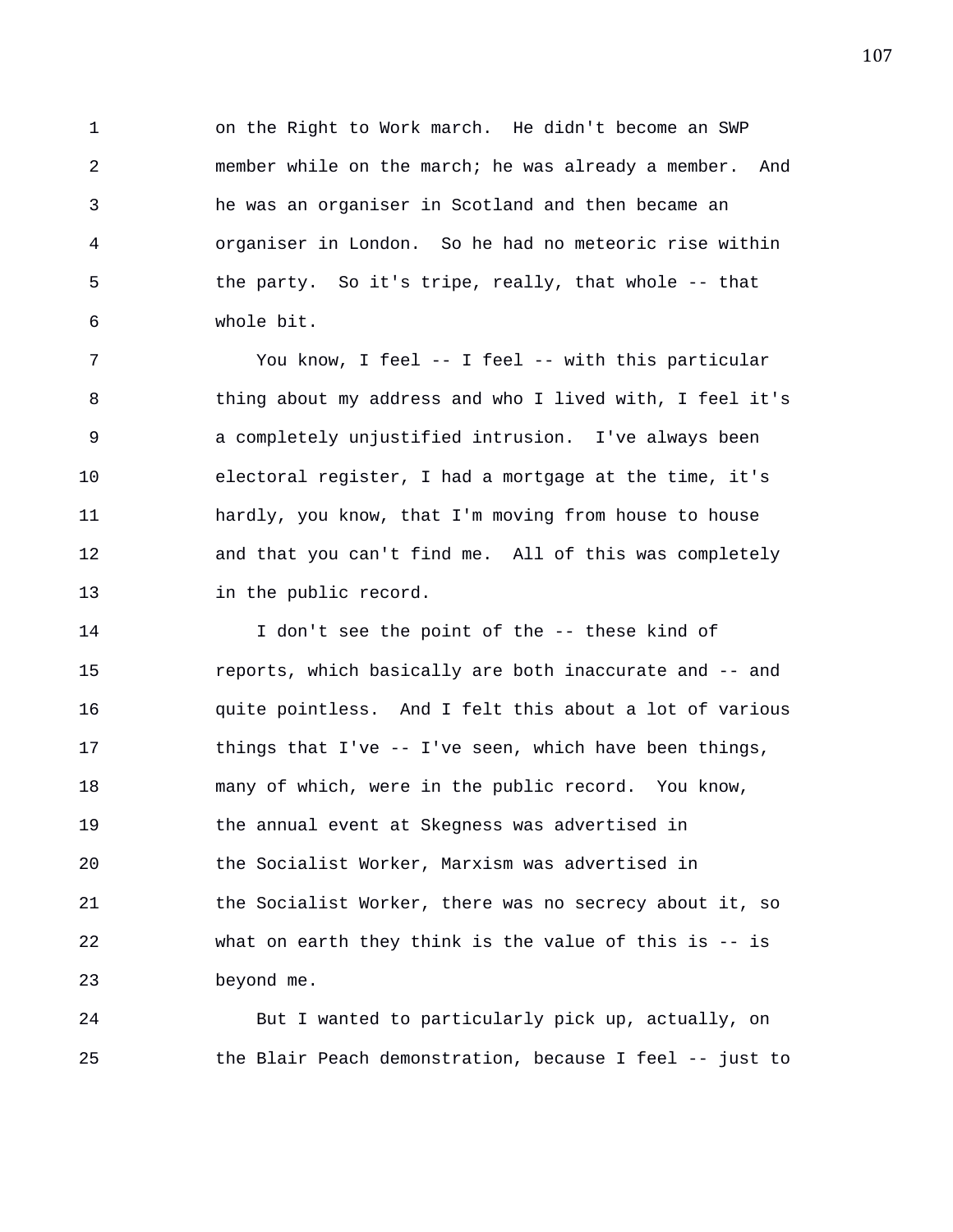1 give people the background, I knew Blair, he was 2 a neighbour of mine at the time, and I would see him -- 3 I wasn't a close friend of his, but I would see him in 4 the pub, I would see him at meetings and things like 5 that. I didn't go on the Southall demonstration, 6 because I was ill, but my partner at the time did and 7 said it was one of the most violent demonstrations he's 8 ever been on. I know you have a witness statement from 9 somebody who was on the march, which -- where she had 10 her head cracked open with a police truncheon. We know 11 that Blair was murdered by police and that's -- that's 12 not disputed now, that's the truth. We know they went 13 tooled up, again, if you look at the report from the -- 14 that was given by -- the Amnesty report.

15 We also know from some of the statements in these 16 **reports how contemptuous they were of -- of the people** 17 who were demonstrating. Particularly, there's 18 a reference to just after Blair died when his funeral 19 took place. Now, that was a funeral of thousands and 20 thousands of people who marched through East London 21 where he lived and where he taught in the school there, 22 and he was buried in -- in a cemetery just -- just in 23 Bow. It's described -- in the report it's described 24 as "mourners" in inverted commas, which I regard as 25 a tremendous affront, particularly since the police were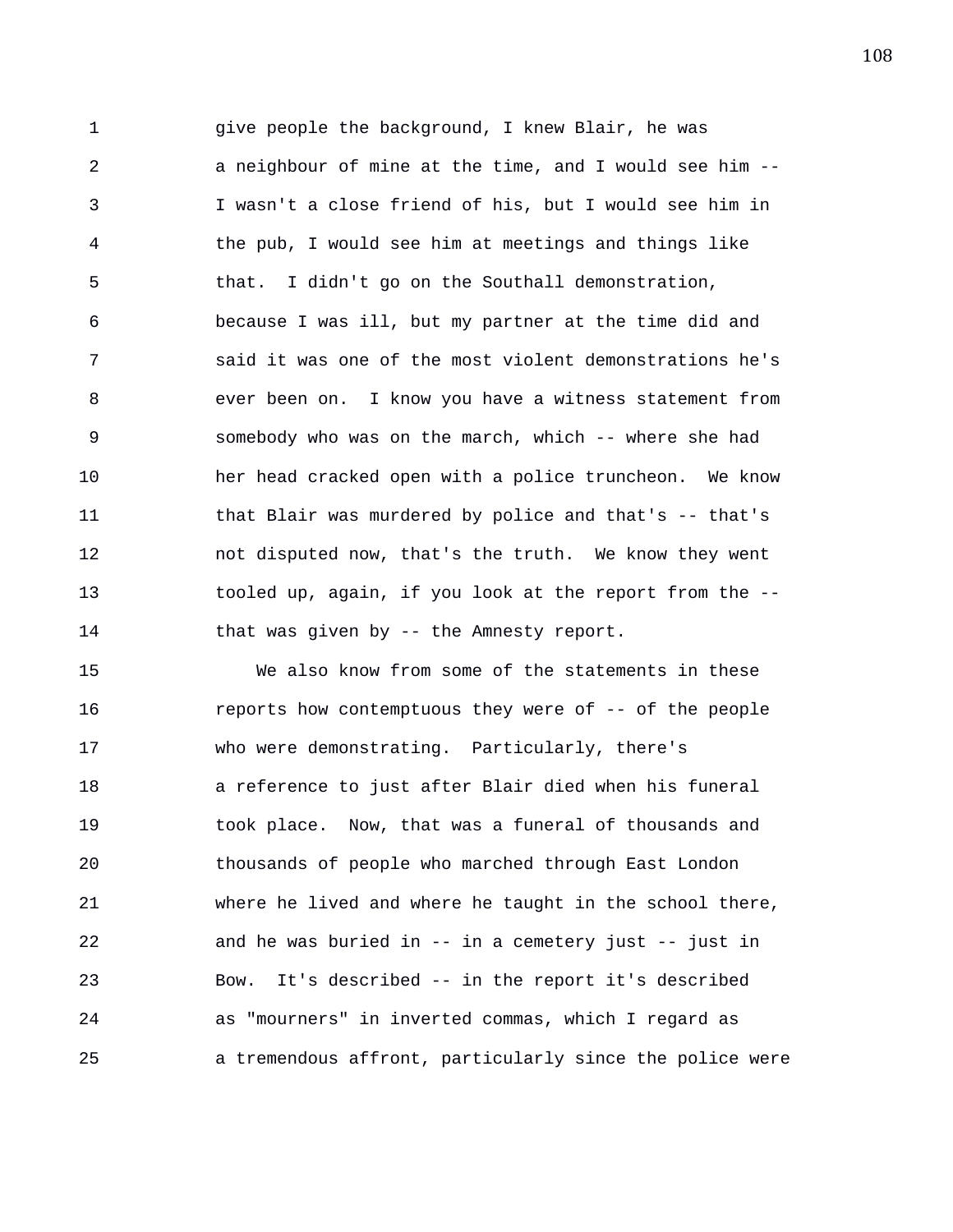1 responsible for his death. It's said we used 2 the demonstration for our own ends, our own political 3 ends, which is the whole kind of basis of these kind of 4 arguments.

5 And I think for the following year when we had 6 a commemoration march, to have so many people listed as 7 subversive, as any of these things, I think is a -- is a 8 completely disgrace really, and I think it tells you 9 something about the mindset of the people who were doing 10 this undercover policing and just the way in which they 11 regarded demonstrators.

12 And just the final point on that, I notice that one 13 of the undercover police was warned off going on 14 the Southall demonstration because the uniformed police 15 were going to crack down on it, and that's something 16 that I think tells us a great deal.

17 So, I feel with these really that they are -- 18 they're symptomatic of a much, much bigger problem which 19 I think needs to be addressed by the Inquiry, which is 20 the way in which the police treated people who were 21 going about perfectly legitimate political activity in 22 an absolutely appalling way.

23 MR BARR: Thank you.

24 Sir, would this be a convenient moment to break for 25 lunch?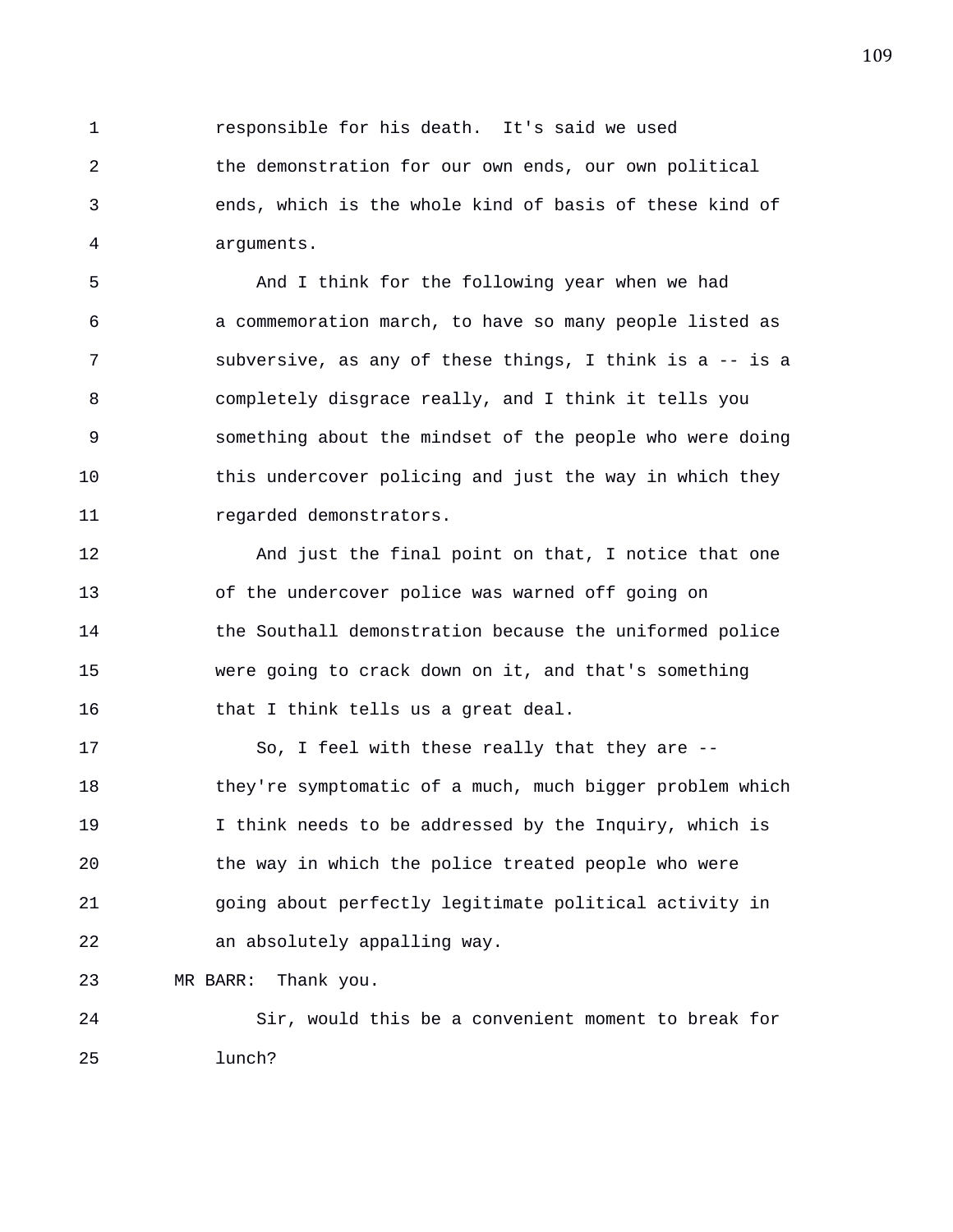1 THE CHAIRMAN: Certainly it would. We'll break until, by my 2 watch, 2.05, to give us a full hour. 3 Are you content with that? 4 A. I'm fine, thank you. 5 THE CHAIRMAN: Good. You're not finding -- you appear to me 6 to be giving your best without undue difficulty, but if 7 that's wrong, all you ever have to do is to say and 8 I can break to allow you to take a break. 9 A. Thanks very much, but I'm fine. Thank you. 10 THE CHAIRMAN: Good. Then we'll resume at 2.05. 11 (1.03 pm) 12 (The short adjournment) 13 (2.05 pm) 14 THE CHAIRMAN: Mr Barr. 15 MR BARR: Thank you, Sir. 16 Ms German, before the lunch adjournment, we were 17 speaking about documents which really named you. Now 18 that we've had what I hope was a good lunch, we can go 19 to Skegness, and I would like to show you two SDS 20 reports about the SWP's Skegness rallies. 21 These were an annual event, weren't they, held at 22 Easter? 23 A. That's right, yeah. 24 Q. Can we look, first of all, at a document from 1980. 25 Volume 2, tab 15, {UCPI/14551}.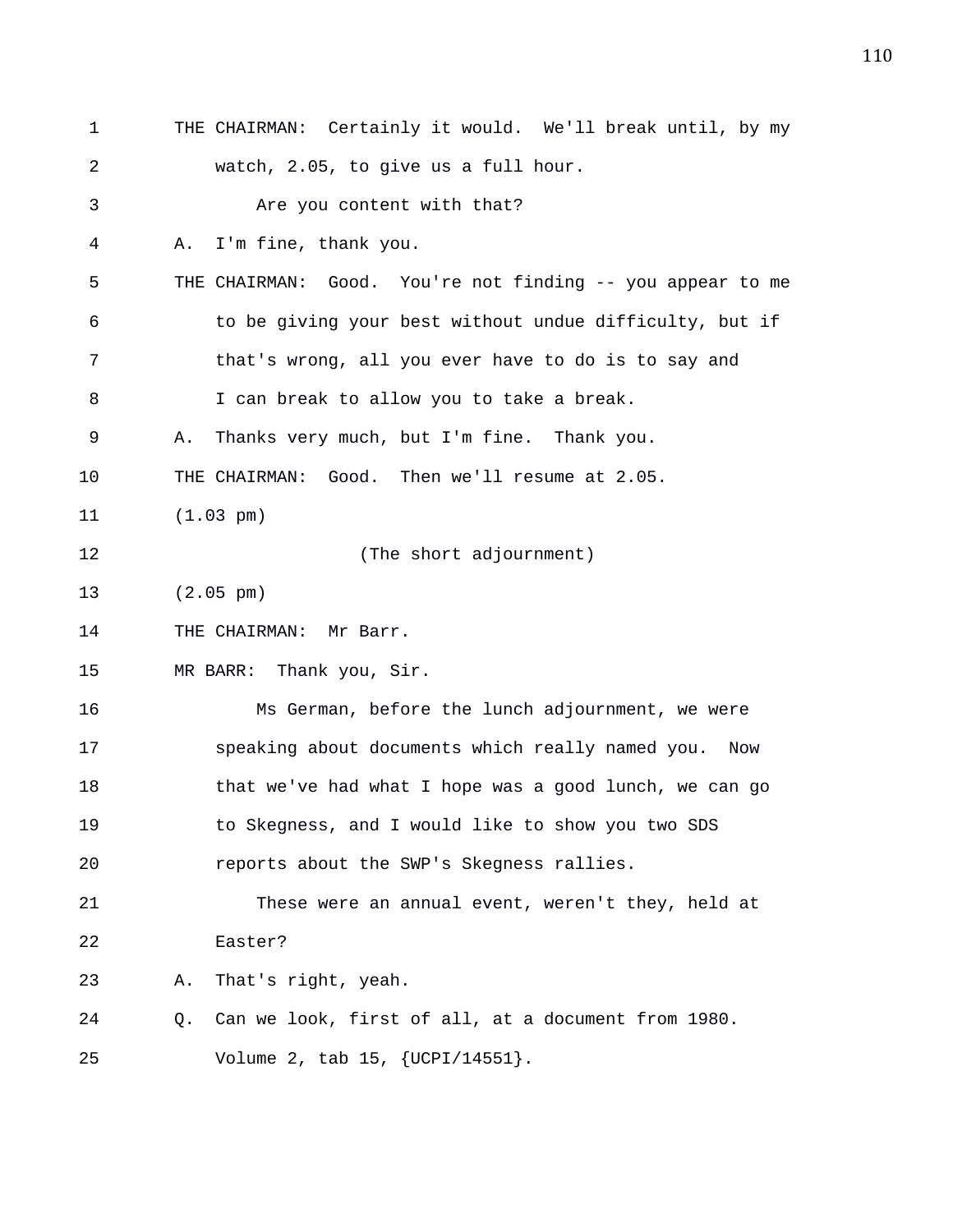1 Now, this is the cover page of the report, which is 2 dated 25 September 1980, referring to the Easter 1980 3 rally.

4 At paragraph 3, it says:

5 "Submitted with this report is a list, received from 6 a reliable source, of those persons who registered for 7 the rally and took up residence at the holiday centre 8 for the weekend."

9 Thereafter, there is a very long list, running to 10 about 50 pages, of attendees.

11 11 If we go over one page to {UCPI/14551/2}, we see an 12 example of what I would call an "ordinary" page, which 13 has names, district and then references.

14 But I'd also like to go to page {UCPI/14551/49}, 15 please. Here, towards the end, we have a page where 16 you've got names down the side, on the left. But then, 17 under the heading "District", only some of the names 18 have a district by them. And a lot of them -- a lot of 19 the entries seem in fact to describe instead what 20 the person did. And there are a number of entries which 21 say "Entertainer", and a number which say "Individual". 22 Was this an event that you could attend if you were 23 not a member of the SWP? 24 A. Yes, that's right, you could.

25 Q. And if we look at the first time "Individual" appears,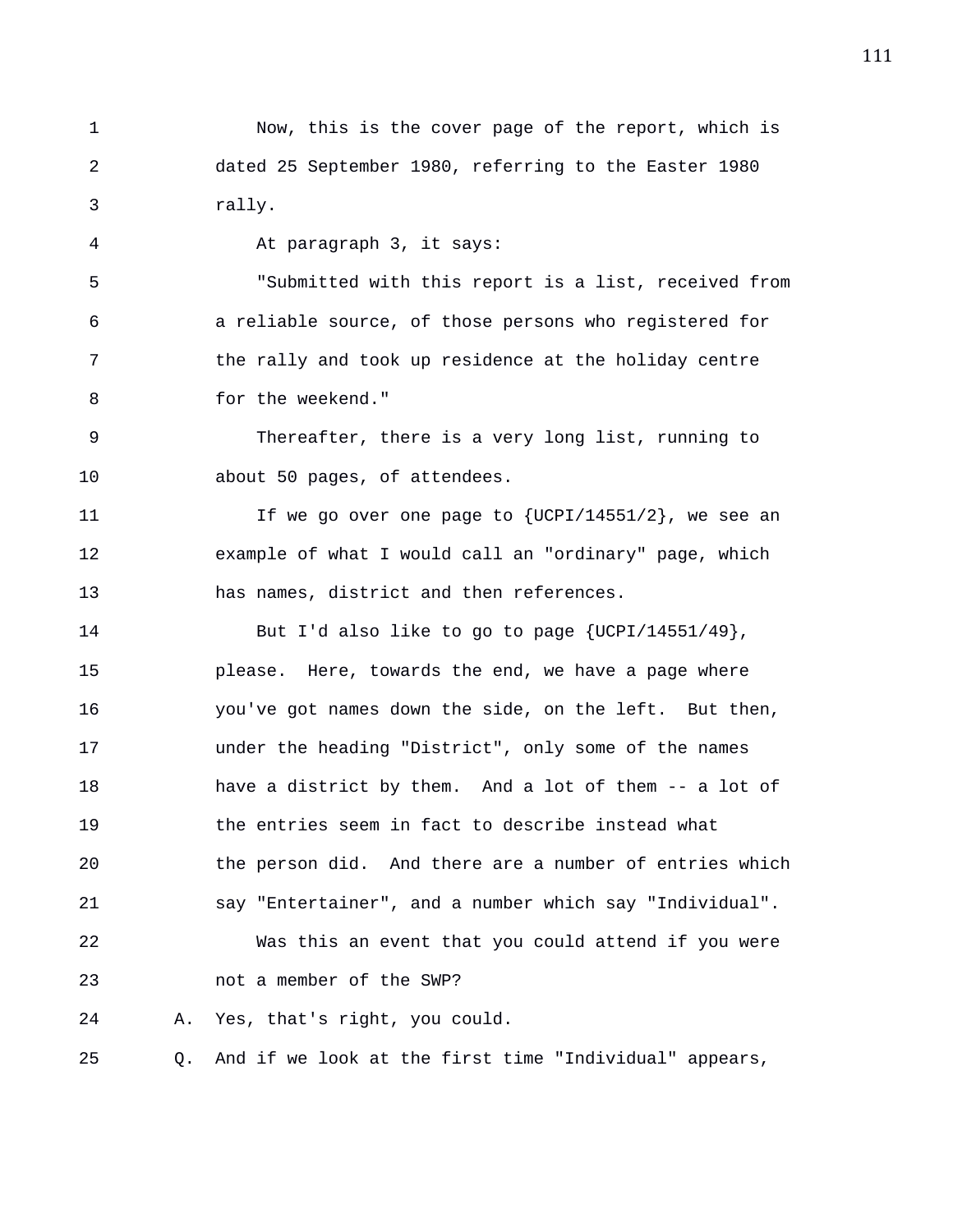1 the highest entry, we see under "Reference" it says "No 2 trace". Is it possible that somebody attended 3 the Skegness rally in Easter 1980 who was not a member 4 of the Socialist Workers Party and had never come to 5 the attention of Special Branch before? 6 A. Yes, that's quite possible. 7 Q. And the entertainers, were they members of the SWP, or 8 did it vary? 9 A. Not necessarily. They would be musicians or comedians, 10 and things like that. 11 0. Thank you. 12 That can be taken down. 13 Can we go to 1982, please. That's volume 2, tab 27. 14 And the number for that is {UCPI/18180}. This is dated 15 14 May 1982, and paragraph 1 reads: 16 "Submitted herewith is a list, obtained from 17 a secret and reliable source, of all adults, from 18 the London area, who attended the Socialist 19 Workers Party ... annual rally which was held at 20 Skegness from 9th to 12th April ..." 21 And then there are pages of names and also documents 22 that were emanating from that event. 23 Were the attendance lists for both those events 24 confidential? 25 A. Yes.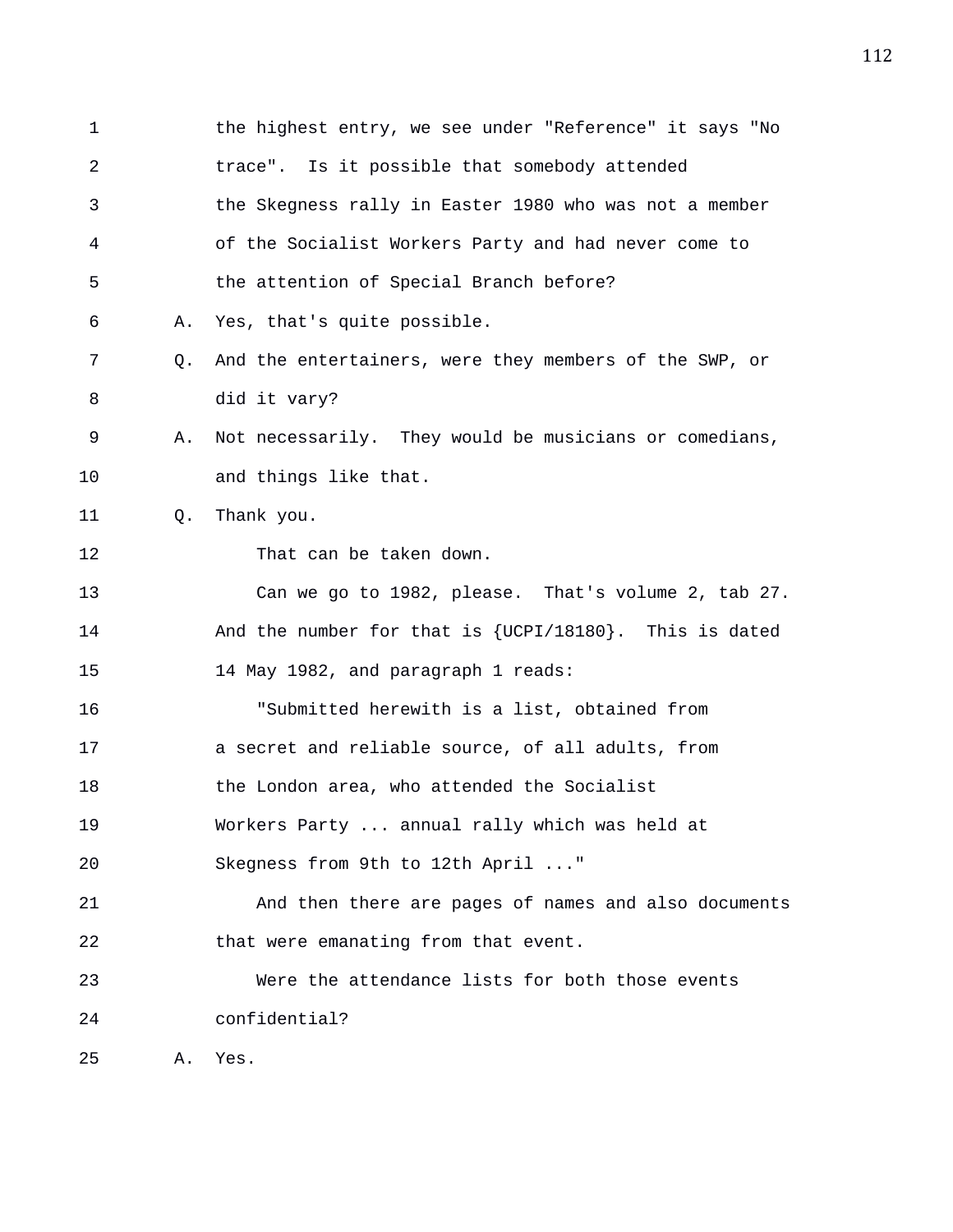1 Q. Can we now move from Skegness to the 1980 National 2 Delegate Conference. That's volume 2, tab 16, 3 {UCPI/16148}. This is dated 13 January 1981. It's 4 a report on the National Delegate Conference of that 5 year. It's a very long report. And I can take you 6 straight to the bottom of the present screen for 7 the question I want to ask you. There are listed -- 8 there's a guide to what documents are attached to 9 the report. The first one "Documents 1 to 10": 10 "Additional Information Sheets concerning 11 confidential statistics on party membership, activities, 12 and publications." 13 So they were indeed confidential, weren't they? 14 A. They weren't -- they weren't of individual names. They 15 will have been of how many people had joined, how many 16 people had left, and so on. So it wouldn't have been in 17 breach of individual people's names. 18 Q. But these are statistics -- 19 A. Yes, there will be -- there will be how many papers were 20 sold, and so on. 21 Q. Yes, I'm moving from the names that we saw in Skegness 22 to -- this is more about information about the party. 23 Confidential party information. These are internal

24 statistics about the state of your party, aren't they? 25 A. That's right.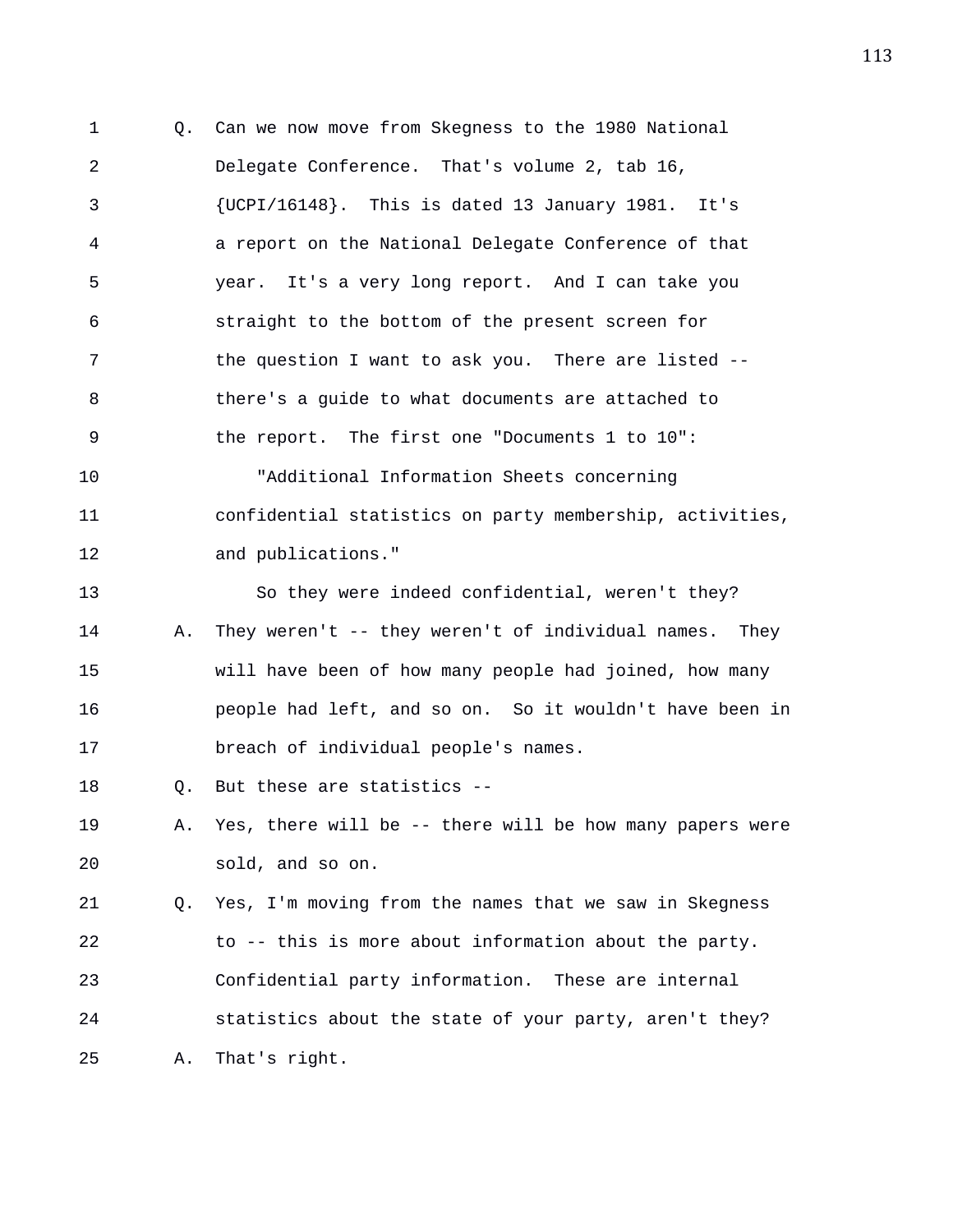- 1 Q. And those are confidential?
- 2 A. (Nods).

| 3  | 0. | A mixture of party and personal affairs, if we go to     |
|----|----|----------------------------------------------------------|
| 4  |    | tab 17, {UCPI/16582}. This is a document dated           |
| 5  |    | 3 April 1981. It reads:                                  |
| 6  |    | "Submitted herewith is an up-to-date list of             |
| 7  |    | the secretariat (and their telephone numbers) of the SWP |
| 8  |    | National Office. The list was circulated with the SWP    |
| 9  |    | weekly information sheet dated 31.3.81."                 |
| 10 |    | And then there's a list of names and details.            |
| 11 |    | These are people that "Phil Cooper" would have been      |
| 12 |    | working with?                                            |
| 13 | Α. | Some of them, yes, he would have been.                   |
| 14 | Q. | Again, confidential?                                     |
| 15 | Α. | Well, yes. They -- they should have been confidential.   |
| 16 |    | That shouldn't have been available, the phone numbers,   |
| 17 |    | or -- or any other details about them.                   |
| 18 | Q. | Finally, volume 2, tab 20 $\{UCPI/16619\}$ . This is     |
| 19 |    | 30 September 1981. It reads, paragraph 2:                |
| 20 |    | "The persons listed in the Appendix are shown in         |
| 21 |    | the records of the Socialist Workers Party  at their     |
| 22 |    | National Office "                                        |
| 23 |    | It gives the address:                                    |
| 24 |    | " as holding positions in the SWP as shown."             |
| 25 |    | And there's a very long list of different people in      |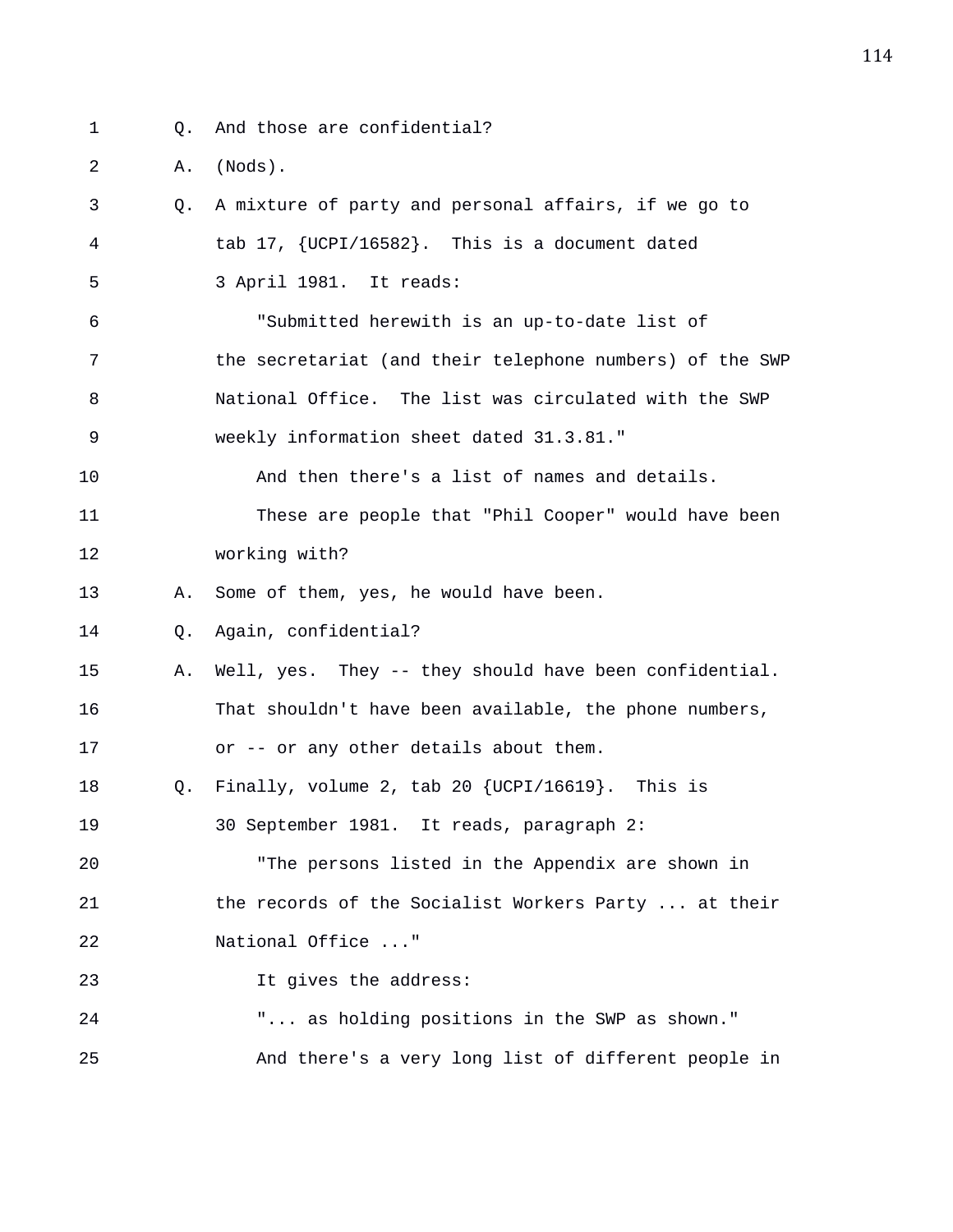1 different positions. Would it be right to say that some 2 of these positions will have been a matter of public 3 knowledge and some of them would not? 4 A. Yes, it's probably a combination of both. 5 Q. But your records were themselves confidential? 6 A. Yes. 7 Q. Having put to you a series of documents containing large 8 numbers of data, some of it personal, some of it not, 9 what is your reaction to that reporting on your 10 organisation, its members and those associated with it? 11 A. Well, I think -- let's just take Skegness first. 12 Skegness was a weekend which was meant as a kind of 13 combination of social holiday and political event. It 14 attracted a lot of people who weren't SWP members, 15 including people's partners, and obviously lots of 16 children came, and people who just wanted that mixture 17 of things. And therefore a lot of those names that have 18 been passed over will have been of people who weren't 19 SWP. And as you said, may well not have been on any 20 list or any -- under any scrutiny from anybody. 21 So I think that is a breach of their -- their 22 details. 23 It's also -- it really misunderstands the whole kind 24 of event. This was an event which we were open about,

25 which people came to. Some people didn't go to any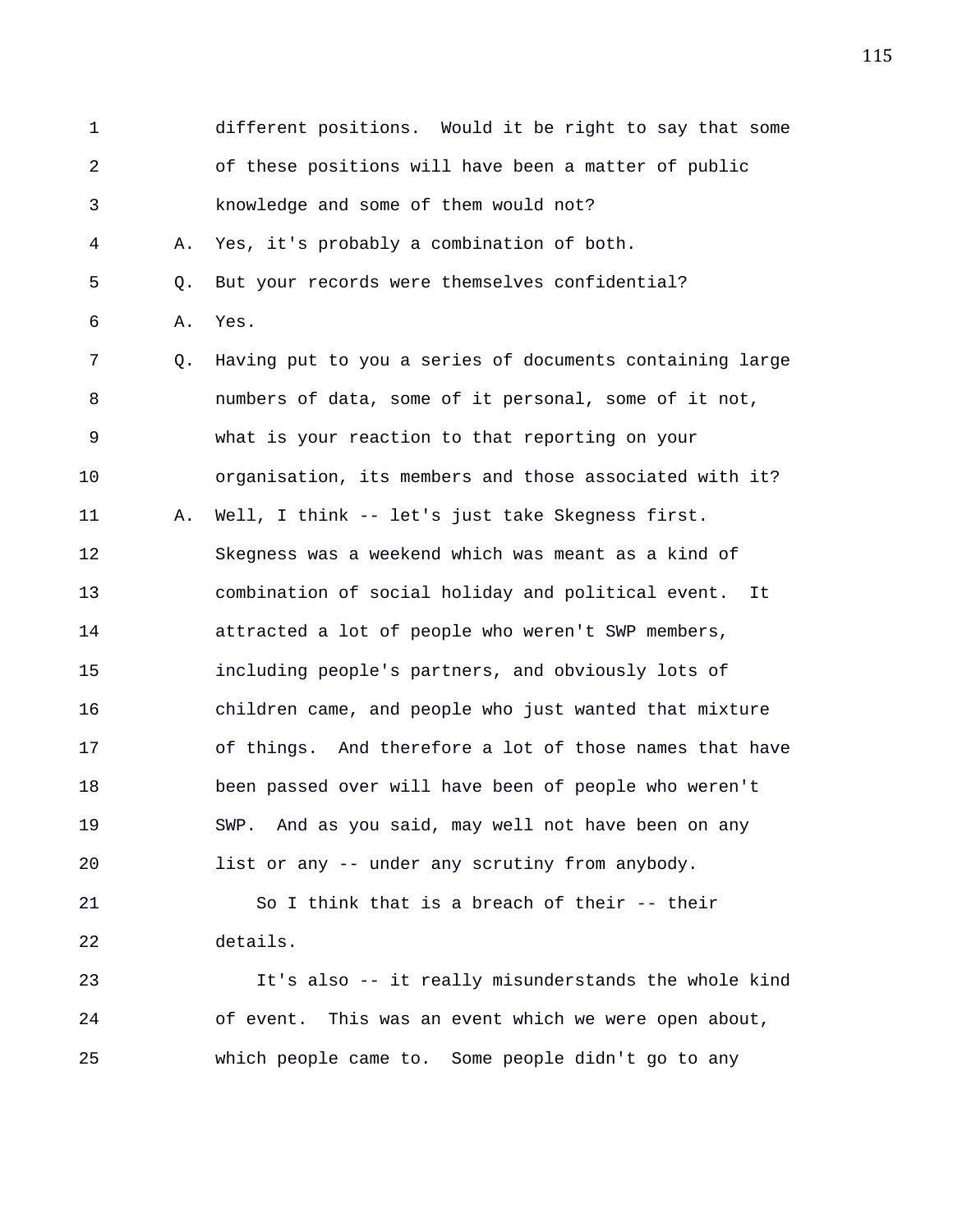1 meetings. They -- you know, maybe they just went there 2 because they just wanted to have a good time and their 3 partners were going to meetings. There was absolutely 4 no justification for what was done.

5 In terms of the party conference, again, most of 6 these pieces of information didn't need to be given to 7 anybody. As I've repeated on a number of occasions, 8 these were -- people were engaged in activity which was 9 perfectly above board and perfectly acceptable to 10 anybody to be doing. And I find it quite amazing that 11 these are -- you know, so many of these names have been 12 handed over. And where would that have ended? It would 13 end with them being blacklisted, not being able to get 14 jobs and suffering detriment in all sorts of ways to 15 their -- to their lives.

16 Q. Standing back now, you, I think, are well aware of 17 the evidence that's been given in the earlier phases 18 about infiltration of the SWP and the fact there were 19 a large number of undercover police officers who did 20 infiltrate the SWP in the tranche era. And we've seen 21 that there was infiltration at branch level, district 22 level, and to some extent at national level, for most of 23 the Tranche 1 era.

24 Could I ask for your reflections, please, on 25 the scale and duration of infiltration into your party.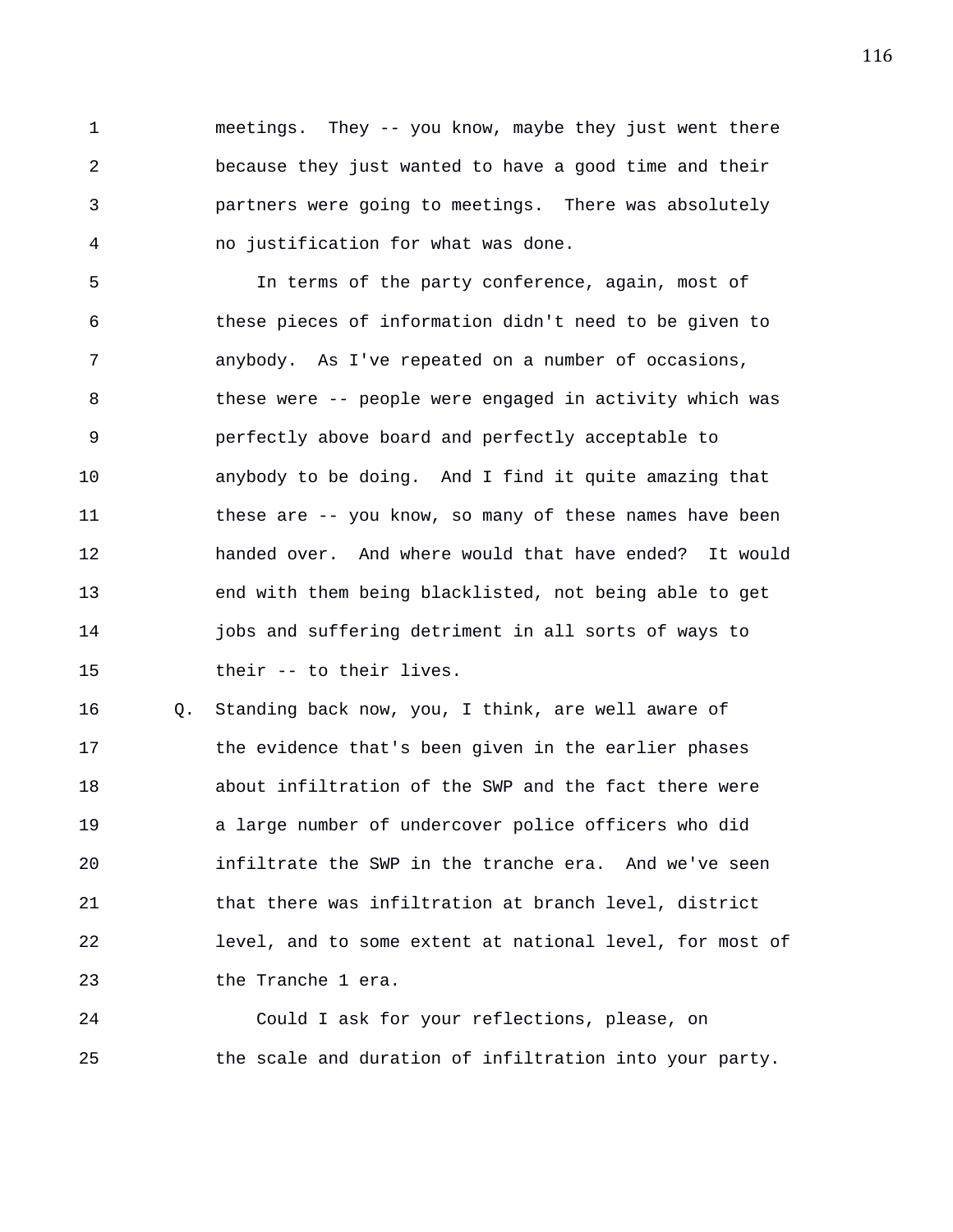1 A. Well, I think it -- as I've said, I don't think it was 2 justified. I don't see why any of this information 3 needed to be passed on. And the only conclusion that 4 you can draw from people infiltrating, whether it's at 5 national level, or indeed at branch or district level, 6 is that they were looking to find things, that simply 7 they wanted to put the left in a very bad light. That's 8 the conclusion I draw.

9 And I feel that there's a very great difference 10 between the infiltration of the SWP and any surveillance 11 of the National Front, for example, which there simply 12 wasn't. And that was clearly a decision that was taken.

13 So you have to see this, I think, as politically 14 motivated. And I think you have to see it as trying to 15 put the left in the light that they're to blame. And 16 the whole sort of -- if you read many of the reports, 17 the whole tenor of them is that the SWP was piggybacking 18 on things, was using organisations, all this sort of 19 thing. And very -- no evidence is really given to prove 20 that. So I would say that there was a big effort put 21 into this for very, very little results in terms of any 22 information that was found, because most of that 23 information could have been very clearly found in 24 completely legitimate ways, which would have saved this 25 infiltration and would have saved a great deal of public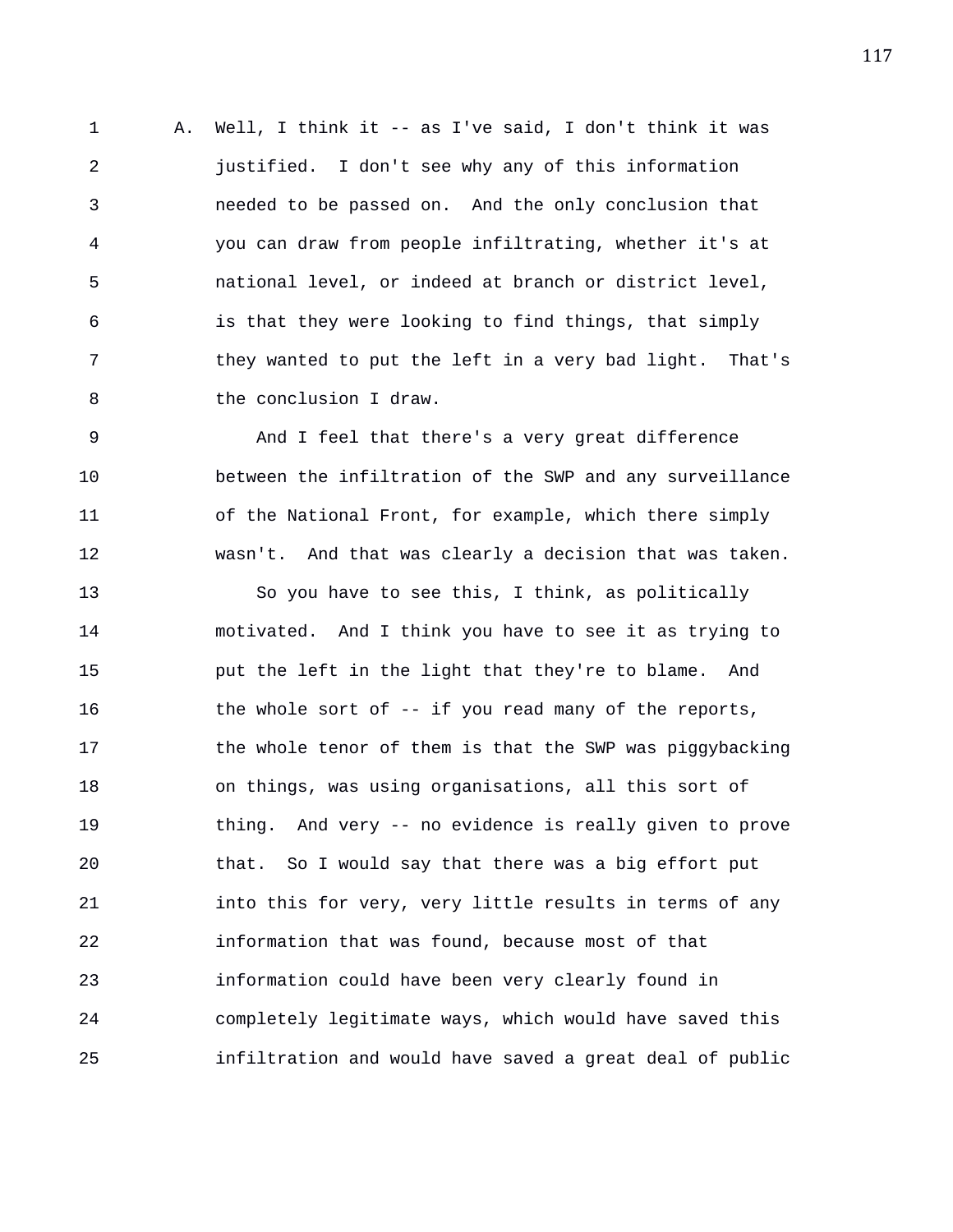- 
- 1 time and money.

2 MR BARR: Thank you. Those are all my questions up to this 3 stage; there may be some more in a moment. 4 THE CHAIRMAN: What our process requires is that -- is 5 a pause of 20 minutes while anybody who is a participant 6 in the Inquiry can suggest questions or lines of 7 questioning to Mr Barr which he may then ask you when 8 20 minutes have gone, and then your counsel will have 9 the opportunity of asking you any questions in what 10 old-fashioned lawyers call "re-examination". 11 A 20-minute break, please. 12 (A short break) 13 (12.39 pm) 14 MR BARR: Sir, no further questions. 15 THE CHAIRMAN: Mr Scobie. 16 Questions by MR SCOBIE 17 MR SCOBIE: Mr Chairman, not many more questions, but just 18 a few topics. 19 I want to just start, if I may, with the issue of 20 opposing National Front marches. I mean, was there 21 a policy of stewarding and discipline in relation to 22 the SWP about approaching those marches? 23 A. Yes, of course. We had a very extensive stewarding 24 operation. We always made sure. What we wanted to do 25 was to make sure that people could get to the marches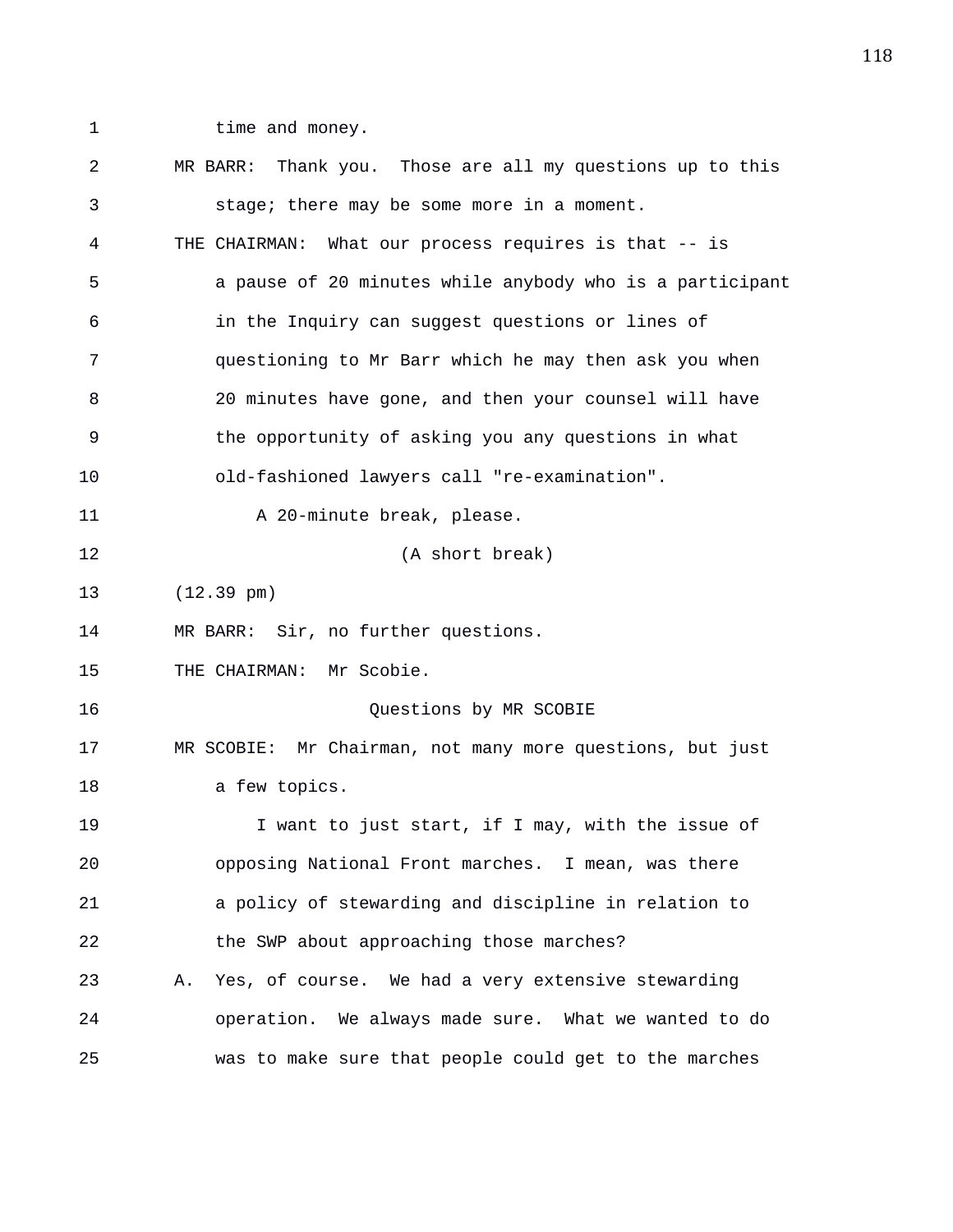1 safely, could operate in a disciplined, collective 2 manner, and not to have it descending into just fights 3 between individuals. So yes, we put a lot of effort 4 into that.

- 5 Q. One of the words you've used was "obstruction". Can you 6 just define what you mean by obstructing the marches? 7 What were you meaning by that?
- 8 A. What I think was usually what we intended to do was to 9 say we didn't want the march to go on a particular 10 route, and that therefore we would block the road, we 11 would sit down in the road, as we've done on occasions, 12 or we would try in different ways to prevent it 13 happening. So that's really what we were about. We 14 were talking about blocking, obstructing, whatever word 15 you want to put. That kind of thing.
- 16 Q. So preventing the NF marchers from getting into the 17 areas where there would be trouble?

18 A. Yes, that's right, because we didn't want to -- this 19 wasn't seen as us versus the National Front in that 20 sense. Obviously we didn't agree at all with their 21 politics; we thought they were a real danger. But what 22 we were concerned about was we were operating in 23 a period with very, very high levels of attacks, with 24 deaths -- more than 50 deaths in those few years of 25 murders of black and ethnic minority people. So what we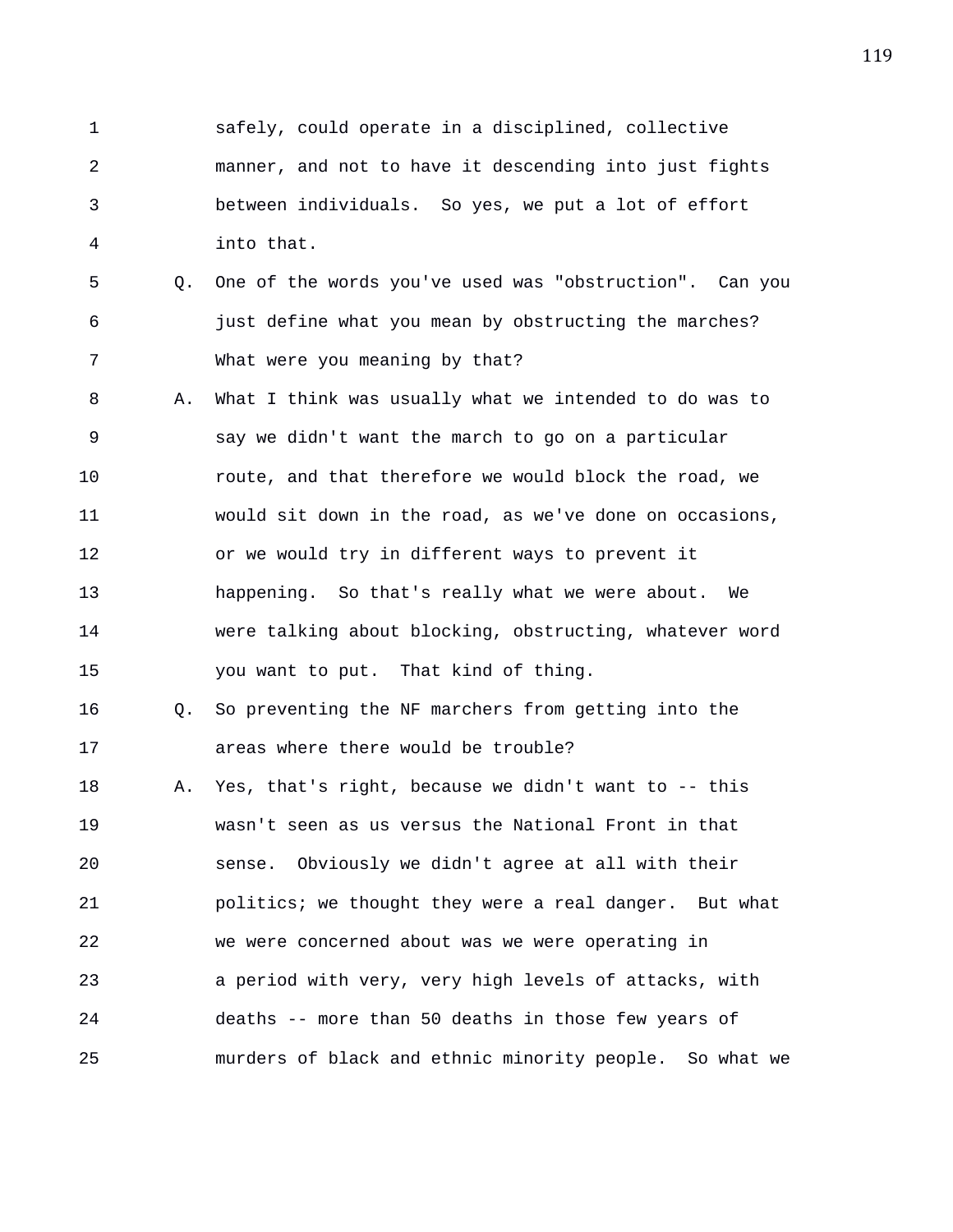1 wanted to do was to stop them being able to do it.

2 And I think what I felt very strongly, and I still 3 do feel very strongly, is if you look at the approach of 4 Hitler's Nazis before 1933, the control of the streets 5 was incredibly important to them. And we didn't want 6 the NF to be able to do that in this country. We knew 7 they were getting very big votes in elections, and 8 particularly in London in 1977, but we wanted to say we 9 don't want this translated into activity on the ground, 10 which can be actively harmful to so many people, 11 including some of our own members who suffered attacks. 12 Q. Just this, there have been a number of specific 13 allegations of -- I suppose allegations of 14 so-called "hotheads" that were linked allegedly to 15 the SWP. What did you do with people who fell within 16 that bracket? I mean, were people like that actually 17 expelled? 18 A. There were some people who were expelled in the late 19 1970s, or we parted company with one way or the other, 20 because we put a very strong argument that this isn't 21 about just individuals chasing after National Front. 22 And that had been a problem generally, because certainly 23 in the area I lived in in South Hackney, there were

24 quite strong fascist groupings, that was true in South

25 Hackney, in Shoreditch, Hoxton, Roman Road in Tower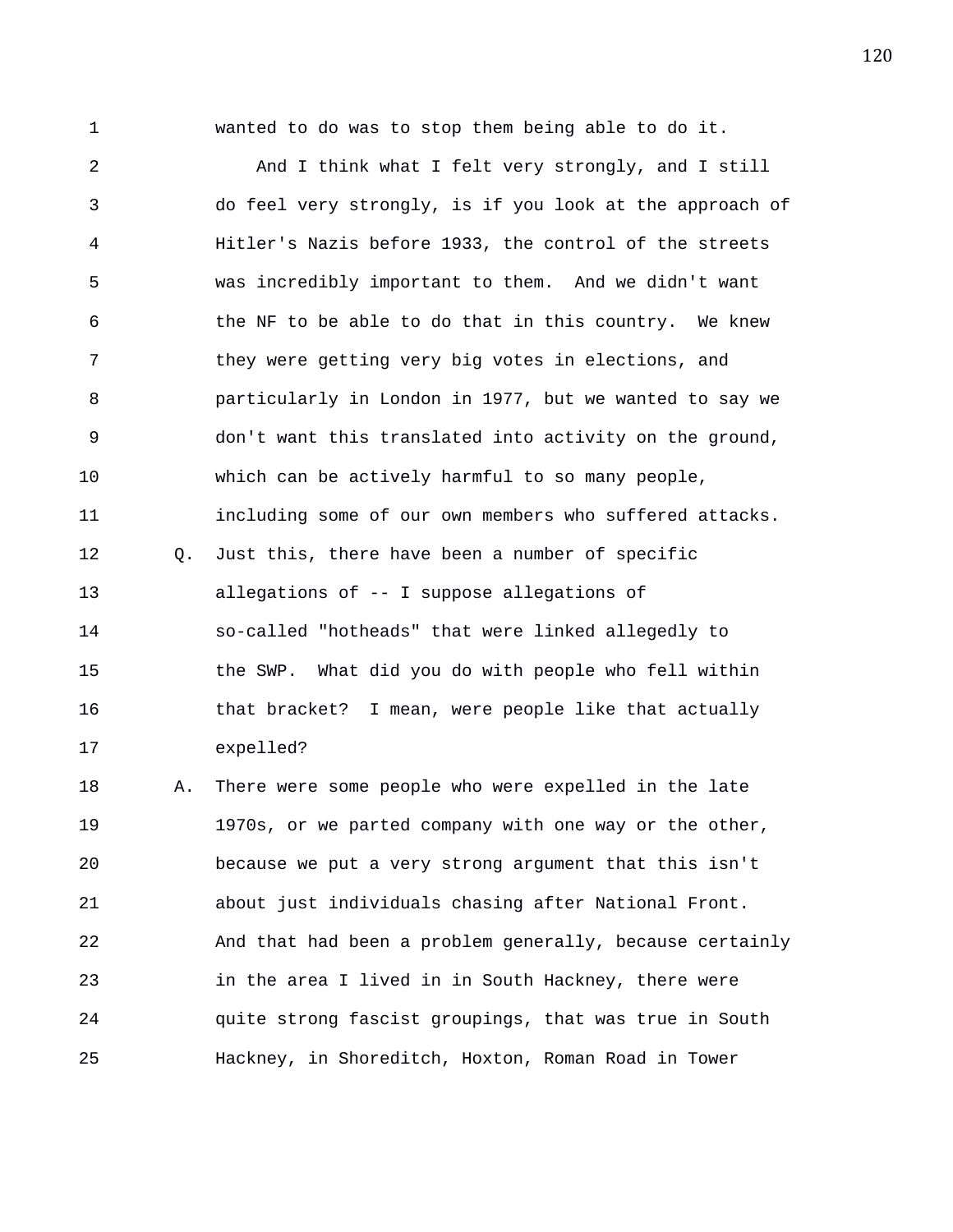1 Hamlets and various other places. And it could easily 2 become -- you know, you had these old Mosleyite families 3 going -- dating back to the 30s; it could easily become 4 just an individual fight between people. And we were 5 very much against that, because we could see where it 6 could lead. It could just lead to forms of gang 7 warfare, which wouldn't benefit anybody.

8 So that was very much against our policy, and we did 9 break with these people where we felt we had to. 10 Q. We've heard of the disorder at Southall, at Lewisham, 11 Red Lion Square, obviously. Looking back on it, what, 12 in your view, could have been done to prevent that 13 disorder, or those examples of disorder, looking back on 14 those events, what could have been done to prevent 15 disorder?

16 A. The main thing that could have been done would have been 17 a recognition, by the police in particular, and by 18 the higher authorities -- because there's no doubt there 19 was a policy here going on that -- a recognition that it 20 wasn't acceptable to just say to these people "Not only 21 can you march, we are going to protect your marches". 22 And particularly if you look in Southall, the whole of 23 the community was against this. I mean, they've since 24 -- there's a school named after Blair Peach, a primary 25 school in Southall, because the community recognised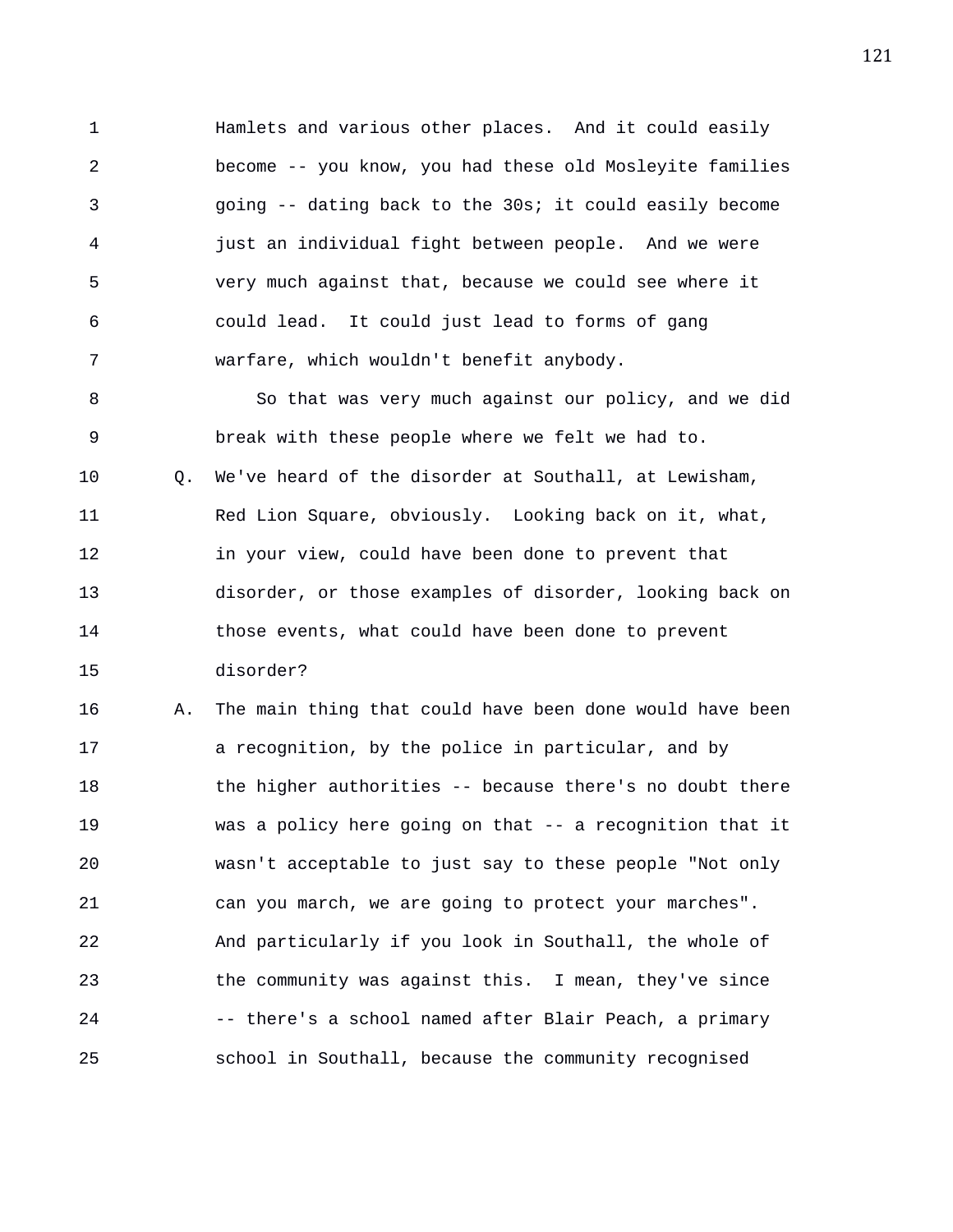1 the sacrifice that he'd made.

| 2  |    | But nobody wanted them there, is the honest truth.        |
|----|----|-----------------------------------------------------------|
| 3  |    | Nobody in Southall, apart from a tiny handful, would      |
| 4  |    | think it was a good idea.                                 |
| 5  | O. | So in short, prevented by what?                           |
| 6  | Α. | Well, the police didn't need to have this policy.<br>They |
| 7  |    | didn't need to do this, and they went out of their way    |
| 8  |    | to do it.                                                 |
| 9  | О. | So, what, banning the march?                              |
| 10 | Α. | Well, banning the march is one option.                    |
| 11 | Q. | Yes.                                                      |
| 12 | Α. | And that was done. Interestingly, in 1981, they did --    |
| 13 |    | the Metropolitan Police did ban all the -- all            |
| 14 |    | the National Front marches. But we also took the view     |
| 15 |    | that bans themselves don't necessarily end                |
| 16 |    | the situation.                                            |
| 17 | Q. | Yes.                                                      |
| 18 | Α. | And that therefore we need to have a situation where      |
| 19 |    | the community and the left and the people who are         |
| 20 |    | anti-fascist do need to be able to say, "We are not       |
| 21 |    | going to put up with these people in our area."           |
| 22 | O. | Just -- we know this morning a lot of questions were      |
| 23 |    | asked of you about the physical side of opposition,       |
| 24 |    | effectively. What, in real summary form, please, very     |
| 25 |    | short form, were the political campaigns you were         |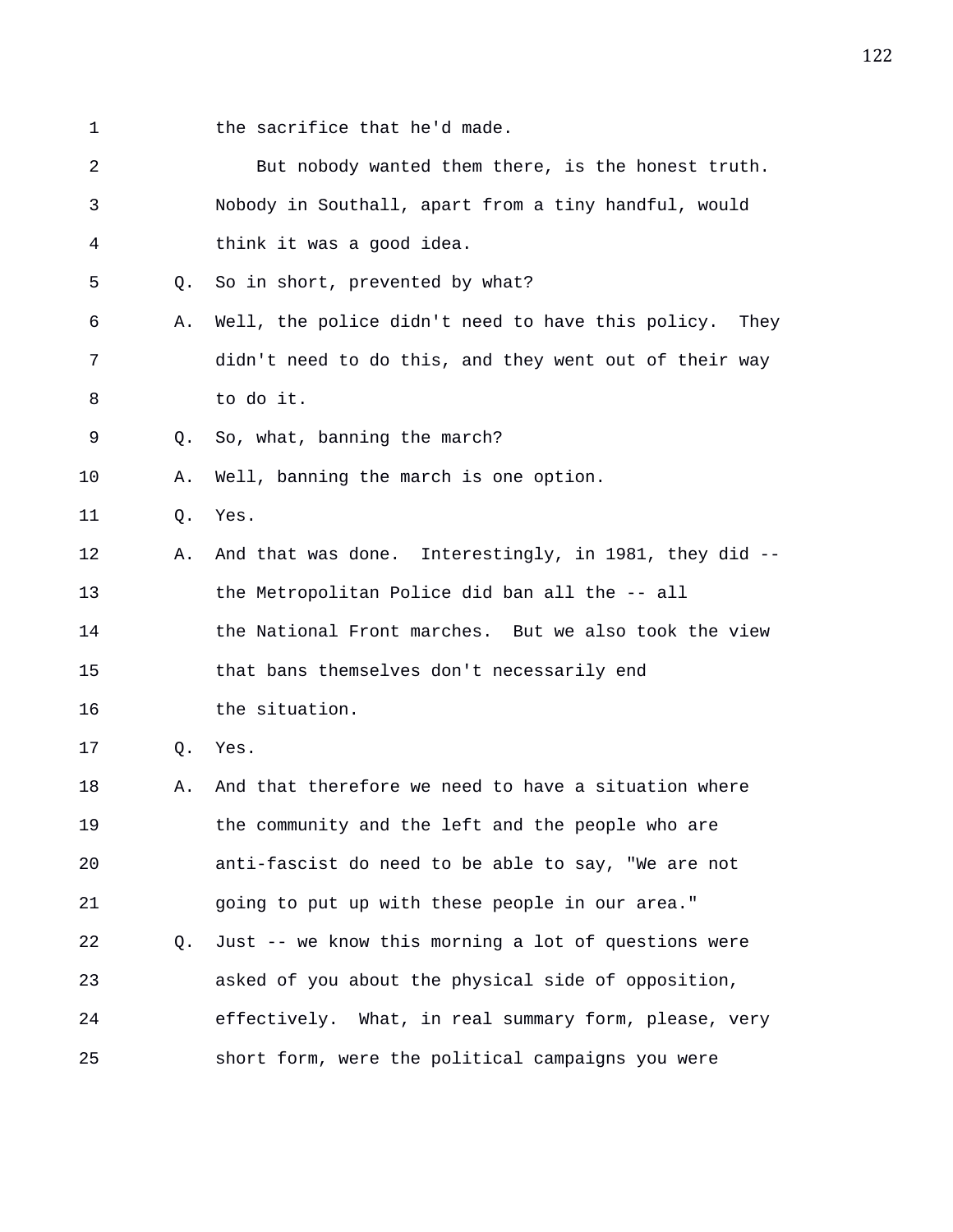1 engaged in; and in essence, what was their purpose? 2 A. We did lots of support for the black and Asian 3 communities.

4 Just to give one example. In Brick Lane, 5 the National Front, in 1978, went and smashed a load of 6 windows in Brick Lane of the Asian shops and 7 restaurants. We took a decision that we would occupy 8 the space at the top of Brick Lane where 9 the National Front had their paper sale. And we did 10 that with the Bengali community for several weeks. 11 And that was what I thought was a very important 12 part of what we did. It was saying to people who were 13 under threat, "We're willing to join in with you in 14 defending your community against people." So those kind 15 of things.

16 We painted out slogans. I've pained out slogans on 17 my own block of flats when I moved in there, the NF put 18 slogans on, and we were determined not to have them.

19 Q. Graffiti, that's --

20 A. That's right.

21 Q. So that sort of thing?

22 A. That's right. And that was most of what people did 23 against the fascists. I mean, we're hearing all this 24 now about several very high level confrontations. But 25 most of it was: how do we combat racism? How do we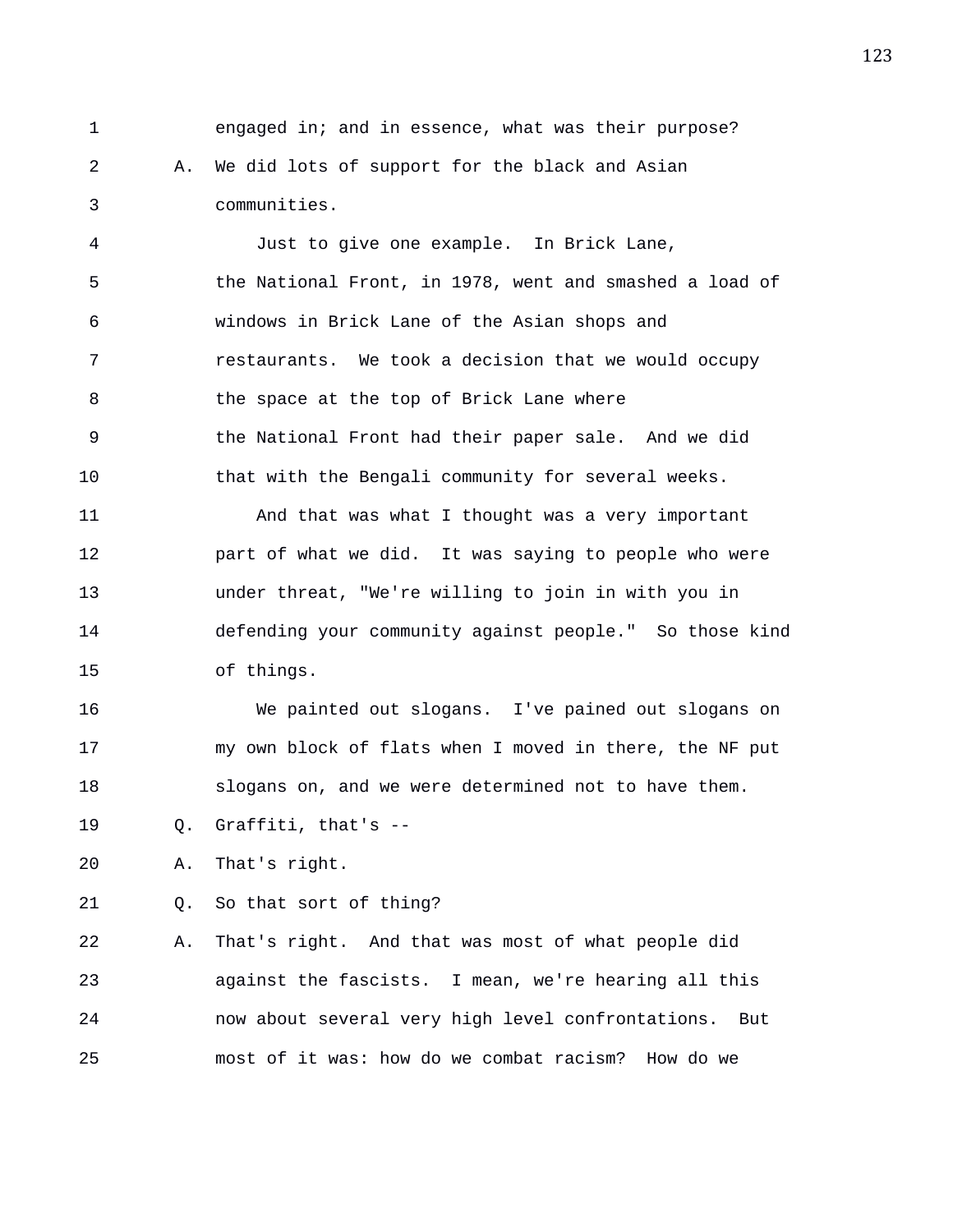| $\mathbf 1$ |    | organise in schools and in factories, and all these      |
|-------------|----|----------------------------------------------------------|
| 2           |    | places, against the National Front?                      |
| 3           | O. | Just moving away and dealing with a specific area you    |
| 4           |    | were asked about this morning, Grunwick, and people      |
| 5           |    | being bussed in. And you were asked a specific           |
| 6           |    | question, and I want to just go back to it. You were     |
| 7           |    | asked this: however strongly the strikers and members of |
| 8           |    | your organisation felt about their actions,              |
| 9           |    | strike-breaking was not unlawful, was it?                |
| 10          |    | And your answer was -- your reply was:                   |
| 11          |    | "I don't know whether it was unlawful to do what         |
| 12          |    | they did."                                               |
| 13          |    | Just pausing for a moment. I mean, as a matter of        |
| 14          |    | fact, did you know one way or the other what the labour  |
| 15          |    | law was at that time?                                    |
| 16          | Α. | No, I didn't.                                            |
| 17          | Q. | I mean, did you know one way or the other if it was      |
| 18          |    | legal to sack strikers and bus in a new workforce? Did   |
| 19          |    | you know?                                                |
| 20          | Α. | I didn't know, but it shouldn't be legal, in my opinion, |
| 21          |    | even if it was.                                          |
| 22          | Q. | So, when you said you don't know whether it was unlawful |
| 23          |    | to do what they did, is that what you were getting at?   |
| 24          | Α. | Yes, that's right. That's right.                         |
| 25          | Q. | Just, finally, this. One of the words used on a number   |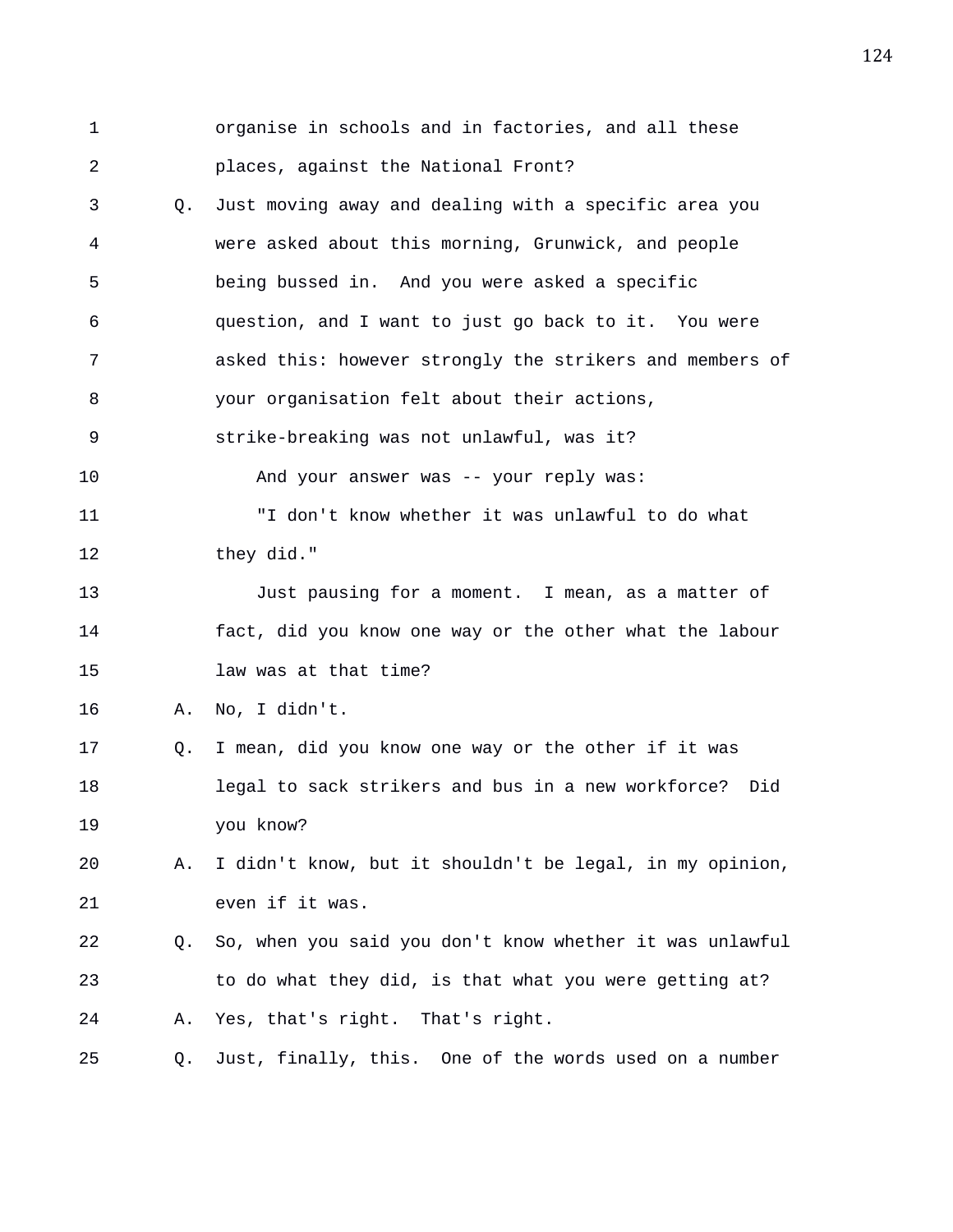1 of occasions this morning was the word "overthrow", and 2 just this: how did you think the socialist 3 transformation of society would come about? How did you 4 -- what were your -- how did you believe it was going to 5 come about?

6 A. I believe it -- and I still believe, it can only come 7 about by people taking action into their own hands to 8 try to achieve a more democratic society.

9 Now, than means all sorts of things. It might mean 10 strikes, it might mean demonstrations, it might mean 11 a whole range of different things. But it's mass 12 activity on behalf of the masses. And I don't -- 13 I don't see any alternative to that.

14 And it's always tried to be put, and I know with 15 a whole number of the reports are trying to put it as 16 it's like a putsch; you know, there's a tiny number of 17 us that turn up and think that we're going to get rid of 18 the MPs and whatever it is. That is so far from any 19 socialist activity in this country it's just -- it's 20 just not true.

21 Q. So did you -- I mean, did you and do you view it even as 22 an evolving process?

23 A. It's a process. It's a process where you -- if you 24 think about when any revolution or any major upheaval 25 occurs, it's a process of decomposition at the top of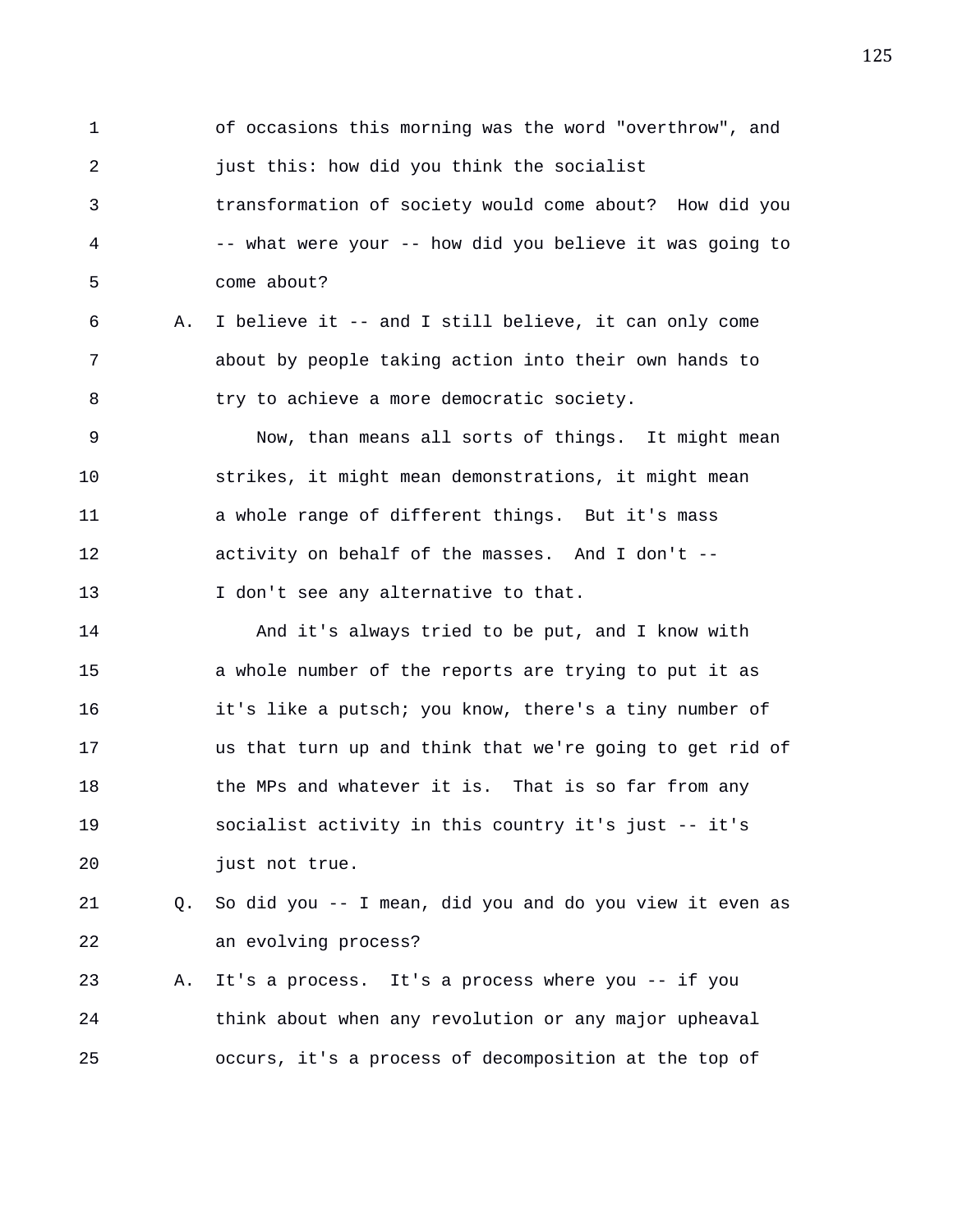1 society, it's a process of people becoming more aware at 2 the bottom of society, and it's a process of them 3 winning larger and larger numbers of people to take 4 action in order to change the society. That's how 5 I would sum it up.

6 Q. Nearly there. Last -- last question really revolving 7 around that process.

8 This is not just your own personal belief, but also 9 the belief of, as you saw it from the SWP. As part of 10 that process that you've just described and that 11 evolving process, did it inherently necessarily involve 12 violence?

13 A. I've -- I've always taken the view that revolutions 14 aren't violent, or not mainly violent occurrences, 15 they're occurrences which take place when people can no 16 longer live in the old way and the rulers can no longer 17 **rule in the old way.** That's when they come about and 18 they involve a big democratic movement which isn't about 19 violence. And when you look at -- when people talk 20 about violent -- you know, the situation with, say, 21 the French Revolution, you're looking at what happens 22 after the failure of that revolutionary process, in my 23 opinion.

24 MR SCOBIE: Yes.

25 Sir, we have no further questions. Thank you very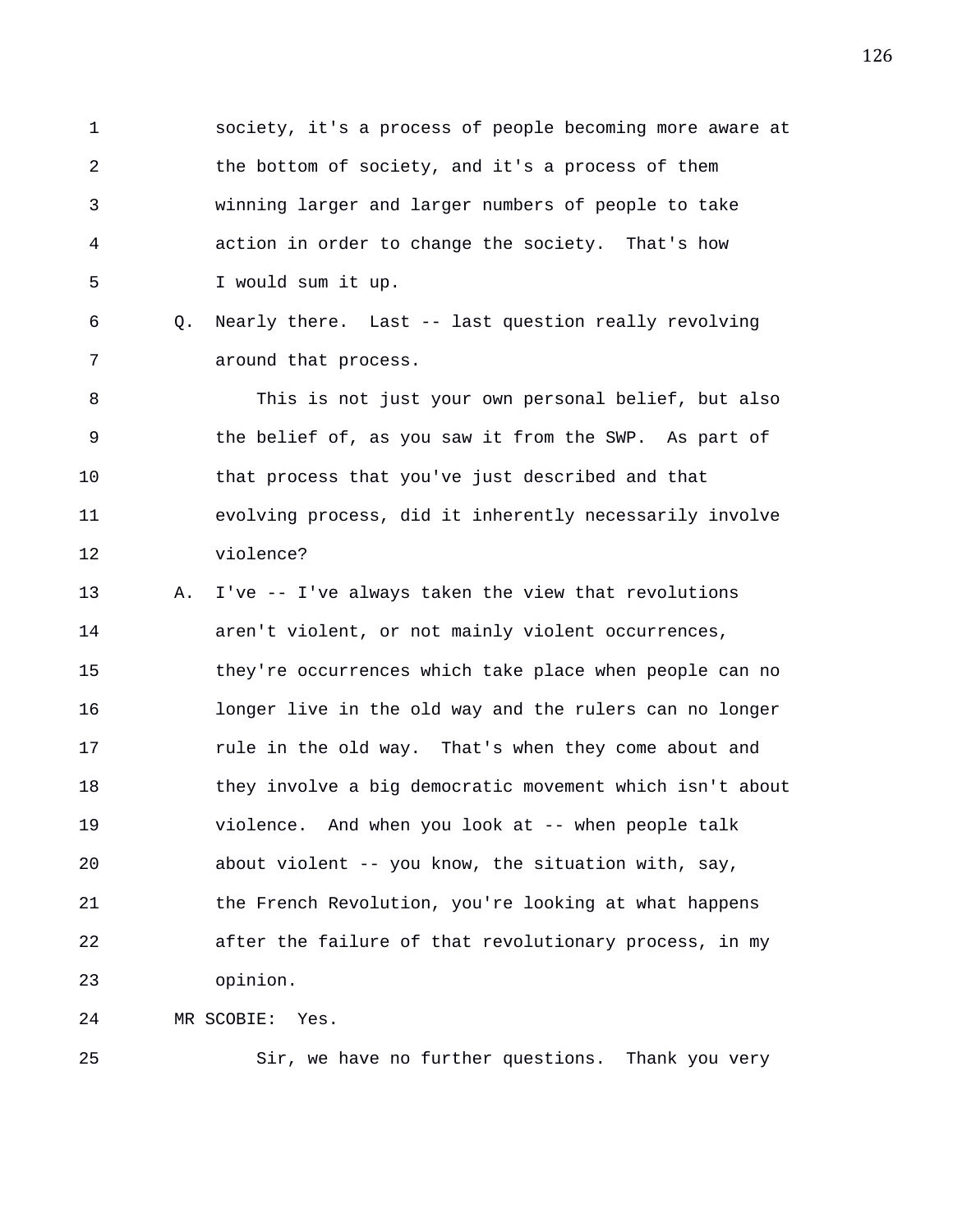1 much. 2 Questions by THE CHAIRMAN 3 THE CHAIRMAN: Thank you. 4 I have two fairly specific and minor questions. 5 First, in the papers I've seen reference 6 to "squadists" as the people within the SWP who were 7 advocating individual violence. And am I right in 8 thinking that that's a term that you recognise, and that 9 those are the people who were required to leave? 10 A. Yes, that's right. That's right. 11 THE CHAIRMAN: So when I see a reference to "squadists", 12 it's that group -- 13 A. That's what it means, yes. 14 THE CHAIRMAN: Finally this, and please tell me if you don't 15 know one way or the other, but my understanding of 16 the law is that the 1948 Representation of the People 17 Act, which I think applied at the time of the Southall 18 disturbances, and indeed your own event at the school 19 before you became an SWP member, those standing in 20 parliamentary and local elections in London boroughs 21 were entitled to use places that were wholly or mainly 22 maintained at public expense for their election 23 meetings. Is that something that you or the SWP were 24 aware of at the time? 25 A. I was aware of it, and we objected to that policy. And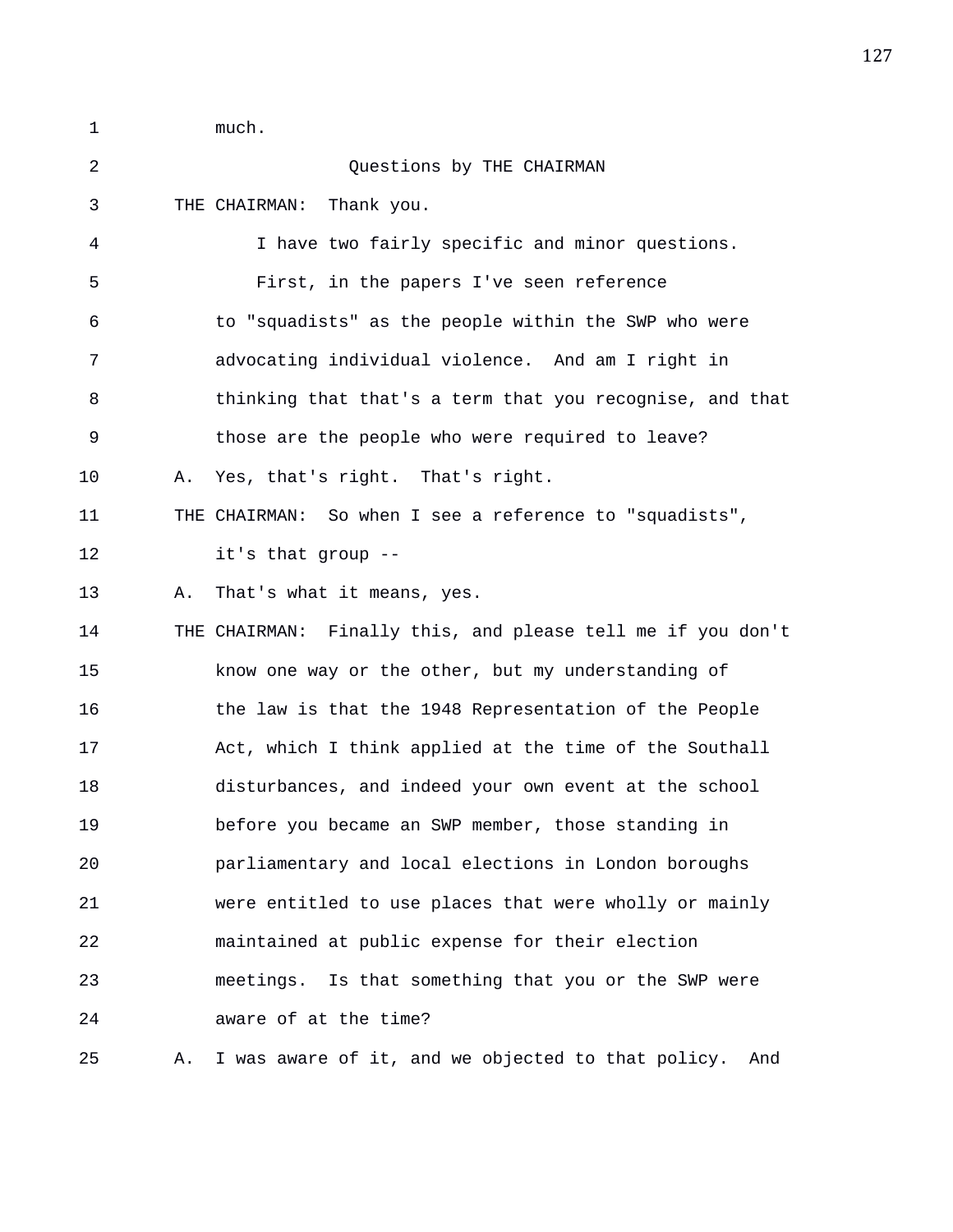1 that's what the Haggerston School thing was about.

2 I thought it was a terrible policy. And it was one that 3 has been reversed quite some time ago. You'd obviously 4 know when it was better than I do. But it's no longer 5 the case.

6 And I think that's an interesting thing in terms of 7 how people's views of these things have changed. 8 I don't think anybody would argue, or nearly anybody 9 would argue that it's a good idea for fascists to meet 10 in school halls or council buildings. So that was -- we 11 did object to that, yes.

12 THE CHAIRMAN: I entirely accept that you objected to it. 13 But you objected to it knowing that the law of the land 14 actually provided that they were entitled to make use of 15 those places?

16 A. Well, I found out about it at the Haggerston School one, 17 yes. It wasn't something I knew much before about back 18 then.

19 THE CHAIRMAN: Thank you very much for evidence you've 20 given. I hope you've found it an interesting 21 experience. I personally am very grateful to you for 22 coming and telling us, all those years later, about what 23 was going on from a senior level in the SWP at the time. 24 May I take it that I can expect the same from you 25 when we get to our next tranche, Tranche 2?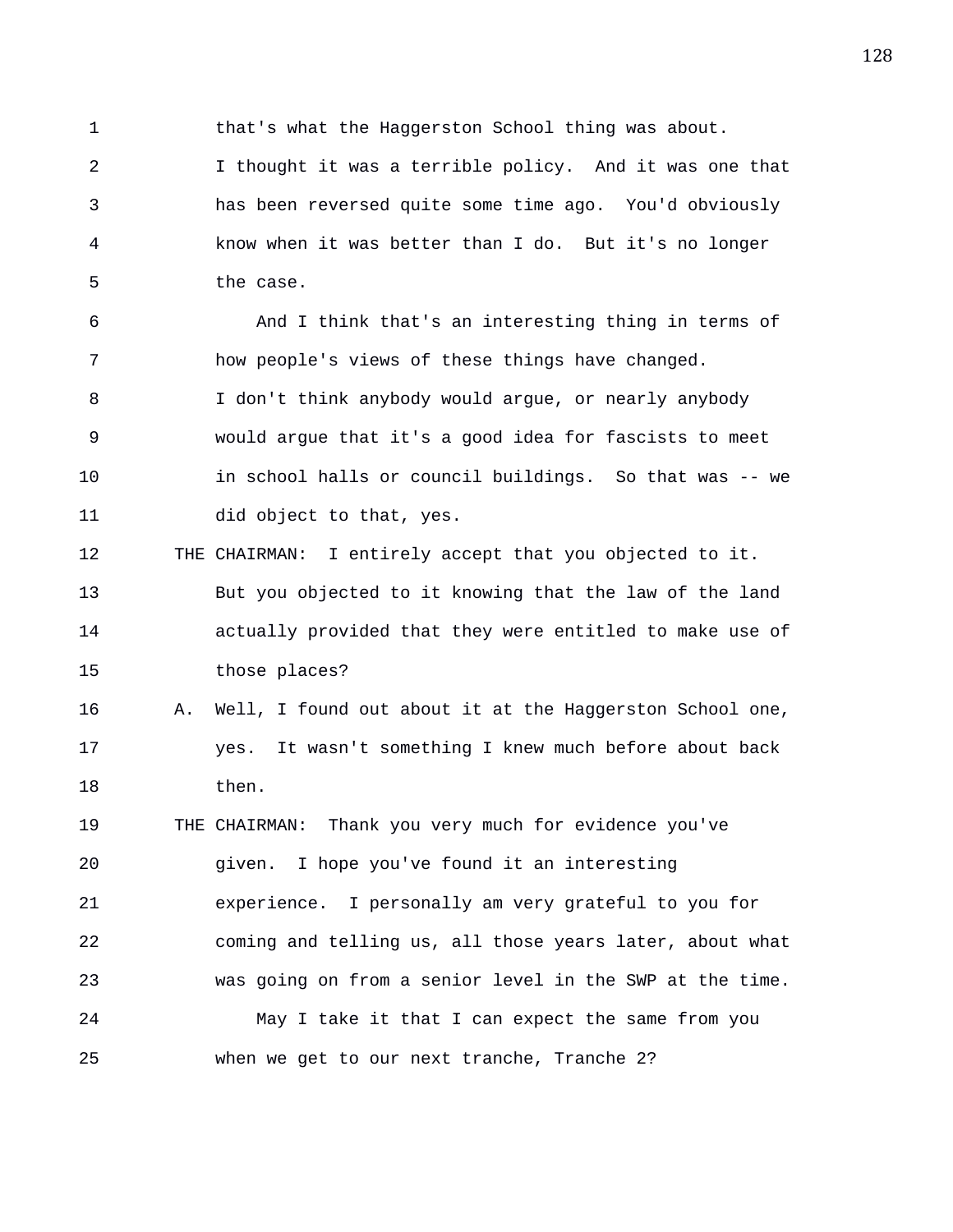1 A. I hope so.

| $\sqrt{2}$     | THE CHAIRMAN: Well, of course, health and intellect       |
|----------------|-----------------------------------------------------------|
| $\mathfrak{Z}$ | permitting, of course. That goes for both of us.          |
| $\,4$          | Thank you very much indeed.                               |
| 5              | Thank you.<br>Α.                                          |
| 6              | THE CHAIRMAN: I think that concludes today's proceedings, |
| 7              | does it not? Very well.                                   |
| 8              | $(2.54 \text{ pm})$                                       |
| 9              | (The hearing adjourned until 10.00 am on Friday,          |
| 10             | 13 May 2022)                                              |
| 11             |                                                           |
| 12             |                                                           |
| 13             |                                                           |
| 14             |                                                           |
| 15             |                                                           |
| 16             |                                                           |
| 17             |                                                           |
| 18             |                                                           |
| 19             |                                                           |
| 20             |                                                           |
| 21             |                                                           |
| 22             |                                                           |
| 23             |                                                           |
| 24             |                                                           |
| 25             |                                                           |